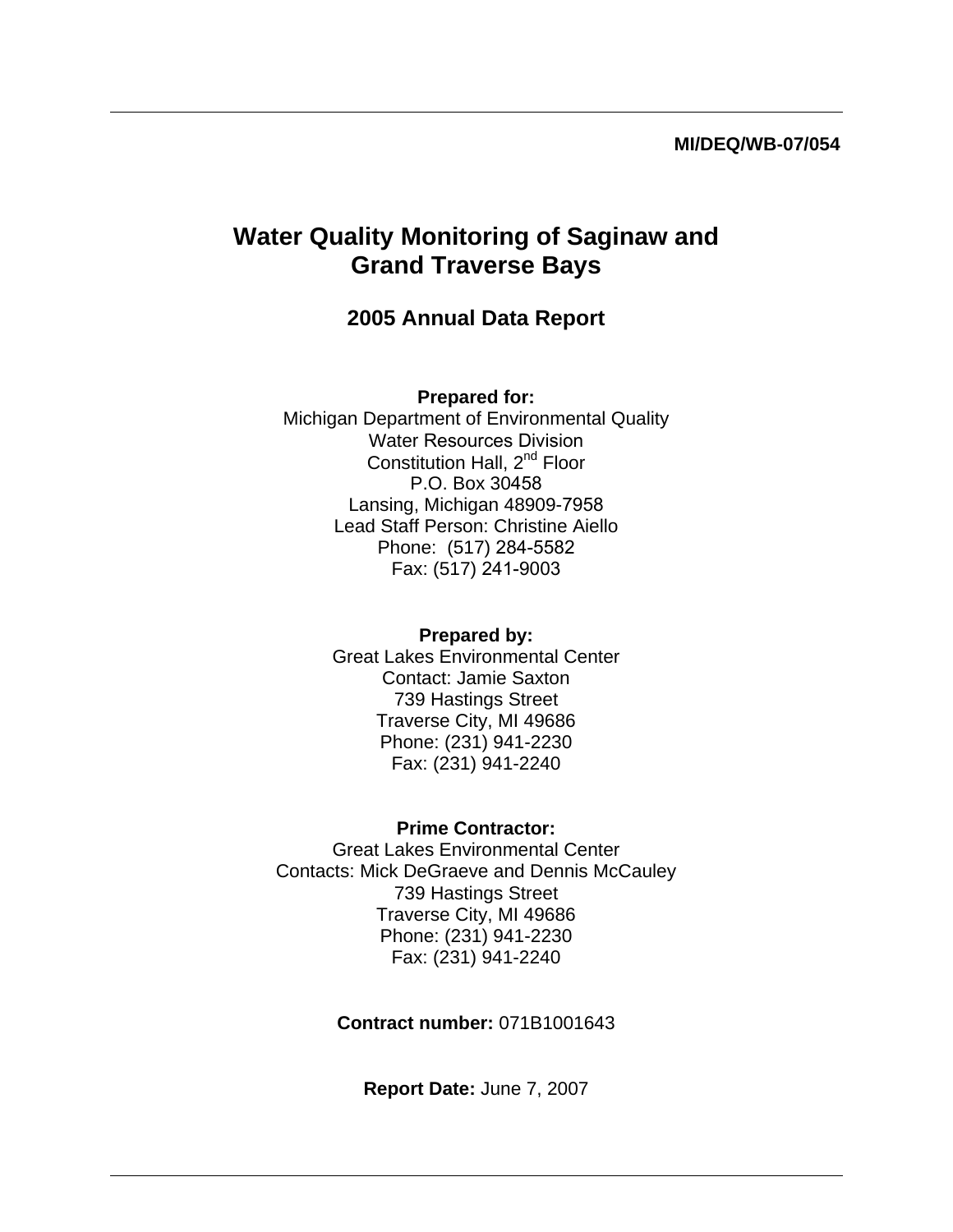### **TABLE OF CONTENTS**

|                                                         | 1               |
|---------------------------------------------------------|-----------------|
|                                                         | 3               |
| <b>Section 2.1</b>                                      |                 |
|                                                         | 3               |
| 2.1.1 Physical Characteristics and Monitoring Locations | 3               |
|                                                         | 3               |
| <b>Section 2.2</b>                                      |                 |
|                                                         | 3               |
| 2.2.1 Physical Characteristics and Monitoring Locations | 3               |
|                                                         | 4               |
|                                                         | 4               |
|                                                         | 6               |
| <b>Section 3.1</b>                                      |                 |
|                                                         | 6               |
|                                                         | 6               |
| 3.1.2 Sample Collection, Handling and Analysis          | 6               |
|                                                         | 6               |
| 3.1.4 Comparison with Michigan Rule 57 Water Quality    |                 |
|                                                         | 7               |
| <b>Section 3.2</b>                                      |                 |
|                                                         | 7               |
|                                                         | 8               |
|                                                         | 10              |
|                                                         | 12 <sub>2</sub> |
| <b>Section 4.1</b>                                      |                 |
|                                                         | 12 <sub>2</sub> |
|                                                         | 12 <sub>2</sub> |
|                                                         | 12 <sub>2</sub> |
|                                                         | 12 <sub>2</sub> |
|                                                         | 12              |
|                                                         | 12              |
|                                                         | 13              |
|                                                         | 13              |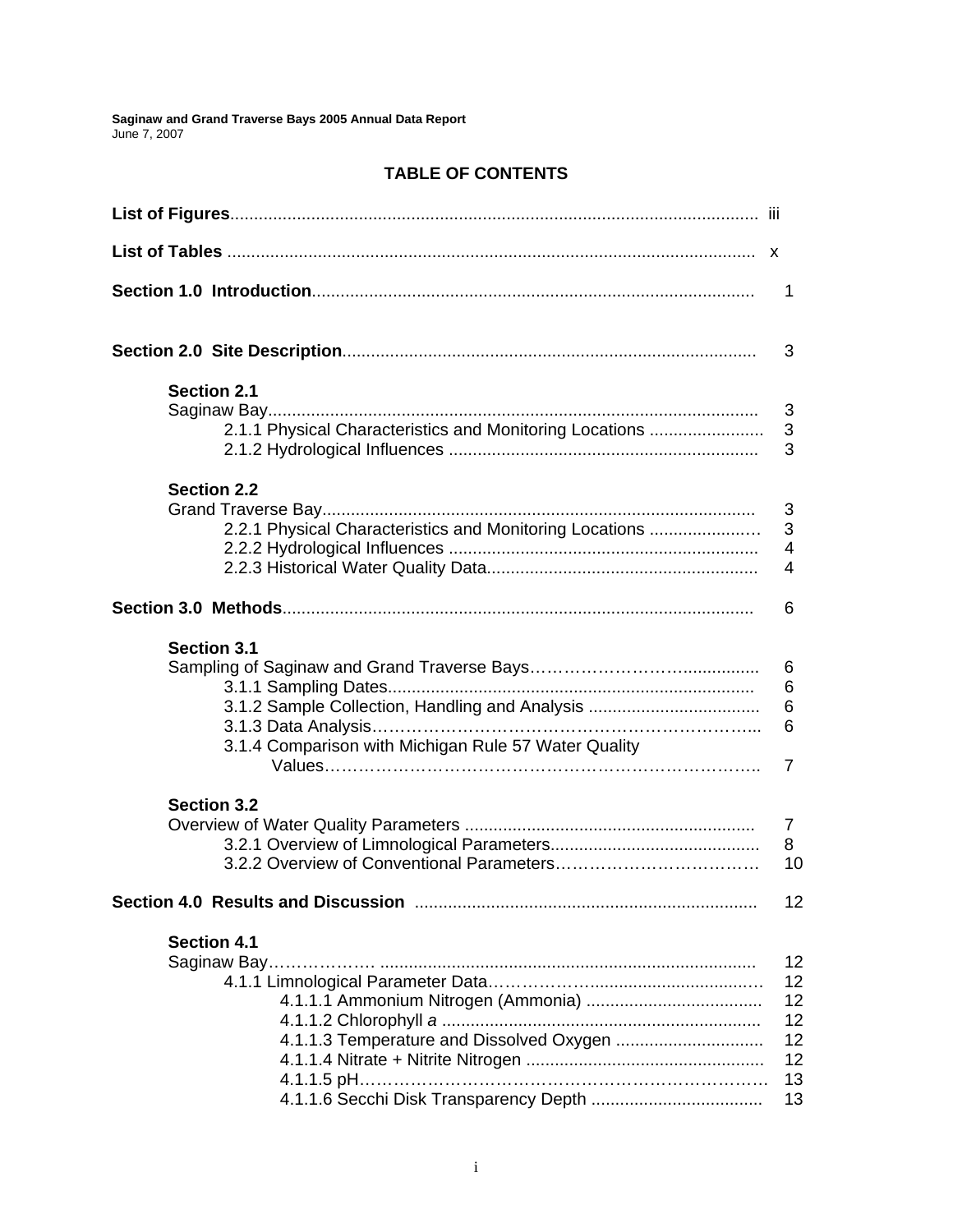|                    |                                          | 13 |
|--------------------|------------------------------------------|----|
|                    |                                          | 13 |
|                    |                                          | 13 |
|                    |                                          | 14 |
|                    |                                          | 14 |
|                    |                                          | 14 |
|                    |                                          | 14 |
|                    |                                          | 15 |
|                    |                                          | 15 |
|                    |                                          | 15 |
|                    |                                          | 15 |
|                    |                                          | 15 |
|                    |                                          | 16 |
|                    |                                          | 16 |
|                    |                                          | 16 |
|                    |                                          | 16 |
|                    |                                          | 17 |
|                    |                                          |    |
| <b>Section 4.2</b> |                                          |    |
|                    |                                          | 18 |
|                    |                                          | 18 |
|                    |                                          |    |
|                    |                                          |    |
|                    | 4.2.1.3 Temperature and Dissolved Oxygen | 18 |
|                    |                                          | 18 |
|                    |                                          |    |
|                    |                                          | 19 |
|                    |                                          | 19 |
|                    |                                          | 19 |
|                    |                                          |    |
|                    |                                          | 19 |
|                    |                                          | 19 |
|                    |                                          | 19 |
|                    |                                          |    |
|                    |                                          | 20 |
|                    |                                          | 20 |
|                    |                                          | 20 |
|                    |                                          |    |
|                    |                                          |    |
|                    |                                          |    |
|                    |                                          |    |
| Section 5.0        |                                          |    |
|                    |                                          |    |
|                    |                                          |    |
|                    |                                          |    |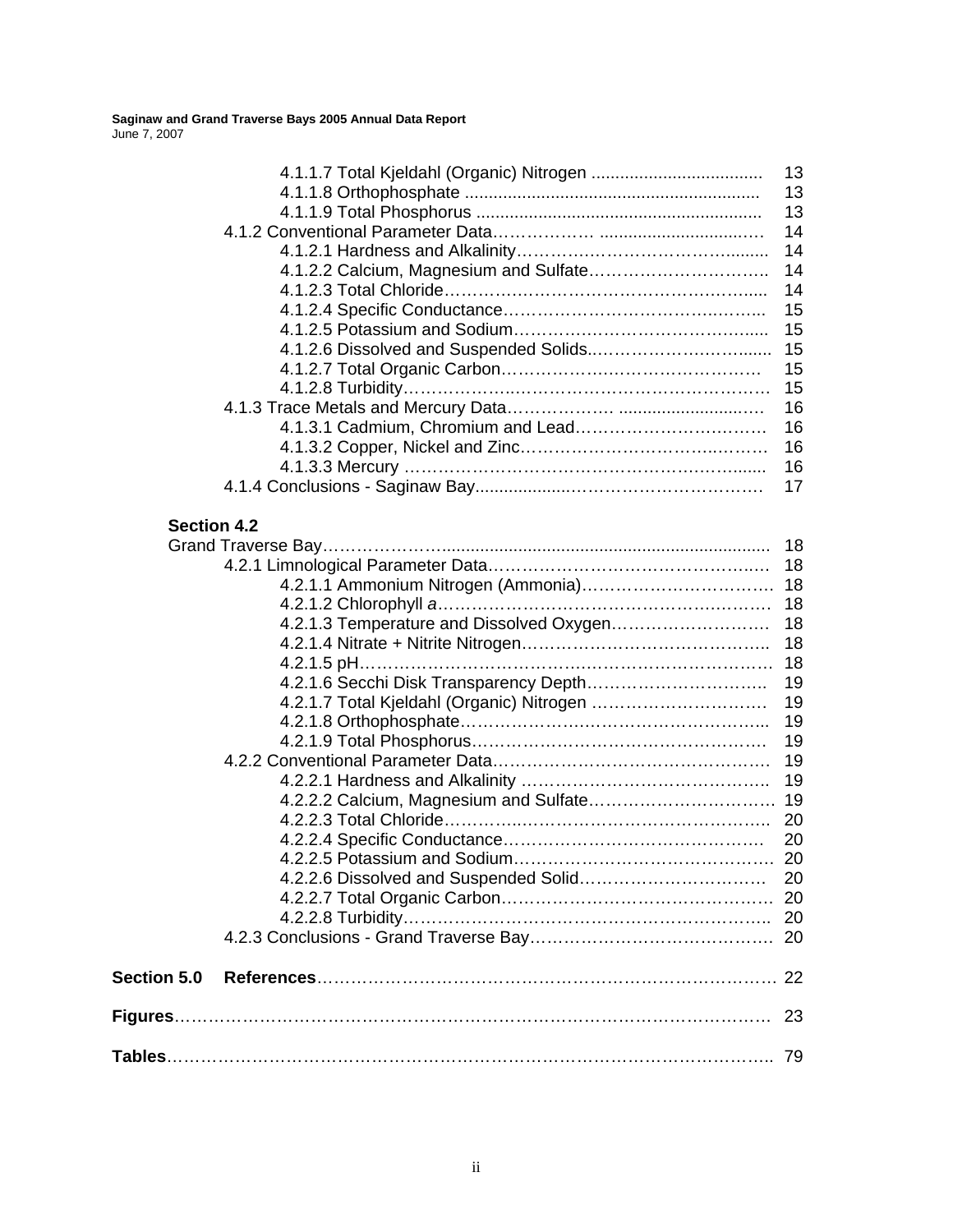#### **LIST OF FIGURES**

- FIGURE 1. SAGINAW BAY MONITORING STATIONS.
- FIGURE 2. GRAND TRAVERSE BAY MONITORING STATIONS.
- FIGURE 3. BOX PLOT OF AMMONIA CONCENTRATIONS IN SAGINAW BAY DURING 2005. EACH BOX EXHIBITS THE INNER QUARTILES, THE WHISKERS EXHIBIT THE OUTER QUARTILES, THE MEDIAN IS SHOWN AS A SOLID LINE AND THE MEAN IS SHOWN AS A DIAMOND.
- FIGURE 4. BOX PLOT OF CHLOROPHYLL *A* CONCENTRATIONS IN SAGINAW BAY DURING 2005. EACH BOX EXHIBITS THE INNER QUARTILES, THE WHISKERS EXHIBIT THE OUTER QUARTILES, THE MEDIAN IS SHOWN AS A SOLID LINE AND THE MEAN IS SHOWN AS A DIAMOND.
- FIGURE 5. BOX PLOT OF TEMPERATURE IN SAGINAW BAY DURING 2005. EACH BOX EXHIBITS THE INNER QUARTILES, THE WHISKERS EXHIBIT THE OUTER QUARTILES, THE MEDIAN IS SHOWN AS A SOLID LINE AND THE MEAN IS SHOWN AS A DIAMOND.
- FIGURE 6. BOX PLOT OF DISSOLVED OXYGEN CONCENTRATIONS IN SAGINAW BAY DURING 2005. EACH BOX EXHIBITS THE INNER QUARTILES, THE WHISKERS EXHIBIT THE OUTER QUARTILES, THE MEDIAN IS SHOWN AS A SOLID LINE AND THE MEAN IS SHOWN AS A DIAMOND.
- FIGURE 7. BOX PLOT OF NITRATE CONCENTRATIONS IN SAGINAW BAY DURING 2005. EACH BOX EXHIBITS THE INNER QUARTILES, THE WHISKERS EXHIBIT THE OUTER QUARTILES, THE MEDIAN IS SHOWN AS A SOLID LINE AND THE MEAN IS SHOWN AS A DIAMOND.
- FIGURE 8. BOX PLOT OF NITRITE CONCENTRATIONS IN SAGINAW BAY DURING 2005. EACH BOX EXHIBITS THE INNER QUARTILES, THE WHISKERS EXHIBIT THE OUTER QUARTILES, THE MEDIAN IS SHOWN AS A SOLID LINE AND THE MEAN IS SHOWN AS A DIAMOND.
- FIGURE 9. BOX PLOT OF PH IN SAGINAW BAY DURING 2005. EACH BOX EXHIBITS THE INNER QUARTILES, THE WHISKERS EXHIBIT THE OUTER QUARTILES, THE MEDIAN IS SHOWN AS A SOLID LINE AND THE MEAN IS SHOWN AS A DIAMOND.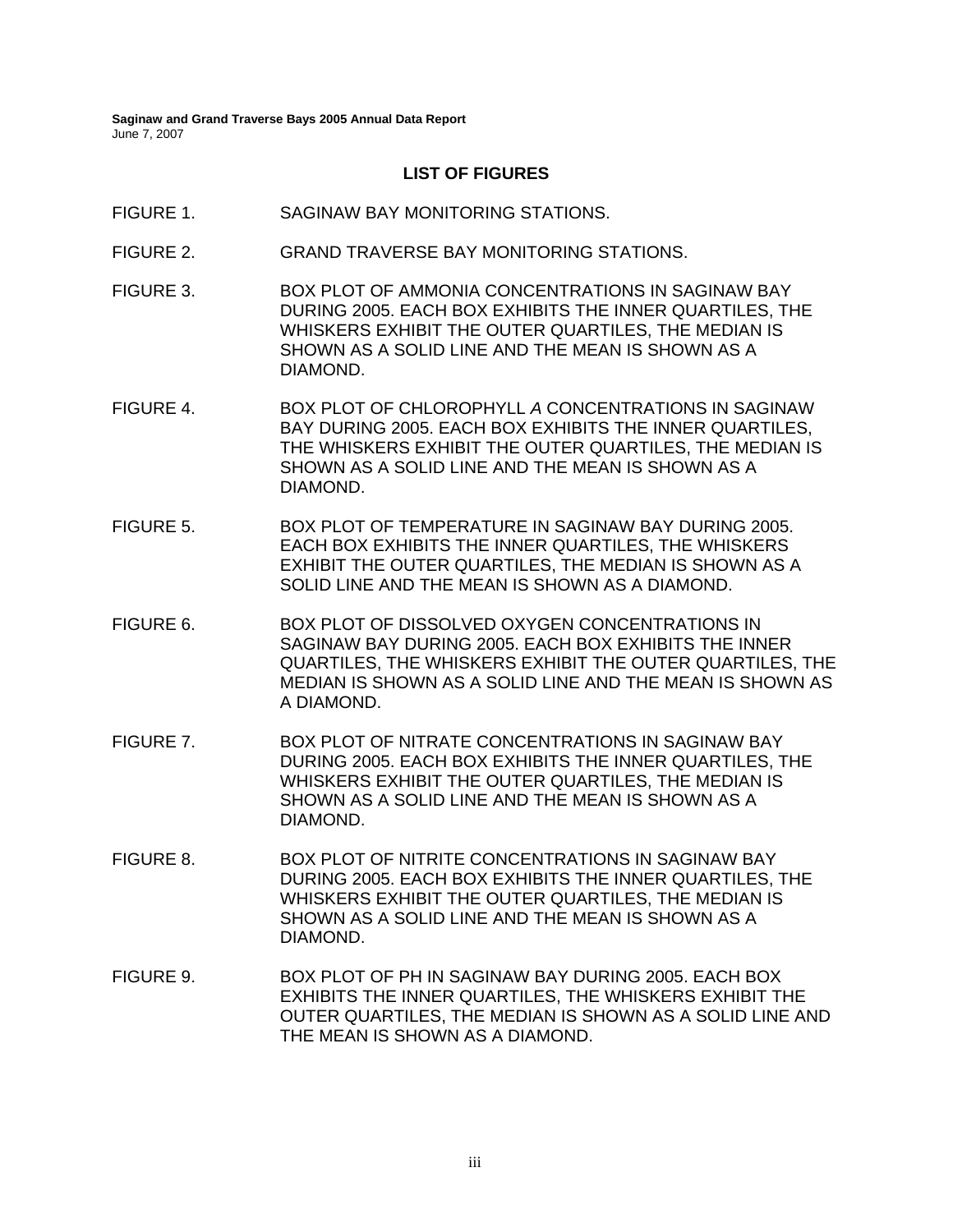- FIGURE 10. BOX PLOT OF SECCHI DISK TRASPARENCY DEPTH IN SAGINAW BAY DURING 2005. EACH BOX EXHIBITS THE INNER QUARTILES, THE WHISKERS EXHIBIT THE OUTER QUARTILES, THE MEDIAN IS SHOWN AS A SOLID LINE AND THE MEAN IS SHOWN AS A DIAMOND.
- FIGURE 11. BOX PLOT OF TOTAL KJELDAHL NITROGEN CONCENTRATIONS IN SAGINAW BAY DURING 2005. EACH BOX EXHIBITS THE INNER QUARTILES, THE WHISKERS EXHIBIT THE OUTER QUARTILES, THE MEDIAN IS SHOWN AS A SOLID LINE AND THE MEAN IS SHOWN AS A DIAMOND.
- FIGURE 12. BOX PLOT OF ORTHOPHOSPHATE CONCENTRATIONS IN SAGINAW BAY DURING 2005. EACH BOX EXHIBITS THE INNER QUARTILES, THE WHISKERS EXHIBIT THE OUTER QUARTILES, THE MEDIAN IS SHOWN AS A SOLID LINE AND THE MEAN IS SHOWN AS A DIAMOND.
- FIGURE 13. BOX PLOT OF TOTAL PHOSPHORUS CONCENTRATIONS IN SAGINAW BAY DURING 2005. EACH BOX EXHIBITS THE INNER QUARTILES, THE WHISKERS EXHIBIT THE OUTER QUARTILES, THE MEDIAN IS SHOWN AS A SOLID LINE AND THE MEAN IS SHOWN AS A DIAMOND.
- FIGURE 14. BOX PLOT OF HARDNESS IN SAGINAW BAY DURING 2005. EACH BOX EXHIBITS THE INNER QUARTILES, THE WHISKERS EXHIBIT THE OUTER QUARTILES, THE MEDIAN IS SHOWN AS A SOLID LINE AND THE MEAN IS SHOWN AS A DIAMOND.
- FIGURE 15. BOX PLOT OF ALKALINITY IN SAGINAW BAY DURING 2005. EACH BOX EXHIBITS THE INNER QUARTILES, THE WHISKERS EXHIBIT THE OUTER QUARTILES, THE MEDIAN IS SHOWN AS A SOLID LINE AND THE MEAN IS SHOWN AS A DIAMOND.
- FIGURE 16. BOX PLOT OF CALCIUM CONCENTRATIONS IN SAGINAW BAY DURING 2005. EACH BOX EXHIBITS THE INNER QUARTILES, THE WHISKERS EXHIBIT THE OUTER QUARTILES, THE MEDIAN IS SHOWN AS A SOLID LINE AND THE MEAN IS SHOWN AS A DIAMOND.
- FIGURE 17. BOX PLOT OF MAGNESIUM CONCENTRATIONS IN SAGINAW BAY DURING 2005. EACH BOX EXHIBITS THE INNER QUARTILES, THE WHISKERS EXHIBIT THE OUTER QUARTILES, THE MEDIAN IS SHOWN AS A SOLID LINE AND THE MEAN IS SHOWN AS A DIAMOND.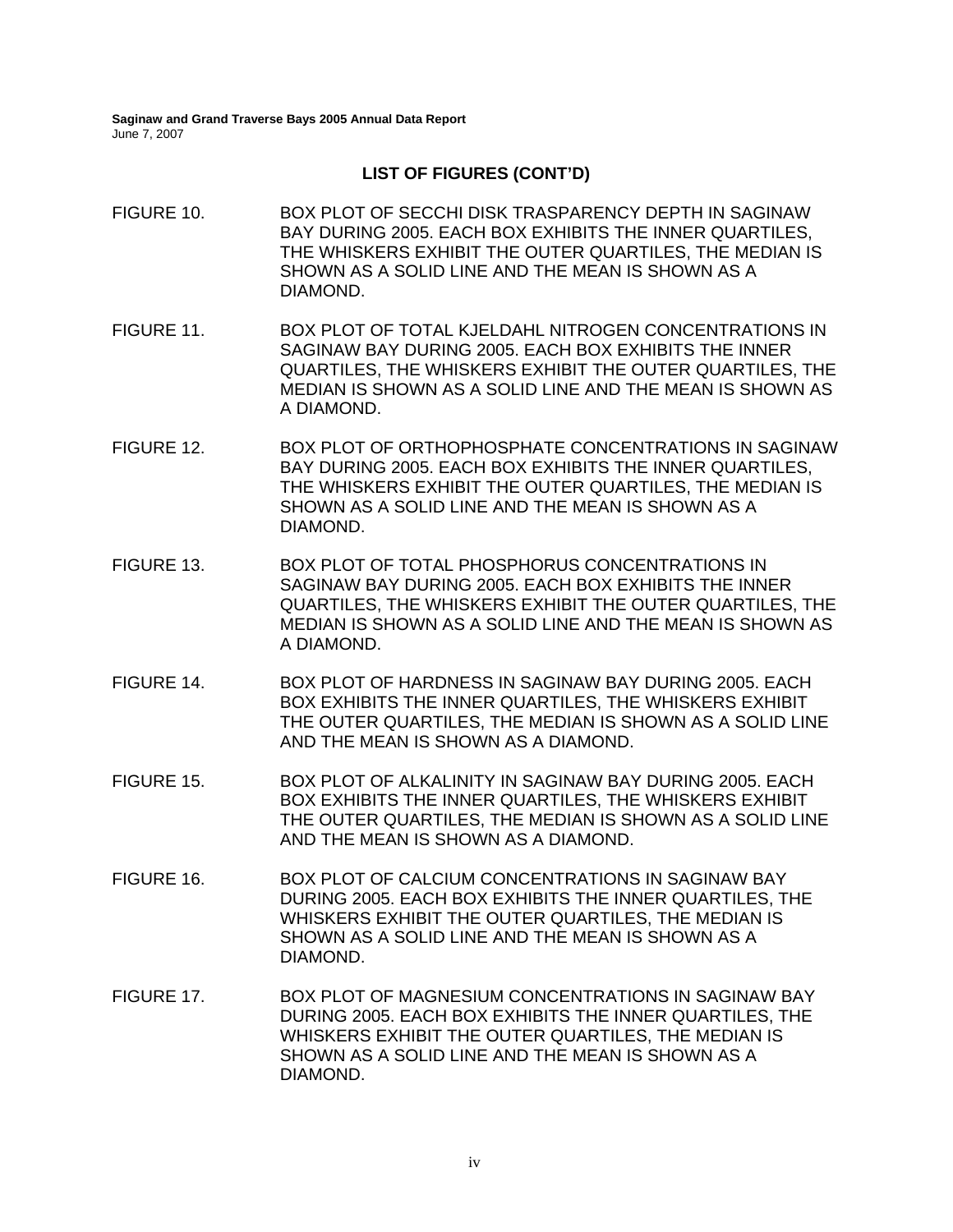- FIGURE 18. BOX PLOT OF SULFATE CONCENTRATIONS IN SAGINAW BAY DURING 2005. EACH BOX EXHIBITS THE INNER QUARTILES, THE WHISKERS EXHIBIT THE OUTER QUARTILES, THE MEDIAN IS SHOWN AS A SOLID LINE AND THE MEAN IS SHOWN AS A DIAMOND. FIGURE 19. BOX PLOT OF CHLORIDE CONCENTRATIONS IN SAGINAW BAY DURING 2005. EACH BOX EXHIBITS THE INNER QUARTILES, THE WHISKERS EXHIBIT THE OUTER QUARTILES, THE MEDIAN IS SHOWN AS A SOLID LINE AND THE MEAN IS SHOWN AS A DIAMOND. FIGURE 20. BOX PLOT OF CONDUCTANCE IN SAGINAW BAY DURING 2005. EACH BOX EXHIBITS THE INNER QUARTILES, THE WHISKERS EXHIBIT THE OUTER QUARTILES, THE MEDIAN IS SHOWN AS A SOLID LINE AND THE MEAN IS SHOWN AS A DIAMOND. FIGURE 21. BOX PLOT OF POTASSIUM CONCENTRATIONS IN SAGINAW BAY DURING 2005. EACH BOX EXHIBITS THE INNER QUARTILES, THE WHISKERS EXHIBIT THE OUTER QUARTILES, THE MEDIAN IS SHOWN AS A SOLID LINE AND THE MEAN IS SHOWN AS A DIAMOND. FIGURE 22. BOX PLOT OF SODIUM CONCENTRATIONS IN SAGINAW BAY DURING 2005. EACH BOX EXHIBITS THE INNER QUARTILES, THE WHISKERS EXHIBIT THE OUTER QUARTILES, THE MEDIAN IS SHOWN AS A SOLID LINE AND THE MEAN IS SHOWN AS A DIAMOND. FIGURE 23. BOX PLOT OF TOTAL DISSOLVED SOLIDS CONCENTRATIONS IN SAGINAW BAY DURING 2005. EACH BOX EXHIBITS THE INNER QUARTILES, THE WHISKERS EXHIBIT THE OUTER QUARTILES, THE MEDIAN IS SHOWN AS A SOLID LINE AND THE MEAN IS SHOWN AS A DIAMOND. FIGURE 24. BOX PLOT OF TOTAL SUSPENDED SOLIDS CONCENTRATIONS IN SAGINAW BAY DURING 2005. EACH BOX EXHIBITS THE INNER QUARTILES, THE WHISKERS EXHIBIT THE OUTER QUARTILES, THE MEDIAN IS SHOWN AS A SOLID LINE AND THE MEAN IS SHOWN AS A DIAMOND.
- FIGURE 25. BOX PLOT OF TOTAL ORGANIC CARBON CONCENTRATIONS IN SAGINAW BAY DURING 2005. EACH BOX EXHIBITS THE INNER QUARTILES, THE WHISKERS EXHIBIT THE OUTER QUARTILES, THE MEDIAN IS SHOWN AS A SOLID LINE AND THE MEAN IS SHOWN AS A DIAMOND.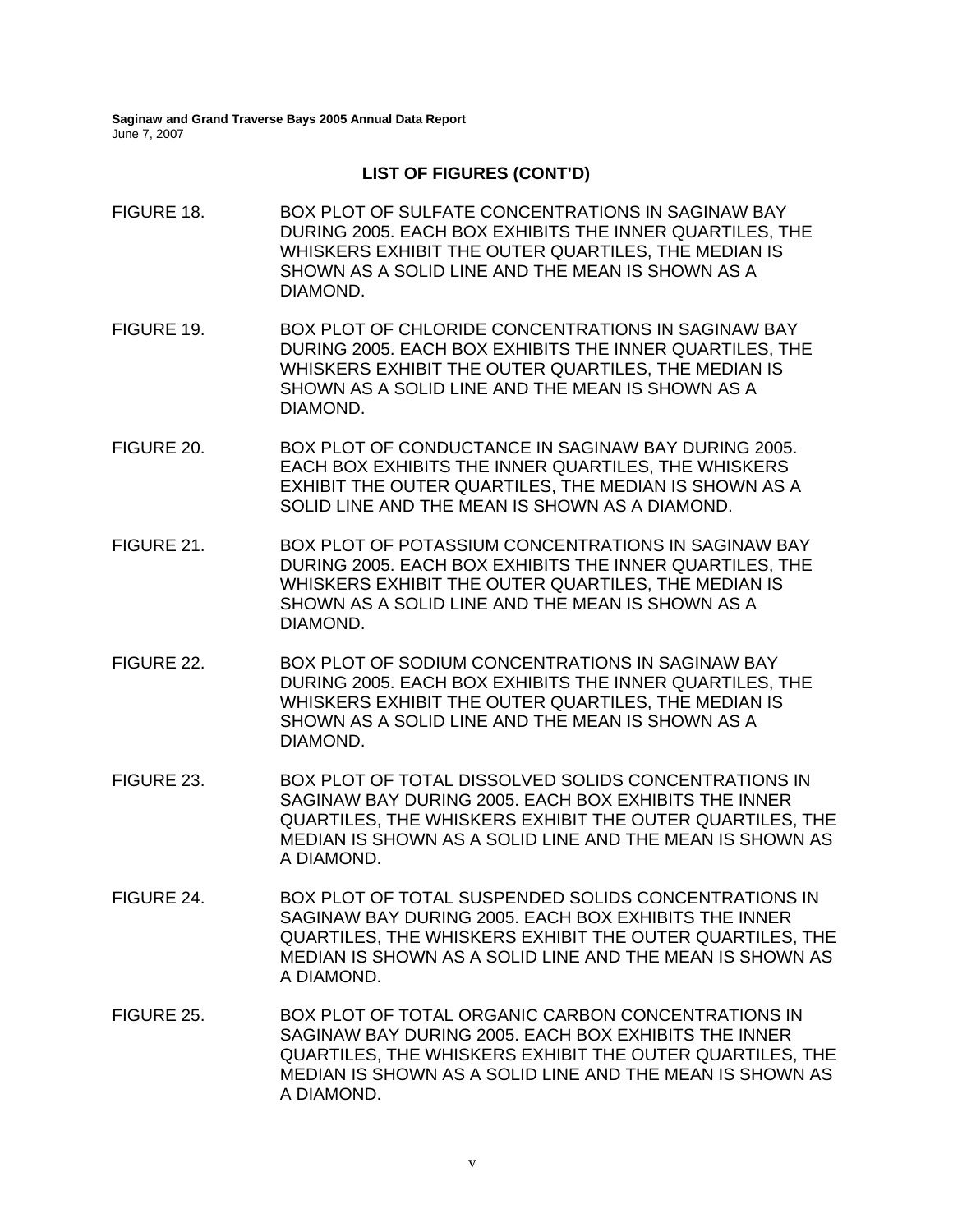- FIGURE 26. BOX PLOT OF TURBIDITY IN SAGINAW BAY DURING 2005. EACH BOX EXHIBITS THE INNER QUARTILES, THE WHISKERS EXHIBIT THE OUTER QUARTILES, THE MEDIAN IS SHOWN AS A SOLID LINE AND THE MEAN IS SHOWN AS A DIAMOND. FIGURE 27. BOX PLOT OF CADMIUM CONCENTRATIONS IN SAGINAW BAY DURING 2005. EACH BOX EXHIBITS THE INNER QUARTILES, THE WHISKERS EXHIBIT THE OUTER QUARTILES, THE MEDIAN IS SHOWN AS A SOLID LINE AND THE MEAN IS SHOWN AS A DIAMOND. FIGURE 28. BOX PLOT OF CHROMIUM CONCENTRATIONS IN SAGINAW BAY DURING 2005. EACH BOX EXHIBITS THE INNER QUARTILES, THE WHISKERS EXHIBIT THE OUTER QUARTILES, THE MEDIAN IS SHOWN AS A SOLID LINE AND THE MEAN IS SHOWN AS A DIAMOND. FIGURE 29. BOX PLOT OF LEAD CONCENTRATIONS IN SAGINAW BAY DURING 2005. EACH BOX EXHIBITS THE INNER QUARTILES, THE WHISKERS EXHIBIT THE OUTER QUARTILES, THE MEDIAN IS SHOWN AS A SOLID LINE AND THE MEAN IS SHOWN AS A DIAMOND. FIGURE 30. BOX PLOT OF COPPER CONCENTRATIONS IN SAGINAW BAY DURING 2005. EACH BOX EXHIBITS THE INNER QUARTILES, THE WHISKERS EXHIBIT THE OUTER QUARTILES, THE MEDIAN IS SHOWN AS A SOLID LINE AND THE MEAN IS SHOWN AS A DIAMOND.
- FIGURE 31. BOX PLOT OF NICKEL CONCENTRATIONS IN SAGINAW BAY DURING 2005. EACH BOX EXHIBITS THE INNER QUARTILES, THE WHISKERS EXHIBIT THE OUTER QUARTILES, THE MEDIAN IS SHOWN AS A SOLID LINE AND THE MEAN IS SHOWN AS A DIAMOND.
- FIGURE 32. BOX PLOT OF ZINC CONCENTRATIONS IN SAGINAW BAY DURING 2005. EACH BOX EXHIBITS THE INNER QUARTILES, THE WHISKERS EXHIBIT THE OUTER QUARTILES, THE MEDIAN IS SHOWN AS A SOLID LINE AND THE MEAN IS SHOWN AS A DIAMOND.
- FIGURE 33. BOX PLOT OF MERCURY CONCENTRATIONS IN SAGINAW BAY DURING 2005. EACH BOX EXHIBITS THE INNER QUARTILES, THE WHISKERS EXHIBIT THE OUTER QUARTILES, THE MEDIAN IS SHOWN AS A SOLID LINE AND THE MEAN IS SHOWN AS A DIAMOND.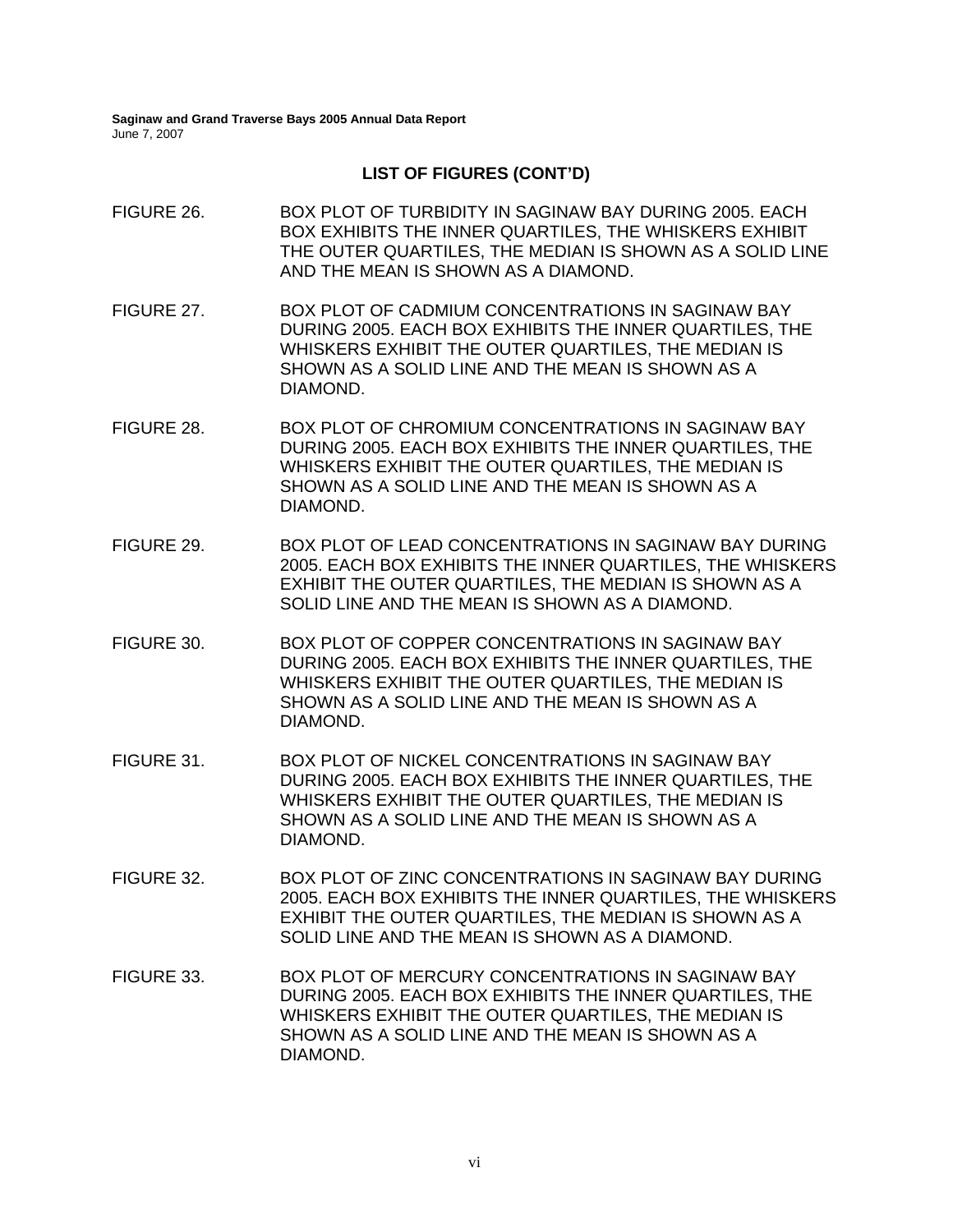- FIGURE 34. BOX PLOT OF AMMONIA CONCENTRATIONS IN GRAND TRAVERSE BAY DURING 2005. EACH BOX EXHIBITS THE INNER QUARTILES, THE WHISKERS EXHIBIT THE OUTER QUARTILES, THE MEDIAN IS SHOWN AS A SOLID LINE AND THE MEAN IS SHOWN AS A DIAMOND. FIGURE 35. BOX PLOT OF CHLOROPHYLL *A* CONCENTRATIONS IN GRAND TRAVERSE BAY DURING 2005. EACH BOX EXHIBITS THE INNER QUARTILES, THE WHISKERS EXHIBIT THE OUTER QUARTILES, THE MEDIAN IS SHOWN AS A SOLID LINE AND THE MEAN IS SHOWN AS A DIAMOND. FIGURE 36. BOX PLOT OF TEMPERATURE IN GRAND TRAVERSE BAY DURING 2005. EACH BOX EXHIBITS THE INNER QUARTILES, THE WHISKERS EXHIBIT THE OUTER QUARTILES, THE MEDIAN IS SHOWN AS A SOLID LINE AND THE MEAN IS SHOWN AS A DIAMOND. FIGURE 37. BOX PLOT OF DISSOLVED OXYGEN CONCENTRATIONS IN GRAND TRAVERSE BAY DURING 2005. EACH BOX EXHIBITS THE INNER QUARTILES, THE WHISKERS EXHIBIT THE OUTER QUARTILES, THE MEDIAN IS SHOWN AS A SOLID LINE AND THE MEAN IS SHOWN AS A DIAMOND. FIGURE 38. BOX PLOT OF NITRATE CONCENTRATIONS IN GRAND TRAVERSE BAY DURING 2005. EACH BOX EXHIBITS THE INNER QUARTILES, THE WHISKERS EXHIBIT THE OUTER QUARTILES, THE MEDIAN IS SHOWN AS A SOLID LINE AND THE MEAN IS SHOWN AS A DIAMOND. FIGURE 39. BOX PLOT OF NITRITE CONCENTRATIONS IN GRAND TRAVERSE BAY DURING 2005. EACH BOX EXHIBITS THE INNER QUARTILES, THE WHISKERS EXHIBIT THE OUTER QUARTILES, THE MEDIAN IS SHOWN AS A SOLID LINE AND THE MEAN IS SHOWN AS A DIAMOND. FIGURE 40. BOX PLOT OF PH IN GRAND TRAVERSE BAY DURING 2005. EACH BOX EXHIBITS THE INNER QUARTILES, THE WHISKERS EXHIBIT THE OUTER QUARTILES, THE MEDIAN IS SHOWN AS A SOLID LINE AND THE MEAN IS SHOWN AS A DIAMOND. FIGURE 41. BOX PLOT OF SECCHI DISK TRANSPARENCY DEPTH IN GRAND
- TRAVERSE BAY DURING 2005. EACH BOX EXHIBITS THE INNER QUARTILES, THE WHISKERS EXHIBIT THE OUTER QUARTILES, THE MEDIAN IS SHOWN AS A SOLID LINE AND THE MEAN IS SHOWN AS A DIAMOND.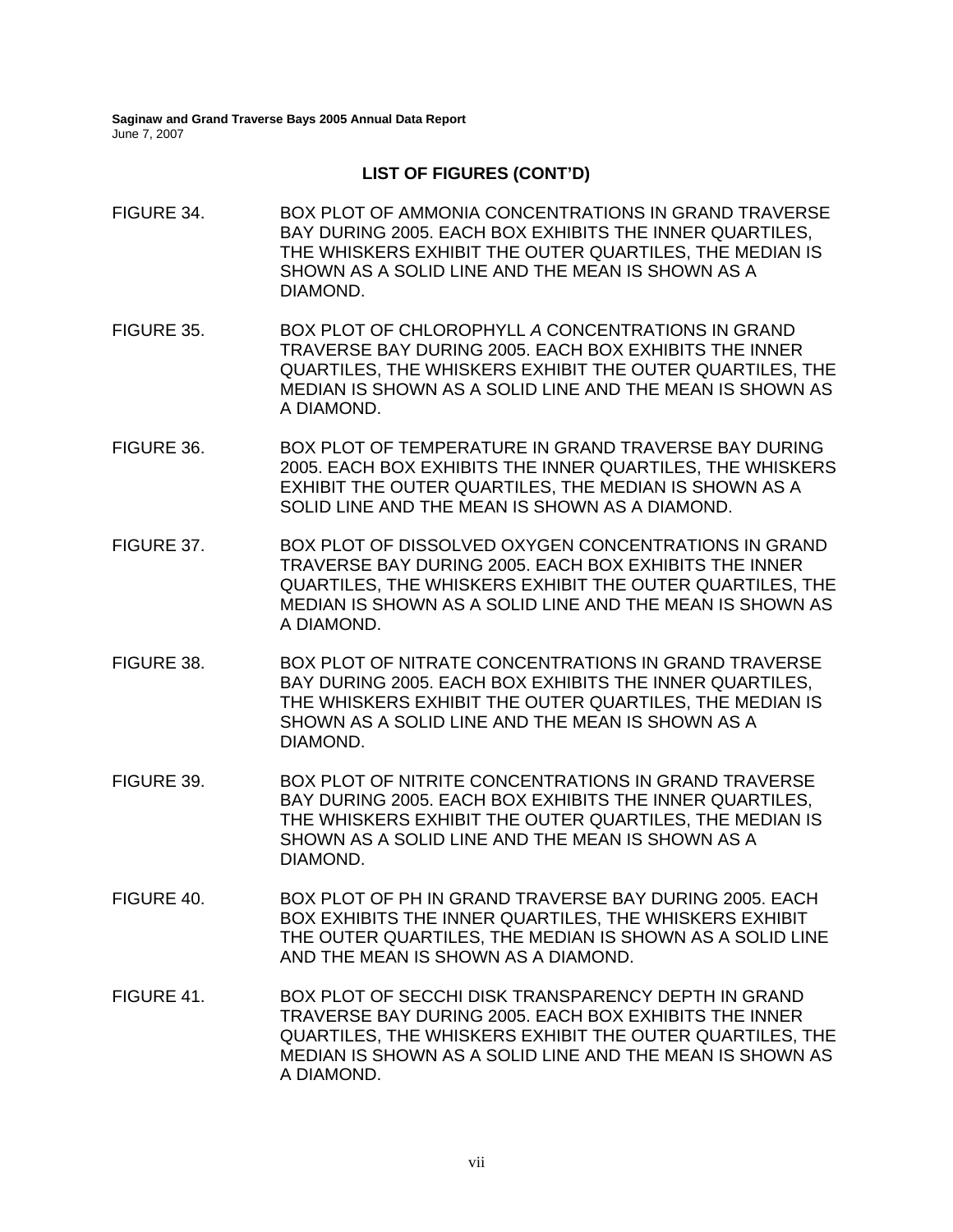### **LIST OF FIGURES (CONT'D)**

FIGURE 42. BOX PLOT OF TOTAL KJELDAHL NITROGEN CONCENTRATIONS IN GRAND TRAVERSE BAY DURING 2005. EACH BOX EXHIBITS THE INNER QUARTILES, THE WHISKERS EXHIBIT THE OUTER QUARTILES, THE MEDIAN IS SHOWN AS A SOLID LINE AND THE MEAN IS SHOWN AS A DIAMOND. FIGURE 43. BOX PLOT OF ORTHOPHOSPHATE CONCENTRATIONS IN GRAND TRAVERSE BAY DURING 2005. MEAN CONCENTRATIONS ARE SHOWN AS A DIAMONDS (THERE WAS NO VARIABILITY IN THE DATA). FIGURE 44. BOX PLOT OF TOTAL PHOSPHORUS CONCENTRATIONS IN GRAND TRAVERSE BAY DURING 2005. EACH BOX EXHIBITS THE INNER QUARTILES, THE WHISKERS EXHIBIT THE OUTER QUARTILES, THE MEDIAN IS SHOWN AS A SOLID LINE AND THE MEAN IS SHOWN AS A DIAMOND. FIGURE 45. BOX PLOT OF HARDNESS IN GRAND TRAVERSE BAY DURING 2005. EACH BOX EXHIBITS THE INNER QUARTILES, THE WHISKERS EXHIBIT THE OUTER QUARTILES, THE MEDIAN IS SHOWN AS A SOLID LINE AND THE MEAN IS SHOWN AS A DIAMOND. FIGURE 46. BOX PLOT OF ALKALINITY IN GRAND TRAVERSE BAY DURING 2005. EACH BOX EXHIBITS THE INNER QUARTILES, THE WHISKERS EXHIBIT THE OUTER QUARTILES, THE MEDIAN IS SHOWN AS A SOLID LINE AND THE MEAN IS SHOWN AS A DIAMOND. FIGURE 47. BOX PLOT OF CALCIUM CONCENTRATIONS IN GRAND TRAVERSE BAY DURING 2005. EACH BOX EXHIBITS THE INNER QUARTILES, THE WHISKERS EXHIBIT THE OUTER QUARTILES, THE MEDIAN IS SHOWN AS A SOLID LINE AND THE MEAN IS SHOWN AS A DIAMOND. FIGURE 48. BOX PLOT OF MAGNESIUM CONCENTRATIONS IN GRAND TRAVERSE BAY DURING 2005. EACH BOX EXHIBITS THE INNER QUARTILES, THE WHISKERS EXHIBIT THE OUTER QUARTILES, THE MEDIAN IS SHOWN AS A SOLID LINE AND THE MEAN IS SHOWN AS A DIAMOND. FIGURE 49. BOX PLOT OF SULFATE CONCENTRATIONS IN GRAND TRAVERSE BAY DURING 2005. EACH BOX EXHIBITS THE INNER QUARTILES, THE WHISKERS EXHIBIT THE OUTER QUARTILES, THE MEDIAN IS SHOWN AS A SOLID LINE AND THE MEAN IS SHOWN AS A DIAMOND.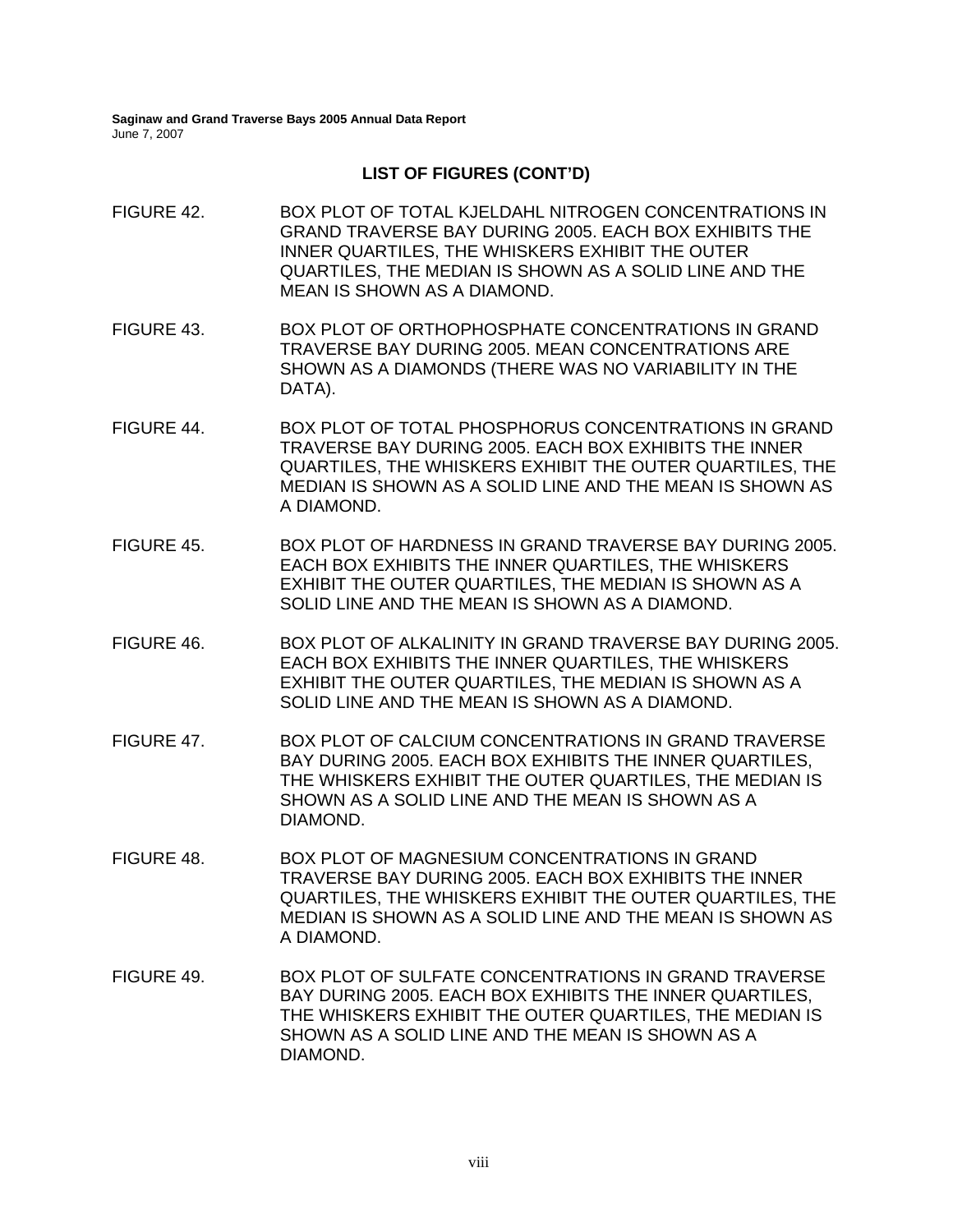DATA).

- FIGURE 50. BOX PLOT OF CHLORIDE CONCENTRATIONS IN GRAND TRAVERSE BAY DURING 2005. EACH BOX EXHIBITS THE INNER QUARTILES, THE WHISKERS EXHIBIT THE OUTER QUARTILES, THE MEDIAN IS SHOWN AS A SOLID LINE AND THE MEAN IS SHOWN AS A DIAMOND. FIGURE 51. BOX PLOT OF CONDUCTANCE IN GRAND TRAVERSE BAY DURING 2005. EACH BOX EXHIBITS THE INNER QUARTILES, THE WHISKERS EXHIBIT THE OUTER QUARTILES, THE MEDIAN IS SHOWN AS A SOLID LINE AND THE MEAN IS SHOWN AS A DIAMOND. FIGURE 52. BOX PLOT OF POTASSIUM CONCENTRATIONS IN GRAND TRAVERSE BAY DURING 2005. EACH BOX EXHIBITS THE INNER QUARTILES, THE WHISKERS EXHIBIT THE OUTER QUARTILES, THE MEDIAN IS SHOWN AS A SOLID LINE AND THE MEAN IS SHOWN AS A DIAMOND. FIGURE 53. BOX PLOT OF SODIUM CONCENTRATIONS IN GRAND TRAVERSE BAY DURING 2005. EACH BOX EXHIBITS THE INNER QUARTILES, THE WHISKERS EXHIBIT THE OUTER QUARTILES, THE MEDIAN IS SHOWN AS A SOLID LINE AND THE MEAN IS SHOWN AS A DIAMOND. FIGURE 54. BOX PLOT OF TOTAL DISSOLVED SOLIDS CONCENTRATIONS IN GRAND TRAVERSE BAY DURING 2005. MEAN CONCENTRATIONS ARE SHOWN AS A DIAMONDS (THERE WAS NO VARIABILITY IN THE
- FIGURE 55. BOX PLOT OF TOTAL ORGANIC CARBON CONCENTRATIONS IN GRAND TRAVERSE BAY DURING 2005. EACH BOX EXHIBITS THE INNER QUARTILES, THE WHISKERS EXHIBIT THE OUTER QUARTILES, THE MEDIAN IS SHOWN AS A SOLID LINE AND THE MEAN IS SHOWN AS A DIAMOND.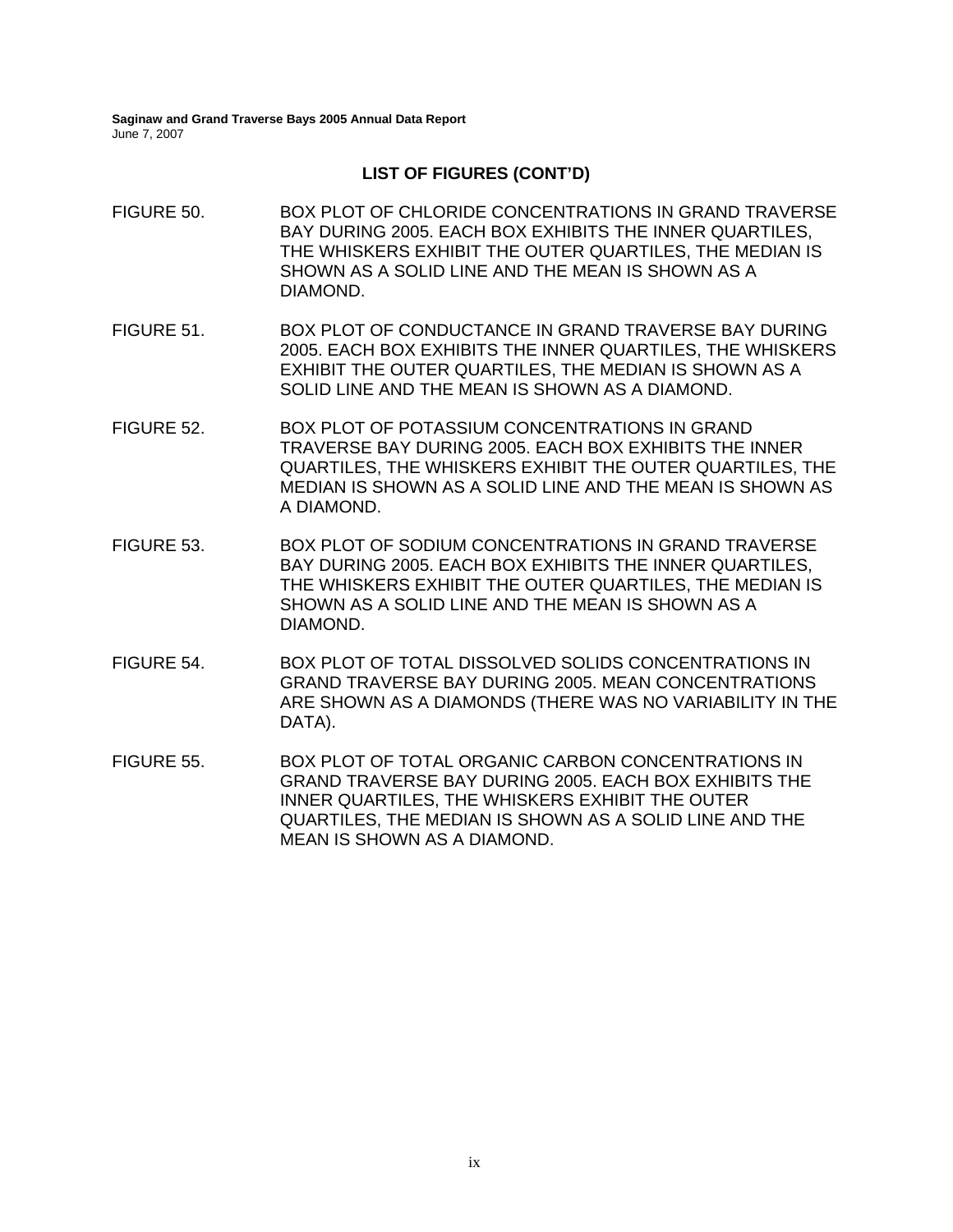#### **LIST OF TABLES**

- TABLE 1. SAMPLING DATES FOR SELECTED PARAMETERS IN SAGINAW BAY AND GRAND TRAVERSE BAY.
- TABLE 2. PARAMETERS ANALYZED IN SAMPLES COLLECTED IN SAGINAW BAY AND GRAND TRAVERSE BAY AT SELECTED STATIONS.
- TABLE 3. LABORATORY QUANTIFICATION AND DETECTION LEVELS FOR TRACE METALS AND MERCURY ANALYSES.
- TABLE 4. WATER QUALITY DATA COLLECTED IN 2005 AT SAGINAW BAY STATION 060062.
- TABLE 5. WATER QUALITY DATA COLLECTED IN 2005 AT SAGINAW BAY STATION 320189.
- TABLE 6. WATER QUALITY DATA COLLECTED IN 2005 AT SAGINAW BAY STATION 320188.
- TABLE 7. WATER QUALITY DATA COLLECTED IN 2005 AT SAGINAW BAY STATION 790134.
- TABLE 8. WATER QUALITY DATA COLLECTED IN 2005 AT SAGINAW BAY STATION 090252.
- TABLE 9. WATER QUALITY DATA COLLECTED IN 2005 AT SAGINAW BAY STATION 090250.
- TABLE 10. WATER QUALITY DATA COLLECTED IN 2005 AT SAGINAW BAY STATION 060063.
- TABLE 11. TRACE METALS AND MERCURY DATA AND RULE 57 WATER QUALITY VALUES FOR SAMPLES COLLECTED IN SAGINAW BAY DURING 2005.
- TABLE 12. WATER QUALITY DATA COLLECTED IN 2005 AT GRAND TRAVERSE BAY STATION 450132.
- TABLE 13. WATER QUALITY DATA COLLECTED IN 2005 AT GRAND TRAVERSE BAY STATION 450133.
- TABLE 14. WATER QUALITY DATA COLLECTED IN 2005 AT GRAND TRAVERSE BAY STATION 280288.
- TABLE 15. WATER QUALITY DATA COLLECTED IN 2005 AT GRAND TRAVERSE BAY STATION 280289.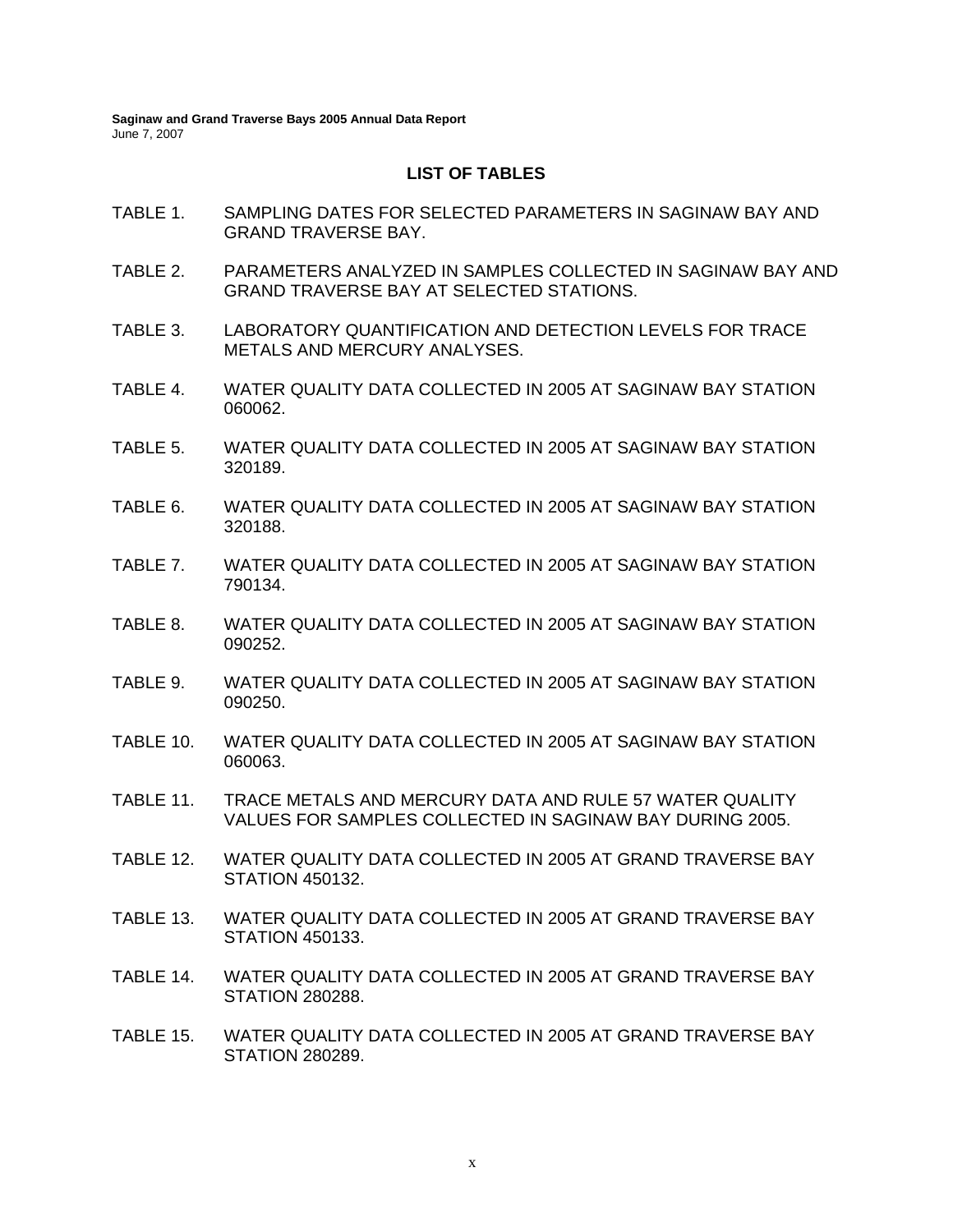### **1.0 INTRODUCTION**

The Water Bureau (WB) of the Michigan Department of Environmental Quality (MDEQ) is charged with monitoring ambient surface water quality in Michigan. Beginning in June 1998, the MDEQ-WB initiated partial implementation of its Water Chemistry Monitoring Project (WCMP) using a portion of a \$500,000 appropriation by the state legislature to the MDEQ-WB for water quality monitoring. The WCMP was a first step towards improving water quality monitoring in Michigan since funding reductions resulted in severely restricted monitoring capabilities. Past limitations in analytical quantification levels further restricted the effectiveness of MDEQ-WB monitoring activities, but recent technological advances in affordable, low-level analytical techniques have been incorporated into the WCMP.

The WCMP is an important component of the statewide surface water quality monitoring activities outlined in the January 1997 report prepared by the MDEQ-Surface Water Quality Division (SWQD) and the Land and Water Management Division (LWMD) entitled, "A Strategic Environmental Quality Monitoring Program for Michigan's Surface Waters" (Strategy). The WCMP incorporates the goals of the Strategy, which are as follows:

- 1. Assess the current status and condition of individual waters of the state and determine whether Michigan's water quality standards are being met;
- 2. Measure temporal trends and assess spatial comparisons in the quality of Michigan's surface waters;
- 3. Provide data to support MDEQ water quality programs and evaluate their effectiveness; and
- 4. Detect new and emerging water quality problems.

The November 1998 passage of the Clean Michigan Initiative (CMI) bond proposal resulted in a substantial increase in annual funding for statewide surface water quality monitoring beginning in 2000. The CMI bond also offers the availability of consistent, reliable funding for surface water quality monitoring over a long period of time, an essential component to realizing the second goal of the Strategy: measuring temporal trends and assessing spatial comparisons in the quality of Michigan's surface waters. Following passage of the CMI bond proposal, the study design of the WCMP was modified and expanded to facilitate use of the CMI funding source in a manner that will help ensure implementation of statewide water chemistry trend monitoring activities capable of more fully realizing the goals set forth in the Strategy. The MDEQ has contracted Great Lakes Environmental Center (GLEC) to assist with the implementation of the WCMP, including the monitoring of Grand Traverse (Lake Michigan) and Saginaw (Lake Huron) Bays.

The WCMP calls for annual water chemistry monitoring on Saginaw and Grand Traverse Bays, as well as selected Michigan streams tributary to the Great Lakes (tributaries), and Great Lakes connecting waters. This report outlines the WCMP activities and the 2005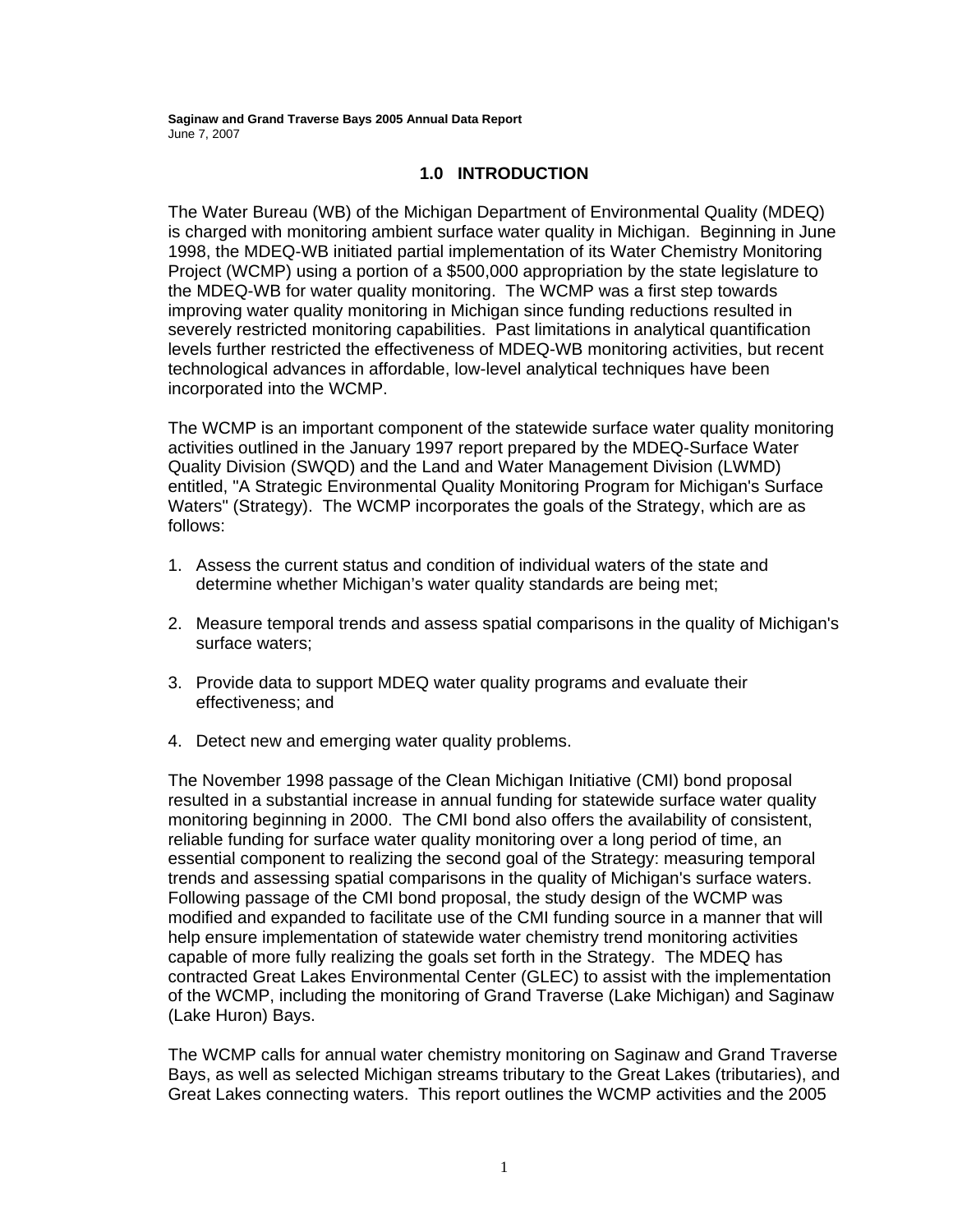data results for Saginaw and Grand Traverse Bays. The MDEQ conducted seasonal sampling in Saginaw Bay from 1993 to 1998 and in Grand Traverse Bay beginning in 1998. In 1999, GLEC conducted seasonal sampling for the MDEQ in Saginaw Bay and in Grand Traverse Bay. In 2000 and 2001, the MDEQ conducted seasonal sampling in Saginaw Bay and, in conjunction with the Grand Traverse Band of Ottawa and Chippewa Indians (GTBOCI), Grand Traverse Bay. From 2002 to 2005, GLEC conducted the monthly sampling of Saginaw Bay and seasonal sampling on Grand Traverse Bay. The water quality sampling locations for Saginaw and Grand Traverse Bays are shown in Figures 1 and 2, respectively. The goals of these monitoring efforts have been to:

- Assess water quality trends in the Grand Traverse and Saginaw Bays;
- Evaluate compliance with Michigan Rule 57 Water Quality Values;
- Evaluate the overall effectiveness of the MDEQ's regulatory, pollution prevention and remedial programs; and
- Determine whether the target phosphorus concentrations, established by the "State of Michigan Phosphorus Reduction Strategy for the Michigan Portion of Lake Erie and Saginaw Bay," have been achieved.

This report summarizes monitoring results obtained at Saginaw and Grand Traverse Bays in 2005. Data summaries presented in this report include measures of central tendency, qualitative spatial comparisons and comparisons with Michigan Rule 57 water quality values. In a previously published, more comprehensive report on Saginaw and Grand Traverse Bays (GLEC 2006, available upon request from the MDEQ), monitoring results obtained during 1993 through 2004 were summarized. That report included statistical spatial comparisons and temporal trend analyses, and will be updated with monitoring results from 2005 through 2007 when all results obtained during those years become available.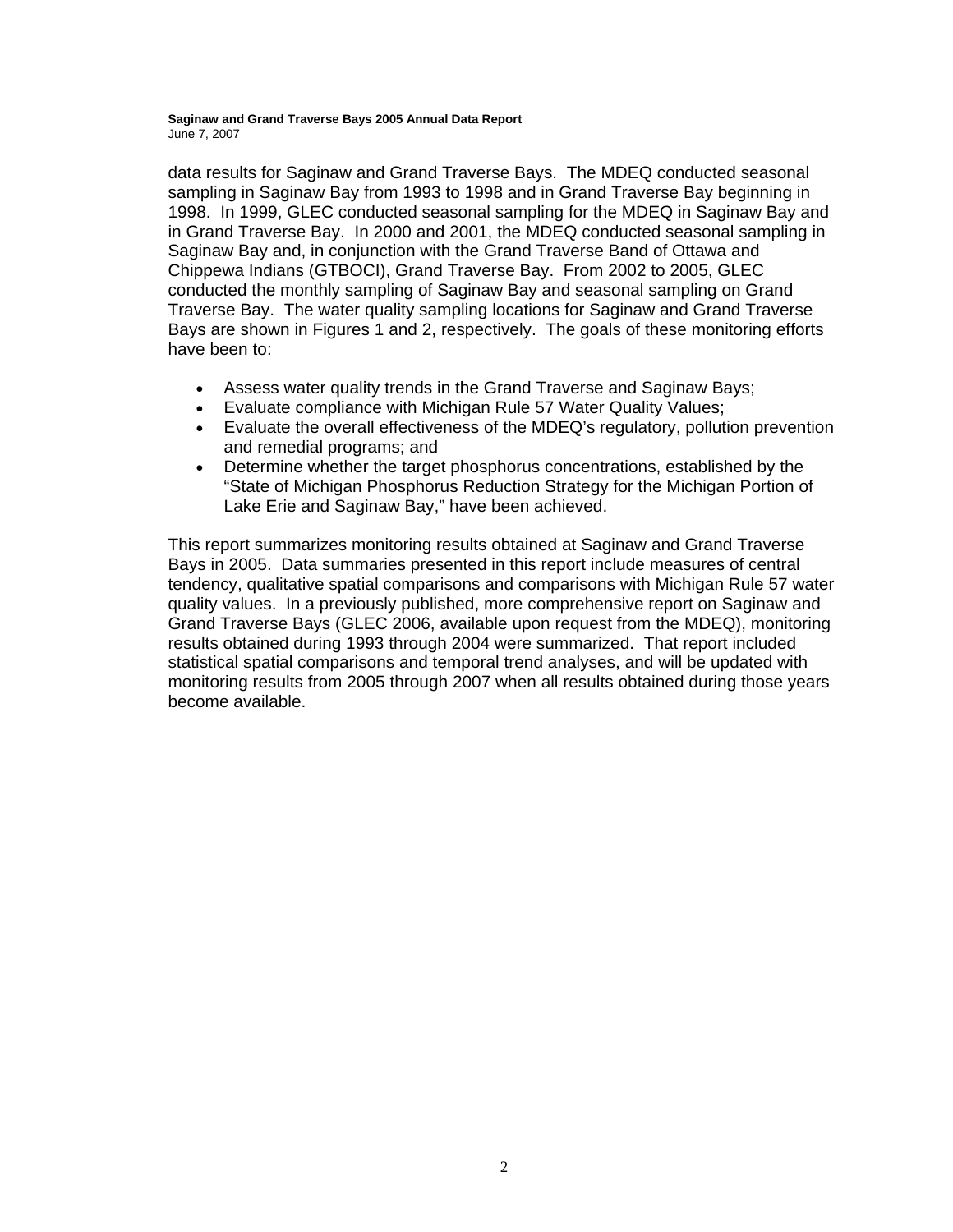### **2.0 SITE DESCRIPTION**

### **2.1 SAGINAW BAY**

### *2.1.1 Physical Characteristics and Monitoring Locations*

Saginaw Bay is a large estuary and embayment of Lake Huron on the eastern coast of the state of Michigan that extends southwest 82 km from Lake Huron to the mouth of the Saginaw River in Bay City, Michigan. With respect to morphometry, the bay is essentially divided into inner and outer bay regions, marked by a constriction extending from Point Lookout on the western shoreline to Sand Point on the eastern shoreline (Figure 1). Although the respective surface areas are similar, the inner bay is relatively shallow and only contains approximately 30 percent of the bay's total water volume (Budd *et al.* 1998), with a relative mean depth of 4.6 m. The outer bay has a relative mean depth of 15 m. Seven water quality monitoring stations are located in the inner bay area (Figure 1). The monitoring stations are distributed throughout the inner bay, with stations near the western and eastern shores, the central inner bay region and one station near the Saginaw River outlet.

### *2.1.2 Hydrologic Influences*

Saginaw Bay has a drainage basin seven times larger (ca. 21,000  $km^2$ ) than the immediate area of the bay (Budd *et al.* 1998). The Saginaw River, located near the southwestern end of the bay near Bay City, is the dominant source of surface drainage into the bay, accounting for approximately 70 percent of the total drainage of tributaries to the bay and drawing from 80 percent of the bay's total basin area. Consequently, the inner bay is heavily impacted by occasionally large seasonal inputs from the Saginaw River. Saginaw River daily discharge rates vary by season, ranging from 28 million cubic meters per day in the spring to 2.4 million cubic meters per day in the fall (Beeton *et al.* 1967). The outer bay is primarily influenced by Lake Huron.

Circulation patterns within the bay can be quite complex and are driven both by Lake Huron coastal currents and by wind stress (Budd *et al.* 1998). Movement and mixing of water within the bay determines, to a large extent, the concentration and distribution of nutrients, and the seasonal development of biota (e.g. phytoplankton and zooplankton). For example, predominant southwest winds may initiate a counterclockwise circulation pattern in the inner bay and result in water originating from the Saginaw River being pushed against the eastern shore of the bay (Budd *et al.* 1998). Consequently, nutrient concentrations may be greater along the eastern shore with an associated increase in algae concentrations.

### **2.2 GRAND TRAVERSE BAY**

### *2.2.1 Physical Characteristics and Monitoring Locations*

Grand Traverse Bay is located in the northwestern portion of the lower peninsula of Michigan and is connected to Lake Michigan. The total distance from the head to the mouth of the bay is approximately 48 km. The general axis of the bay is north to south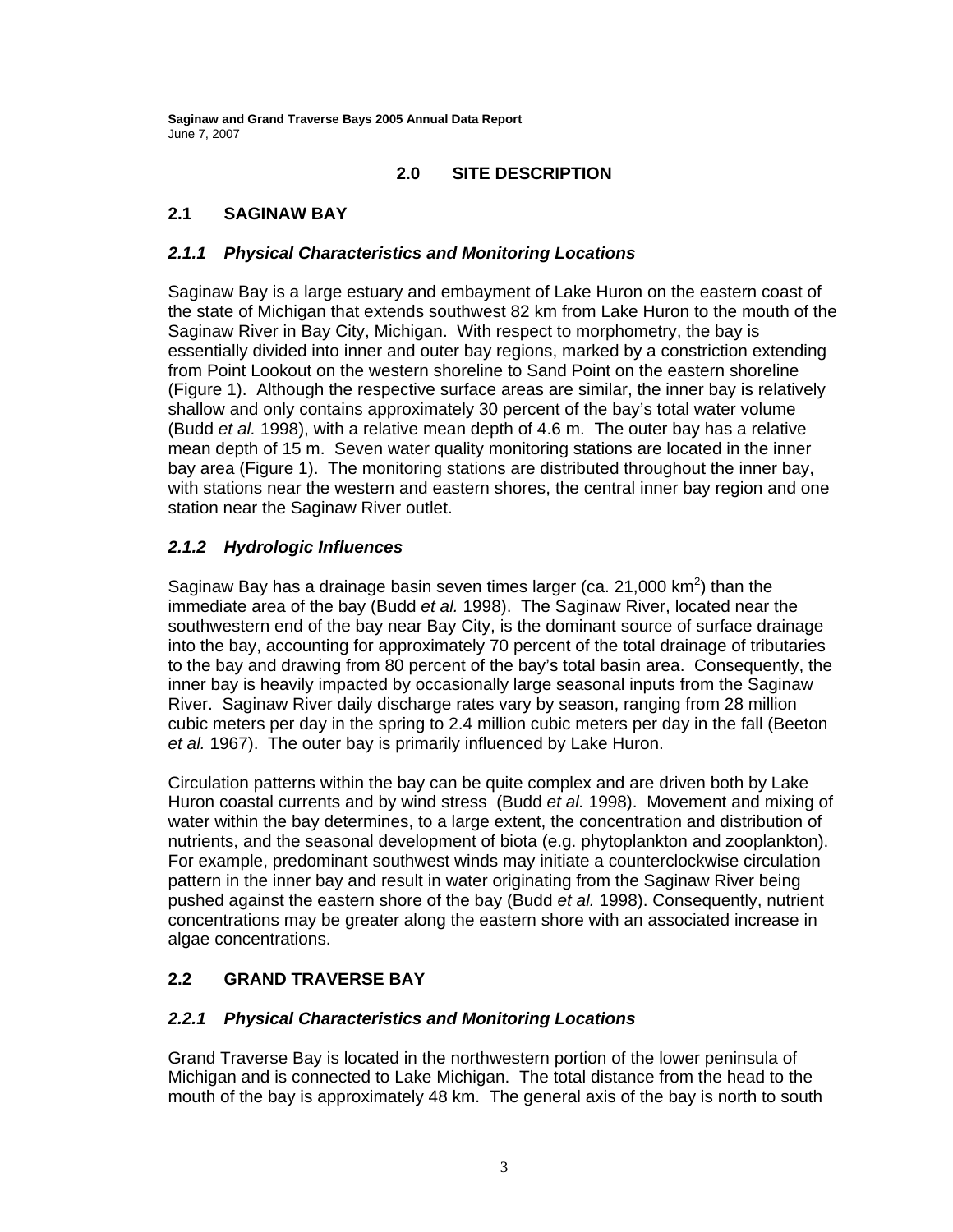and is divided into western and eastern arms by a peninsula, which extends northward approximately 29 km from the base of the bay in Traverse City. Each arm of the bay is approximately the same width, and both contain a deep basin. West and East Grand Traverse Bay have a maximum depth of 123 and 187 m, respectively. Approximately 75 percent of the volume of the bay lies below a depth of 15 m. Four monitoring stations, positioned at the base and near the northern edge of the central peninsula in each arm, are located in Grand Traverse Bay (Figure 2). The southern sampling station in the western arm is near the mouth of the Boardman River, while the northern station in the eastern arm is located near the mouth of the Elk River.

### *2.2.2 Hydrologic Influences*

The average total daily inflow to Grand Traverse Bay from the watershed is approximately 2.29 million cubic meters per day (Auer *et al.* 1975). There are two primary inflow sources (the Boardman and Elk Rivers) that contribute over 93 percent of the surface water input to the bay: the Elk River at Elk Rapids contributes 1.42 million cubic meters of water per day to East Grand Traverse Bay, and the Boardman River at Traverse City contributes 721,000 cubic meters of water per day to West Grand Traverse Bay. The Elk and Boardman Rivers constitute approximately 60 percent and 30 percent of the tributary flow to the bay, respectively, and are likely the primary source of nutrients and other anthropogenic inputs into the bay. Included in the flow from the Boardman River is potentially 32,000 cubic meters per day (plant capacity) of treated effluent from the Traverse City Wastewater Treatment Plant. The Elk Rapids Wastewater Treatment Plant also contributes up to 1,541 cubic meters per day of treated effluent (permit limit) through the Elk River into East Grand Traverse Bay.

The exchange of water between Grand Traverse Bay and Lake Michigan is significantly influenced by the presence of a sill along the bottom of the bay at its northern extent, which averages approximately 15 meters in depth. The presence of the sill generates a large gyre (ring-like system of currents), which rotates in the northeastern portion of the bay and impedes water exchange with Lake Michigan (Johnson 1975). The primary site of water exchange between the bay and Lake Michigan is at the western edge of the sill, where there is an approximately 43 meter deep trench in the sill. Circulation within the bay is reduced at the southern ends of each arm. This is important with respect to nutrient inputs from the Boardman River, as the flushing rates at the southern base of West Grand Traverse Bay can be dramatically lower than other bay regions.

### *2.2.3 Historical Water Quality Data*

The water quality of Grand Traverse Bay was previously reviewed by Shuey *et al.*  (1992). This review noted that Grand Traverse Bay was an oligotrophic system with high overall water quality (from Auer *et al.* 1975). Total phosphorus concentrations at open bay stations averaged 0.0079 mg/L, one of the lowest concentrations in the Great Lakes. Macrophyte beds present in the southern portion of the west arm of Grand Traverse Bay were attributed to the discharge of nutrients from the wastewater treatment plant in Traverse City, via the Boardman River. Additional treatment at this plant in recent years has eliminated up to 90 percent of the phosphorus from effluent discharged into the Boardman River. Shuey *et al.* (1992) also noted that although phosphorus was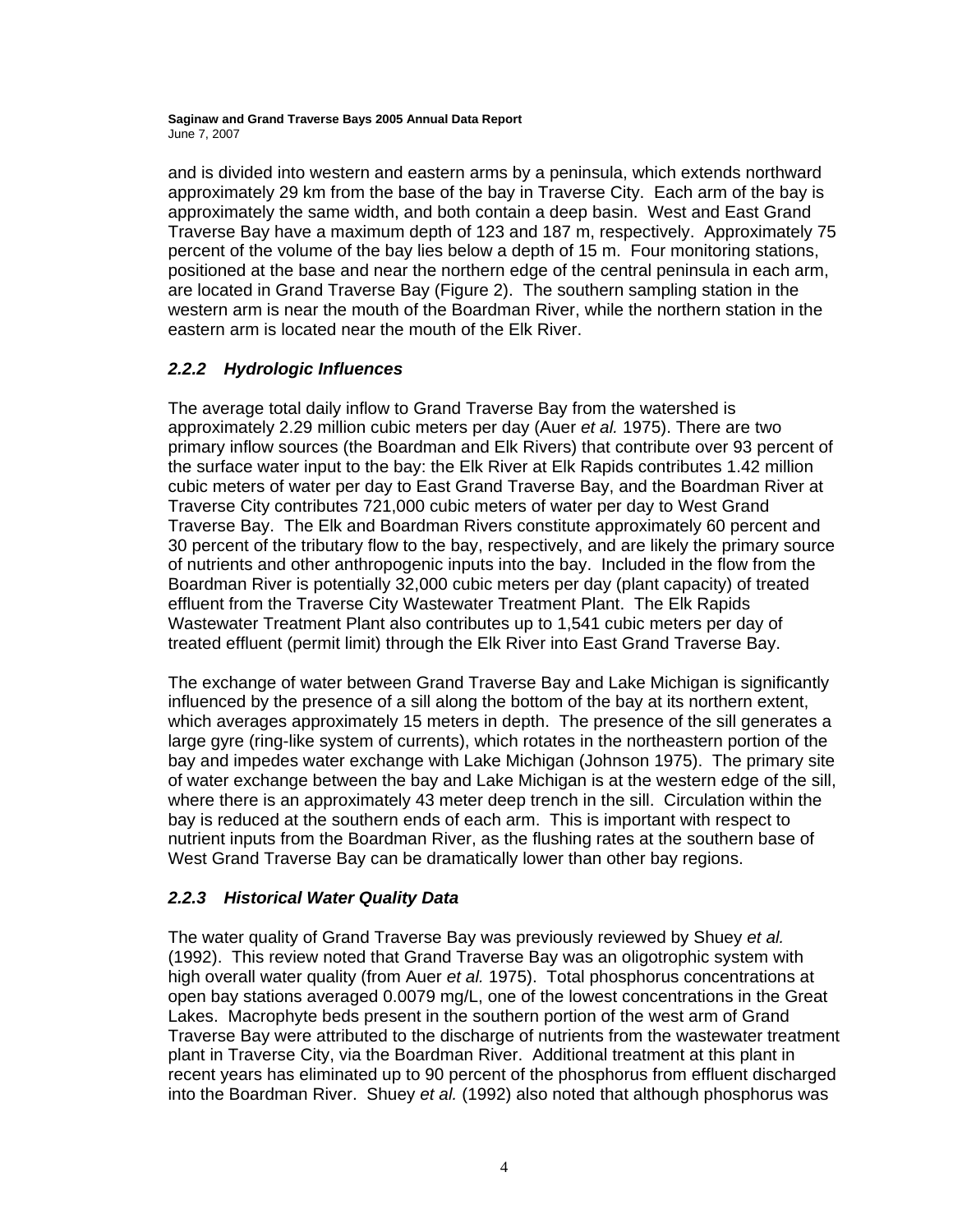the primary pollutant/limiting nutrient of concern in Grand Traverse Bay, the levels had not increased in the open bay since 1975 and were actually lower than in 1975. Phosphorus concentrations in the southern portion of the western arm were slightly higher, probably a result of nutrient loading from the Boardman River and storm sewers. Further studies in 1998 (Grand Traverse Bay Watershed Initiative 2000) indicated a steady decline in total phosphorus concentrations in the west arm, which is consistent with the total phosphorus concentrations throughout the entire bay. The decline in phosphorus can be partially attributed to improvements in the wastewater treatment plant on the Boardman River from 1973 to 1992. The continued decline since 1992 may be partially attributed to the increase in zebra mussel density in the bay. If zebra mussels are playing a significant role in the nutrient balance in Grand Traverse Bay, the mussels could cycle phosphorus into the sediments through metabolic routes, or hold the phosphorus in an unavailable form. It is reasonable to conclude that infestations of zebra mussels in Grand Traverse Bay influence the cycling and availability of nutrients.

Levels of nitrate were not considered problematic and averaged 1.03 mg/L in the open Bay (Shuey *et al.* 1992). Concentrations in the southern portion of the west arm of the bay were 1.06 mg/L, indicating that there was no build-up of nitrate associated with the Boardman River. More recent measurements of nitrate/nitrite nitrogen (Grand Traverse Bay Watershed Initiative 2000) were very similar overall to the nitrogen concentrations measured by Auer *et al.* (1976) and Shuey *et al.* (1992).

Chlorophyll *a* concentrations in the open bay and sub-embayments (e.g., Suttons Bay, Northport Bay and Bowers Harbor) averaged 0.618 and 0.800 µg/L, respectively, in 1992, with a bay-wide average of 1.04 µg/L in 1998 (Grand Traverse Bay Watershed Initiative 2000). Historically, average concentrations in the southern portion of the west arm were slightly higher than open bay stations, indicating a higher biomass of phytoplankton near the mouth of the Boardman River.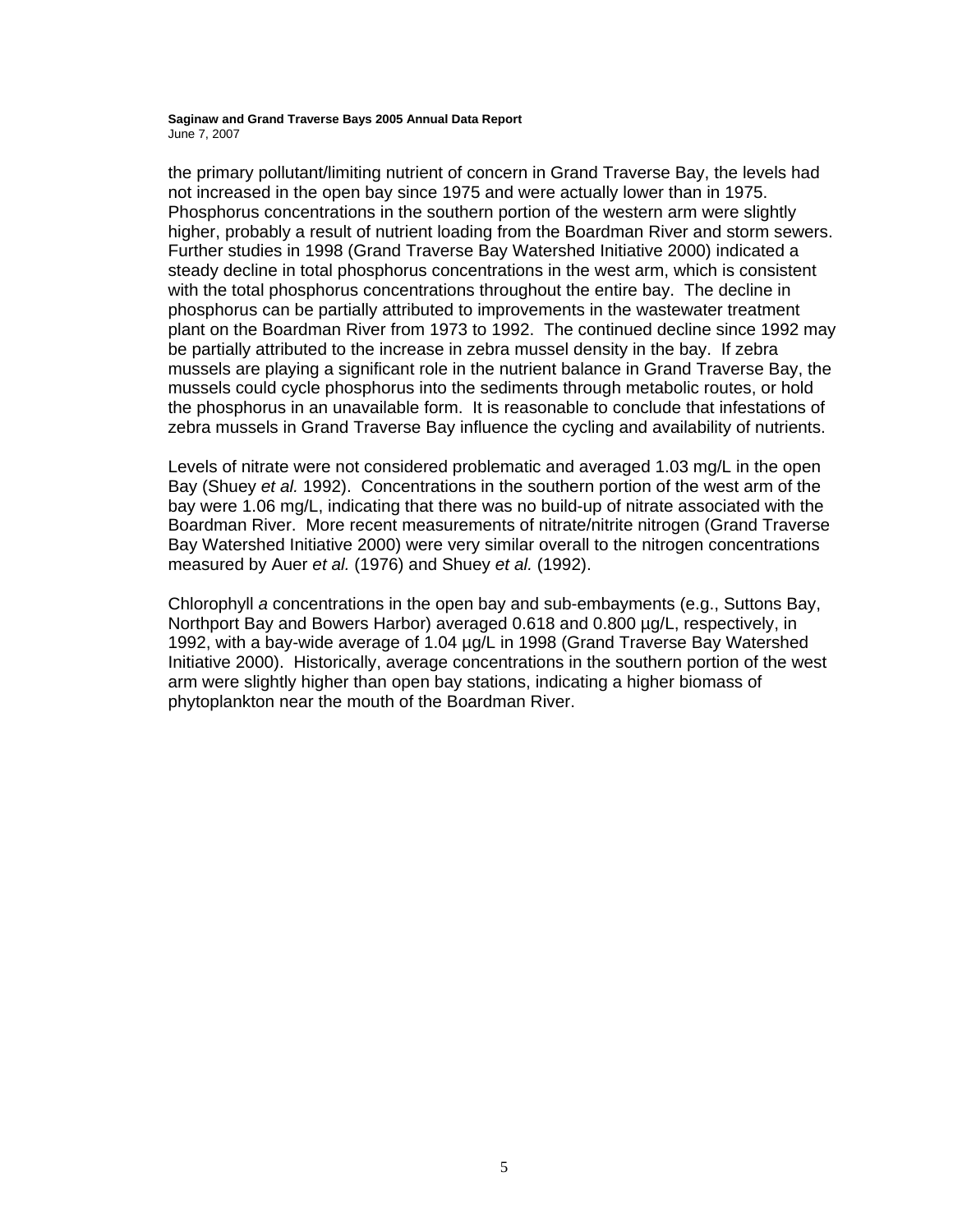### **3.0 METHODS**

### **3.1 SAMPLING OF SAGINAW AND GRAND TRAVERSE BAYS**

### *3.1.1 Sampling Dates*

Sampling was scheduled monthly on Saginaw Bay and seasonally (spring, summer and fall) on Grand Traverse Bay. However, sampling was not always completed as scheduled due to equipment failure. Table 1 provides a summary of the sampling dates and the parameters (i.e. conventional, limnological, *in situ* and metals – see section 3.1.2) that were sampled during each event at each station. Below are anomalies to the defined schedule.

- Samples were not collected from Saginaw Bay in April or August at all stations or at stations 060062, 090252, 060063 and 090250 in October, 2005.
- *In situ* measurements of pH, conductivity, dissolved oxygen (DO) and water temperature were not completed at stations 320188, 790134, 090252, 090250 and 060063 in November, 2005.
- No samples were collected from Grand Traverse Bay during the fall.

### *3.1.2 Sample Collection, Handling and Analysis*

Sampling stations are identified in Figures 1 and 2. Surface water samples were collected and handled in accordance with MDEQ-approved procedures at depths of one meter, except at Saginaw Bay station 060062, which was also sampled at mid-depth. Formerly station #068062M, the mid-depth sample was designated as station 060078 in 2000.

Limnological and conventional parameters (see Table 2) were either analyzed in the field using standardized techniques or by the MDEQ Environmental Science and Services Division (ESSD) Laboratory using Environmental Protection Agency (EPA)-approved methods. DO, conductance, pH and water temperature measurements were collected *in situ* using a multiparameter measurement instrument. Mercury (Hg) and trace metals (Table 2) samples were collected and handled using ultra-clean techniques in accordance with EPA Method 1669. Hg was analyzed by the Wisconsin State Laboratory of Hygiene (WSLH) using EPA Method 1631, and the trace metals cadmium (Cd), chromium (Cr), copper (Cu), lead (Pb), nickel (Ni) and zinc (Zn) were analyzed by the WSLH using EPA Method 1638. Hg and trace metals quantification and detection levels for the WSLH are presented in Table 3.

### *3.1.3 Data Analysis*

An analysis of water quality data collected during 2005 in Saginaw and Grand Traverse Bays was completed. Water quality data were summarized for each parameter in box and whisker plots, and the results of basic statistical analyses were summarized in tables. Station 060062 in Saginaw Bay was sampled at two depths; all of the data from the two depths (stations 060062 and 060078) were averaged for analysis. Examination of the analytical laboratory data indicated that several measurements were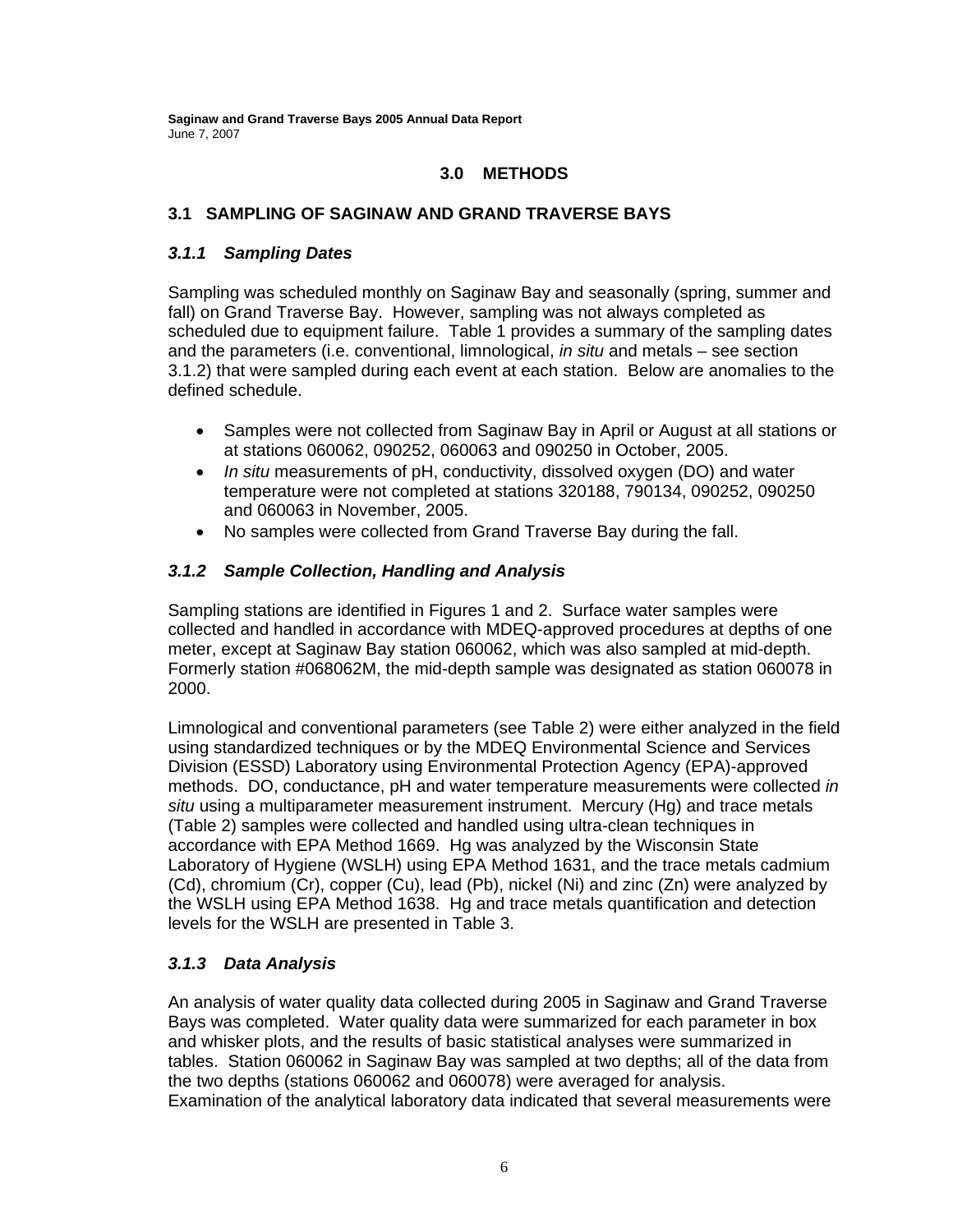flagged with laboratory result remark codes. Of these codes, the following were predominant:

**CCB** = Continuing calibration blank exceeded quality control criteria.

**LCQC** = Laboratory control exceeded quality control criteria.

**MSD** = Matrix spike duplicate exceeded quality control criteria.

**ND** = Observed result was below the quantification level.

**T** = Reported value is less than the reporting limit. Result is estimated.

**W** = Reported value is less than the method detection limit.

Data below analytical quantification or detection levels (i.e., uncensored data), including negative values, were used directly in the analyses. Support for the use of uncensored data is provided by Porter et al. (1988) and Gilliom et al. (1984).

### *3.1.4 Comparison with Michigan Rule 57 Water Quality Values*

Data obtained for Hg and trace metals were compared with applicable Rule 57 water quality values. These values were developed in accordance with the Michigan Part 4 Rules (MAC 1999). For Hg, the applicable Rule 57 water quality value is the wildlife value (WV); and for Cd, Cr, Cu, Pb, Ni and Zn, the applicable Rule 57 water quality value is either the final chronic value (FCV) or the human non-cancer value (HNV), depending upon the station and the metal. The FCV for Cd, Cr, Cu, Pb, Ni and Zn is hardness-dependent and was calculated for each station using station-specific hardness data. Ambient Cd, Cr, Cu, Pb, Ni and Zn concentrations are for total metal, whereas the FCVs for these metals are expressed as dissolved metal. Therefore, a direct comparison between ambient total metal concentrations and their Rule 57 water quality values cannot be made. This is not an important consideration when the ambient total metal concentration is less than the applicable Rule 57 water quality value. However, in the event that the total metal concentration exceeds the Rule 57 water quality value, the available data cannot show whether the ambient concentration of dissolved metal exceeds the Rule 57 water quality value. Additional, more sophisticated monitoring or the application of a suitable translator value would be necessary to resolve an ambiguity of this nature, and caution must be exercised when drawing conclusions from the available data.

### **3.2 OVERVIEW OF WATER QUALITY PARAMETERS**

In order to evaluate water quality in Saginaw and Grand Traverse Bays, the range of water quality parameters was reduced to two subsets of relevant indicators of water quality. The first subset of parameters are accepted "limnological" indicators and the second subset is composed of other "conventional" water quality indicators (Table 2). In addition, trace metals (Cd, Cr, Cu, Pb, Ni and Zn) and Hg were analyzed (Table 2).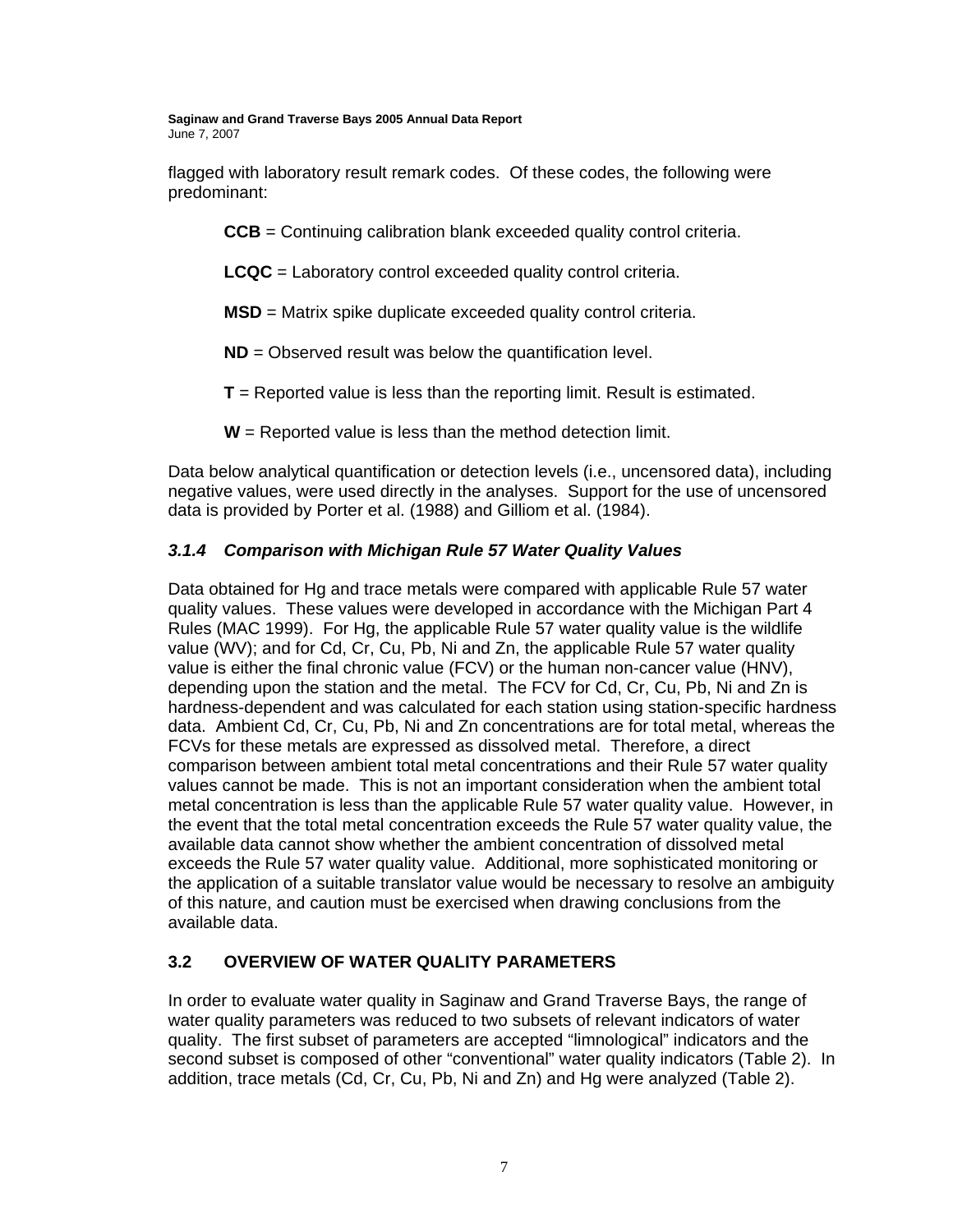### *3.2.1 Overview of Limnological Parameters*

- **Ammonium Nitrogen.** Ammonium nitrogen is the primary form of ammonia in surface water. Ammonium nitrogen is generated by heterotrophic bacteria as a primary end product of decomposition of organic matter, either from proteins or from other nitrogenous organic compounds. Ammonium nitrogen is easily assimilated by aquatic plants. Among blue-green algae, the highest growth rates occur with ammonium nitrogen as the nitrogen source. The distribution of ammonium nitrogen in fresh water is highly variable within lakes, both seasonally and spatially, and is dependent on the level of productivity of the lake and the extent of organic pollution. Because of its rapid assimilation by algae, ammonium nitrogen concentrations are usually low in trophogenic zones of well-oxygenated waters.
- **Chlorophyll** *a***.** Because all green plants contain chlorophyll *a*, the concentration of chlorophyll *a* is an indirect method to estimate the amount and activity of phytoplankton in the water. Many limnologists argue that lower concentrations of chlorophyll *a* are associated with better water quality, although certain amounts are a normal part of a functioning aquatic ecosystem. Phytoplankton growth rates are dependent on nutrient supply (phosphorus, nitrogen, etc.), sunlight and temperature. Given these requirements and lake-dependent characteristics, chlorophyll *a* concentrations tend to fluctuate seasonally, with peak levels in spring or summer. However, phytoplankton (and therefore, chlorophyll *a*) are also subject to predation by zooplankton, which may cause dramatic decreases in the chlorophyll *a* concentration.
- **Temperature and Dissolved Oxygen.** Temperature and DO play an important part in the ecology and chemistry of aquatic ecosystems. The parameters are related because the solubility of DO in water is primarily a function of temperature. The solubility (or saturation) of DO is defined as the concentration in water that is in equilibrium with the atmosphere at one atmosphere of pressure. Temperature and DO profiles are commonly measured in lakes to determine if stratification occurs during summer months and during winter if the lake is covered with ice. Thermal stratification results in a thermocline, which inhibits the vertical mixing of surface and bottom waters. During stratification, bottom oxygen concentrations can be depleted as a result of bacterial decomposition of organic material, and the resultant anoxic conditions can lead to a release of dissolved inorganic phosphorus from the sediments. Thermal stratification usually occurs in large, deep lakes and is typically removed in the fall and spring when surface water temperatures near 4ºC (maximum density) and strong winds induce a seasonal "turn-over". Shallow lakes often continue to be internally mixed by prevailing winds and therefore do not often stratify.

 Surface water samples usually do not exhibit oxygen depletion because of the establishment of equilibrium conditions with the atmosphere and therefore are usually at or near oxygen saturation. Similarly, surface water temperatures are usually a function of ambient air temperatures and mixing of the upper water column.

• **Nitrate+Nitrite Nitrogen.** Nitrate and nitrite nitrogen are inorganic forms of nitrogen that affect the productivity of fresh waters and are utilized by aquatic plants and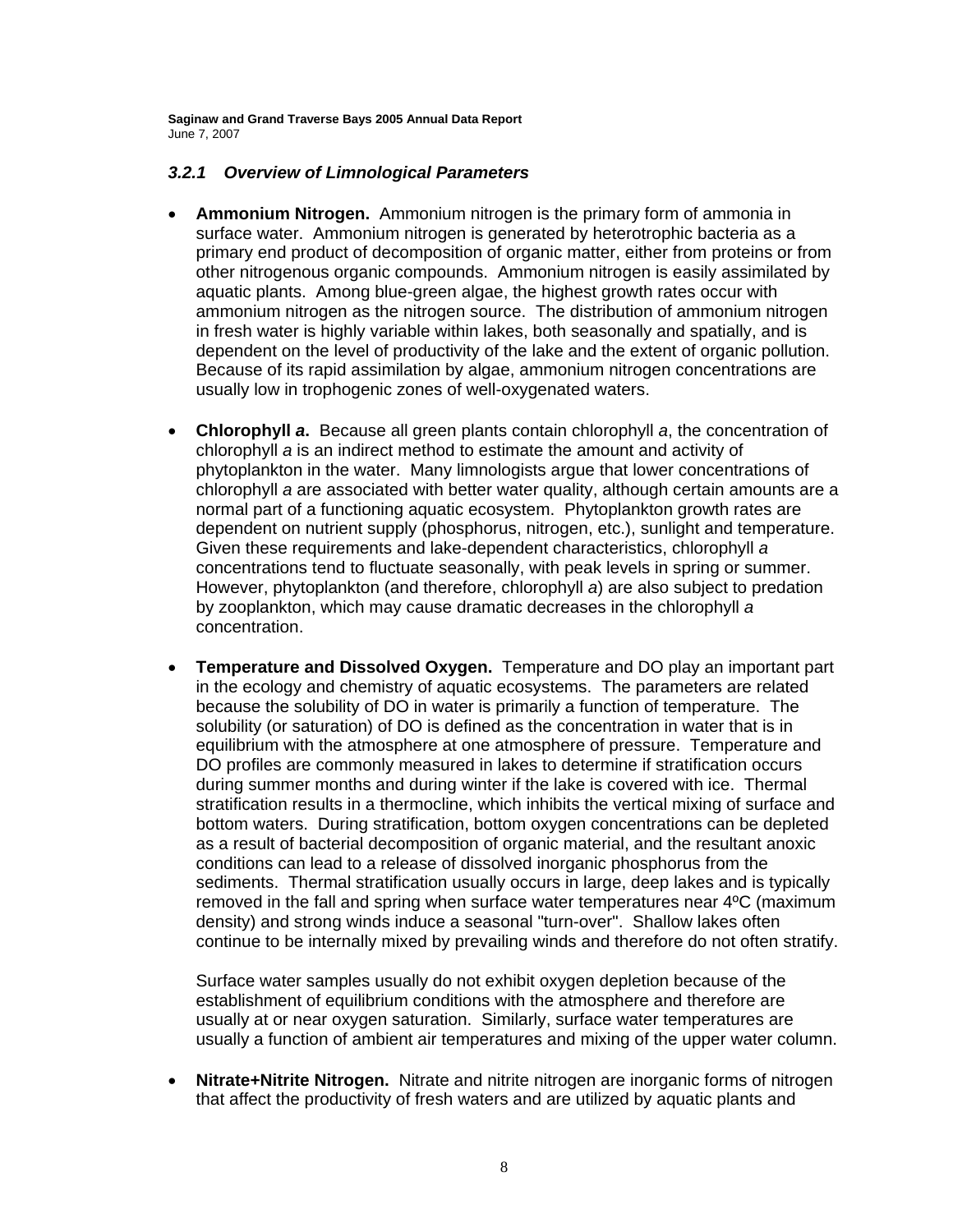bacteria for growth. The nitrogen requirements of microorganisms are approximately ten times that of phosphorus. Because nitrogen/phosphorus ratios exceed 10:1 in most freshwater systems, nitrogen is not usually a limiting nutrient. Nitrates and nitrites exist in the natural environment and arise from the bacterial oxidation of ammonia and organic nitrogen compounds. In well-oxygenated waters, the dominant component of the nitrate+nitrite  $(NO_x)$  measurement is nitrate.

The primary artificial sources of nitrate and nitrite nitrogen to surface waters are atmospheric input (wet and dry deposition) and fertilizers, which enter receiving waters in the form of runoff from agricultural, urban and recreational lands. Other sources can include any land use that increases the loading of organic debris to runoff water, such as animal waste. This organic debris can ultimately be broken down into oxidized nitrogen compounds.

- **pH.** The number of free hydrogen ions in water represents its pH. pH values can vary between zero and 14; pH values near zero are characterized as acidic, and values near 14 are considered basic. In Michigan, the pH of water typically ranges between 6.5 and 8.5, primarily due to the presence of calcium carbonate.
- **Secchi Disk Transparency Depth.** Secchi disk transparency depth is a measure of the transparency of water to light. Water clarity is critical because it influences the depth of light penetration (photic zone) and can modify the range and distribution of aquatic macrophytes as well as phytoplankton and a variety of algal species. Secchi disk transparency is influenced by the absorption characteristics of both the water and its dissolved and particulate matter. Northern Michigan lakes have relatively hard water with excess calcium carbonate and, as a result, there may be a chemical clouding or "whiting" which occurs during the summer peak photosynthetic periods. In addition, as lakes become more eutrophic, the higher algal productivity may reduce water clarity and further limit the effective photic zone.
- **Total Kjeldahl Nitrogen.** Total Kjeldahl nitrogen (TKN) is a measure of dissolved and particulate organic nitrogen plus any ammonia present. The dissolved fraction of organic nitrogen often constitutes up to 50 percent of the total soluble nitrogen. Except for ammonia, the nitrogen in this group of compounds is tightly bound in organic molecules and is slowly released for plant use only by bacterial degradation. The presence of high levels of Kjeldahl nitrogen is indicative of soil erosion, surface water runoff and organic wastes. Much of the organic nitrogen is absorbed by lake sediments.
- **Total Orthophosphate**. Orthophosphate, an oxidized form of phosphorus, is primarily a measure of biologically available phosphorus and is often the most limiting nutrient in freshwater aquatic ecosystems. Although phosphorus concentrations in surface waters are usually reported in terms of total phosphorus, only orthophosphate can be immediately utilized by aquatic plants. Orthophosphate is rapidly removed from the water column by algae, and therefore levels are usually very low. Typically, measured concentrations are near instrument detection limits. Because orthophosphate is readily utilized by plants, inputs to the Bays from tributaries and storm sewers can have a significant localized effect on macrophyte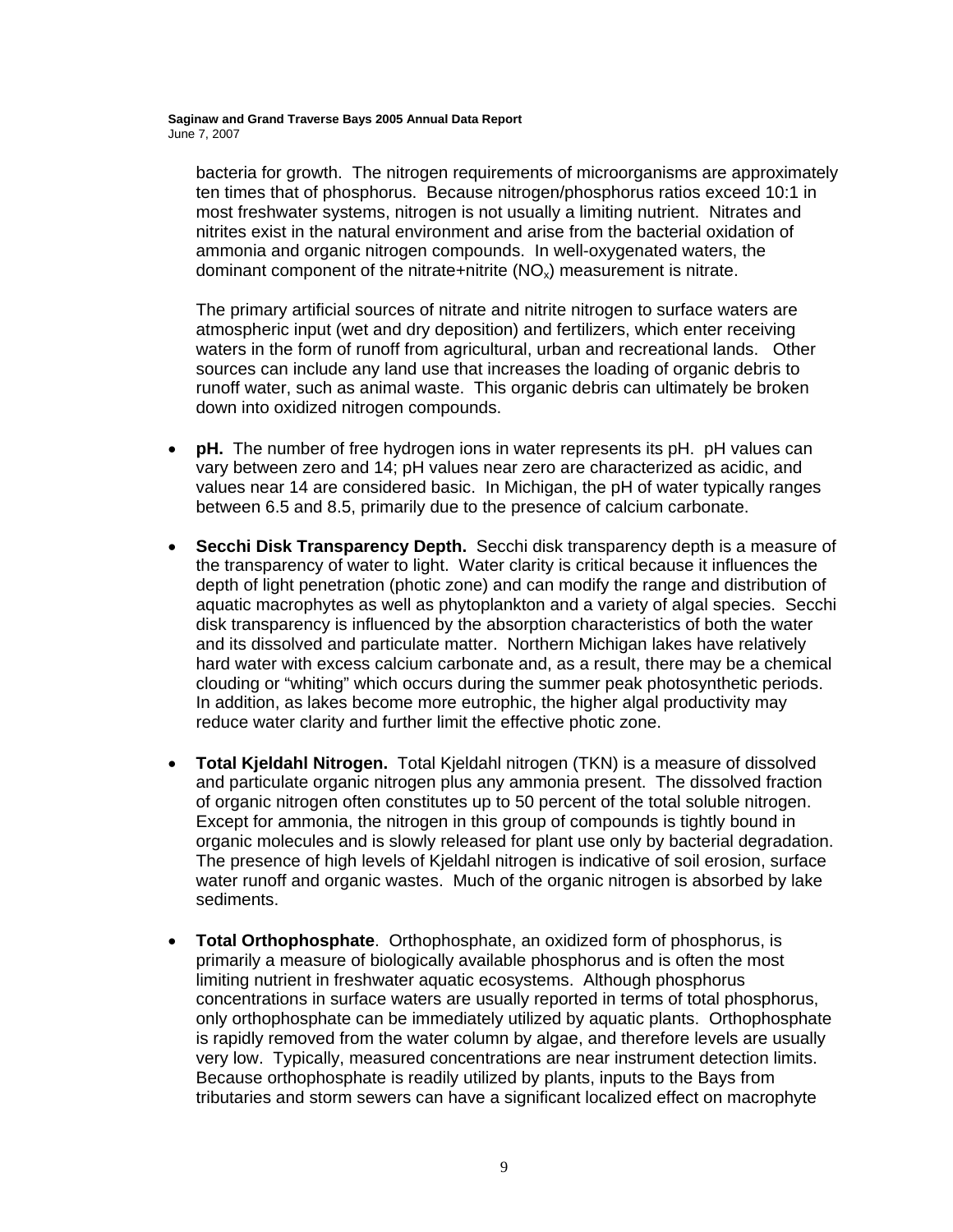growth.

• **Total Phosphorus.** Total phosphorus includes soluble orthophosphate and the insoluble phosphates complexed in organic and inorganic compounds. Although only orthophosphate is bio-available, total phosphorus is commonly used as a relative index of phosphorus load. Generally, total phosphorus concentrations greater than 10 µg/L may contribute to increased aquatic plant growth and are indicative of impaired water quality. Inputs from tributaries and storm sewers may cause localized aquatic macrophyte growth, particularly in areas where currents do not readily flush accumulations of influent water and associated suspended solids.

### *3.2.2 Overview of Conventional Parameters*

- **Hardness and Total Alkalinity.** Water hardness is often used as an assessment of water quality, and is determined by the content of calcium and magnesium salts (primarily combined with bicarbonate and carbonate or with sulfates), chlorides and other anions of mineral acids. In calcareous lakes and waters typical of Michigan, most of the hardness in water is a result of calcium carbonate. Similarly, alkalinity refers to the quantity and types of compounds present in the water that shift the pH to the alkaline side of neutrality. The property of alkalinity is usually imparted by the presence of carbonates, bicarbonates and hydroxides.
- **Calcium, Magnesium and Sulfates.** Both calcium and magnesium are nutrients required by higher aquatic plants for normal metabolism. Calcium can exhibit noticeable seasonal and spatial variation, and levels of calcium can decrease as a result of the precipitation of calcium carbonate during summer months (May through September). In contrast to calcium concentrations, magnesium compounds are more soluble than calcium and therefore are rarely precipitated. Consequently, magnesium concentrations normally fluctuate very little within a water body.

Sulfur (measured as sulfate), in both organic and inorganic forms, is also required by all living organisms and is reduced to sulfhydryl groups (-SH) during protein synthesis. Sulfur has both natural (rocks and soil/sediment) and anthropogenic (atmospheric deposition as a result of the combustion of fossil fuels) sources. Within water, nearly all assimilation of sulfur is as sulfate, and the usual range for freshwater systems is 5 to 30 mg/L, with an approximate mean of 11 mg/L (Horne and Goldman 1994).

- **Total Chloride**. The chloride ion is not usually a significant parameter in freshwater, open lake systems; however, anthropogenic sources (road salting, industrial sources and municipal wastewaters) of chloride can greatly modify natural concentrations of this anion. The average chloride concentration in natural freshwater is 8.3 mg/L (Livingstone 1963).
- **Conductivity.** The specific conductance (conductivity) of lake water is a measure of the resistance of a solution to electrical flow. As the ion content of the water increases, so does the conductivity (resistance to electrical flow will decrease). The conductivity of a typical bicarbonate lake is closely related to the concentration of the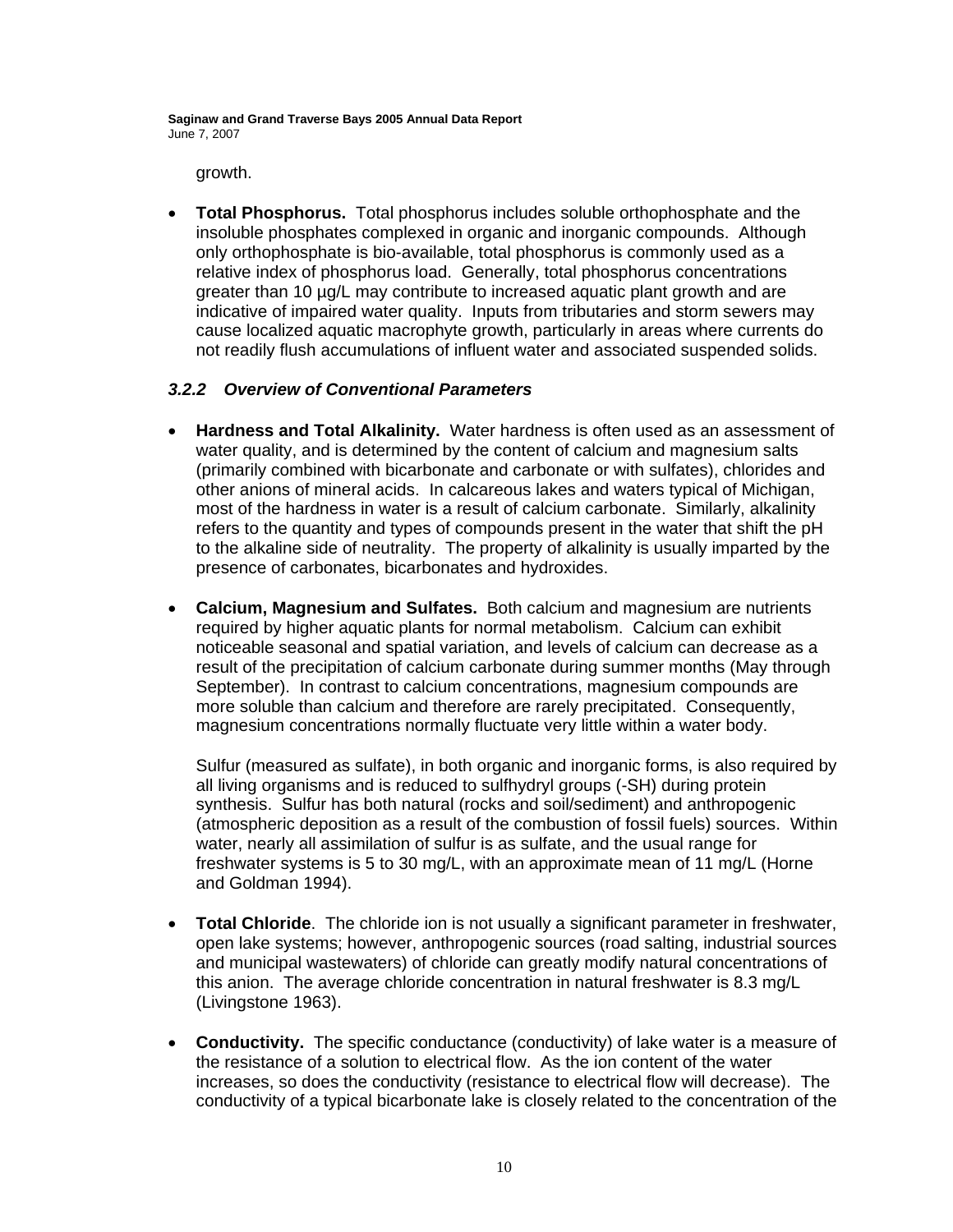major ion species (calcium, magnesium, sodium, potassium, carbonate, sulfate and chloride). Conductivity varies seasonally and yearly, depending on the relative distribution of these major ions within the water column.

- **Potassium and Sodium.** Potassium and sodium are chemicals required by aquatic plants for growth. Natural levels of these minerals are normally relatively low in aquatic environments. Elevated levels are likely an indication of anthropogenic pollution from road salts, human wastes, animal wastes and fertilizers.
- **Dissolved and Suspended Solids.** The measurement of dissolved solids is used as an estimate of the inorganic materials (i.e., magnesium carbonate, chlorides, etc.) dissolved in water. Similarly, suspended solids (total non-filtered residue) are particulates or compounds that are suspended and generally insoluble in water. There can be considerable temporal and seasonal variation in these values, depending on temperature, dissolved oxygen and pH.
- **Total Organic Carbon.** Total Organic Carbon (TOC) is a measure of both the dissolved and particulate organic carbon in the water that is bound as part of living matter (i.e., algae and diatoms) and by decomposition. A high organic content is associated with increased growth of microorganisms, which contribute to the depletion of oxygen. Therefore, elevated TOC concentrations may be associated with depleted oxygen concentrations. TOC also determines, to some extent, the bioavailability of contaminants to organisms, thereby affecting both acute and chronic toxicity.
- **Turbidity.** Turbidity is a direct measure of water clarity, and is primarily influenced by total suspended solids. The major sources of turbidity include phytoplankton, small particulate matter from shoreline erosion, re-suspended bottom sediments and organic detritus from wastewater and/or stream discharges.

The importance of each of the above limnological and conventional parameters and the trace metals and Hg concentration data are discussed below within the context of the reported 2005 water quality data for Saginaw and Grand Traverse Bays.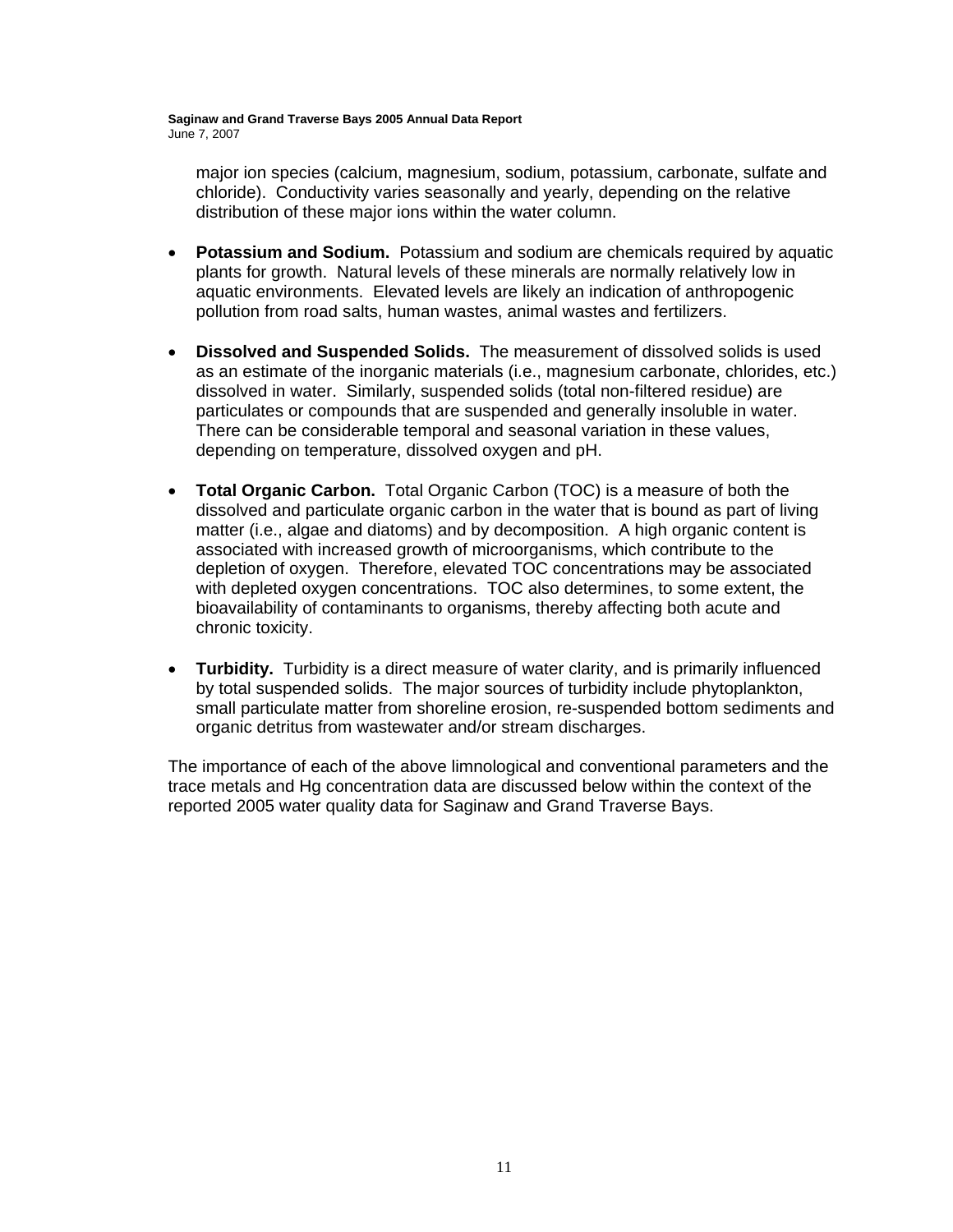### **4.0 RESULTS AND DISCUSSION**

Limnological and conventional water quality data are summarized for Saginaw Bay in Tables 4 through 10; trace metals and Hg data for Saginaw Bay are provided in Table 11. Limnological and conventional water quality data for Grand Traverse Bay are summarized in Tables 12 through 15. Due to the missed autumn sampling event, no trace metals or Hg data were collected in 2005 from Grand Traverse Bay.

### **4.1 SAGINAW BAY**

### *4.1.1 Limnological Parameter Data*

### 4.1.1.1 Ammonium Nitrogen (Ammonia)

Ammonia concentrations varied between 0.002 and 0.75 mg/L in 2005. Except for station 090252, mean ammonia concentrations were approximately 0.01 mg/L (Figure 3). At station 090252, located near the mouth of the Saginaw River, the mean ammonia concentration was 0.025 mg/L. However, if the exceptionally elevated concentration observed in June (Table 8) is removed, the mean ammonia concentration at this station was also approximately 0.01 mg/L. Generally, ammonia concentrations were most elevated in June.

### 4.1.1.2 Chlorophyll *a*

Chlorophyll *a* concentrations exceeding 4 µg/L are considered indicative of mesotrophic conditions (moderately enriched), and those exceeding 10 µg/L are indicative of eutrophic conditions (greatly enriched). During 2005, chlorophyll *a* concentrations ranged between 1.1 and 22 ug/L. Mean chlorophyll *a* concentrations exceeded 4 ug/L at all stations, and station 090250 had a mean chlorophyll *a* concentration exceeding 10 ug/L (Figure 4). Overall, the lowest chlorophyll *a* concentrations were observed at station 060063 (Table 10).

### 4.1.1.3 Temperature and Dissolved Oxygen

Water temperature ranged between 8.5 and 24.6 °C in 2005 while DO concentrations ranged between 6.9 and 12.6 mg/L during the same time period. Mean temperature (Figure 5) and DO measurements (Figure 6) demonstrated a relatively consistent relationship at all stations; surface DO levels ranged from 75 percent to greater than 100 percent of saturation at all stations. The lowest percent saturation was observed at station 090252 in June (Table 8). The oxygen saturation levels observed in 2005 are sufficient to provide adequate oxygen for aquatic organisms.

### 4.1.1.4 Nitrate + Nitrite Nitrogen

During 2005, concentrations of nitrate ranged between 0.002 and 1.0 mg/L, and concentrations of nitrite ranged between 0.001 and 0.027 mg/L.  $NO<sub>x</sub>$  concentrations were greatest and most variable at station 090252 (Figures 7 and 8). The lowest mean concentration of nitrate was observed at station 320189. Nearly all mean nitrite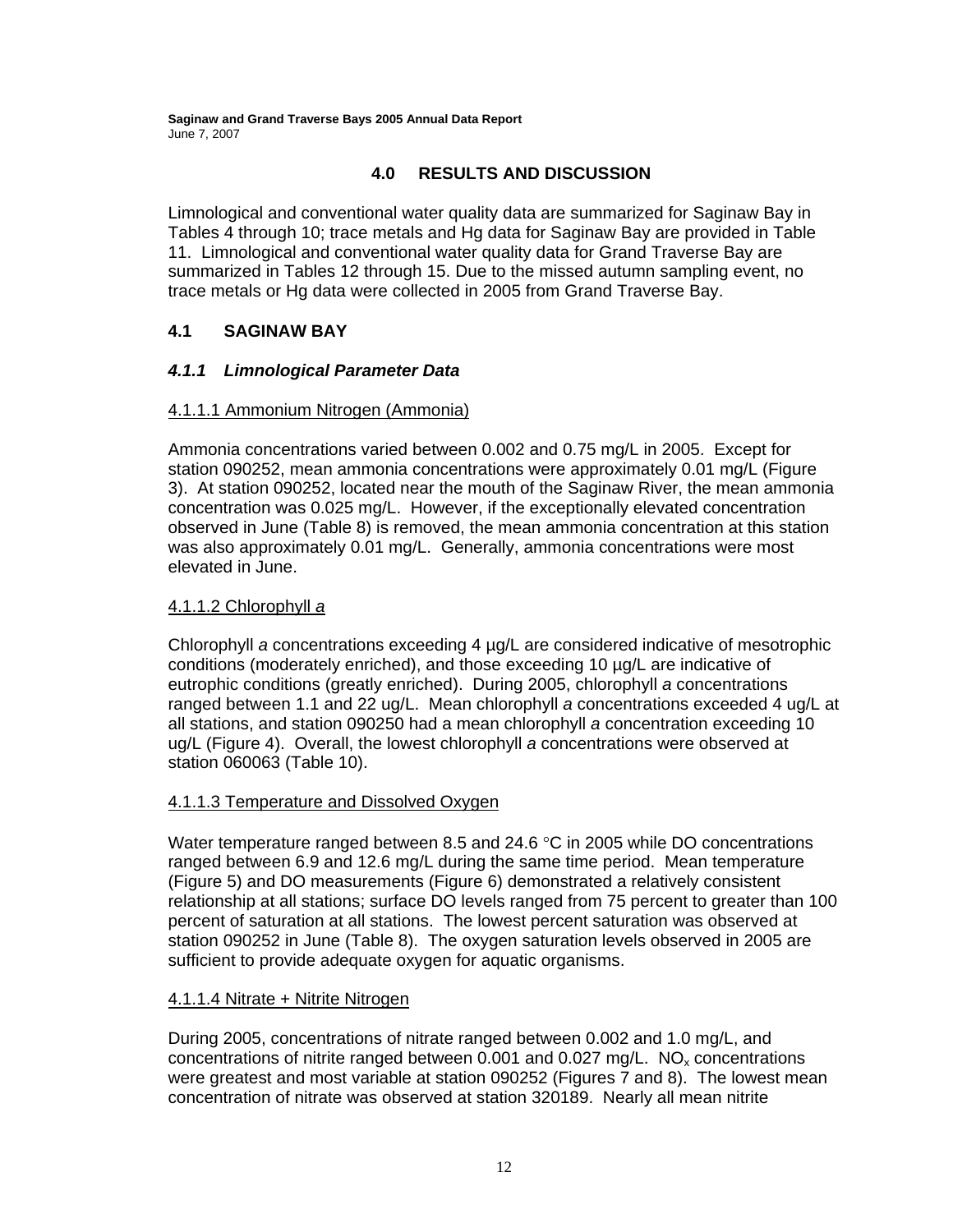concentrations were less than 0.005 mg/L; the lowest mean concentration of nitrite was observed at station 060063. Because nitrogen levels from all sources (including TKN, see below) in Saginaw Bay exceed phosphorus levels by greater than a ratio of 10:1, phosphorus is the primary limiting nutrient for aquatic plant growth. However, if phosphorus concentrations are not limited, continued elevated inputs of nitrogen into Saginaw Bay may lead to increases in primary productivity.

### 4.1.1.5 pH

In 2005, pH values ranged from 7.2 to 8.6. Mean pH values were generally between 8.0 and 8.5 (Figure 9). However, mean pH values of 7.7 and 7.9 were observed at stations 060062 and 320189, respectively. The reported pH values are within normal limits of expected values in Michigan.

#### 4.1.1.6 Secchi Disk Transparency Depth

Based on the trophic state classification offered by Chapra (1997), secchi disk transparency depth data collected in Saginaw Bay during 2005 was typical of lakes characterized as mesotrophic (< 13 feet secchi disk transparency depth) to eutrophic (< 6.5 feet secchi disk transparency depth). The greatest mean secchi disk transparency depth was at station 060062; the smallest was at station 320189 (Figure 10). Monthly measurements ranged between 2.0 and 16.0 feet.

### 4.1.1.7 Total Kjeldahl (Organic) Nitrogen

Concentrations of TKN during 2005 ranged from 0.22 to 0.68 mg/L, and were most elevated at station 090252 (Figure 11). The majority of stations had mean TKN concentrations between 0.3 and 0.4 mg/L; station 060062 had the lowest observed mean TKN concentration. Overall, TKN concentrations were most elevated in September.

#### 4.1.1.8 Orthophosphate

Orthophosphate is readily used by algae and other aquatic vegetation, and concentrations are expected to be relatively low, as long as nitrogen is not limiting. In Saginaw Bay, orthophosphate concentrations ranged between 0.001 and 0.007 mg/L in 2005. The lowest mean concentrations were observed at stations 320189 and 060063; the greatest mean concentration was observed at station 090250 (Figure 12). Station 090252, located near the mouth of the Saginaw River, showed the most variability in orthophosphate concentrations during 2005.

#### 4.1.1.9 Total Phosphorus

Concentrations of total phosphorus during 2005 varied between 0.007 and 0.043 mg/L. Mean concentrations of total phosphorus were always greater than 0.01 mg/L (Figure 13), indicating that Saginaw Bay is a mesotrophic waterbody. Station 090252 near the mouth of the Saginaw River had the greatest mean total phosphorus concentration; concentrations never fell below 0.015 mg/L during the sampling period (Table 8). The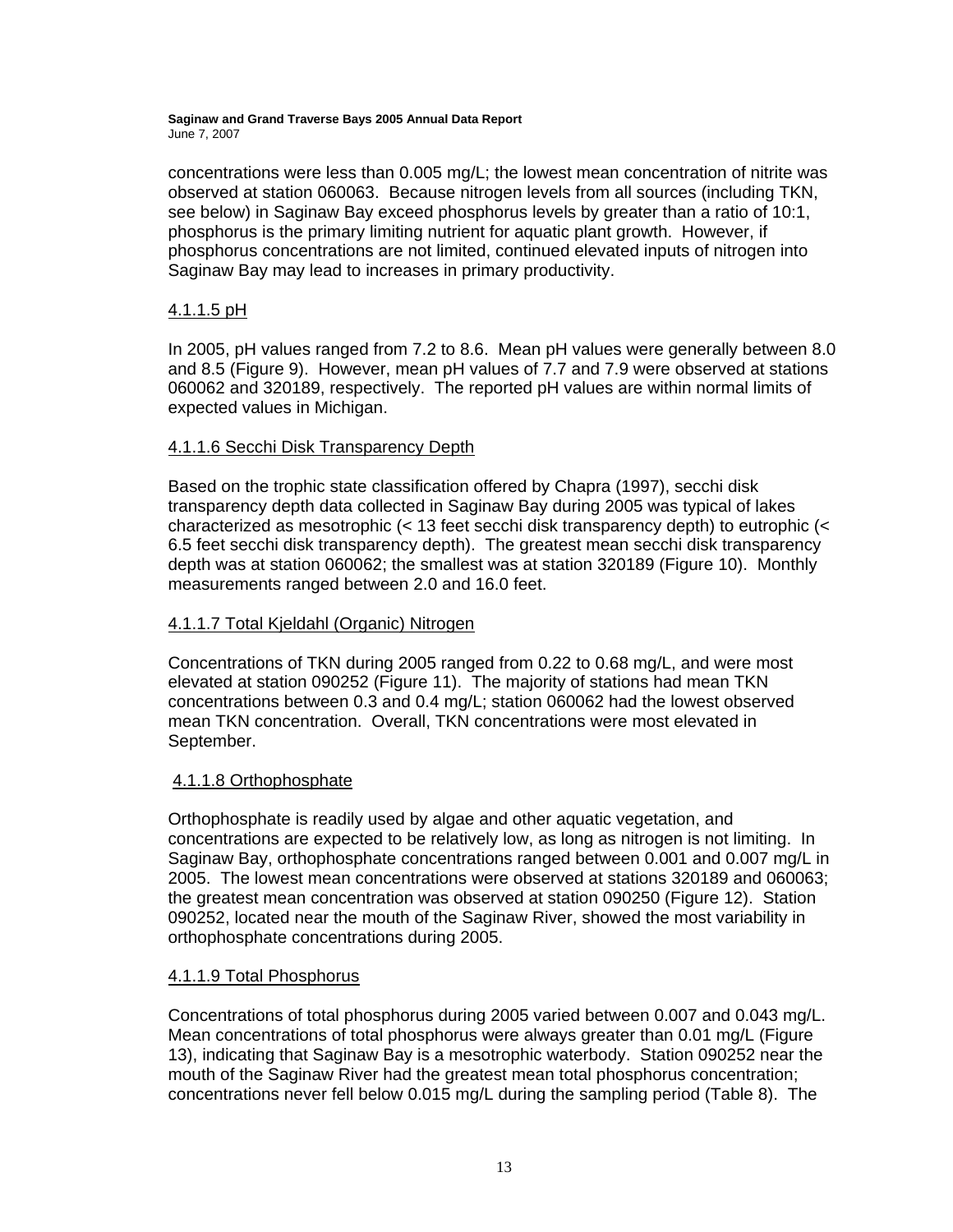lowest mean total phosphorus concentration was observed at station 790134. Stations 090252 and 090250 had mean total phosphorus concentrations exceeding the target total phosphorus concentration of 0.015 mg/L (International Joint Commission 1987); all other stations had at least one (and often more) measured concentrations exceeding this threshold.

### *4.1.2 Conventional Parameter Data*

#### 4.1.2.1 Hardness and Alkalinity

Hardness ranged between 100 and 185 mg/L during 2005. With the exception of station 090252, mean hardness ranged between 115 and 130 mg/L; station 090252 had a mean hardness value of 153 mg/L (Figure 14). The reported values are typical of hard water lakes in Michigan.

Alkalinity values in 2005 ranged between 71 and 129 mg/L, and were most elevated at station 090252. Mean alkalinity values generally ranged between 80 and 95 mg/L with the exception of station 090252, which had an average value of 107 mg/L. Station 090252 also had the most variability in alkalinity values measured throughout 2005 (Figure 15).

### 4.1.2.2 Calcium, Magnesium and Sulfate

During 2005, concentrations of calcium ranged between 23.3 and 48.9 mg/L. Mean calcium concentrations were always between 30 and 40 mg/L with the exception of station 320189, which had a mean calcium concentration of 29.5 mg/L (Figure 16). The most elevated mean calcium concentration was observed at station 090252 (Table 8); this station also exhibited the most variability in calcium concentrations throughout 2005.

As expected, magnesium concentrations varied less than calcium concentrations; magnesium concentrations ranged between 7.9 and 15.3 mg/L in 2005 (Figure 17). Nearly every mean magnesium concentration was between 8.5 and 11.0 mg/L. However, station 090252 had a mean magnesium concentration of 13.0 mg/L.

Sulfate concentrations ranged between 14 and 26 mg/L in 2005. Mean concentrations were always between 15 and 20 mg/L with the exception of station 090252, which had a mean concentration of 22 mg/L (Figure 18). Station 090252 also showed the most variability in sulfate concentrations throughout 2005.

#### 4.1.2.3 Total Chloride

Concentrations of chloride ranged between 8 and 45 mg/L in 2005 (Figure 19), and mean chloride concentrations were generally two to four times higher than the natural freshwater average of 8.3 mg/L reported by Livingstone (1963). Station 090252, located near the mouth of the Saginaw River, had the greatest mean chloride concentration (36 mg/L), while the remaining stations had concentrations between 15 and 21 mg/L.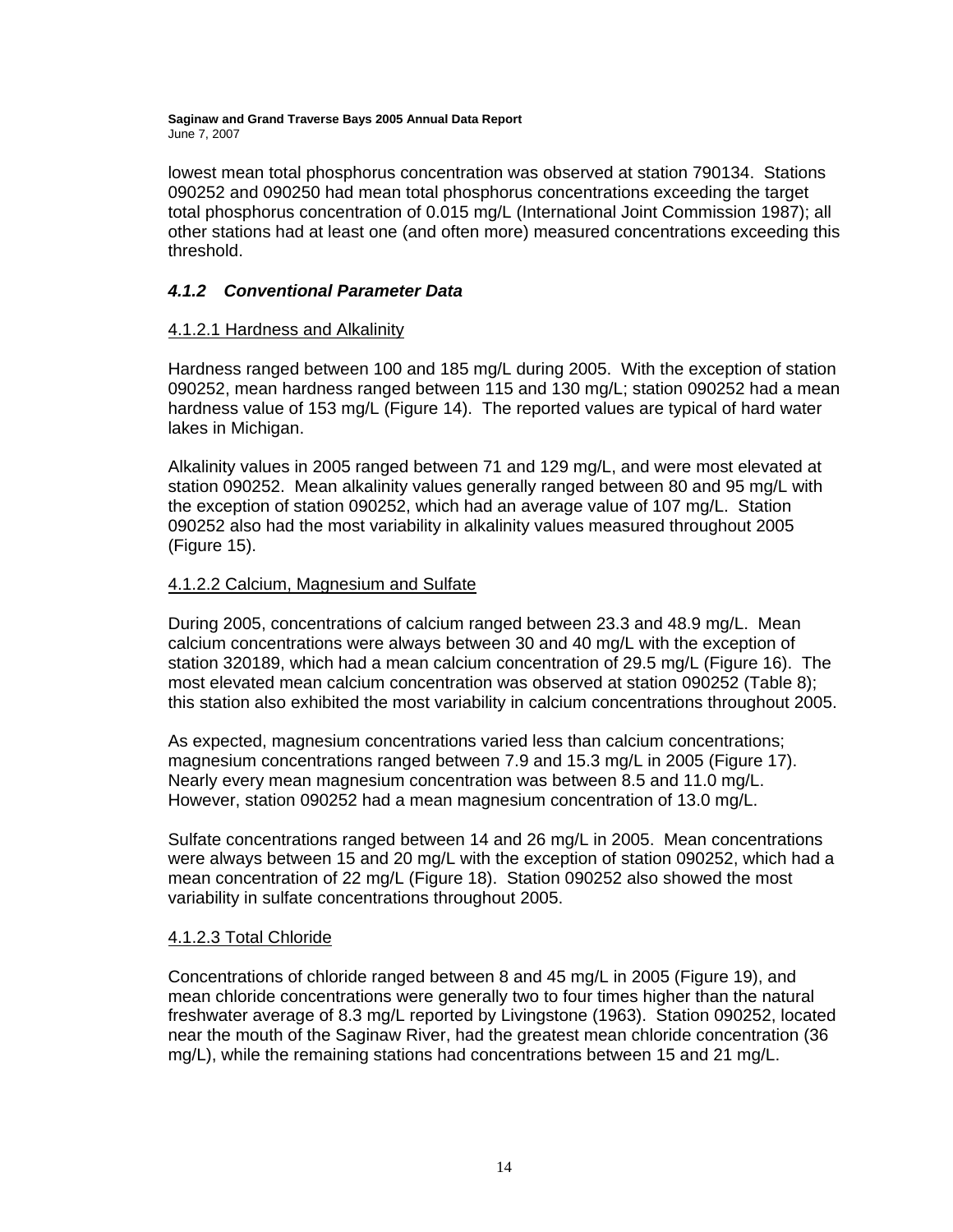#### 4.1.2.4 Specific Conductance

Conductivity values measured in 2005 ranged from 231 to 482 umho/cm. The most elevated values were observed at station 090252 near the mouth of the Saginaw River; conductivity values at other stations were very similar (Figure 20). The greatest variability in conductance throughout 2005 was observed at stations 790134 and 090252.

#### 4.1.2.5 Potassium and Sodium

Potassium concentrations ranged from 1.1 to 2.6 mg/L during 2005; mean concentrations of potassium ranged between 1.4 and 2.1 mg/L (Figure 21). Sodium concentrations ranged between 5.1 and 22.4 mg/L and mean concentrations ranged between 8.4 and 19.0 mg/L (Figure 22). Station 090252 had a mean sodium concentration of 19.0 mg/L; all other stations had concentrations less than or equal to 11.1 mg/L. Stations 790134 and 090252 exhibited the greatest variability in potassium and sodium concentrations throughout 2005 (Figures 21 and 22).

#### 4.1.2.6 Dissolved and Suspended Solids

Dissolved solids concentrations ranged between 130 and 310 mg/L during 2005. Mean concentrations were generally between 180 and 205 mg/L; however, the mean dissolved solids concentration at station 090252 was 260 mg/L (Figure 23).

Concentrations of suspended solids ranged between 0 and 16 mg/L, and there were many instances where measurable concentrations could not be detected. Mean suspended solids concentrations were generally between 2 and 6 mg/L (Figure 24). Suspended solids concentrations were most elevated in October and November.

#### 4.1.2.7 Total Organic Carbon

During 2005, TOC concentrations ranged between 1.4 and 6.6 mg/L. Mean concentrations of TOC were generally between 3 and 4 mg/L (Figure 25), with the exceptions of station 060063 (4.2 mg/L) and station 090252 (5.7 mg/L). The greatest variability in TOC concentrations throughout 2005 was observed at station 790134; the least variability was at station 320188.

#### 4.1.2.8 Turbidity

Turbidity values in Saginaw Bay during 2005 ranged from 1.1 to 11.0 NTU. Mean turbidity values ranged between 2.0 and 4.0 NTU except at stations 320188 and 790134, which averaged 5.7 and 4.6 NTU, respectively (Figure 26). Stations 320188, 790134 and 090252 showed a relatively large variation in turbidity values throughout 2005.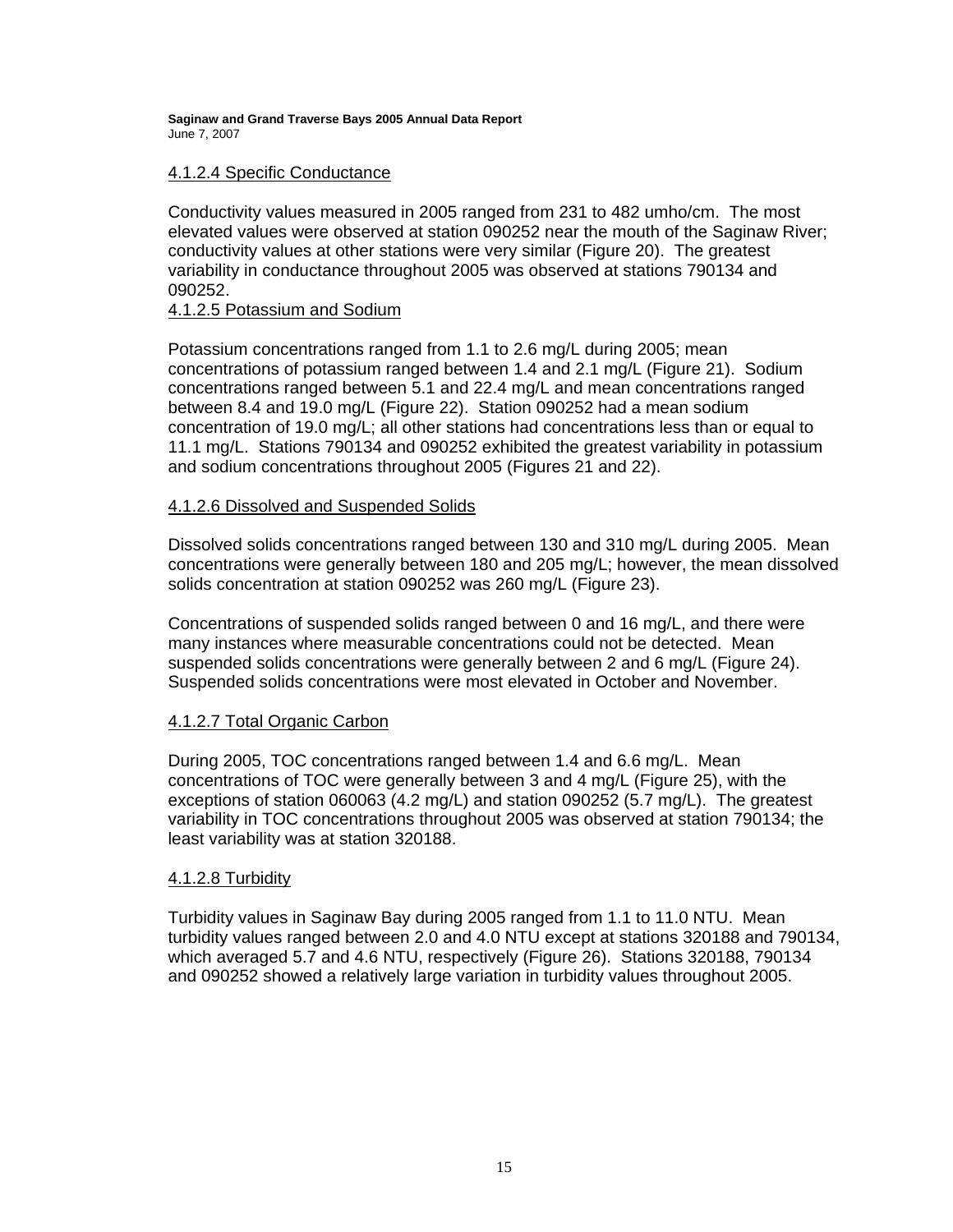#### *4.1.3 Trace Metals and Mercury Data*

Hg and trace metals concentrations were quantified for samples collected at four stations in 2005; one sample was collected per station during each sampling event.

#### 4.1.3.1 Cadmium, Chromium and Lead

Concentrations of Cd were relatively low and ranged between approximately 0.002 and 0.009 ug/L in 2005; mean concentrations were always less than 0.007 ug/L (Figure 27). Station 320189 had the lowest mean Cd concentration in 2005.

Cr concentrations were also relatively low in 2005; many reported concentrations were less than zero. Mean concentrations ranged between 0.02 and 0.1 ug/L (Figure 28). The most elevated mean Cr concentration was observed at station 090252 (0.26 ug/L).

Pb concentrations ranged between approximately 0.03 and 0.4 ug/L in 2005. Mean concentrations ranged between approximately 0.09 and 0.16 ug/L (Figure 29). The lowest mean concentration was observed at station 060063.

All mean concentrations of Cd, Cr and Pb met the applicable Michigan Rule 57 water quality values at all stations during 2005 (Table 11). Additionally, no single measurement exceeded the applicable Michigan Rule 57 water quality value.

#### 4.1.3.2 Copper, Nickel and Zinc

Cu concentrations in Saginaw Bay during 2005 ranged between approximately 0.5 and 2.6 ug/L, and were most elevated in June. Mean concentrations ranged between 0.6 and 1.5 ug/L (Figure 30); the most elevated mean Cu concentration was at station 090252 (1.47 ug/L).

Concentrations of Ni were relatively low and ranged between 0.8 and 1.5 ug/L in 2005. Mean Ni concentrations were less than 1.0 ug/L except at station 090252, which had a mean Ni concentration of 1.3 ug/L (Figure 31).

Zn concentrations were also relatively low; concentrations ranged between approximately 0.9 and 5.7 ug/L. One exceptionally elevated Zn concentration was observed at station 320189 during September (5.69 ug/L). Mean Zn concentrations were between 1.6 and 2.6 ug/L in 2005 (Figure 32).

All mean concentrations of Cu, Ni and Zn measured at the four selected sites met the applicable Rule 57 water quality values in 2005 (Table 11). Additionally, no single measurement exceeded the applicable Michigan Rule 57 water quality value.

#### 4.1.3.3 Mercury

The toxicity of Hg is well established for biological systems, and the potential for Hg to bioaccumulate is a major concern in aquatic communities. In Michigan, the Rule 57 water quality value for Hg is 1.3 ng/L. This value was never exceeded in 2005. Mean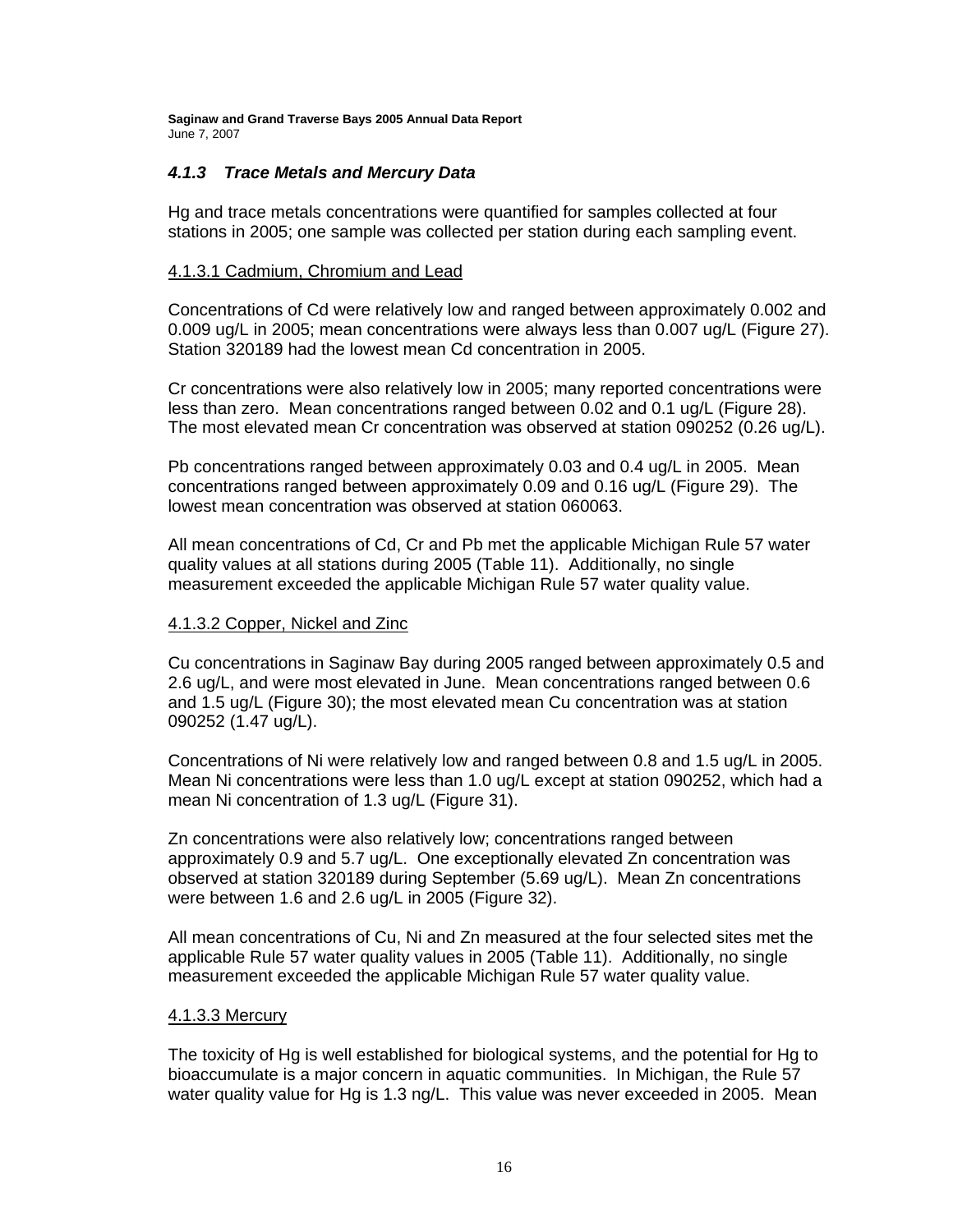Hg concentrations ranged from approximately 0.4 to 0.5 ng/L (Figure 33). The most elevated mean Hg concentrations were observed at stations 060062 and 090252 (0.68 ng/L).

### *4.1.4 Conclusions - Saginaw Bay*

Nutrient data collected from Saginaw Bay in 2005 are indicative of mesotrophic to eutrophic conditions. Levels of total phosphorus are relatively constant, and continue to be at or above the target total phosphorus concentration of 0.015 mg/L. Concentrations of  $NO<sub>x</sub>$  are also relatively high, but the data indicate that phosphorus is the limiting nutrient in the Bay. Productivity is quite high in Saginaw Bay, likely due to the elevated phosphorus concentrations. This observation is supported by the relatively high concentration of chlorophyll *a* at all of the stations, and by water clarity measurements based on the secchi disk transparency depth.

Levels of most of the conventional parameters were consistent with concentrations noted in regional lakes. Concentrations of calcium, magnesium, sulfate and chloride were generally consistent among sampling stations, with elevated concentrations occasionally noted at station 090252, near the mouth of the Saginaw River. Hardness, alkalinity, pH, specific conductance and dissolved and suspended solids concentrations were generally typical of regional lakes at most sampling stations. Higher dissolved solids concentrations were noted near the mouth of the Saginaw River and may reflect the contribution of the river into Saginaw Bay.

Concentrations of limnological and conventional parameters at various sampling stations in Saginaw Bay appear to be influenced by the physical characteristics of the Bay, especially circulation patterns established by prevailing winds (causing the resuspension of sediment), inflow from Lake Huron and the Saginaw River, predominant lake currents and water depth. Nutrient loading from the Saginaw River, and the watershed in general, may flow along the southeastern region of the Bay and impact the sampling stations in this area. Although this circulation pattern (counterclockwise) does not always occur, it may occur often enough to enhance nutrient loading in this region of Saginaw Bay. This observation is somewhat supported by the data which indicate that, over time, the open water stations and stations in the northwestern region exhibit slightly lower concentrations of numerous nutrients. These data indicate that reductions in source nutrients within the Saginaw River and the Saginaw Bay watershed are needed.

Trace metals and Hg concentrations always met applicable Michigan Rule 57 water quality values in 2005.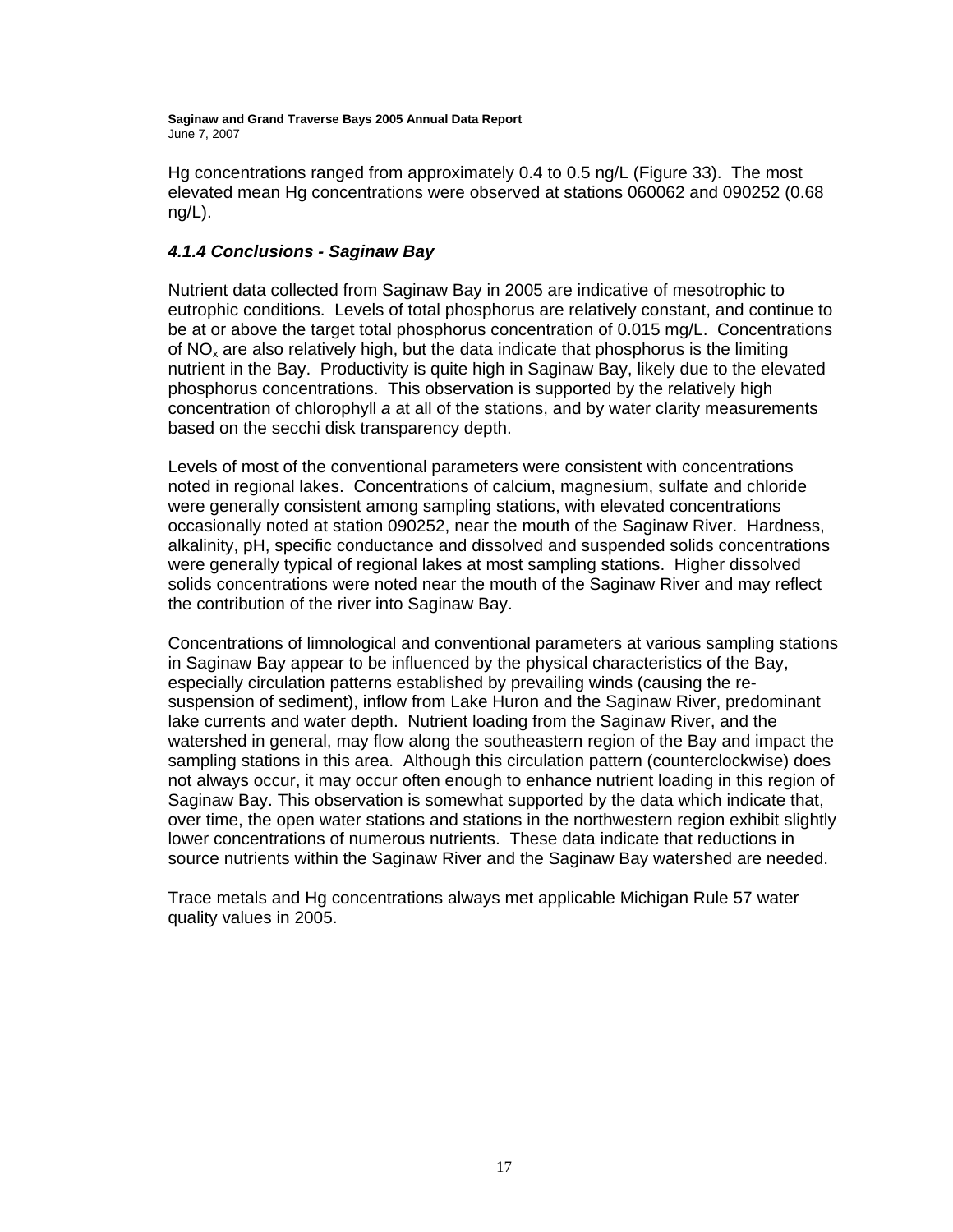### **4.2 GRAND TRAVERSE BAY**

#### 4.2.1 *Limnological Parameter Data*

#### 4.2.1.1 Ammonium Nitrogen (Ammonia)

Concentrations of ammonia during 2005 ranged between 0.008 and 0.018 mg/L. The lowest mean concentration was observed at station 280289 (0.009 mg/L); stations 450132 and 280288 had the most elevated mean concentrations (0.013 mg/L) (Figure 34). The greatest variability in ammonia concentrations was observed at station 450132, located near the mouth of the Boardman River.

#### 4.2.1.2 Chlorophyll *a*

Chlorophyll *a* concentrations ranged between 0.9 and 2.1 ug/L at all stations in 2005. Mean concentrations varied little (Figure 35); the lowest mean concentration was at station 280288 (1.0 ug/L) and the most elevated mean concentration was at station 450132 (1.7 ug/L). Chlorophyll *a* concentrations measured in Grand Traverse Bay were characteristic of oligotrophic lakes.

#### 4.2.1.3 Temperature and Dissolved Oxygen

Water temperature (Figure 36) and DO concentrations (Figure 37) measured during 2005 varied a great deal because of the seasonality inherent in the sampling. However, temperature and DO were very similar between sampling locations. Water temperature ranged between approximately 1 and 23 °C and DO concentrations ranged between approximately 8.7 and 14.5 mg/L. Regardless of the temperature and DO variability, DO levels at all four sampling stations indicated well-oxygenated surface waters conducive to supporting aquatic life.

#### 4.2.1.4 Nitrate + Nitrite Nitrogen

Concentrations of  $NO<sub>x</sub>$  in Grand Traverse Bay were relatively low in 2005. Individual and mean nitrate concentrations varied little (Figure 38); the minimum concentration measured was approximately 0.19 mg/L and the maximum concentration measured was 0.27. Mean nitrate concentrations ranged between 0.22 and 0.26 mg/L. Nitrite concentrations also varied very little in 2005. Values ranged between 0.001 and 0.007 mg/L and mean concentrations ranged between 0.003 and 0.004 mg/L (Figure 39). Nitrite concentrations were always more elevated during the summer.

#### 4.2.1.5 pH

Values of pH measured during 2005 varied little (Figure 40); the minimum pH observed was approximately 7.7 and the maximum was 7.9. pH values measured in Grand Traverse Bay were consistent with those measured in regional lakes.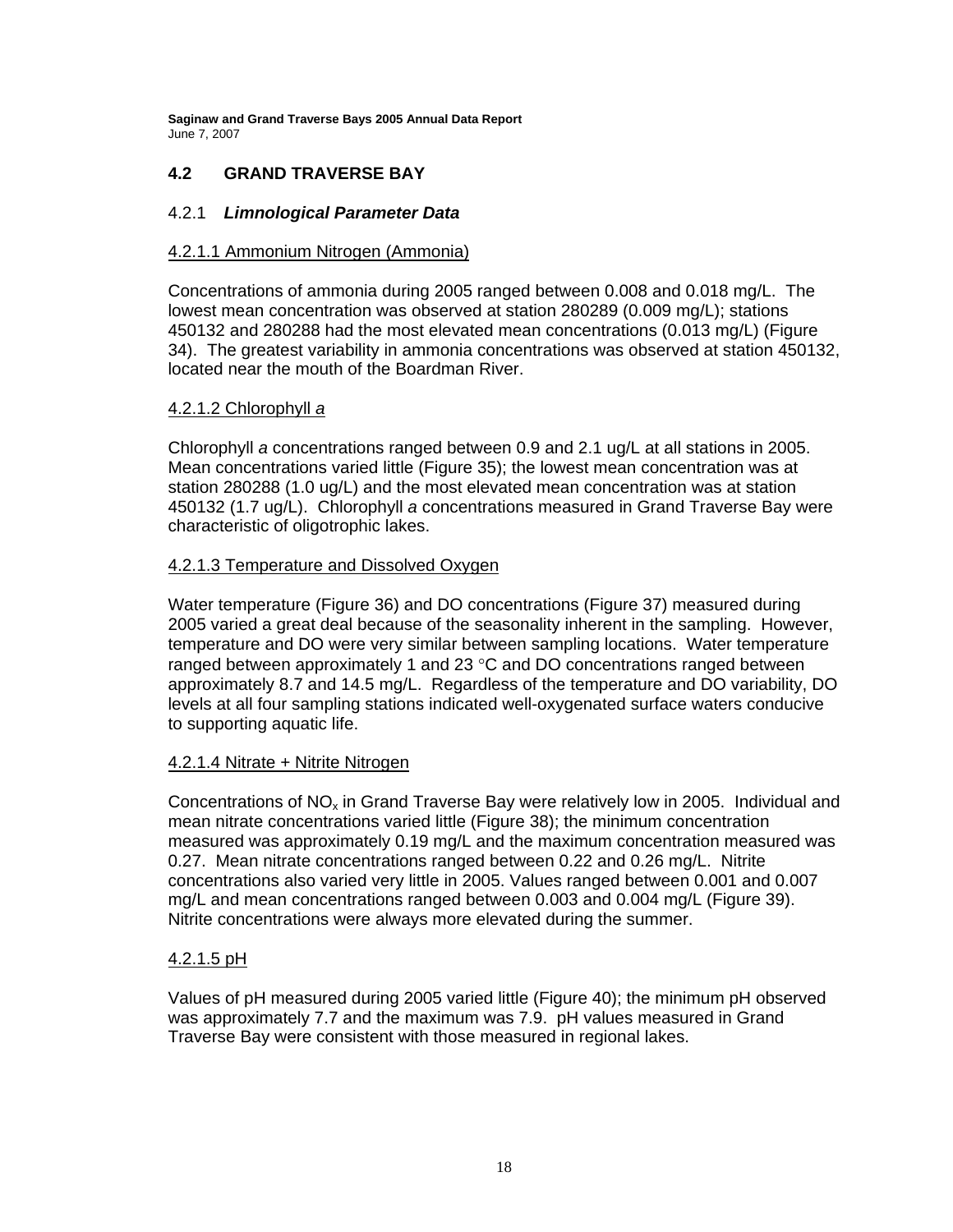#### 4.2.1.6 Secchi Disck Transparency Depth

The secchi disk transparency depth measured in Grand Traverse Bay during 2005 varied between 34 and 43 feet. The secchi disk transparency depth varied little between stations; however, water clarity was generally greater in the eastern arm (Figure 41). The water clarity measured in 2005 at all stations is indicative of excellent water quality and oligotrophic conditions.

### 4.2.1.7 Total Kjeldahl (Organic) Nitrogen

Concentrations of TKN ranged between 0.14 and 0.29 mg/L during 2005. Mean concentrations of TKN were reasonably consistent between stations and were at levels characteristic of oligotrophic lakes (Figure 42). Station 450132 showed the greatest variability in TKN concentrations measured in 2005.

#### 4.2.1.8 Orthophosphate

Available mean phosphorus (orthophosphate) levels were very low in 2005; all reported values were either less than the reporting limit or non-detectable (Figure 43).

#### 4.2.1.9 Total Phosphorus

Total phosphorus concentrations ranged between 0.002 and 0.007 mg/L. The greatest mean concentration was observed at station 450132 near the mouth of the Boardman River (0.006 mg/L); the smallest mean concentration was at station 450133 (0.003 mg/L) (Figure 44). Total phosphorus concentrations measured in 2005 are indicative of oligotrophic conditions.

### *4.2.2 Conventional Parameter Data*

#### 4.2.2.1 Hardness and Alkalinity

Values of hardness and alkalinity were relatively consistent at all stations in 2005, and were typical of lakes in Michigan. Hardness values ranged between 123 and 141 mg/L (Figure 45) and alkalinity values ranged between 97 and 102 mg/L (Figure 46). The smallest mean values for hardness and alkalinity were observed at station 450133 (124 and 99 mg/L, respectively). The most elevated mean hardness value was at station 280289 (133 mg/L); the most elevated mean alkalinity value was at station 280288 (101 mg/L).

#### 4.2.2.2 Calcium, Magnesium and Sulfate

Concentrations of calcium, magnesium and sulfate were very consistent between stations in 2005. Mean calcium concentrations ranged between approximately 31 and 35 mg/L (Figure 47), mean magnesium concentrations were near 11 mg/L for all stations (Figure 48) and mean concentrations of sulfate ranged between 17 and 18 mg/L (Figure 49). Station 280289 had the most variability in calcium and magnesium concentrations in 2005; sulfate concentrations were most variable at station 280288.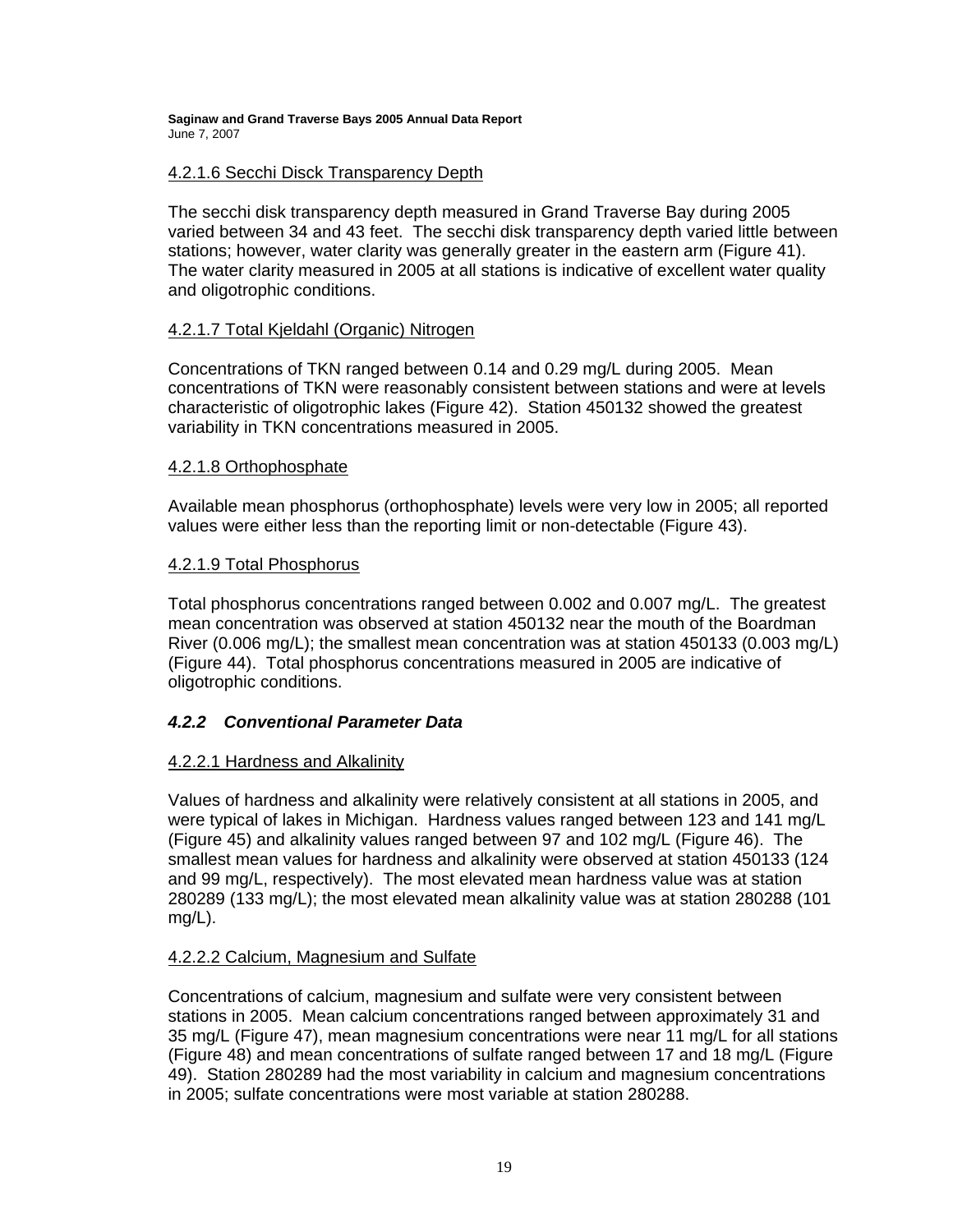#### 4.2.2.3 Total Chloride

Total chloride concentrations measured in 2005 varied little; mean concentrations were identical between sites (Figure 50). All stations had the same total chloride concentration during a given sampling date.

#### 4.2.2.4 Specific Conductance

Conductance values were relatively stable and very similar between sampling locations; values ranged between 275 and 295 umho/cm. Mean values ranged between 284 and 286 unho/cm (Figure 51).

#### 4.2.2.5 Potassium and Sodium

Potassium and sodium concentration measured in 2005 varied little; potassium concentrations were between 1.2 and 1.3 mg/L and sodium concentrations were between 5.9 and 7.9 mg/L. Mean values were similar between stations for both parameters (Figures 52 and 53).

#### 4.2.2.6 Dissolved and Suspended Solids

Dissolved solids concentrations during 2005 were 190 mg/L at all stations during both sampling events (Figure 54). Suspended solids concentrations in Grand Traverse Bay were below the quantification limit for all samples, indicating that Grand Traverse Bay is an oligotrophic water body.

### 4.2.2.7 Total Organic Carbon

TOC concentrations varied little during 2005; concentrations varied between 1.2 and 3.0 mg/L. The greatest mean concentration was observed at station 450132 near the mouth of the Boardman River (2.3 mg/L); the smallest mean concentration was observed at station 280288 in the east arm of Grand Traverse Bay (1.5 mg/L) (Figure 55). Mean TOC concentrations in the east arm were less than those measured in the west arm.

#### 4.2.2.8 Turbidity

Turbidity values measured in Grand Traverse Bay in 2005 were below quantification levels in all samples. These data indicate that Grand Traverse Bay is an oligotrophic water body.

### *4.2.3 Conclusions - Grand Traverse Bay*

Based on total phosphorus, chlorophyll *a* and water clarity, Grand Traverse Bay can be classified as an oligotrophic water body with excellent water quality. Overall, the concentrations of measured parameters were very similar between sampling stations. In some instances, concentrations are somewhat more elevated at station 450132 near the mouth of the Boardman River. This indicates the possible influence of Traverse City, the major population center in the Grand Traverse Bay watershed which discharges effluent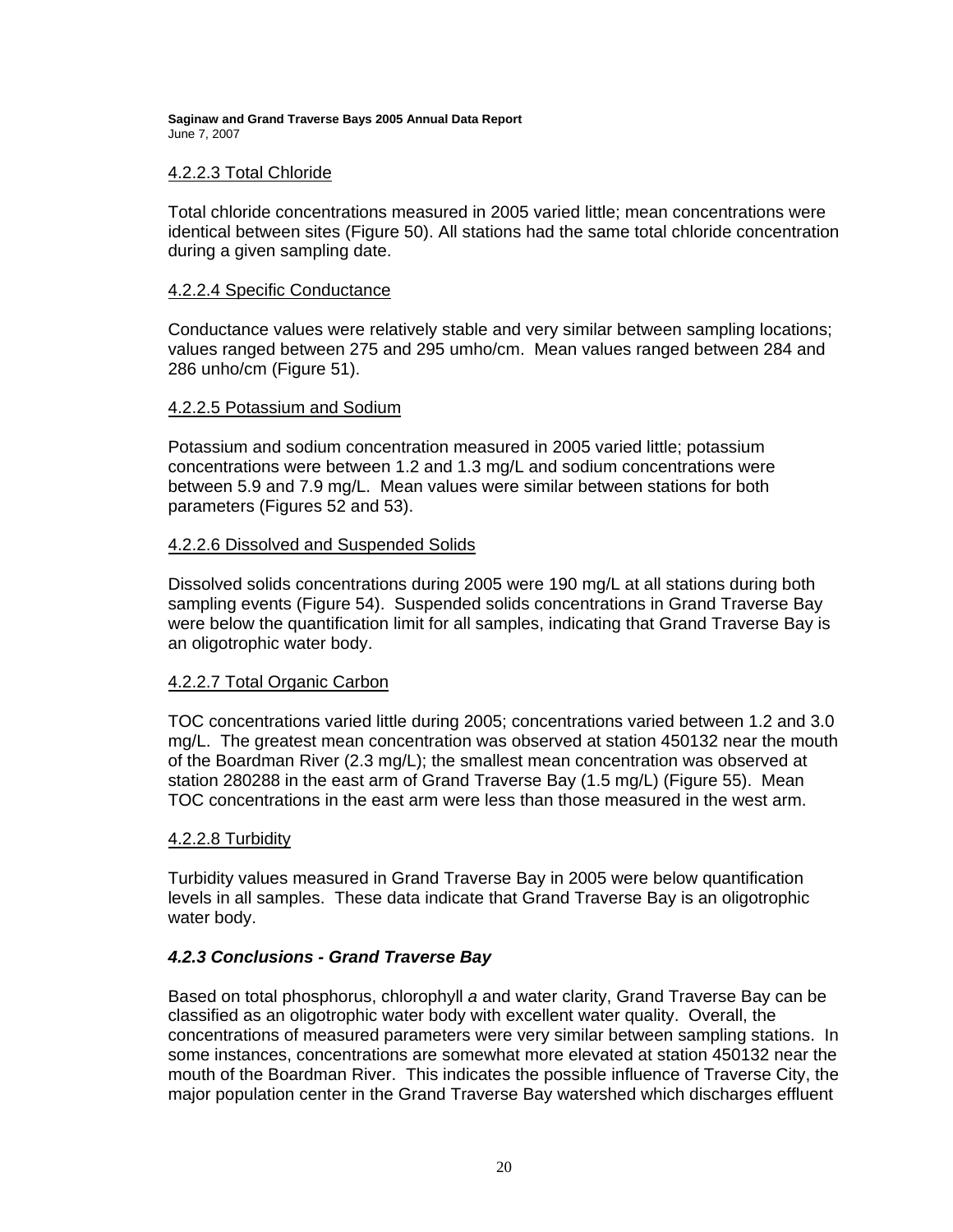to the Boardman River, on the water quality of Grand Traverse Bay.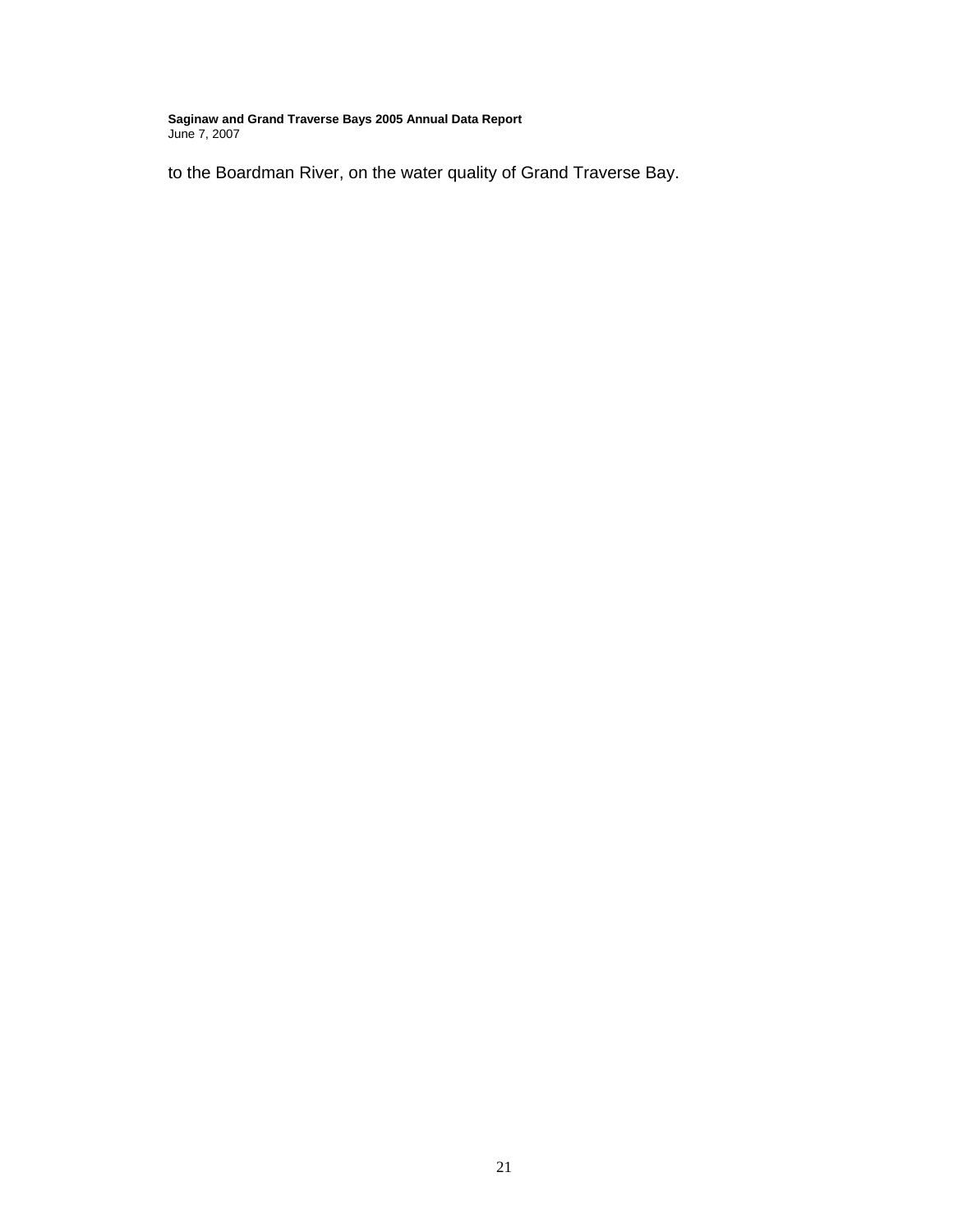#### **5.0 REFERENCES**

Auer, M.T., Canale, R.P. and Freedman, P. 1975. The Limnology of Grand Traverse Bay, Lake Michigan. Technical Report No. 47. MICHU-SG\_76-200. Michigan Sea Grant Program.

Beeton, A.M., Smith, S.H., and Hooper, F.F. 1967. Physical Limnology of Saginaw Bay, Lake Huron. Technical Report 12, Great Lakes Fishery Commission.

Budd, J.W., Kerfoot, W.C., and Maclean, A.L. 1998. Documenting Complex Surface Temperature Patterns from Advanced Very High Resolution Radiometer (AVHRR) Imagery of Saginaw Bay, Lake Huron. J. Great Lakes Res. 24(2): 582-594.

Chapra, S.C. 1997. *Surface Water Quality Modeling*, McGraw-Hill, New York.

Gilliom, R.J., Hirsch, R.M., and E.J. Gilroy. 1984. Effect of Censoring Trace-Level Water-Quality Data on Trend-Detection Capability. Environ. Sci. Technol. 18(7): 530- 535.

Great Lakes Environmental Center (GLEC). 2006. Water Quality Monitoring of Saginaw and Grand Traverse Bays. MDEQ report MI/DEQ/WB-06/096. 144 pp.

Grand Traverse Bay Watershed Initiative. 2000. Integrated Habitat and Water Quality Inventory of Grand Traverse Bay. Traverse City, MI. 51 pp.

Horne, A.J., and C. R. Goldman. 1994. Limnology. Second Edition. McGraw-Hill Inc. 576 pp.

International Joint Commission. 1987. Great Lakes Water Quality Agreement of 1978 amended November 18, 1987.

Johnson, R.G. 1975. Exchange Between Adjacent Natural Water Basins Via Cross-Sill Current Meter Measurements. Dissertation, University of Michigan. 97 pp.

Livingstone, D.A. 1963. Chemical Composition of Rivers and Lakes. Chapter G. Data of Geochemistry. 6<sup>th</sup> ed. Prof. Pap. U.S.G.S. 440-G., 64 pp.

MAC (Michigan Administrative Code). 1999. Department of Environmental Quality Surface Water Quality Division. Part 4. Water Quality Standards.

Porter, P.S., Ward, R.C., and H.F. Bell. 1988. The detection limit: water quality monitoring data are plagued with levels of chemicals that are too low to be measured precisely. Environ. Sci. Technol. 22(8): 856-861.

Shuey, J., Harris, C. and DeGraeve, G.M. 1992. Final Report for the Grand Traverse Bay Initiative: Part II, Water Quality of the Bay and Tributaries. Great Lakes Environmental Center, Traverse City, MI.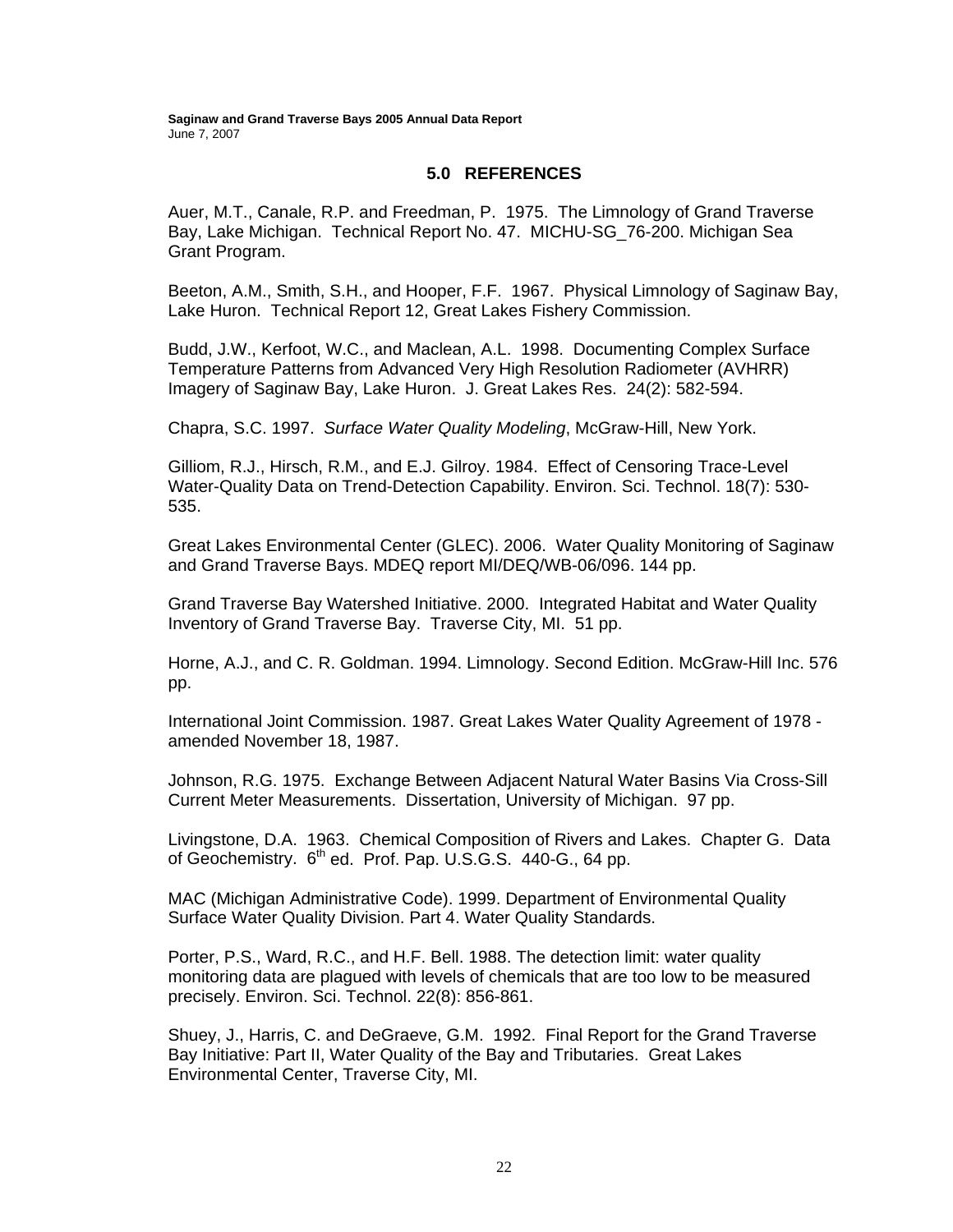**FIGURES**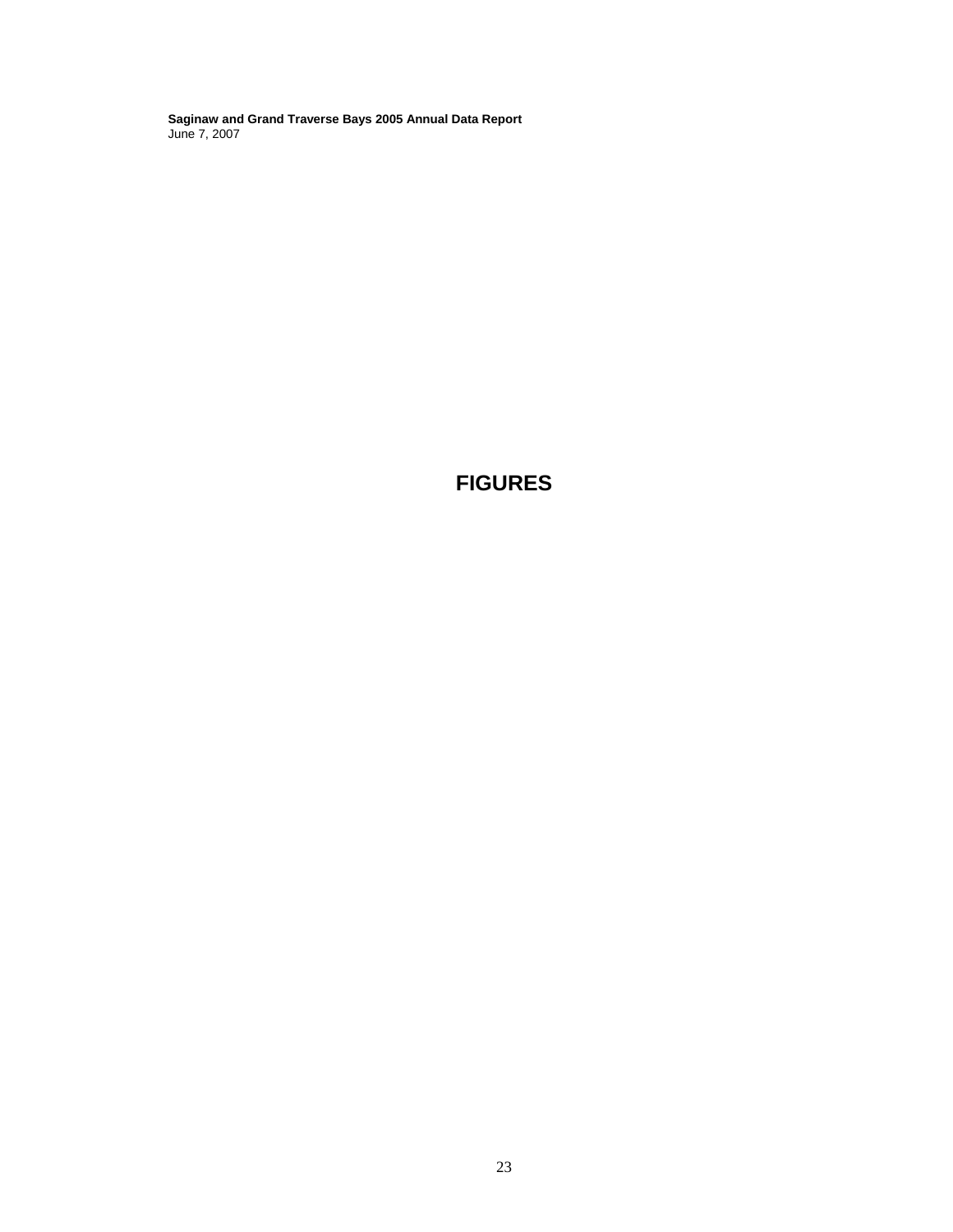

### **FIGURE 1. SAGINAW BAY MONITORING STATIONS.**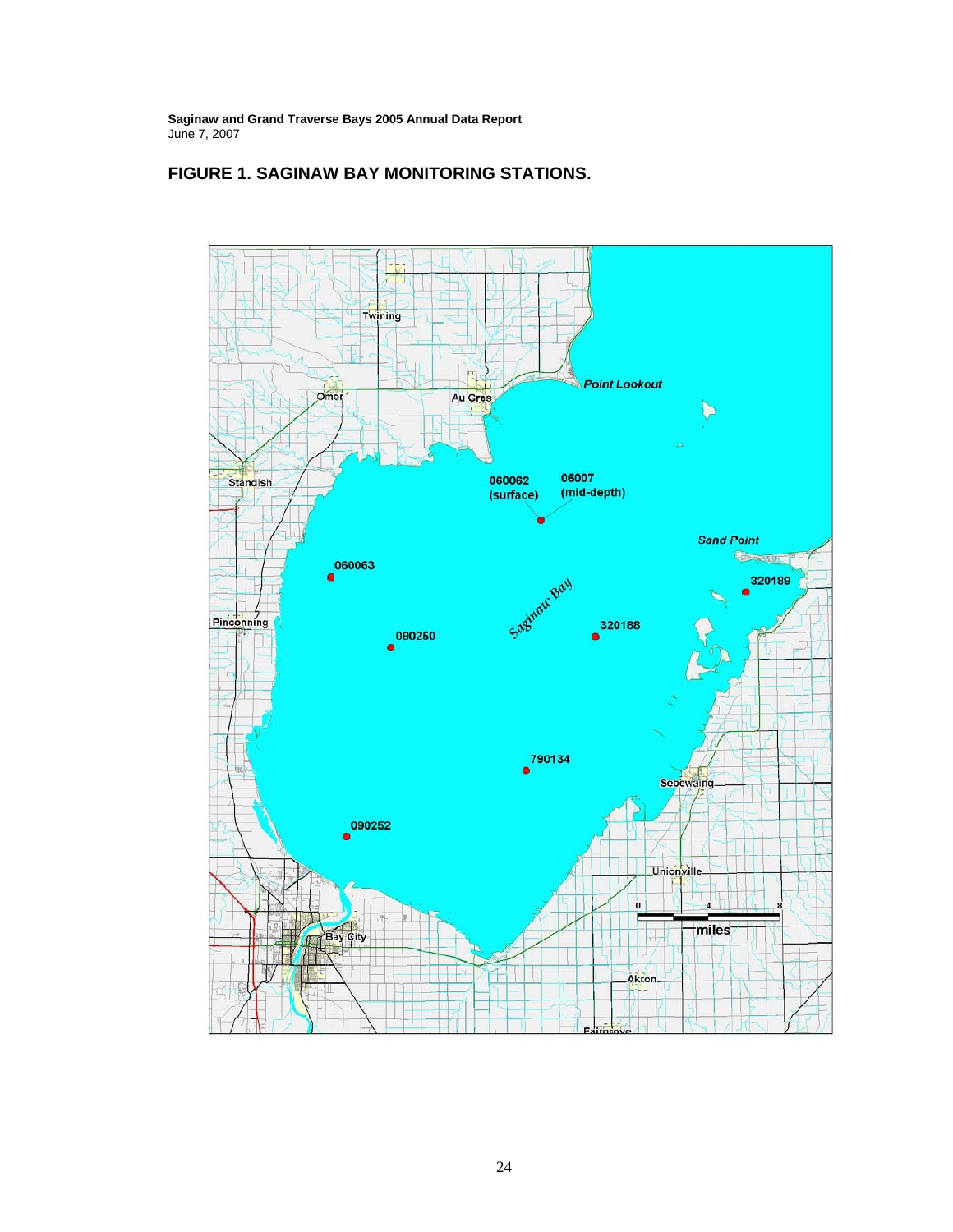

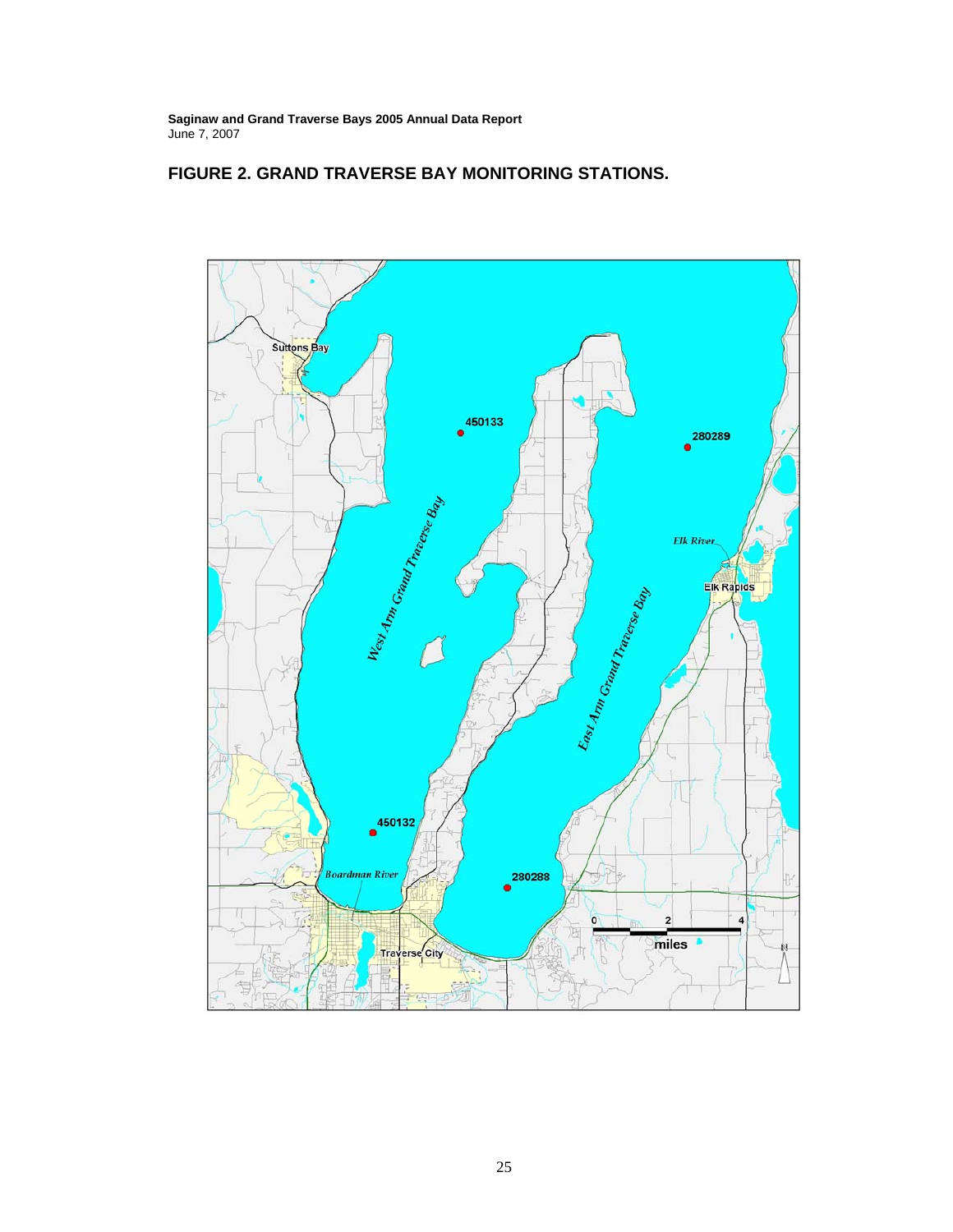# **FIGURE 3. BOX PLOT OF AMMONIA CONCENTRATIONS IN SAGINAW BAY DURING 2005. EACH BOX EXHIBITS THE INNER QUARTILES, THE WHISKERS EXHIBIT THE OUTER QUARTILES, THE MEDIAN IS SHOWN AS A SOLID LINE AND THE MEAN IS SHOWN AS A DIAMOND.**

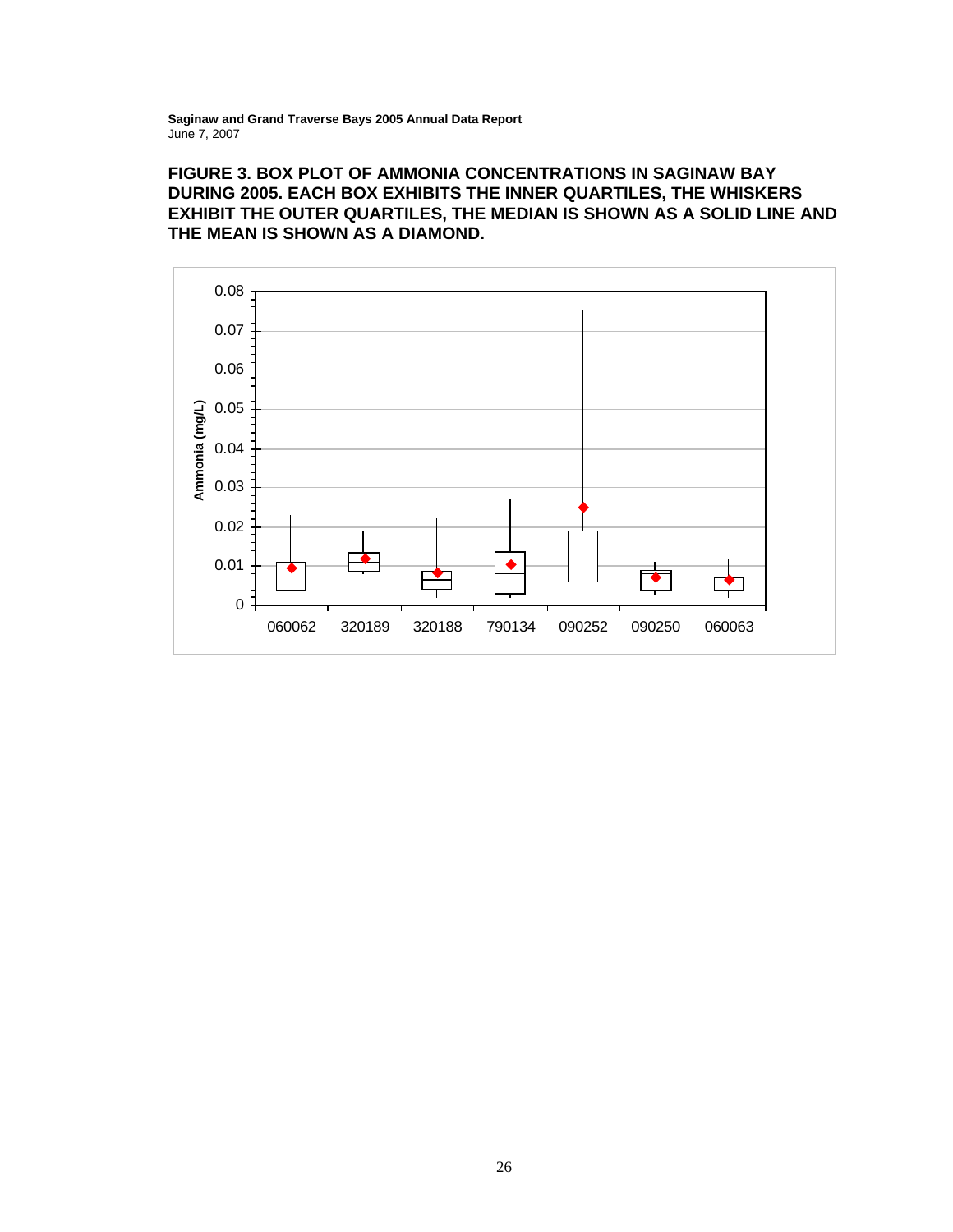# **FIGURE 4. BOX PLOT OF CHLOROPHYLL** *A* **CONCENTRATIONS IN SAGINAW BAY DURING 2005. EACH BOX EXHIBITS THE INNER QUARTILES, THE WHISKERS EXHIBIT THE OUTER QUARTILES, THE MEDIAN IS SHOWN AS A SOLID LINE AND THE MEAN IS SHOWN AS A DIAMOND.**

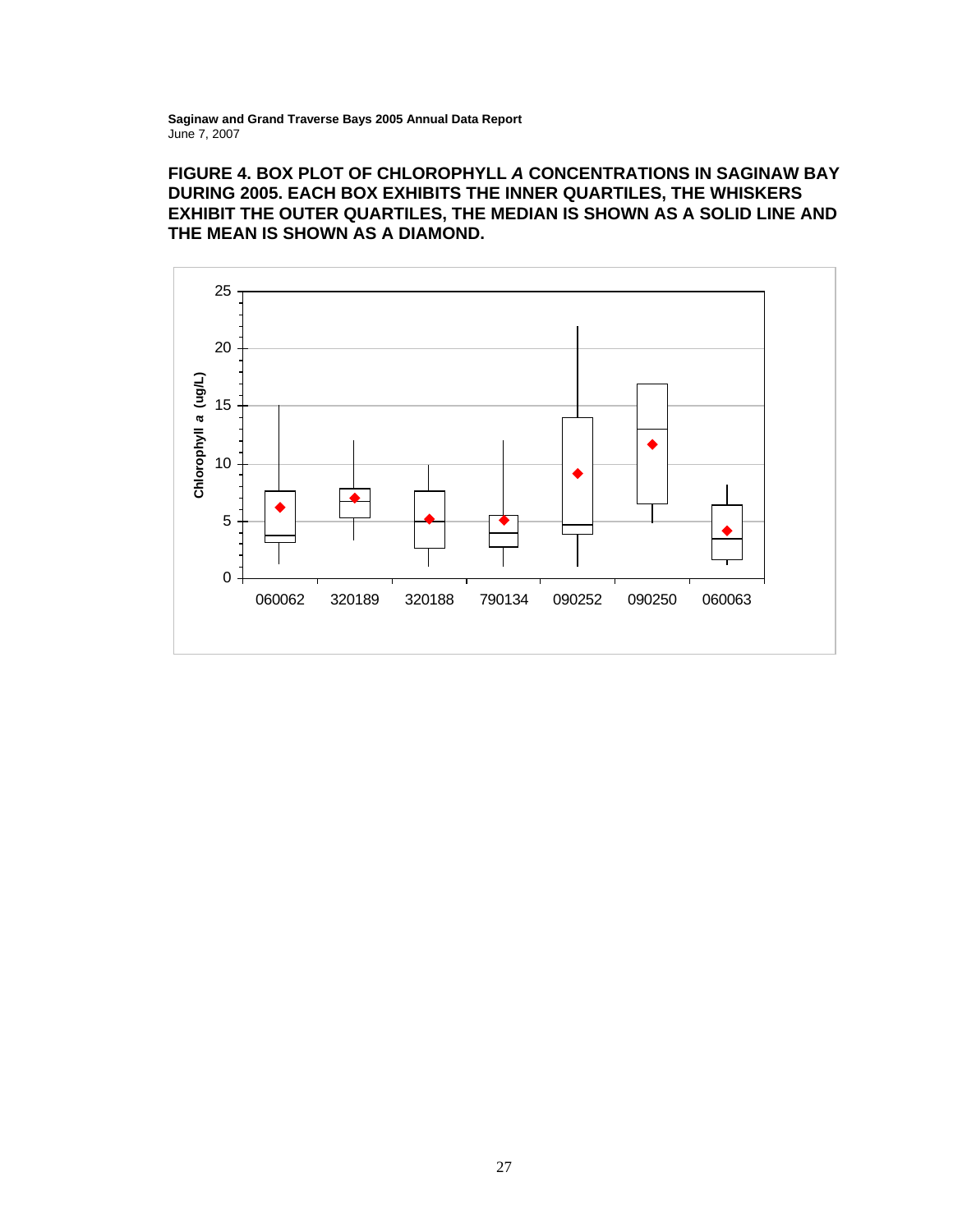# **FIGURE 5. BOX PLOT OF TEMPERATURE IN SAGINAW BAY DURING 2005. EACH BOX EXHIBITS THE INNER QUARTILES, THE WHISKERS EXHIBIT THE OUTER QUARTILES, THE MEDIAN IS SHOWN AS A SOLID LINE AND THE MEAN IS SHOWN AS A DIAMOND.**

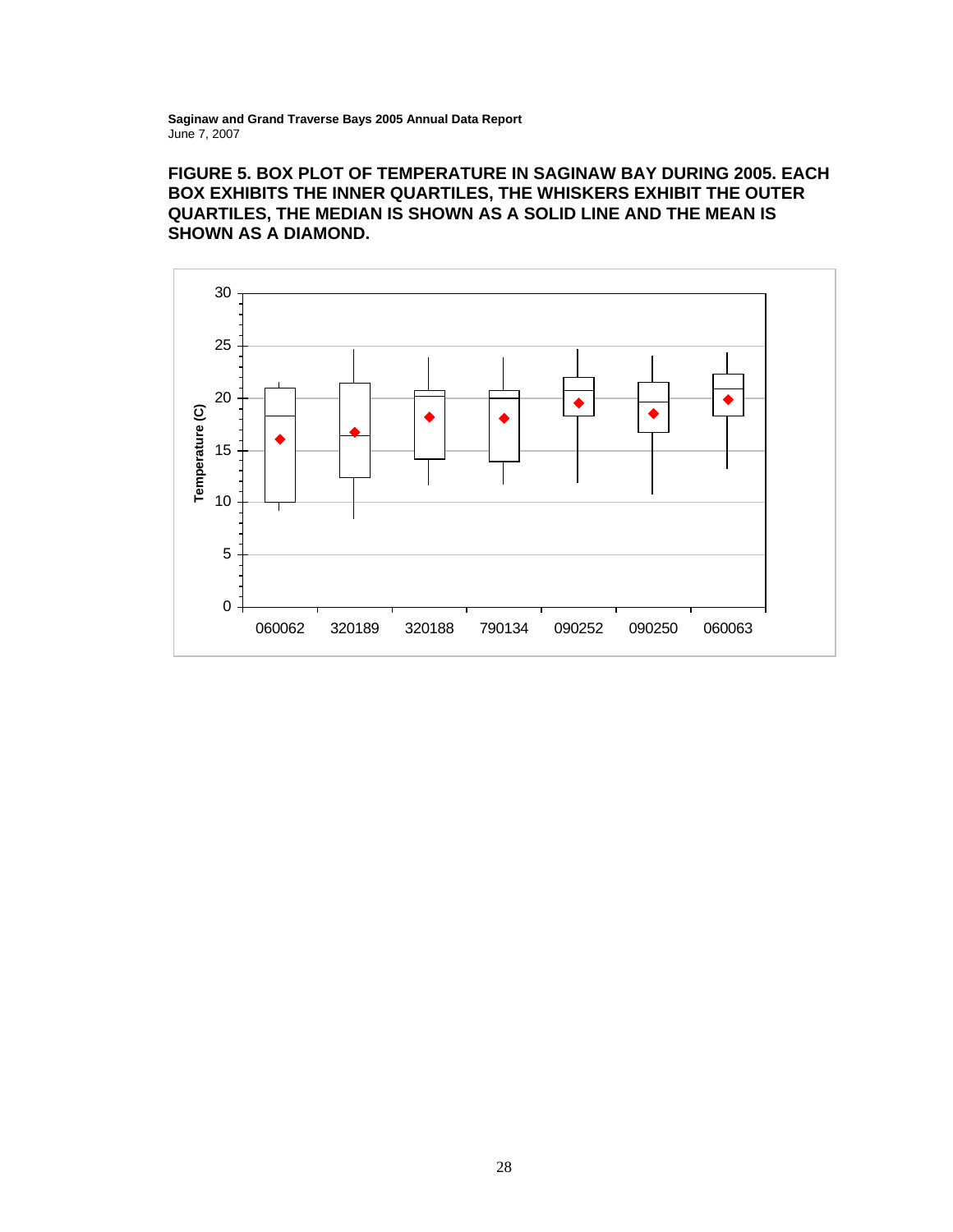### **FIGURE 6. BOX PLOT OF DISSOLVED OXYGEN CONCENTRATIONS IN SAGINAW BAY DURING 2005. EACH BOX EXHIBITS THE INNER QUARTILES, THE WHISKERS EXHIBIT THE OUTER QUARTILES, THE MEDIAN IS SHOWN AS A SOLID LINE AND THE MEAN IS SHOWN AS A DIAMOND.**

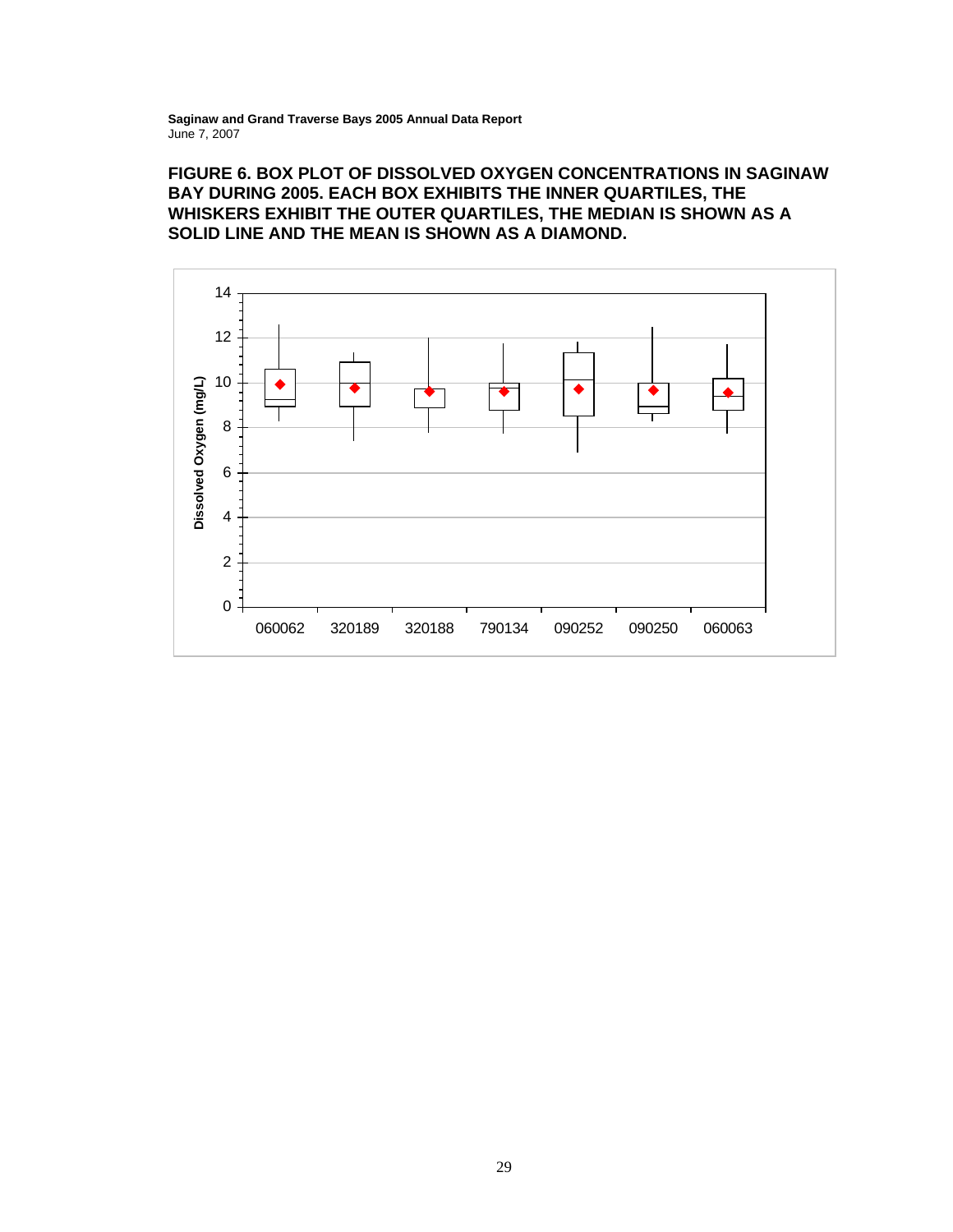# **FIGURE 7. BOX PLOT OF NITRATE CONCENTRATIONS IN SAGINAW BAY DURING 2005. EACH BOX EXHIBITS THE INNER QUARTILES, THE WHISKERS EXHIBIT THE OUTER QUARTILES, THE MEDIAN IS SHOWN AS A SOLID LINE AND THE MEAN IS SHOWN AS A DIAMOND.**

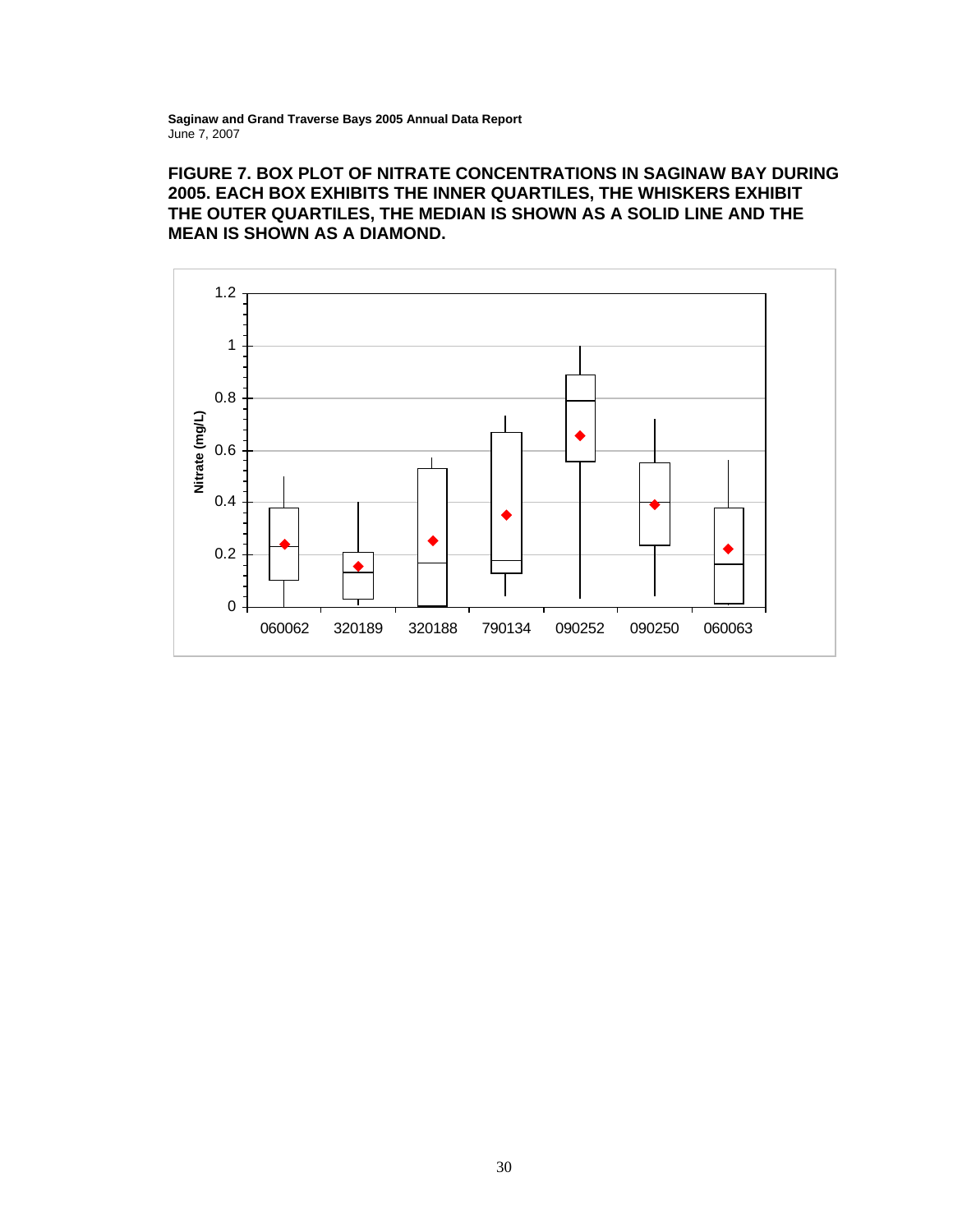# **FIGURE 8. BOX PLOT OF NITRITE CONCENTRATIONS IN SAGINAW BAY DURING 2005. EACH BOX EXHIBITS THE INNER QUARTILES, THE WHISKERS EXHIBIT THE OUTER QUARTILES, THE MEDIAN IS SHOWN AS A SOLID LINE AND THE MEAN IS SHOWN AS A DIAMOND.**

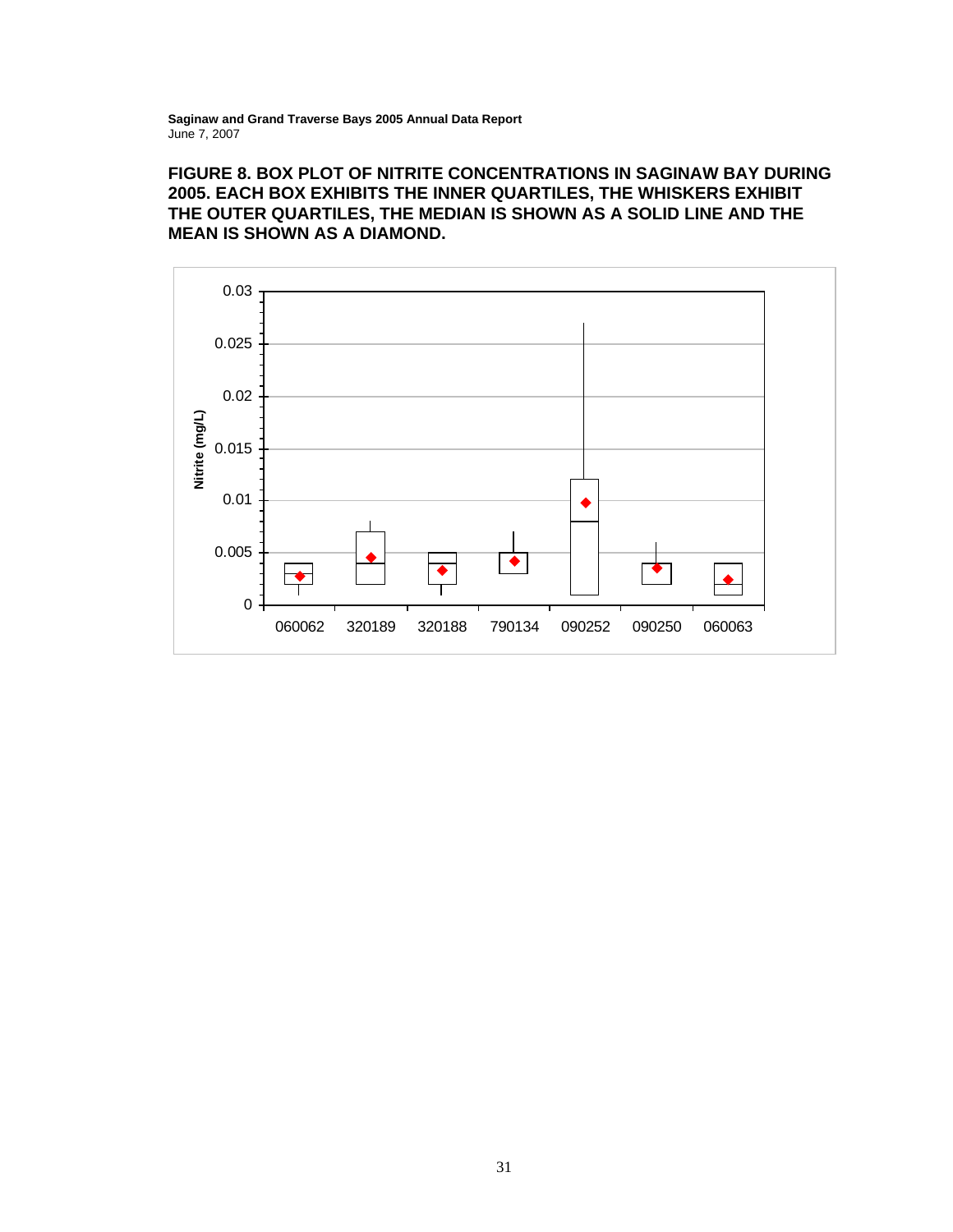**FIGURE 9. BOX PLOT OF PH IN SAGINAW BAY DURING 2005. EACH BOX EXHIBITS THE INNER QUARTILES, THE WHISKERS EXHIBIT THE OUTER QUARTILES, THE MEDIAN IS SHOWN AS A SOLID LINE AND THE MEAN IS SHOWN AS A DIAMOND.** 

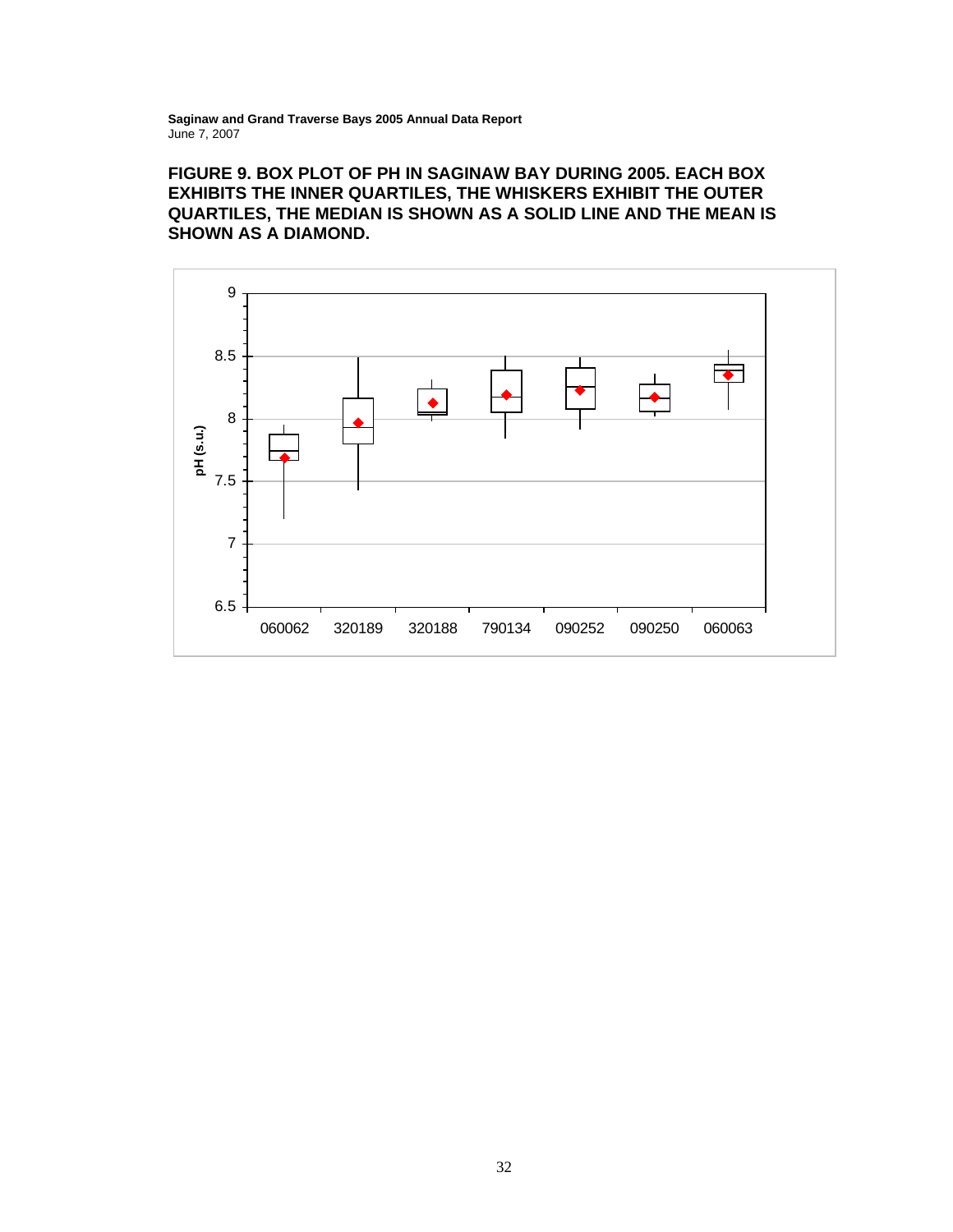### **FIGURE 10. BOX PLOT OF SECCHI DISK TRANSPARENCY DEPTH IN SAGINAW BAY DURING 2005. EACH BOX EXHIBITS THE INNER QUARTILES, THE WHISKERS EXHIBIT THE OUTER QUARTILES, THE MEDIAN IS SHOWN AS A SOLID LINE AND THE MEAN IS SHOWN AS A DIAMOND.**

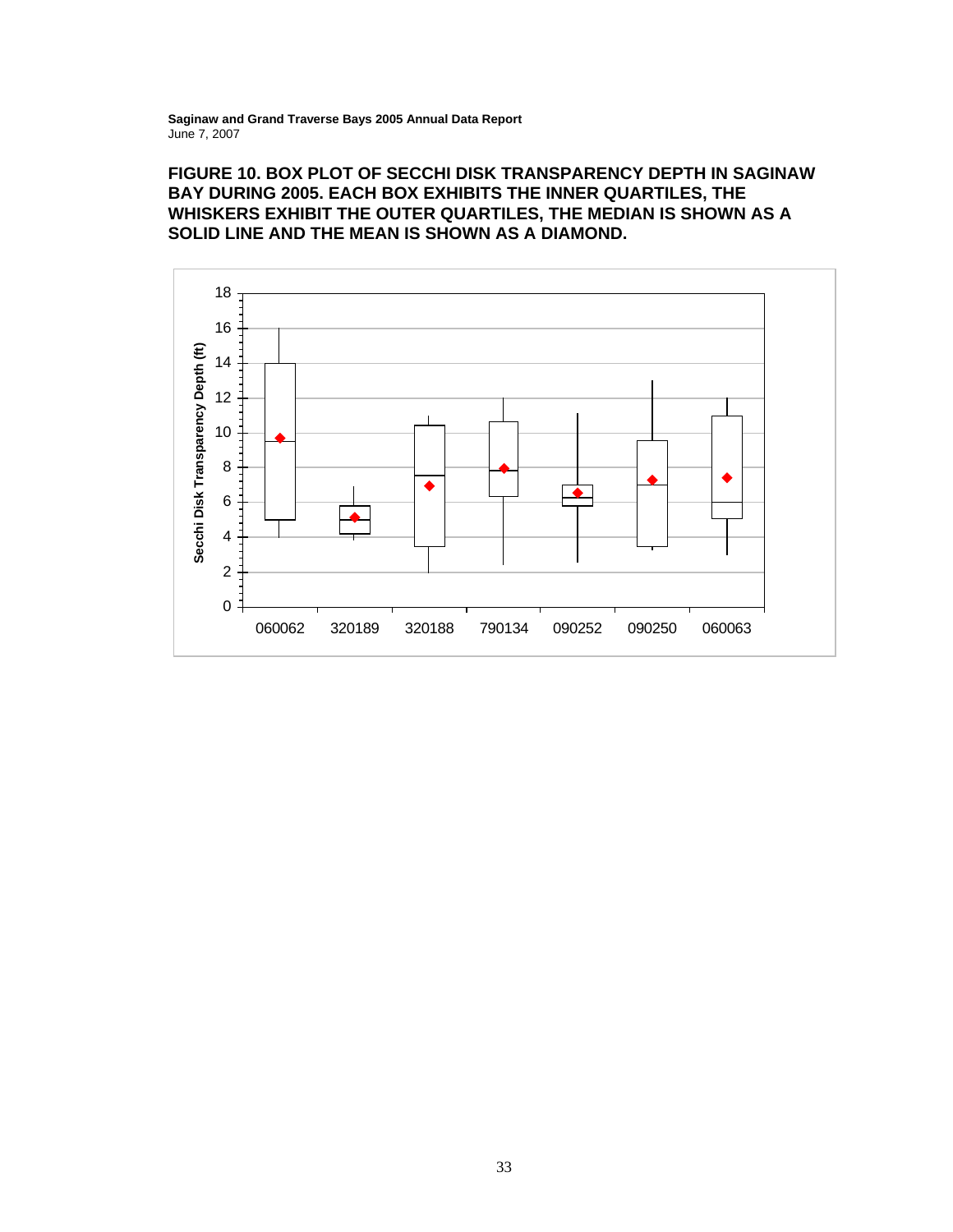# **FIGURE 11. BOX PLOT OF TOTAL KJELDAHL NITROGEN CONCENTRATIONS IN SAGINAW BAY DURING 2005. EACH BOX EXHIBITS THE INNER QUARTILES, THE WHISKERS EXHIBIT THE OUTER QUARTILES, THE MEDIAN IS SHOWN AS A SOLID LINE AND THE MEAN IS SHOWN AS A DIAMOND.**

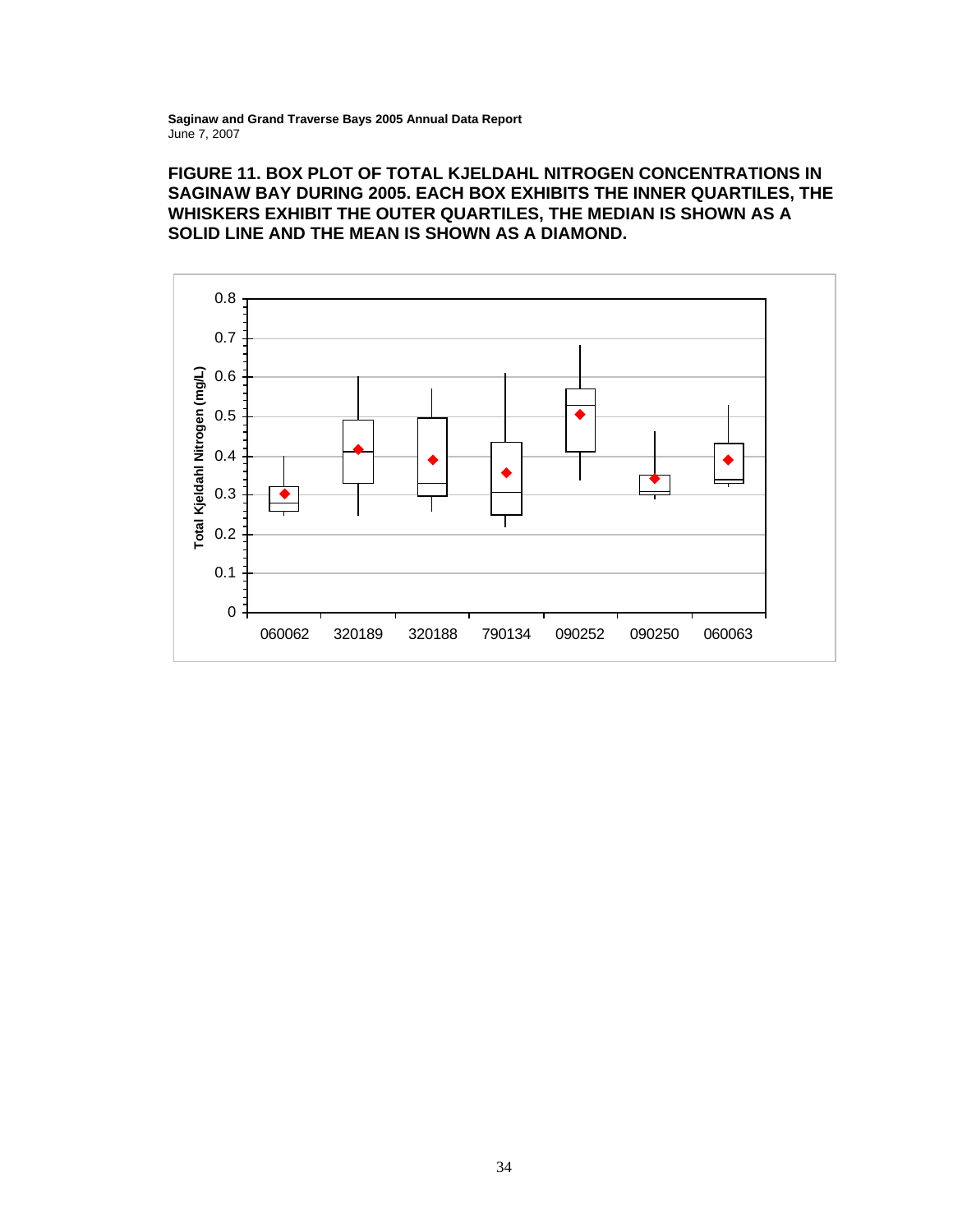#### **FIGURE 12. BOX PLOT OF ORTHOPHOSPHATE CONCENTRATIONS IN SAGINAW BAY DURING 2005. EACH BOX EXHIBITS THE INNER QUARTILES, THE WHISKERS EXHIBIT THE OUTER QUARTILES, THE MEDIAN IS SHOWN AS A SOLID LINE AND THE MEAN IS SHOWN AS A DIAMOND.**

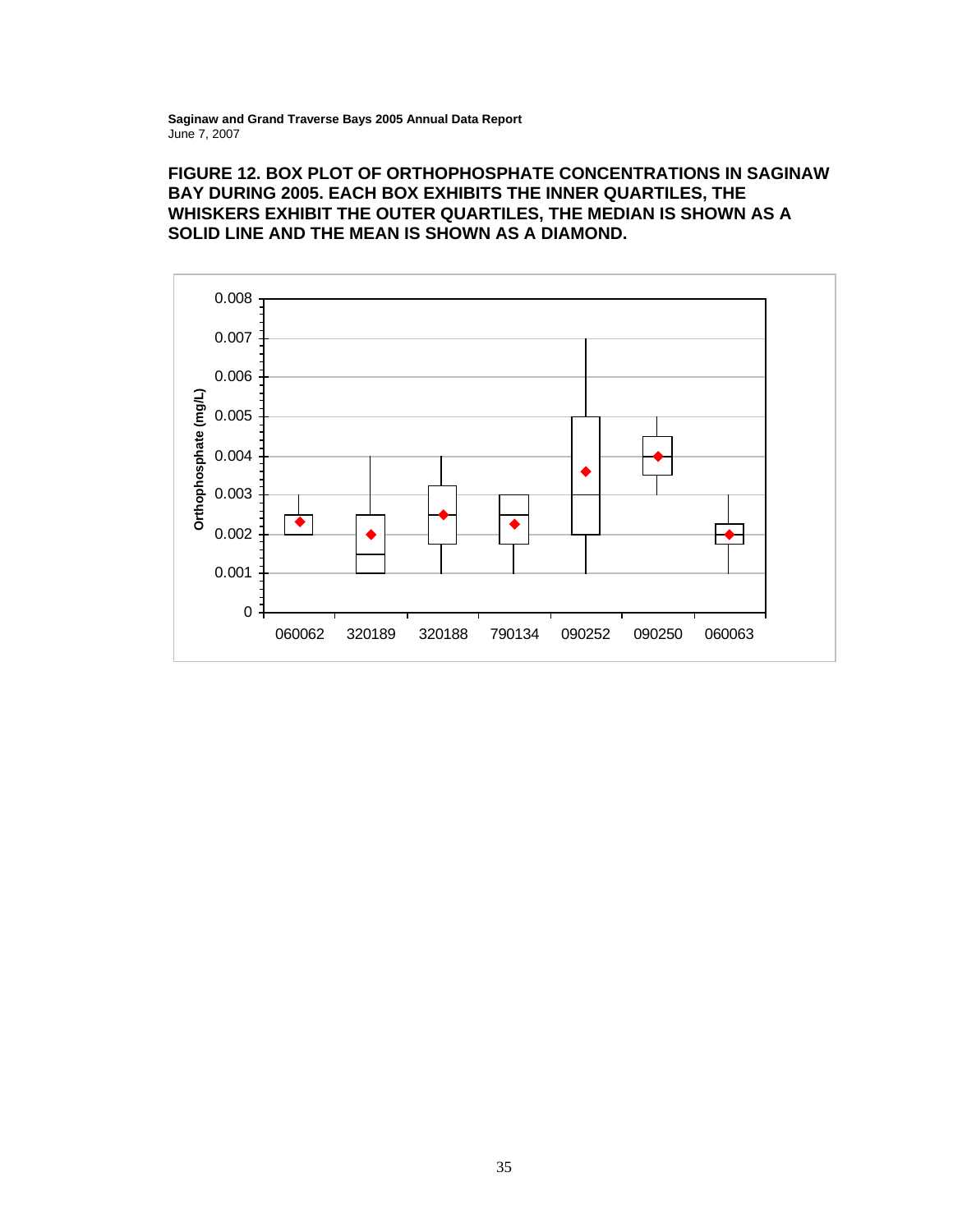### **FIGURE 13. BOX PLOT OF TOTAL PHOSPHORUS CONCENTRATIONS IN SAGINAW BAY DURING 2005. EACH BOX EXHIBITS THE INNER QUARTILES, THE WHISKERS EXHIBIT THE OUTER QUARTILES, THE MEDIAN IS SHOWN AS A SOLID LINE AND THE MEAN IS SHOWN AS A DIAMOND.**

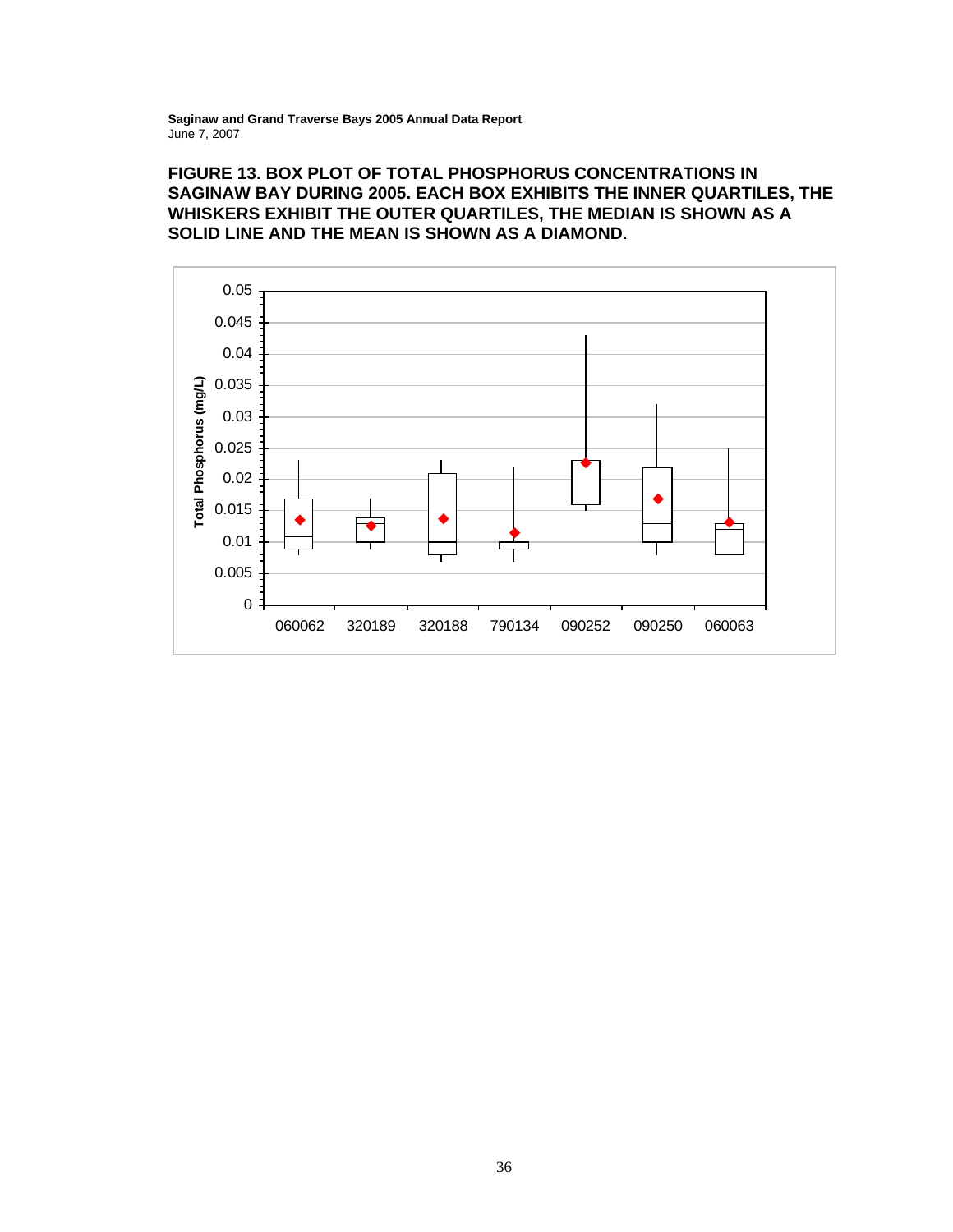# **FIGURE 14. BOX PLOT OF HARDNESS IN SAGINAW BAY DURING 2005. EACH BOX EXHIBITS THE INNER QUARTILES, THE WHISKERS EXHIBIT THE OUTER QUARTILES, THE MEDIAN IS SHOWN AS A SOLID LINE AND THE MEAN IS SHOWN AS A DIAMOND.**

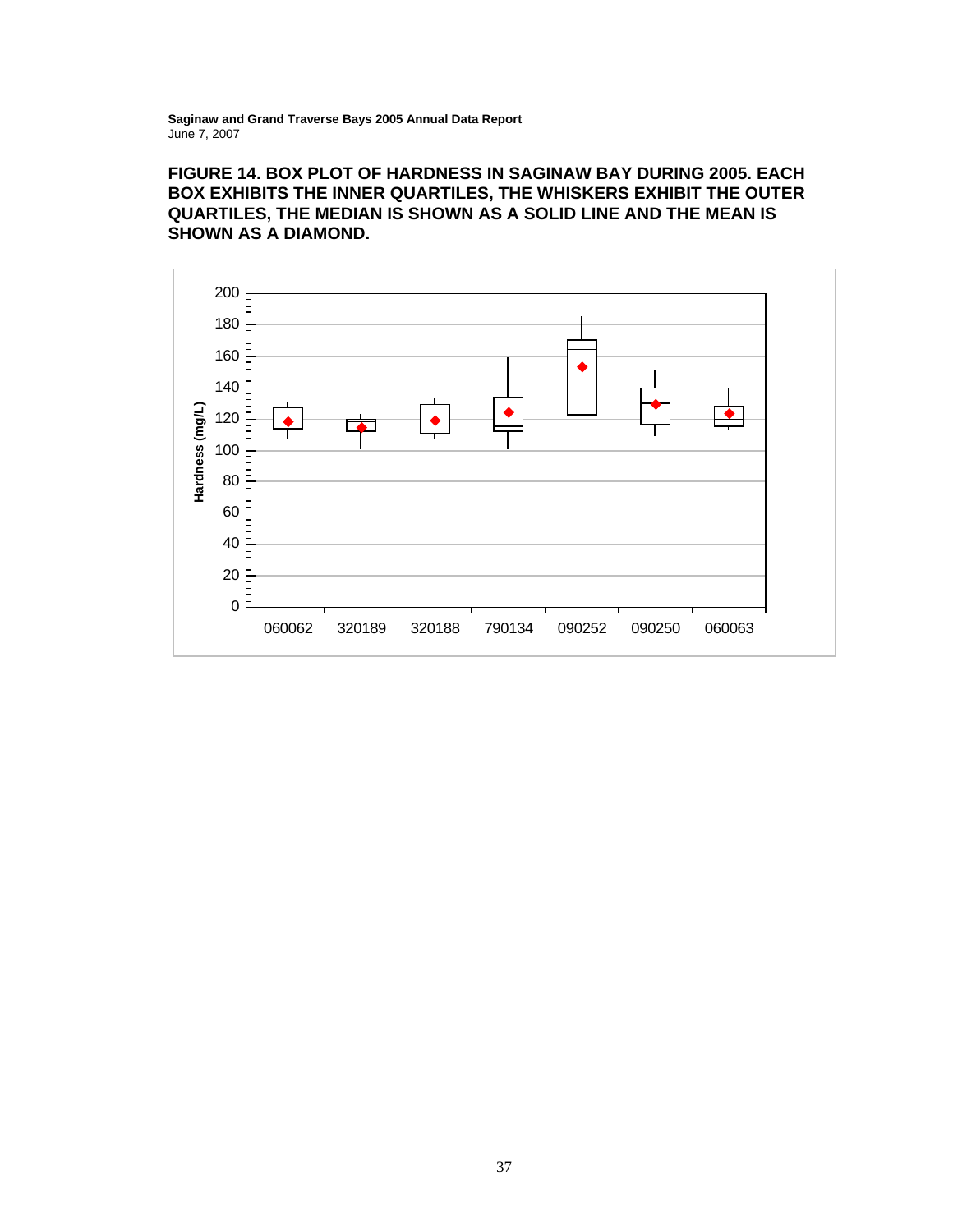# **FIGURE 15. BOX PLOT OF ALKALINITY IN SAGINAW BAY DURING 2005. EACH BOX EXHIBITS THE INNER QUARTILES, THE WHISKERS EXHIBIT THE OUTER QUARTILES, THE MEDIAN IS SHOWN AS A SOLID LINE AND THE MEAN IS SHOWN AS A DIAMOND.**

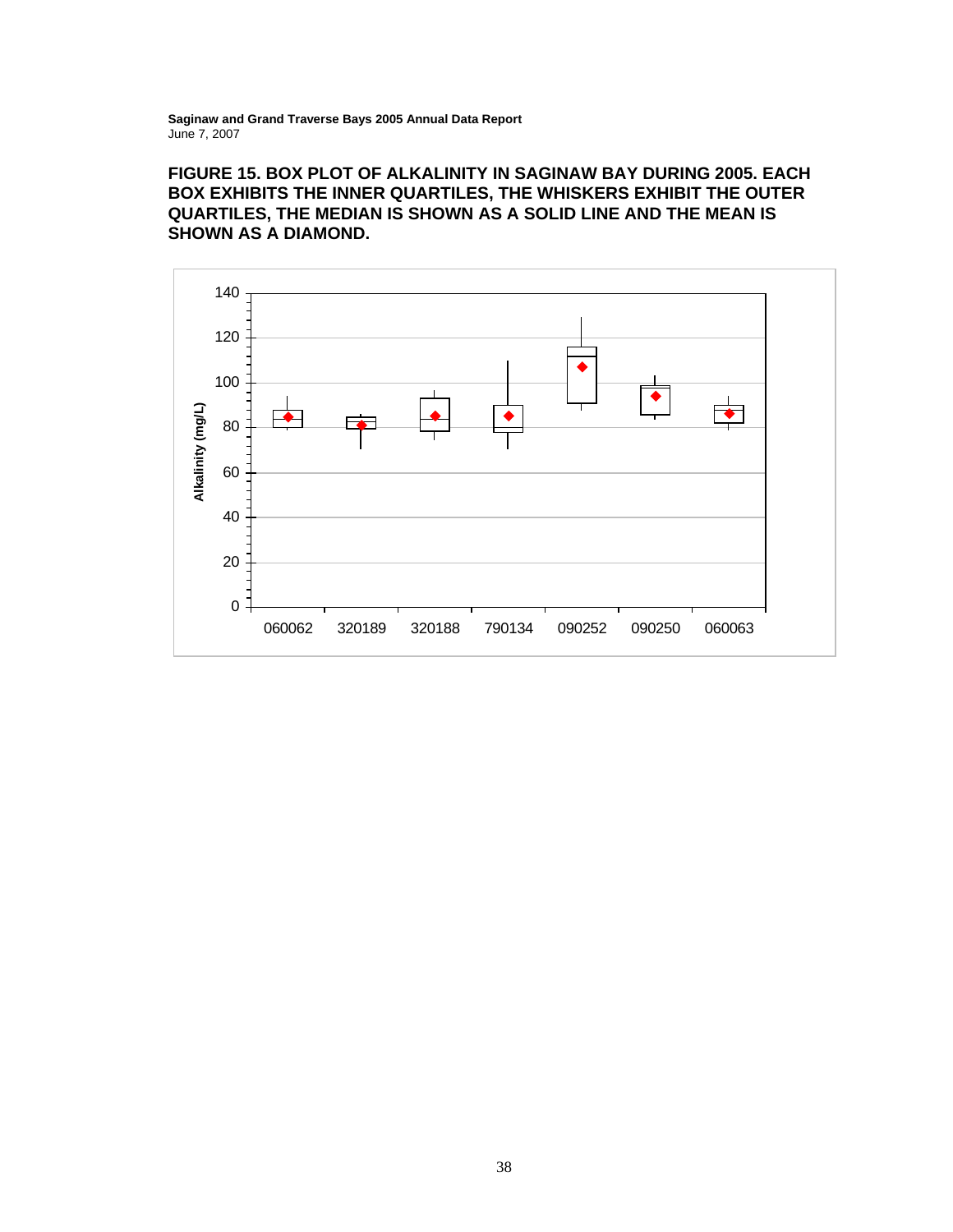# **FIGURE 16. BOX PLOT OF CALCIUM CONCENTRATIONS IN SAGINAW BAY DURING 2005. EACH BOX EXHIBITS THE INNER QUARTILES, THE WHISKERS EXHIBIT THE OUTER QUARTILES, THE MEDIAN IS SHOWN AS A SOLID LINE AND THE MEAN IS SHOWN AS A DIAMOND.**

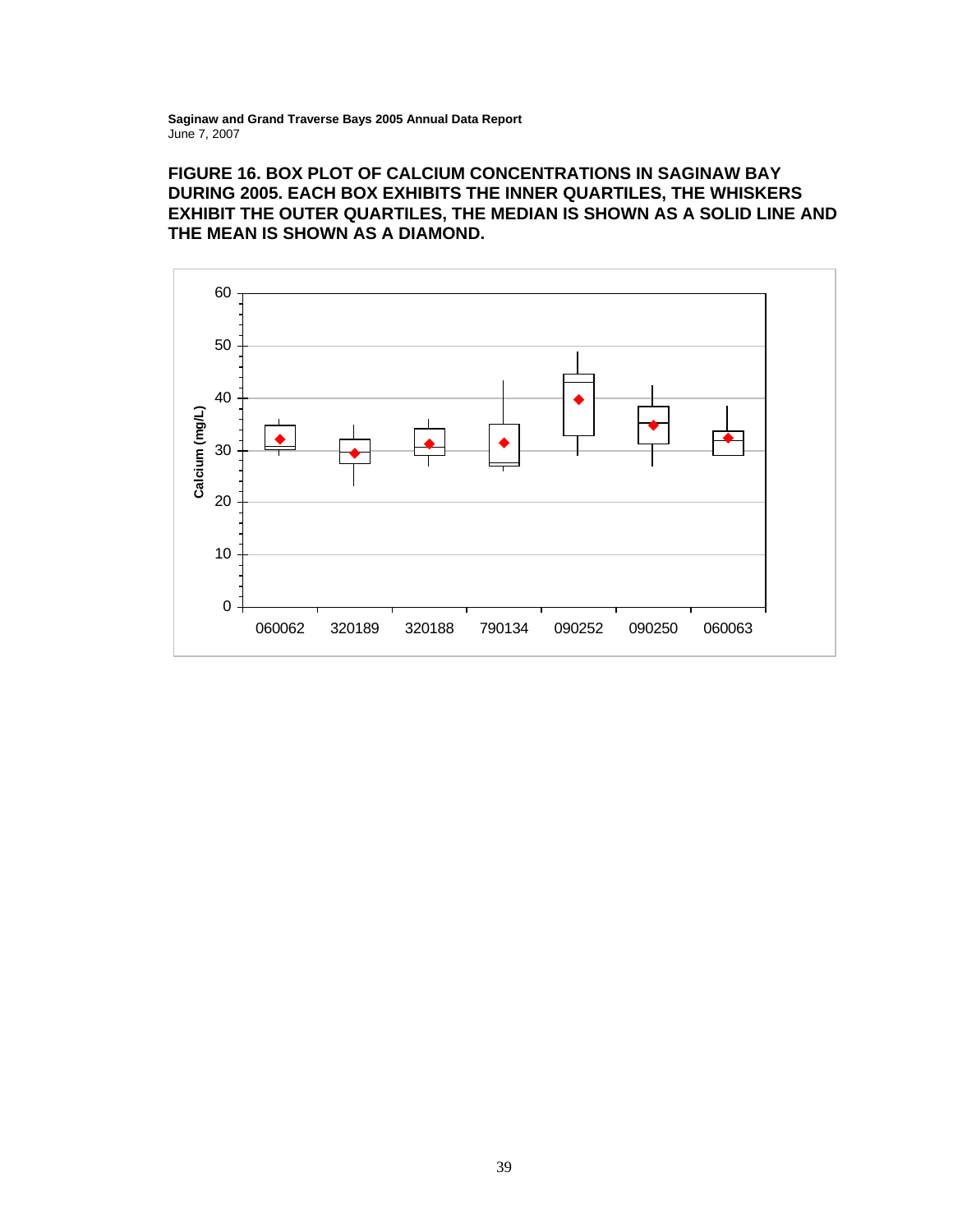**FIGURE 17. BOX PLOT OF MAGNESIUM CONCENTRATIONS IN SAGINAW BAY DURING 2005. EACH BOX EXHIBITS THE INNER QUARTILES, THE WHISKERS EXHIBIT THE OUTER QUARTILES, THE MEDIAN IS SHOWN AS A SOLID LINE AND THE MEAN IS SHOWN AS A DIAMOND.** 

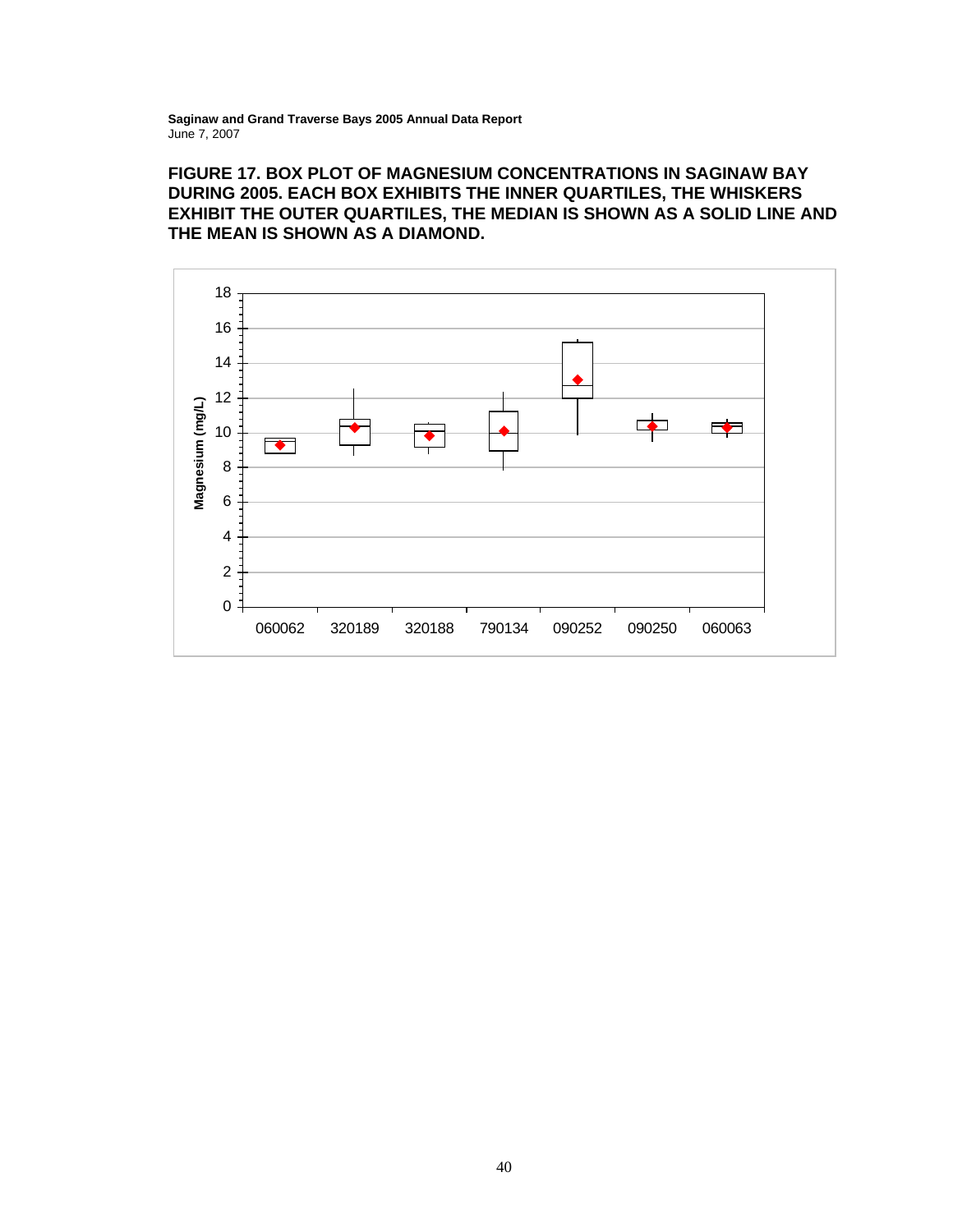# **FIGURE 18. BOX PLOT OF SULFATE CONCENTRATIONS IN SAGINAW BAY DURING 2005. EACH BOX EXHIBITS THE INNER QUARTILES, THE WHISKERS EXHIBIT THE OUTER QUARTILES, THE MEDIAN IS SHOWN AS A SOLID LINE AND THE MEAN IS SHOWN AS A DIAMOND.**

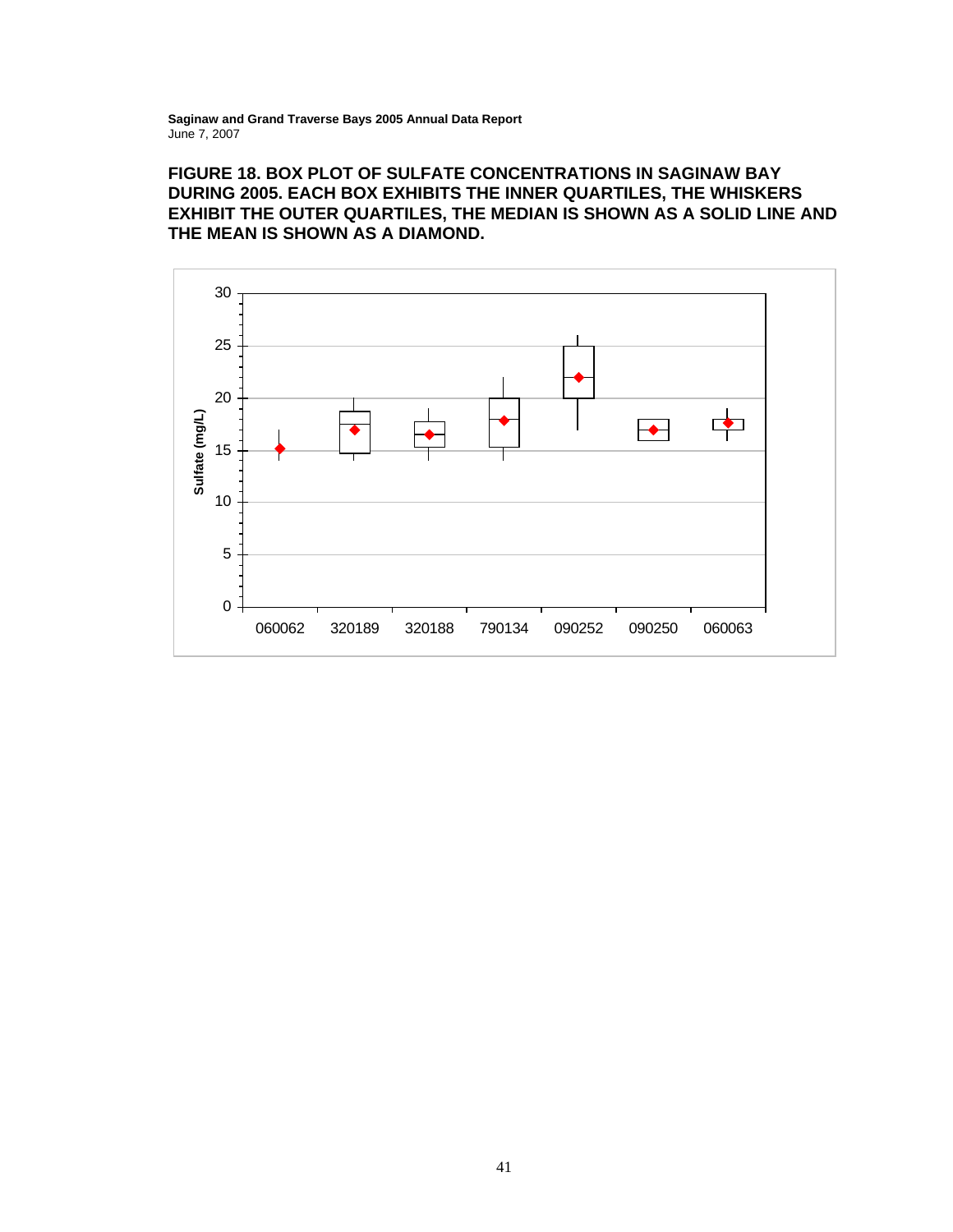# **FIGURE 19. BOX PLOT OF CHLORIDE CONCENTRATIONS IN SAGINAW BAY DURING 2005. EACH BOX EXHIBITS THE INNER QUARTILES, THE WHISKERS EXHIBIT THE OUTER QUARTILES, THE MEDIAN IS SHOWN AS A SOLID LINE AND THE MEAN IS SHOWN AS A DIAMOND.**

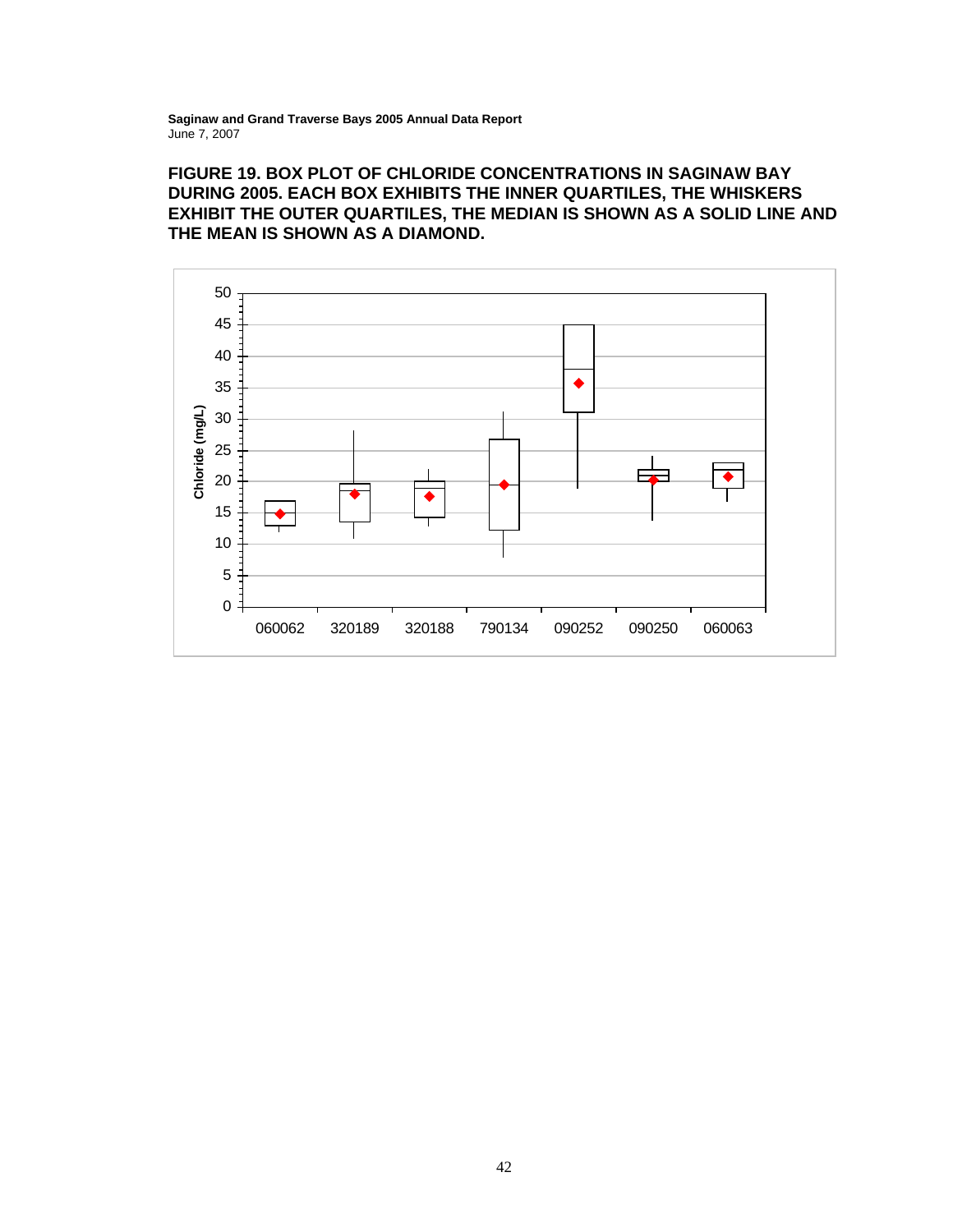# **FIGURE 20. BOX PLOT OF CONDUCTANCE IN SAGINAW BAY DURING 2005. EACH BOX EXHIBITS THE INNER QUARTILES, THE WHISKERS EXHIBIT THE OUTER QUARTILES, THE MEDIAN IS SHOWN AS A SOLID LINE AND THE MEAN IS SHOWN AS A DIAMOND.**

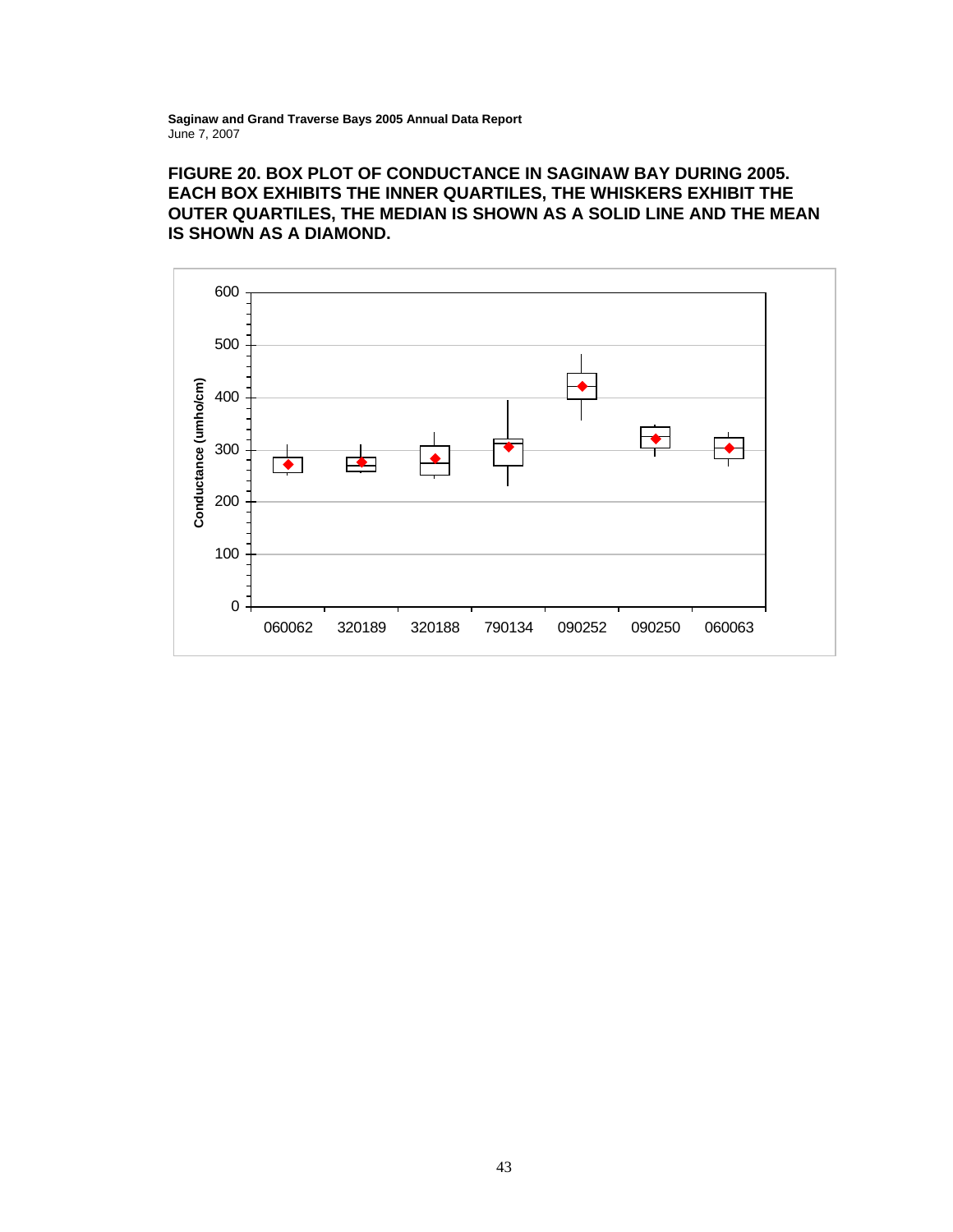# **FIGURE 21. BOX PLOT OF POTASSIUM CONCENTRATIONS IN SAGINAW BAY DURING 2005. EACH BOX EXHIBITS THE INNER QUARTILES, THE WHISKERS EXHIBIT THE OUTER QUARTILES, THE MEDIAN IS SHOWN AS A SOLID LINE AND THE MEAN IS SHOWN AS A DIAMOND.**

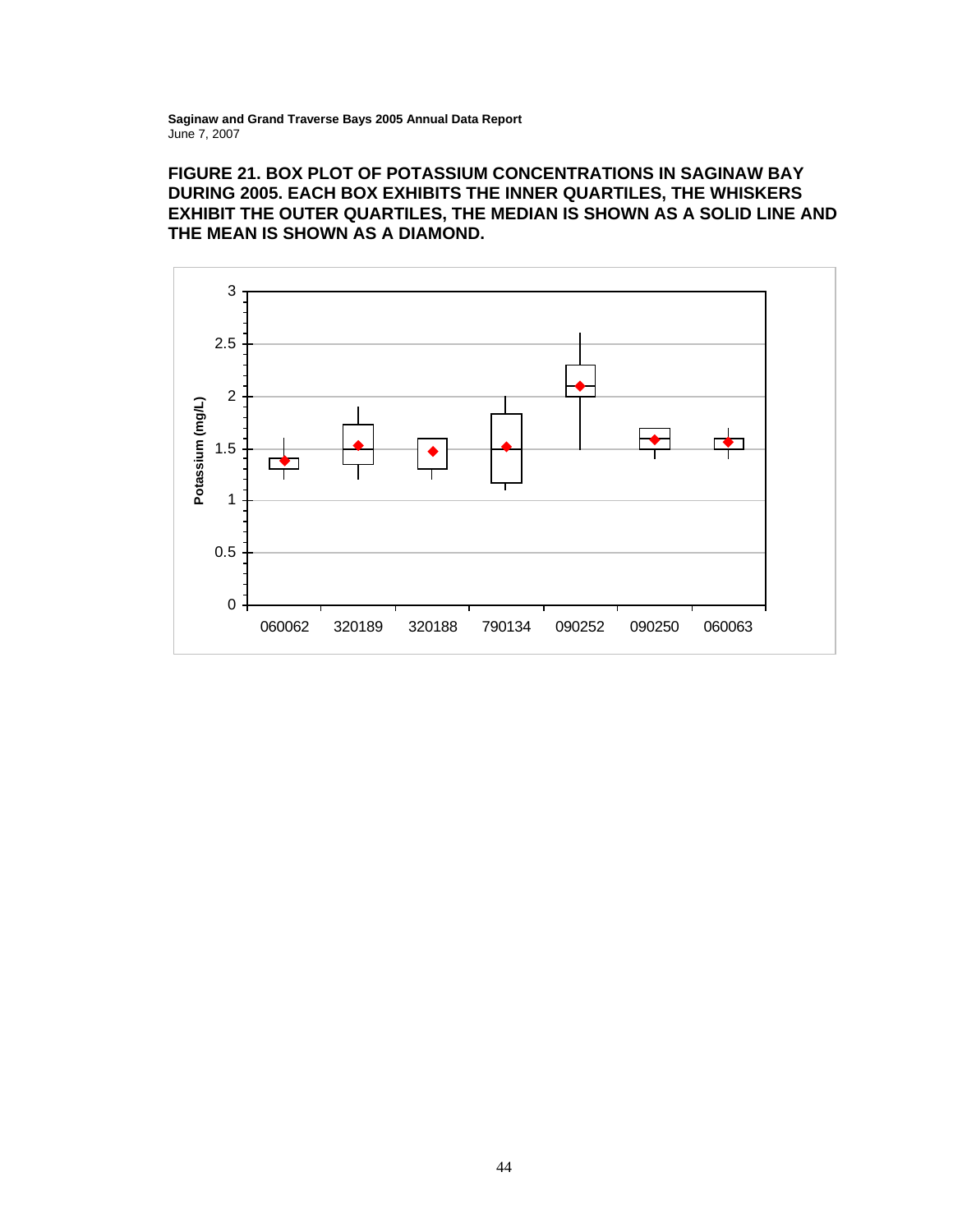# **FIGURE 22. BOX PLOT OF SODIUM CONCENTRATIONS IN SAGINAW BAY DURING 2005. EACH BOX EXHIBITS THE INNER QUARTILES, THE WHISKERS EXHIBIT THE OUTER QUARTILES, THE MEDIAN IS SHOWN AS A SOLID LINE AND THE MEAN IS SHOWN AS A DIAMOND.**

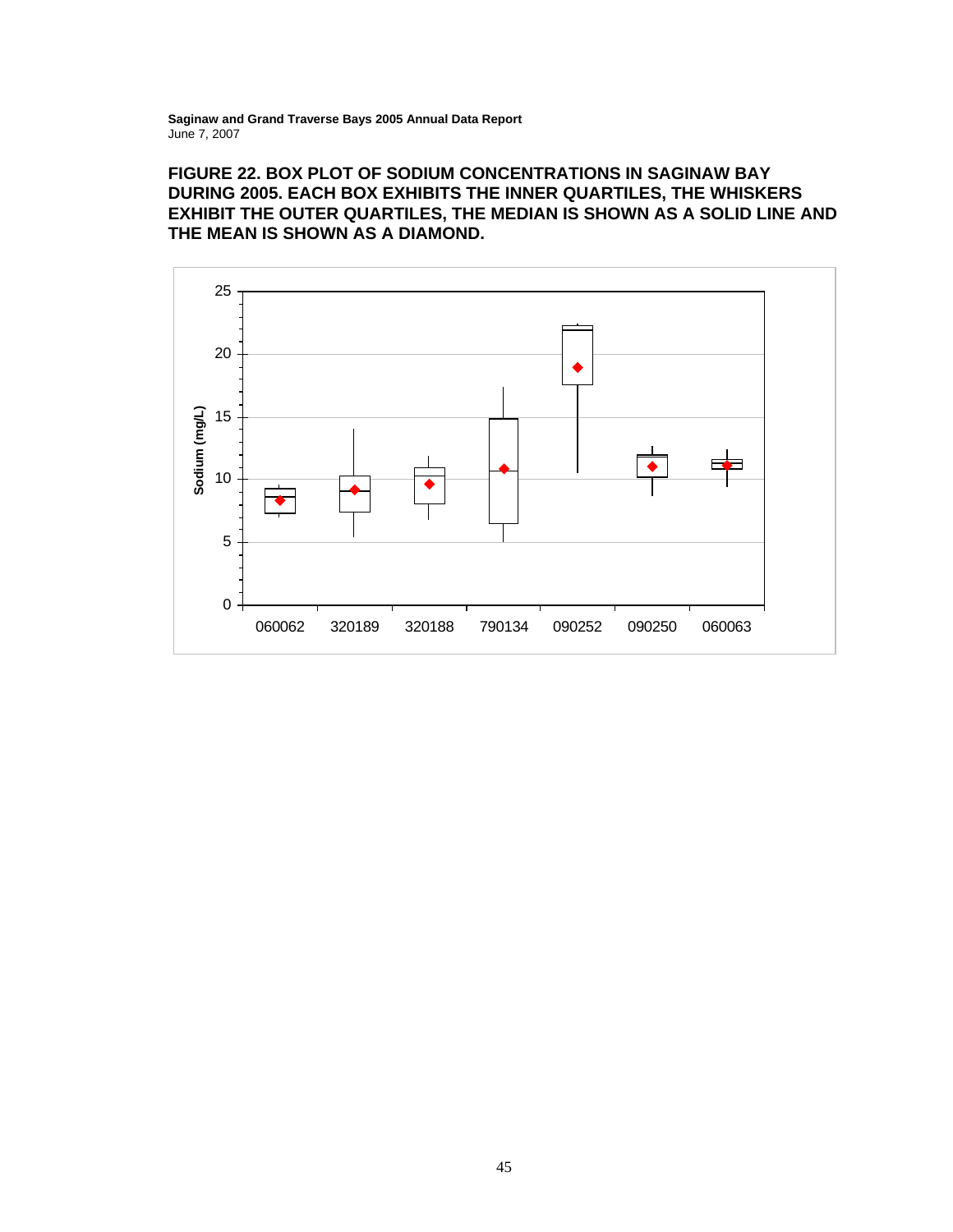# **FIGURE 23. BOX PLOT OF TOTAL DISSOLVED SOLIDS CONCENTRATIONS IN SAGINAW BAY DURING 2005. EACH BOX EXHIBITS THE INNER QUARTILES, THE WHISKERS EXHIBIT THE OUTER QUARTILES, THE MEDIAN IS SHOWN AS A SOLID LINE AND THE MEAN IS SHOWN AS A DIAMOND.**

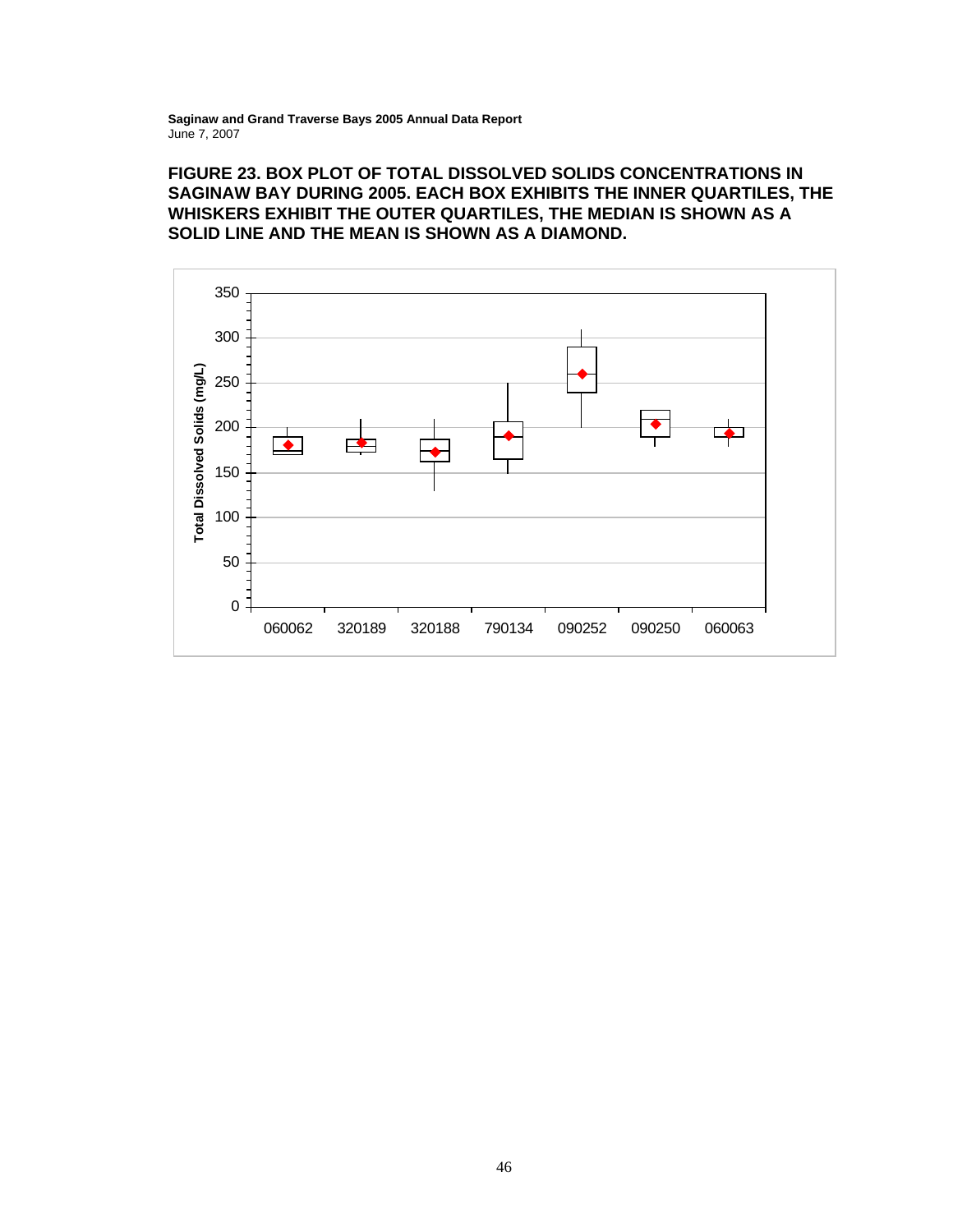# **FIGURE 24. BOX PLOT OF TOTAL SUSPENDED SOLIDS CONCENTRATIONS IN SAGINAW BAY DURING 2005. EACH BOX EXHIBITS THE INNER QUARTILES, THE WHISKERS EXHIBIT THE OUTER QUARTILES, THE MEDIAN IS SHOWN AS A SOLID LINE AND THE MEAN IS SHOWN AS A DIAMOND.**

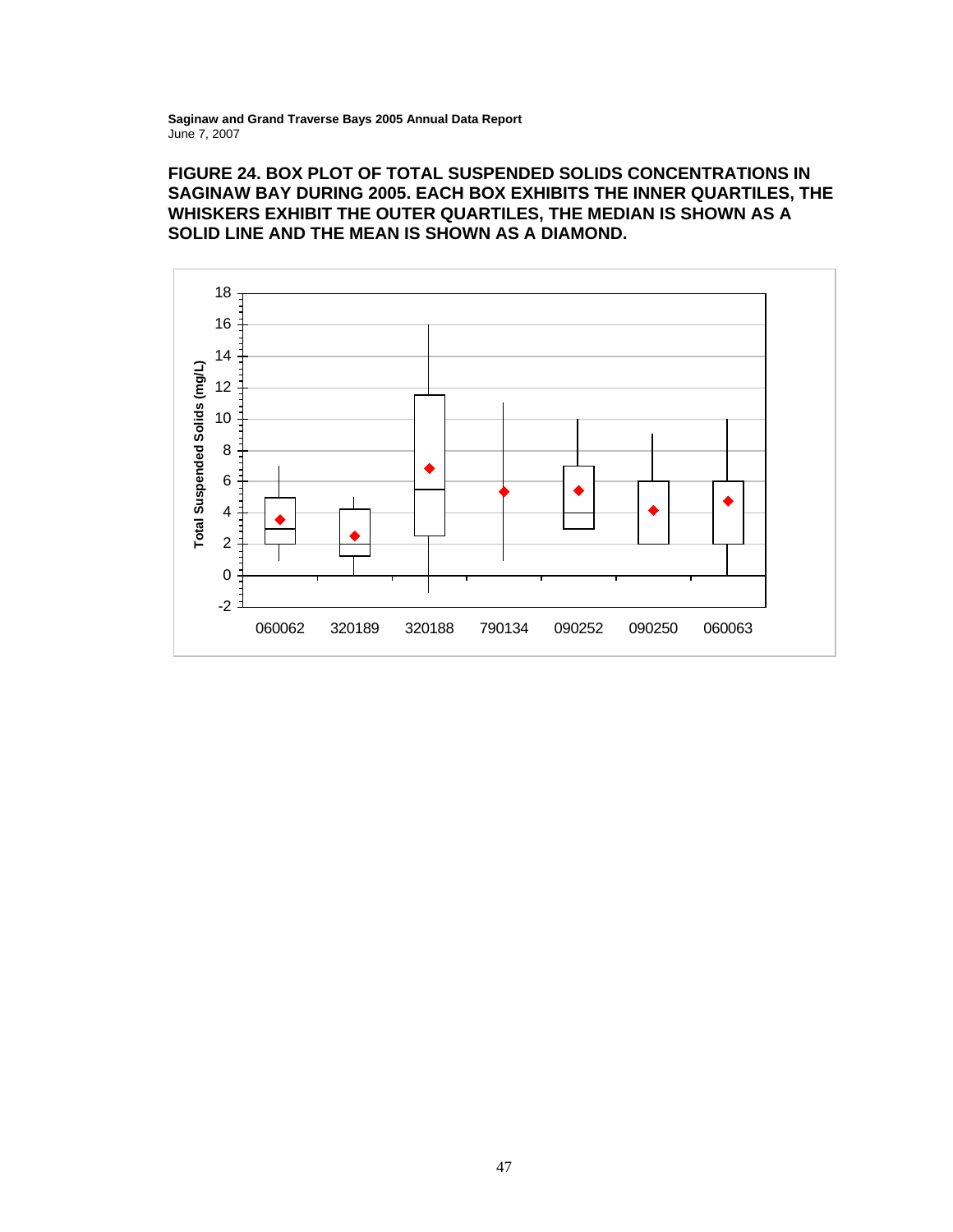# **FIGURE 25. BOX PLOT OF TOTAL ORGANIC CARBON CONCENTRATIONS IN SAGINAW BAY DURING 2005. EACH BOX EXHIBITS THE INNER QUARTILES, THE WHISKERS EXHIBIT THE OUTER QUARTILES, THE MEDIAN IS SHOWN AS A SOLID LINE AND THE MEAN IS SHOWN AS A DIAMOND.**

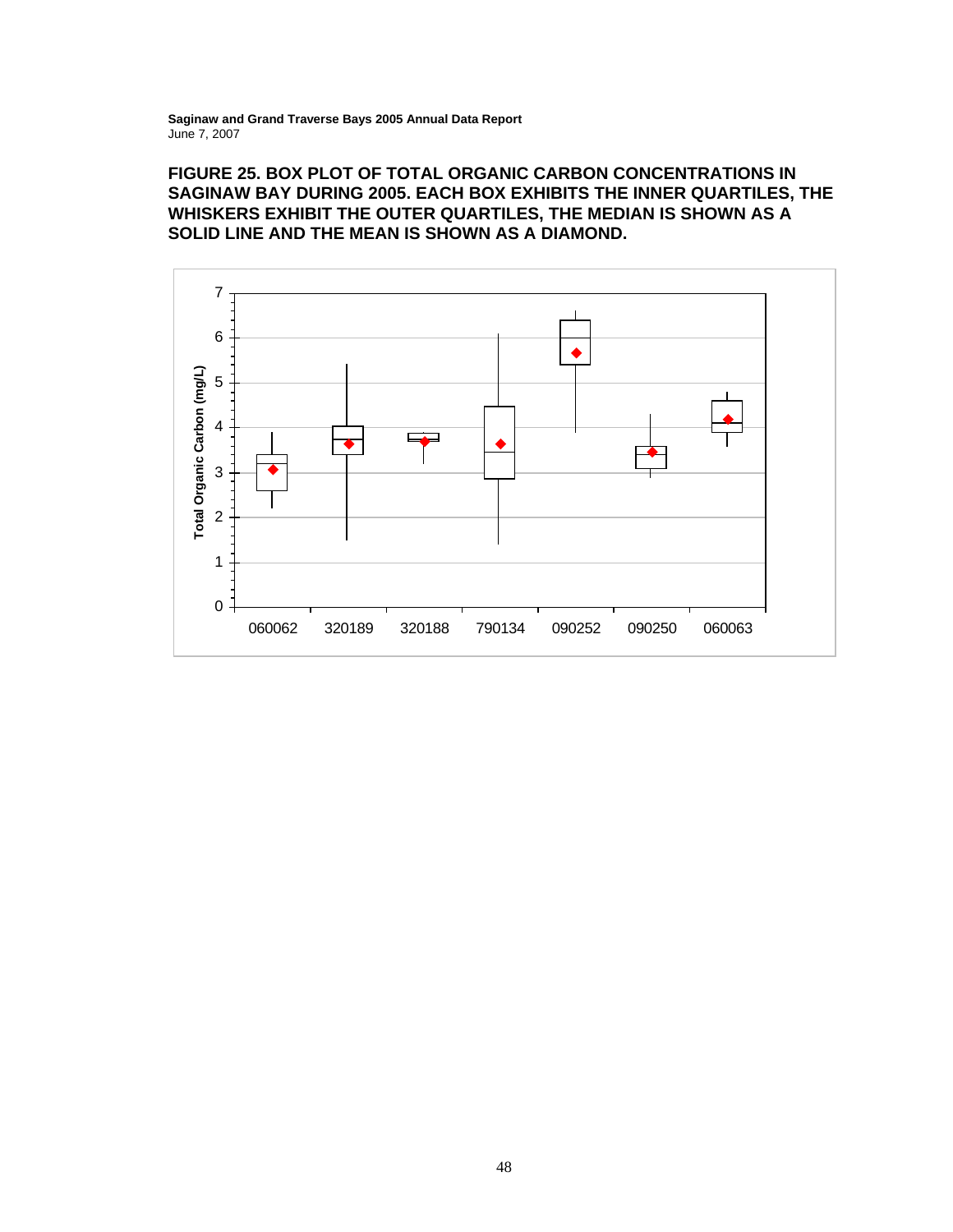# **FIGURE 26. BOX PLOT OF TURBIDITY IN SAGINAW BAY DURING 2005. EACH BOX EXHIBITS THE INNER QUARTILES, THE WHISKERS EXHIBIT THE OUTER QUARTILES, THE MEDIAN IS SHOWN AS A SOLID LINE AND THE MEAN IS SHOWN AS A DIAMOND.**

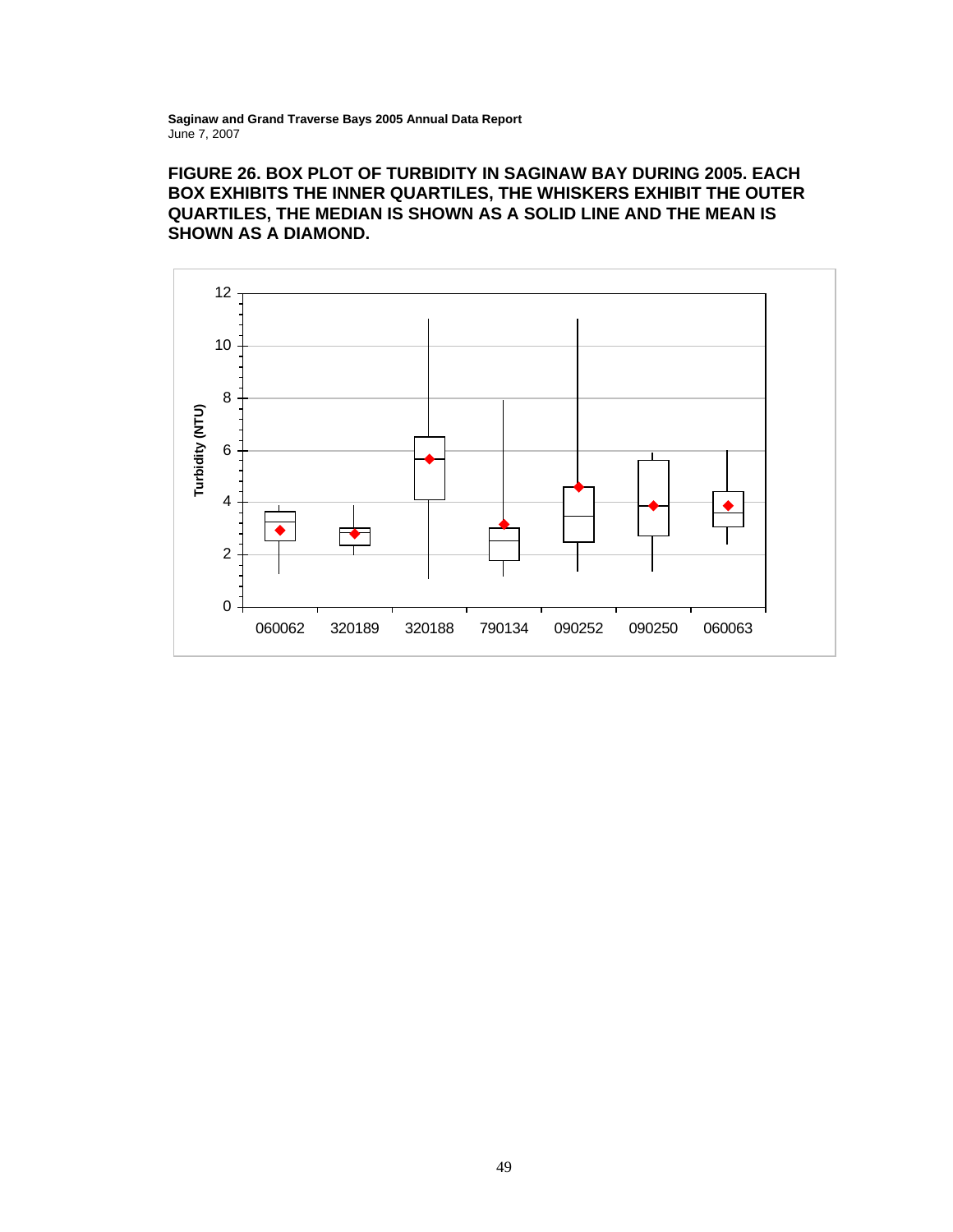# **FIGURE 27. BOX PLOT OF CADMIUM CONCENTRATIONS IN SAGINAW BAY DURING 2005. EACH BOX EXHIBITS THE INNER QUARTILES, THE WHISKERS EXHIBIT THE OUTER QUARTILES, THE MEDIAN IS SHOWN AS A SOLID LINE AND THE MEAN IS SHOWN AS A DIAMOND.**

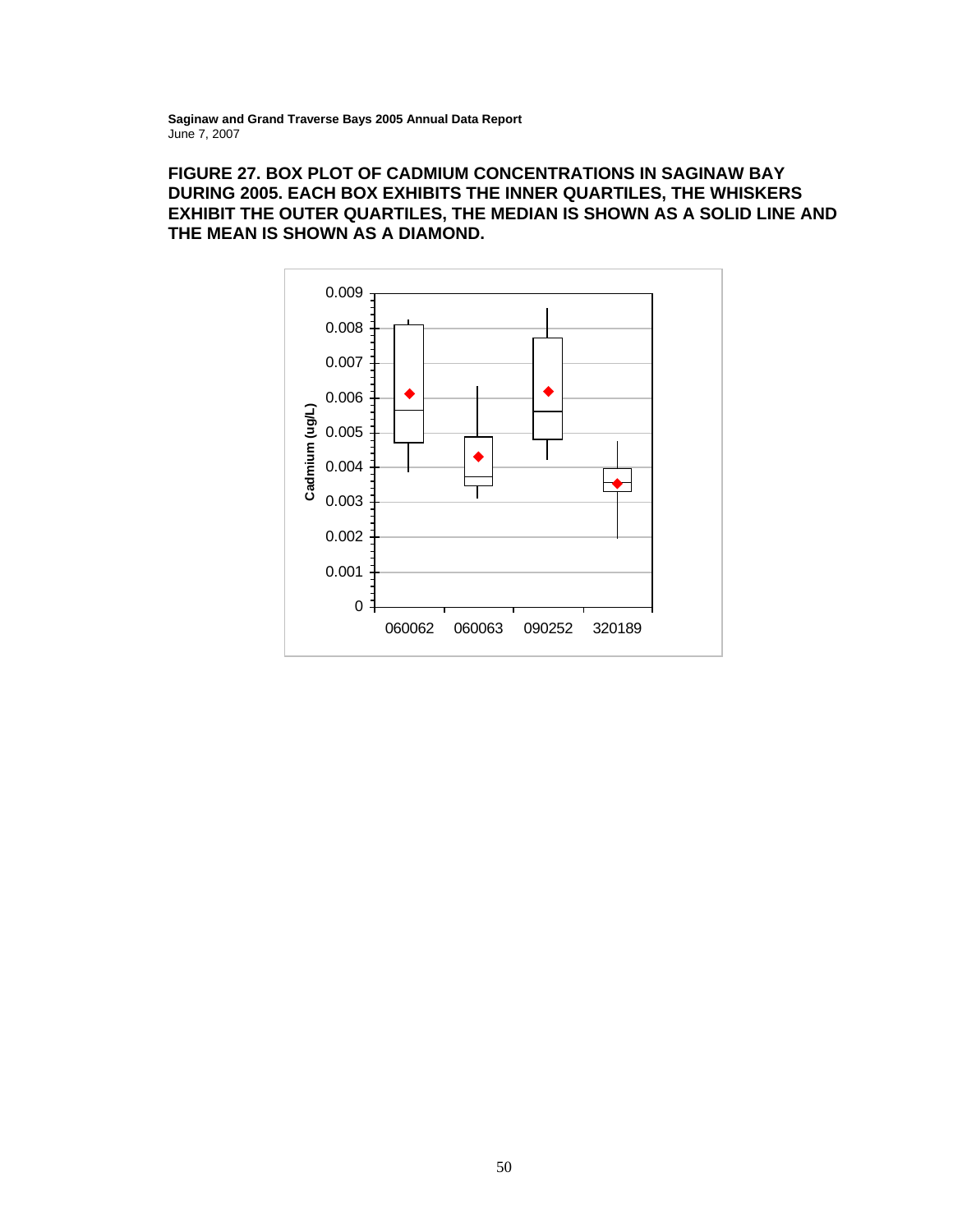# **FIGURE 28. BOX PLOT OF CHROMIUM CONCENTRATIONS IN SAGINAW BAY DURING 2005. EACH BOX EXHIBITS THE INNER QUARTILES, THE WHISKERS EXHIBIT THE OUTER QUARTILES, THE MEDIAN IS SHOWN AS A SOLID LINE AND THE MEAN IS SHOWN AS A DIAMOND.**

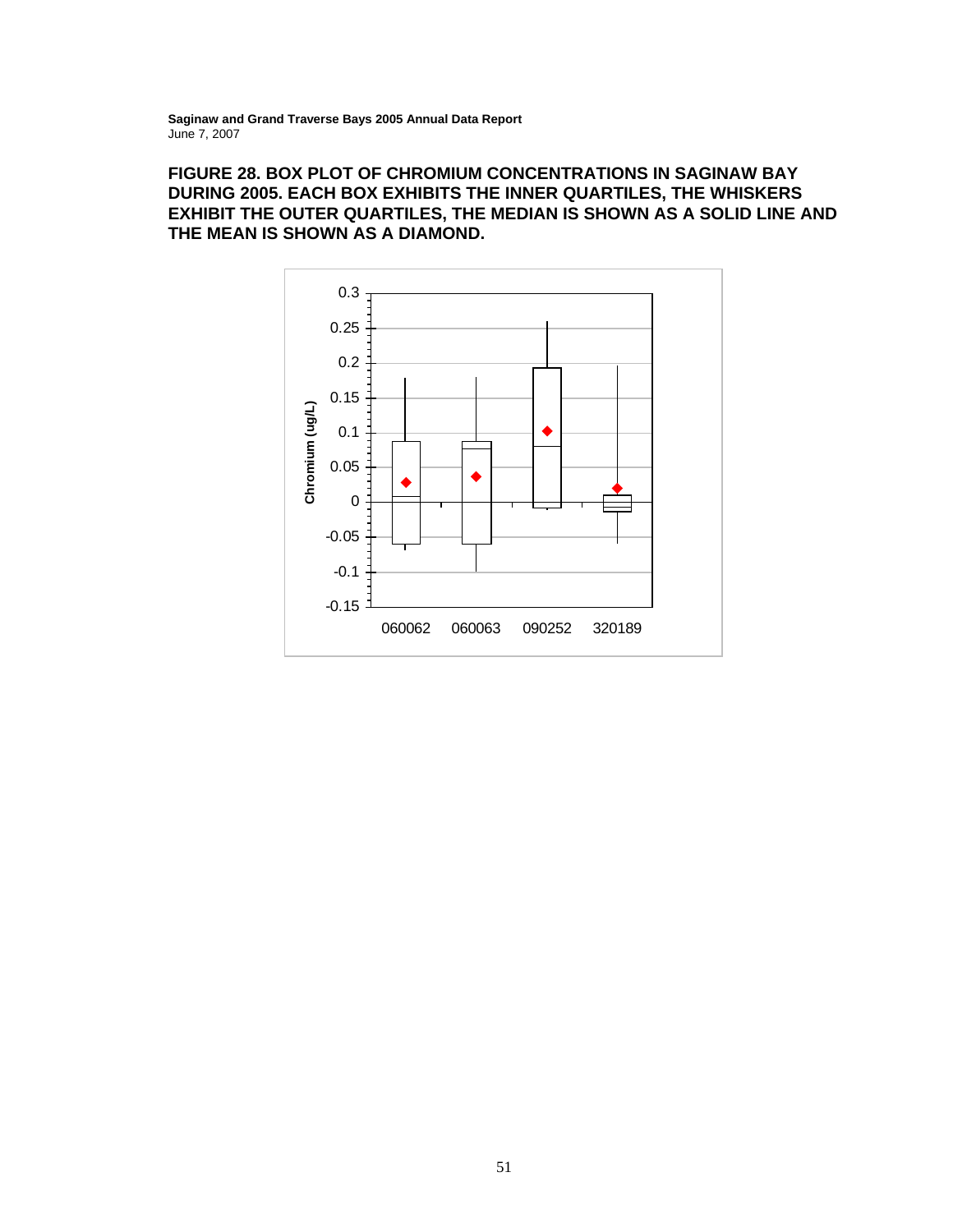# **FIGURE 29. BOX PLOT OF LEAD CONCENTRATIONS IN SAGINAW BAY DURING 2005. EACH BOX EXHIBITS THE INNER QUARTILES, THE WHISKERS EXHIBIT THE OUTER QUARTILES, THE MEDIAN IS SHOWN AS A SOLID LINE AND THE MEAN IS SHOWN AS A DIAMOND.**

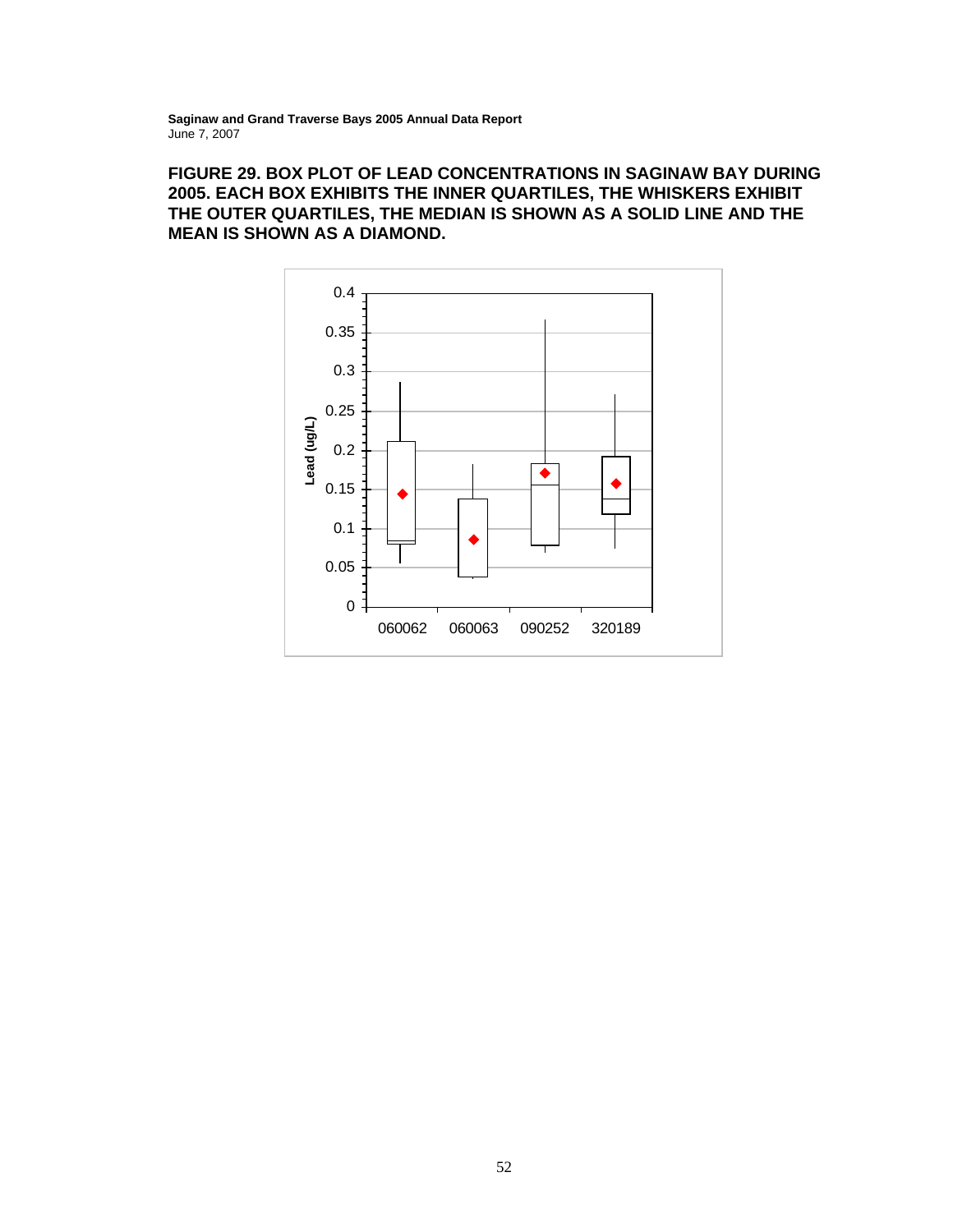# **FIGURE 30. BOX PLOT OF COPPER CONCENTRATIONS IN SAGINAW BAY DURING 2005. EACH BOX EXHIBITS THE INNER QUARTILES, THE WHISKERS EXHIBIT THE OUTER QUARTILES, THE MEDIAN IS SHOWN AS A SOLID LINE AND THE MEAN IS SHOWN AS A DIAMOND.**

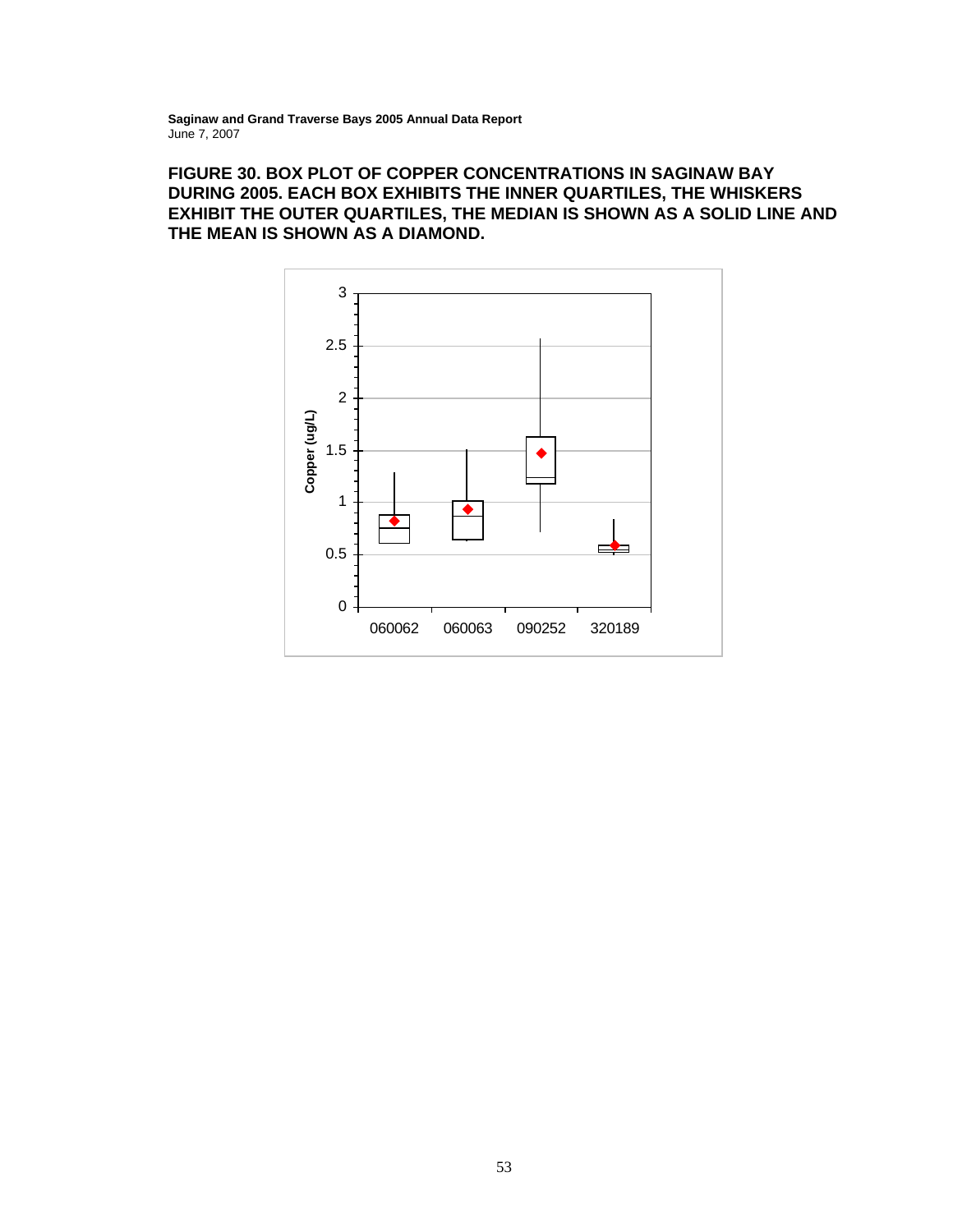# **FIGURE 31. BOX PLOT OF NICKEL CONCENTRATIONS IN SAGINAW BAY DURING 2005. EACH BOX EXHIBITS THE INNER QUARTILES, THE WHISKERS EXHIBIT THE OUTER QUARTILES, THE MEDIAN IS SHOWN AS A SOLID LINE AND THE MEAN IS SHOWN AS A DIAMOND.**

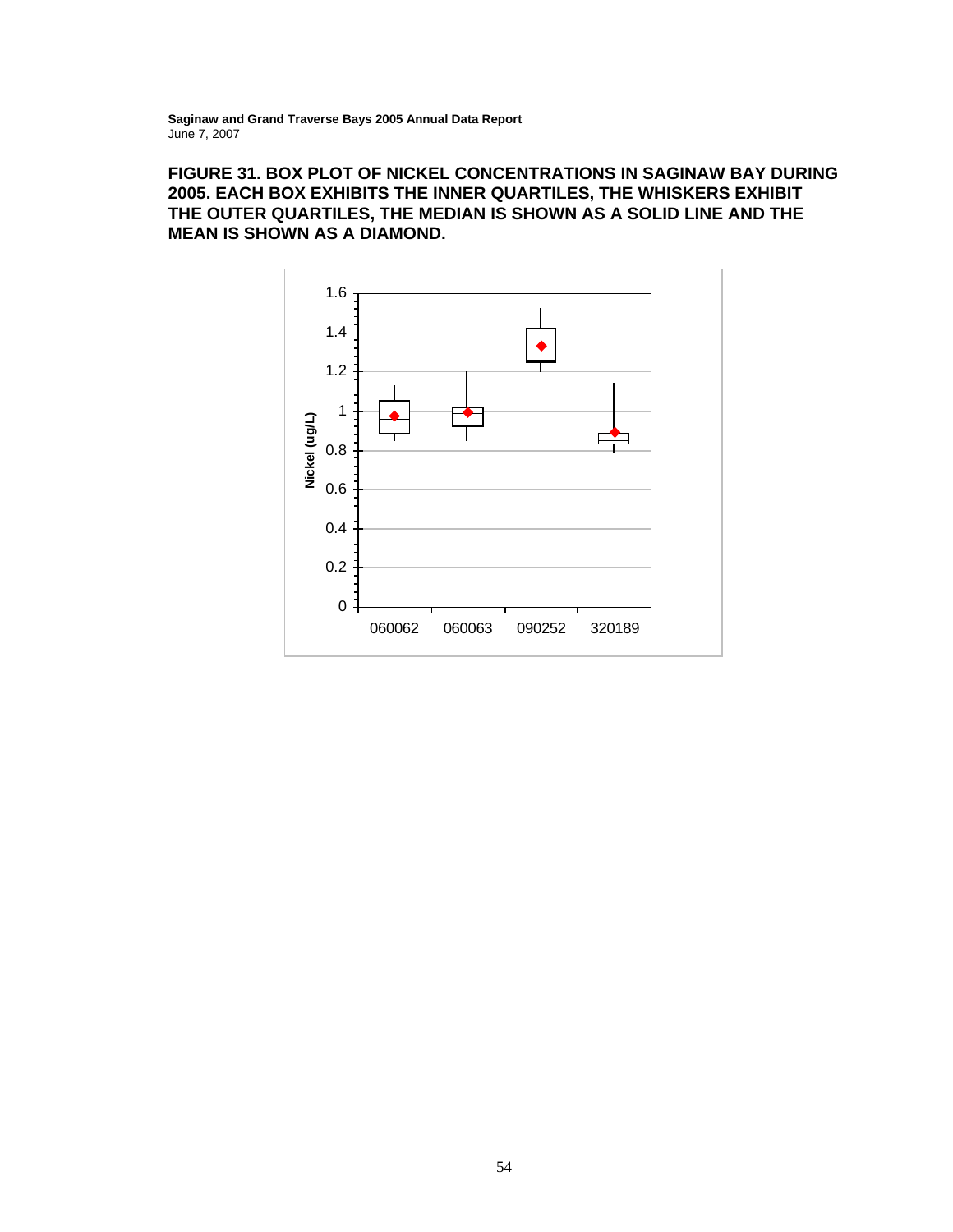# **FIGURE 32. BOX PLOT OF ZINC CONCENTRATIONS IN SAGINAW BAY DURING 2005. EACH BOX EXHIBITS THE INNER QUARTILES, THE WHISKERS EXHIBIT THE OUTER QUARTILES, THE MEDIAN IS SHOWN AS A SOLID LINE AND THE MEAN IS SHOWN AS A DIAMOND.**

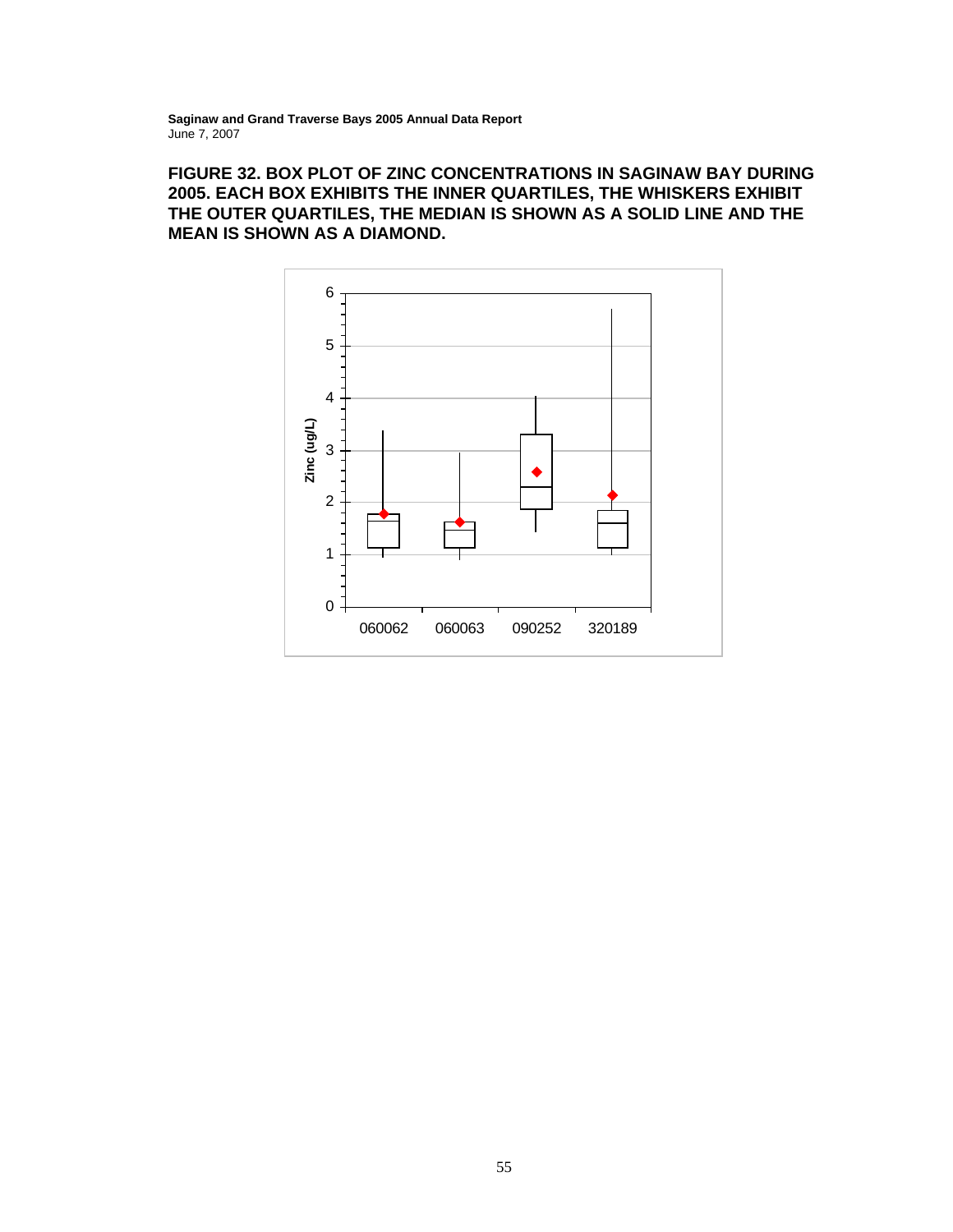# **FIGURE 33. BOX PLOT OF MERCURY CONCENTRATIONS IN SAGINAW BAY DURING 2005. EACH BOX EXHIBITS THE INNER QUARTILES, THE WHISKERS EXHIBIT THE OUTER QUARTILES, THE MEDIAN IS SHOWN AS A SOLID LINE AND THE MEAN IS SHOWN AS A DIAMOND.**

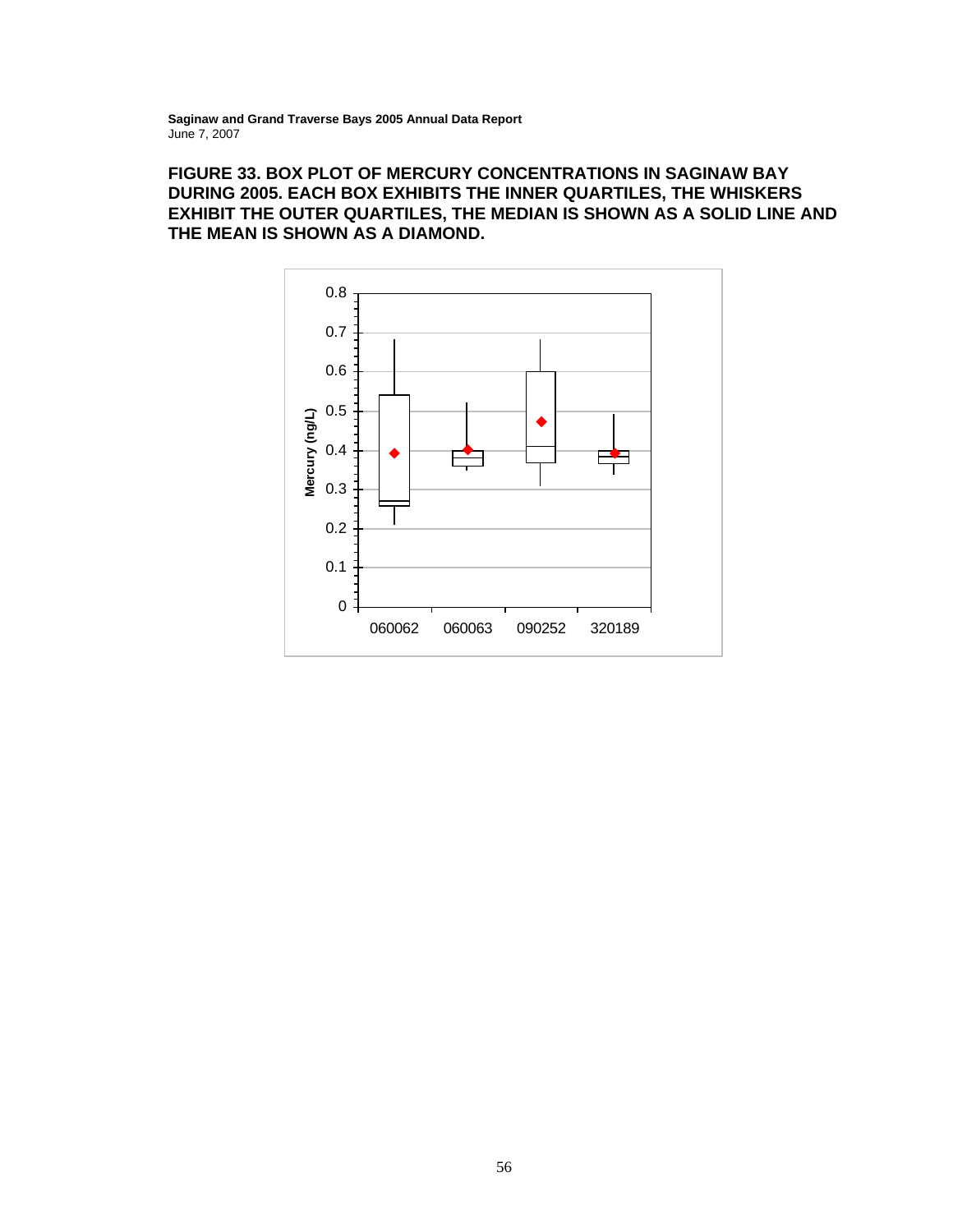#### **FIGURE 34. BOX PLOT OF AMMONIA CONCENTRATIONS IN GRAND TRAVERSE BAY DURING 2005. EACH BOX EXHIBITS THE INNER QUARTILES, THE WHISKERS EXHIBIT THE OUTER QUARTILES, THE MEDIAN IS SHOWN AS A SOLID LINE AND THE MEAN IS SHOWN AS A DIAMOND.**

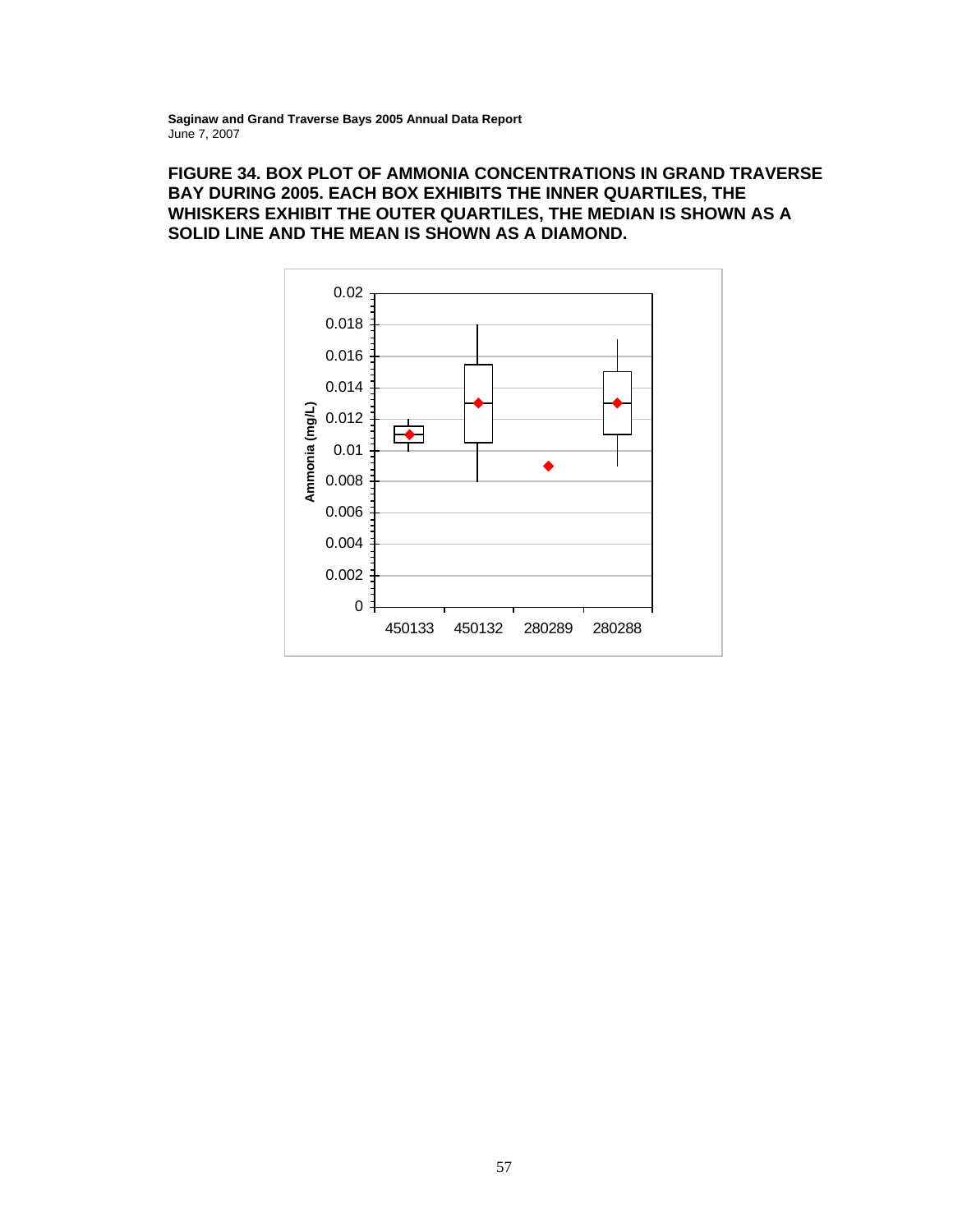# **FIGURE 35. BOX PLOT OF CHLOROPHYLL** *A* **CONCENTRATIONS IN GRAND TRAVERSE BAY DURING 2005. EACH BOX EXHIBITS THE INNER QUARTILES, THE WHISKERS EXHIBIT THE OUTER QUARTILES, THE MEDIAN IS SHOWN AS A SOLID LINE AND THE MEAN IS SHOWN AS A DIAMOND.**

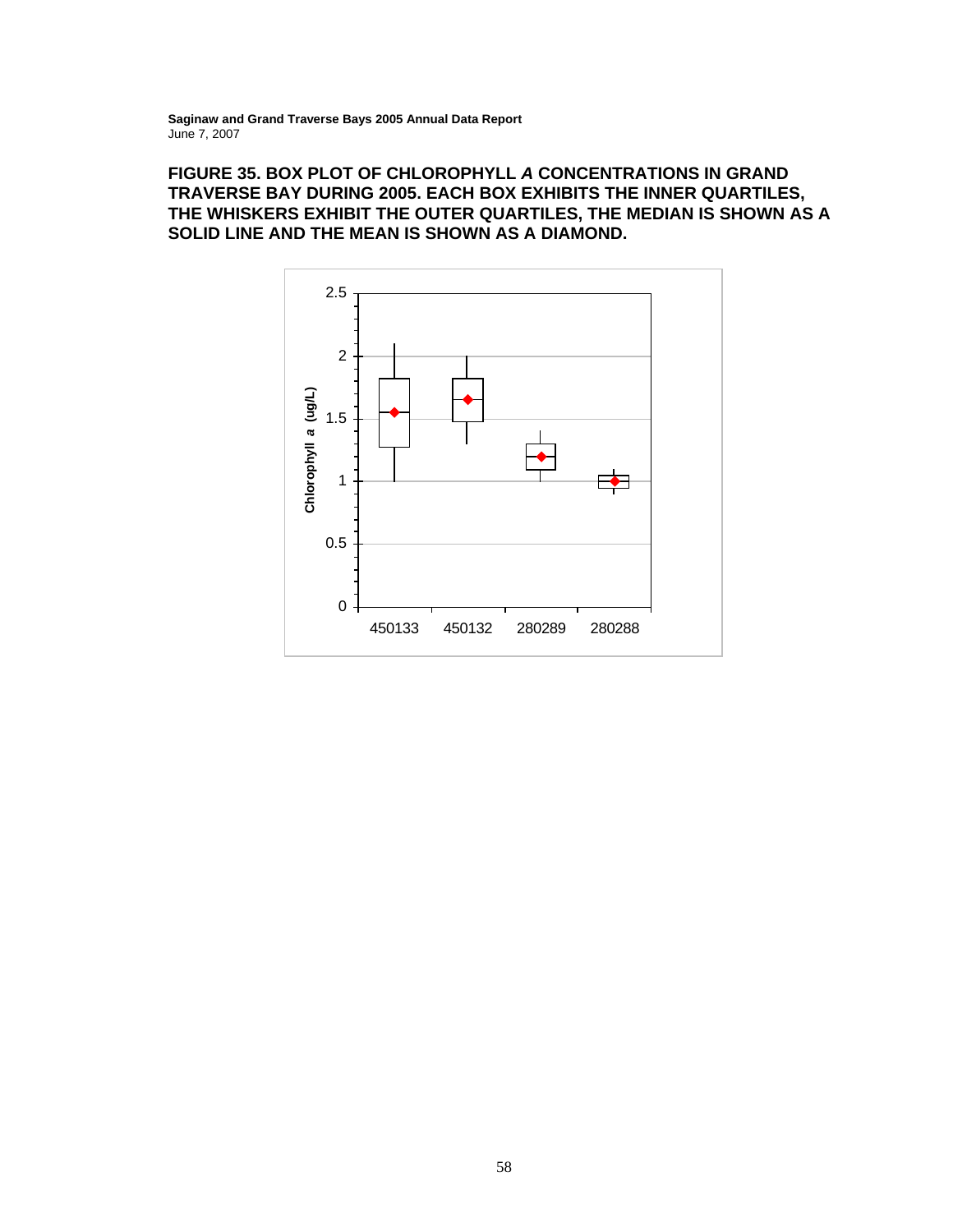# **FIGURE 36. BOX PLOT OF TEMPERATURE IN GRAND TRAVERSE BAY DURING 2005. EACH BOX EXHIBITS THE INNER QUARTILES, THE WHISKERS EXHIBIT THE OUTER QUARTILES, THE MEDIAN IS SHOWN AS A SOLID LINE AND THE MEAN IS SHOWN AS A DIAMOND.**

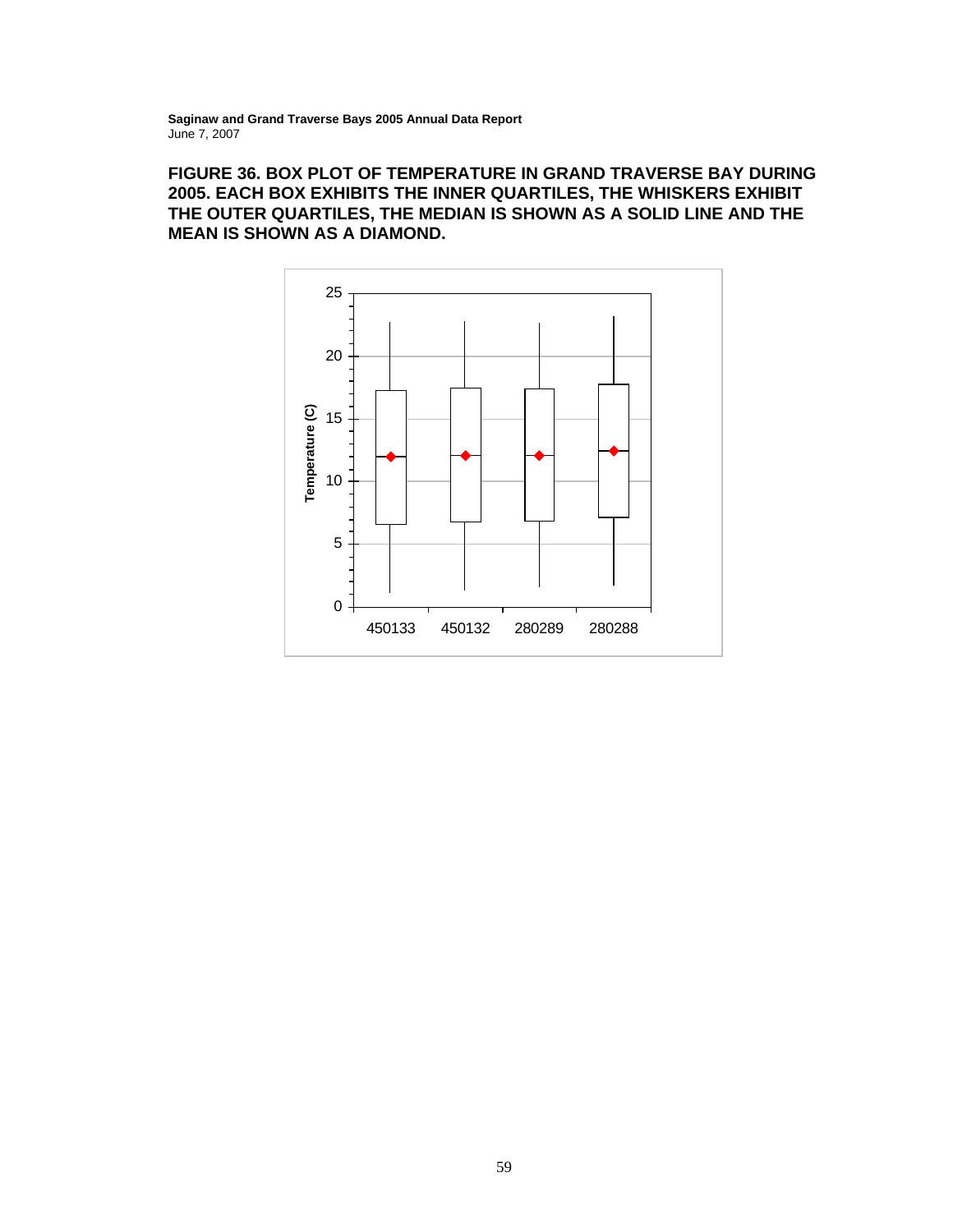### **FIGURE 37. BOX PLOT OF DISSOLVED OXYGEN CONCENTRATIONS IN GRAND TRAVERSE BAY DURING 2005. EACH BOX EXHIBITS THE INNER QUARTILES, THE WHISKERS EXHIBIT THE OUTER QUARTILES, THE MEDIAN IS SHOWN AS A SOLID LINE AND THE MEAN IS SHOWN AS A DIAMOND.**

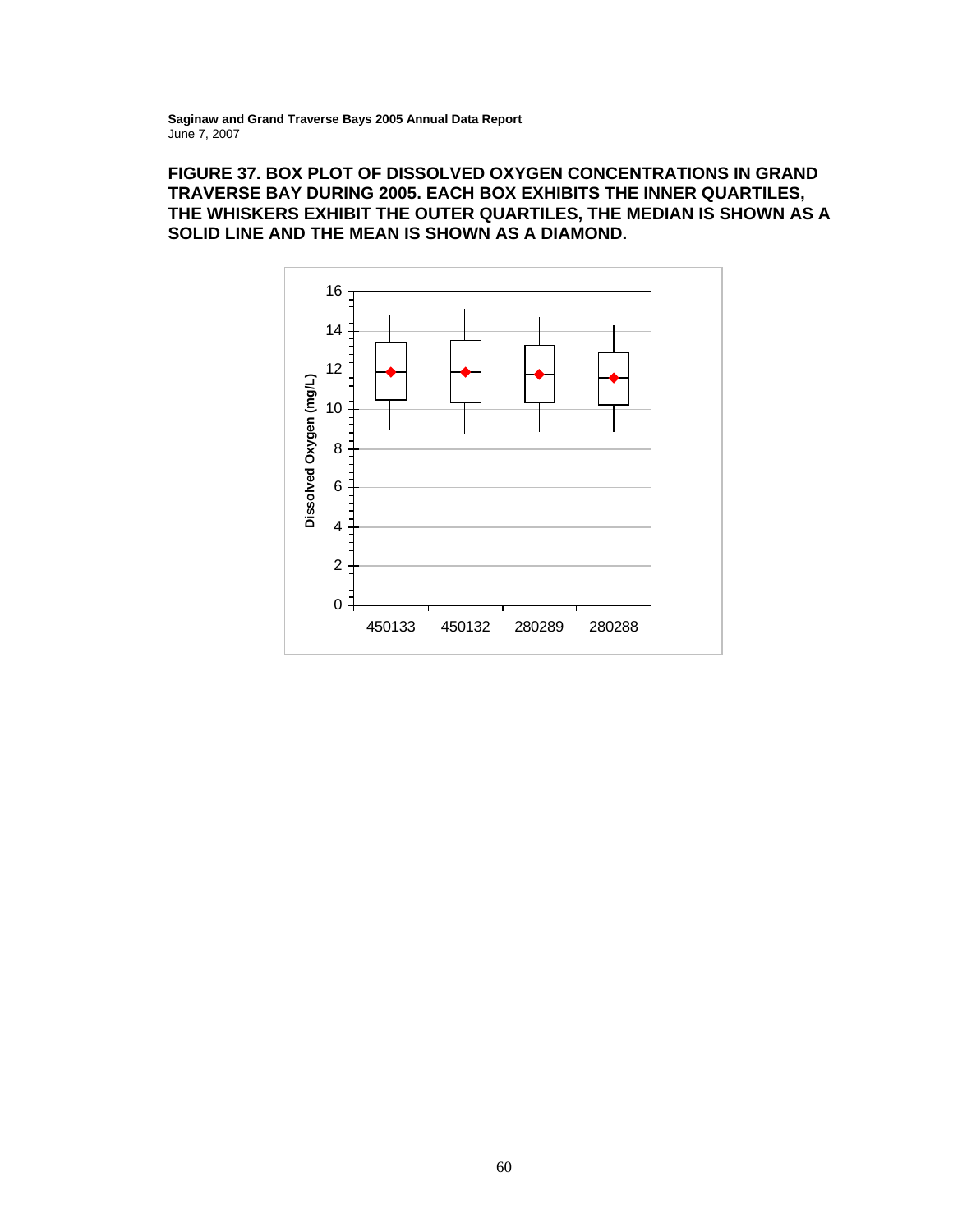# **FIGURE 38. BOX PLOT OF NITRATE CONCENTRATIONS IN GRAND TRAVERSE BAY DURING 2005. EACH BOX EXHIBITS THE INNER QUARTILES, THE WHISKERS EXHIBIT THE OUTER QUARTILES, THE MEDIAN IS SHOWN AS A SOLID LINE AND THE MEAN IS SHOWN AS A DIAMOND.**

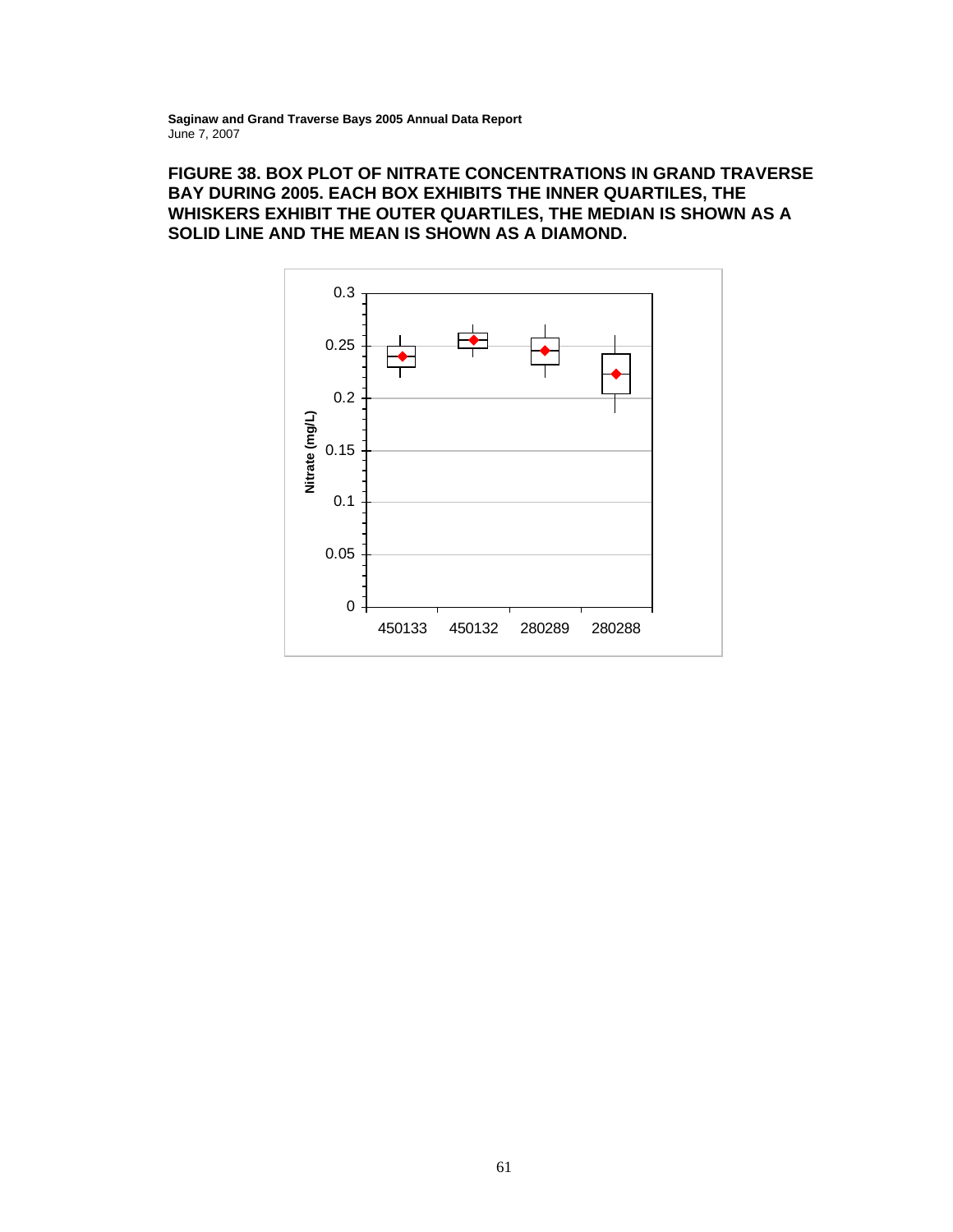# **FIGURE 39. BOX PLOT OF NITRITE CONCENTRATIONS IN GRAND TRAVERSE BAY DURING 2005. EACH BOX EXHIBITS THE INNER QUARTILES, THE WHISKERS EXHIBIT THE OUTER QUARTILES, THE MEDIAN IS SHOWN AS A SOLID LINE AND THE MEAN IS SHOWN AS A DIAMOND.**

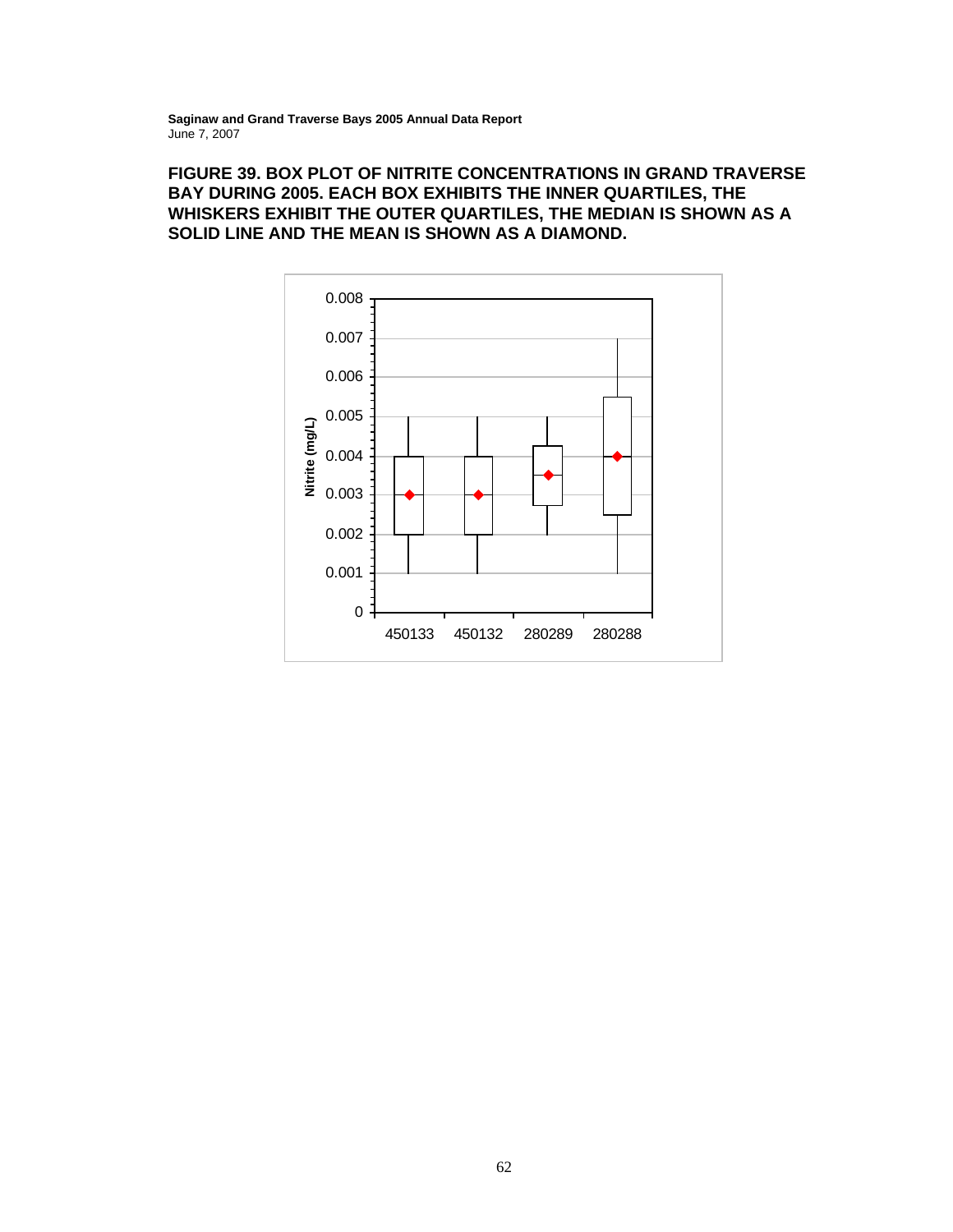# **FIGURE 40. BOX PLOT OF PH IN GRAND TRAVERSE BAY DURING 2005. EACH BOX EXHIBITS THE INNER QUARTILES, THE WHISKERS EXHIBIT THE OUTER QUARTILES, THE MEDIAN IS SHOWN AS A SOLID LINE AND THE MEAN IS SHOWN AS A DIAMOND.**

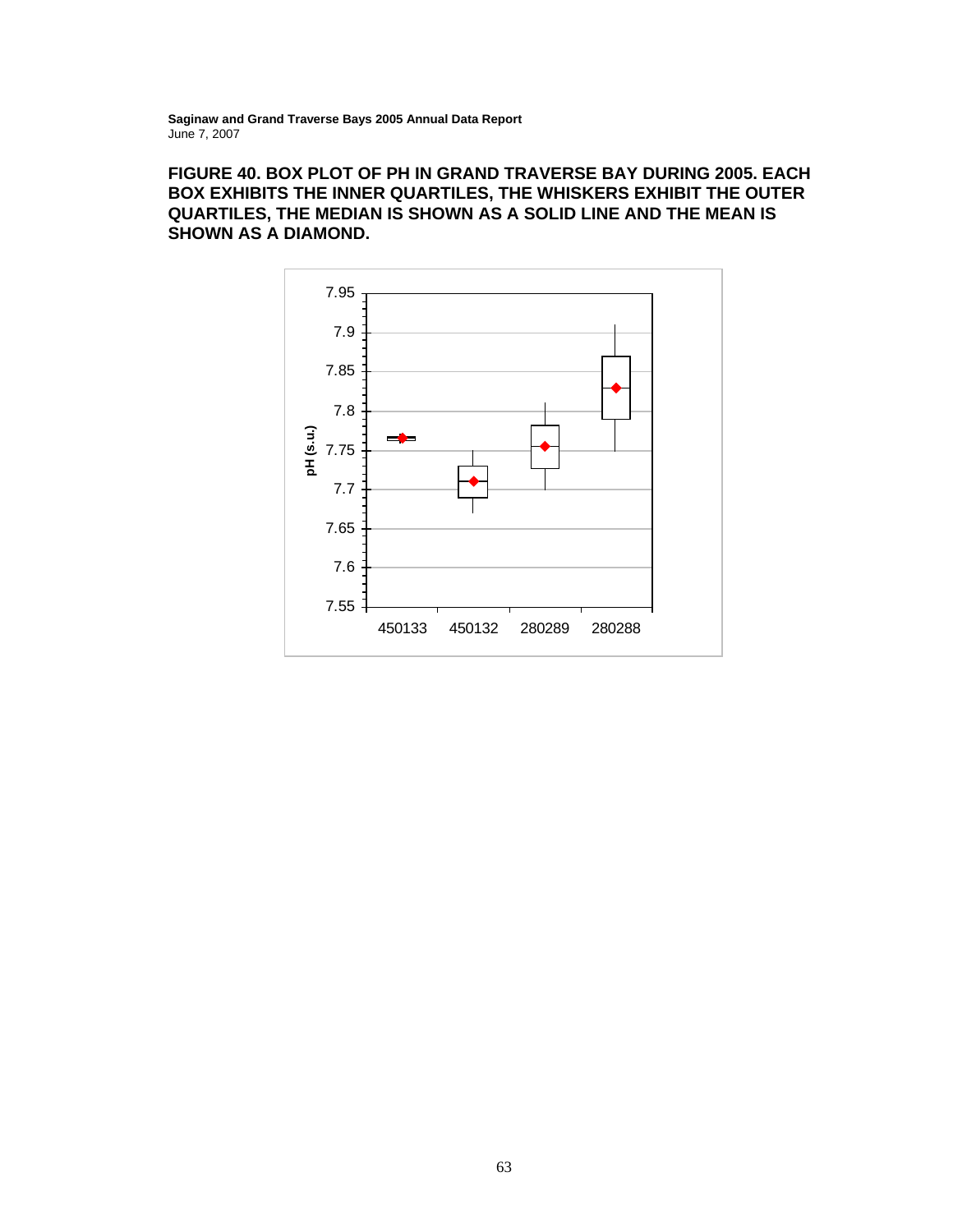# **FIGURE 41. BOX PLOT OF SECCHI DISK TRANSPARENCY DEPTH IN GRAND TRAVERSE BAY DURING 2005. EACH BOX EXHIBITS THE INNER QUARTILES, THE WHISKERS EXHIBIT THE OUTER QUARTILES, THE MEDIAN IS SHOWN AS A SOLID LINE AND THE MEAN IS SHOWN AS A DIAMOND.**

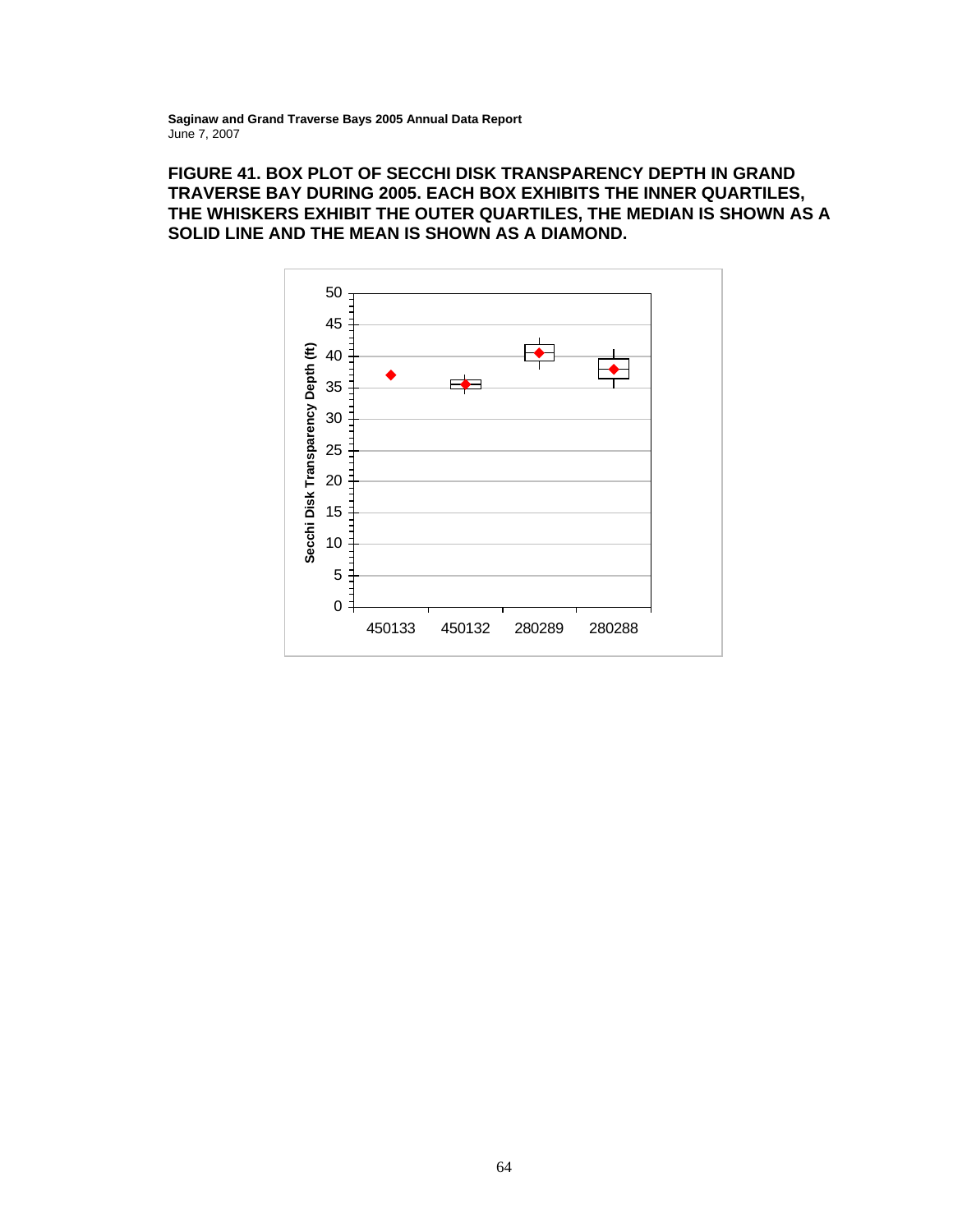# **FIGURE 42. BOX PLOT OF TOTAL KJELDAHL NITROGEN CONCENTRATIONS IN GRAND TRAVERSE BAY DURING 2005. EACH BOX EXHIBITS THE INNER QUARTILES, THE WHISKERS EXHIBIT THE OUTER QUARTILES, THE MEDIAN IS SHOWN AS A SOLID LINE AND THE MEAN IS SHOWN AS A DIAMOND.**

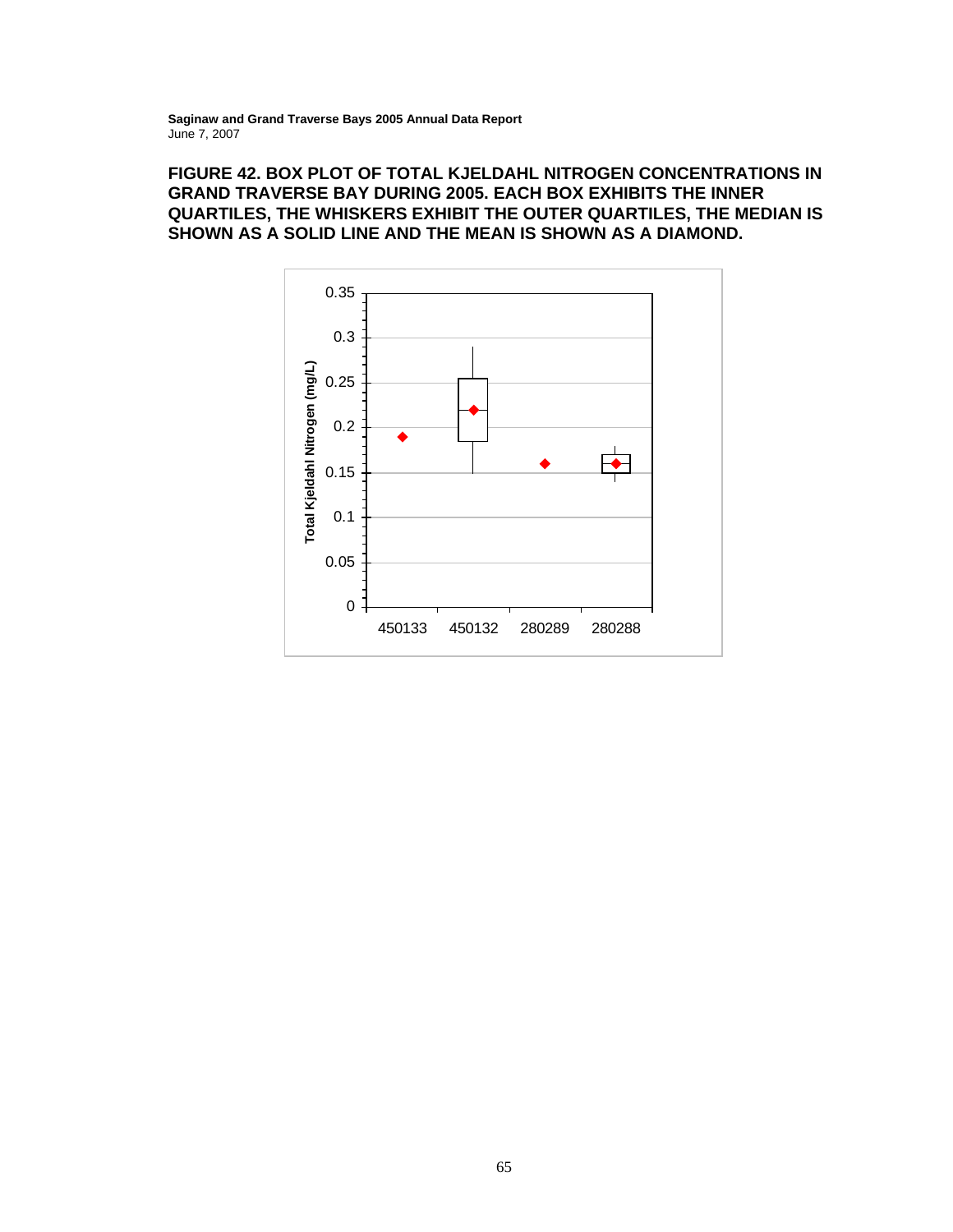# **FIGURE 43. BOX PLOT OF ORTHOPHOSPHATE CONCENTRATIONS IN GRAND TRAVERSE BAY DURING 2005. MEAN CONCENTRATIONS ARE SHOWN AS A DIAMONDS (THERE WAS NO VARIABILITY IN THE DATA).**

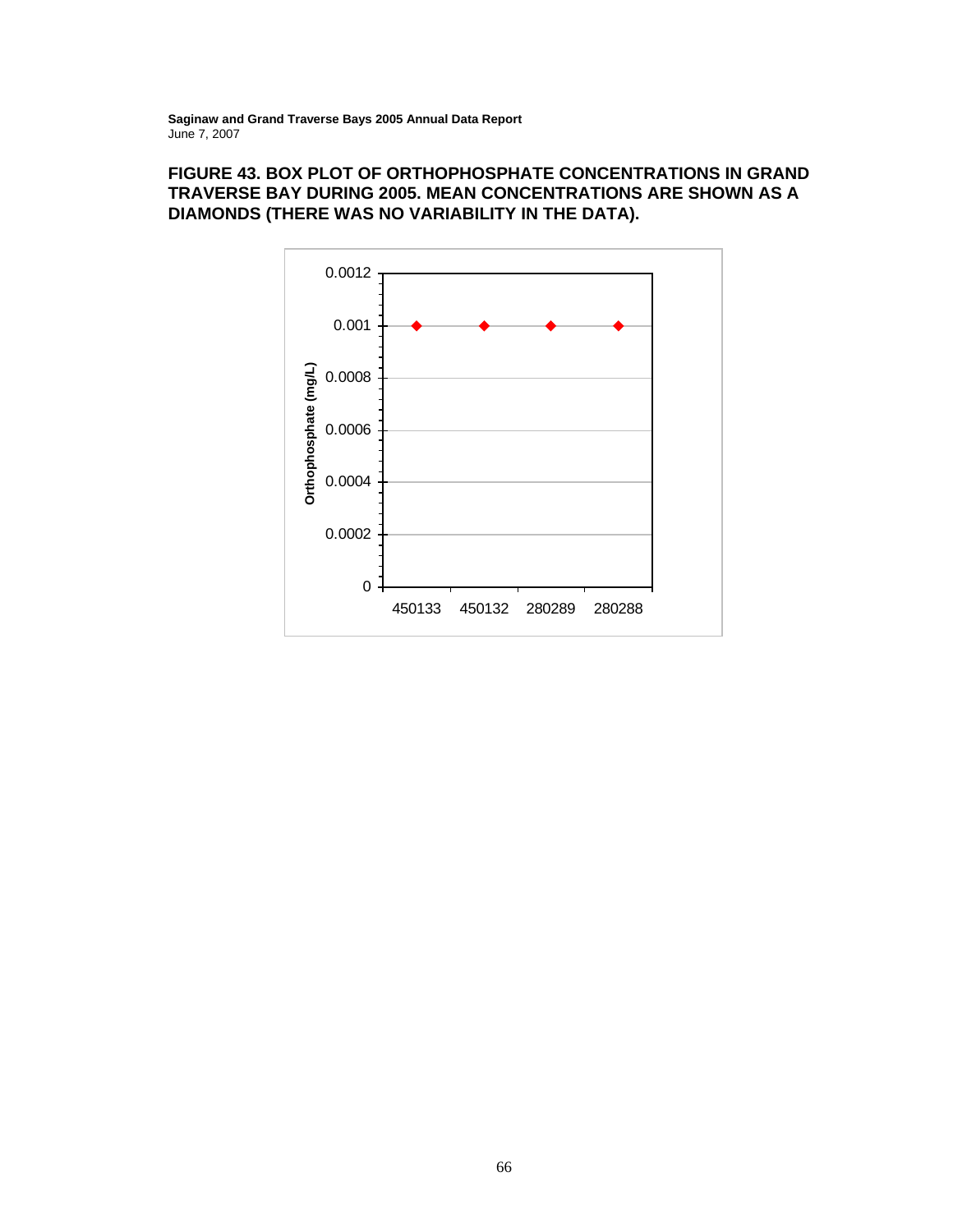# **FIGURE 44. BOX PLOT OF TOTAL PHOSPHORUS CONCENTRATIONS IN GRAND TRAVERSE BAY DURING 2005. EACH BOX EXHIBITS THE INNER QUARTILES, THE WHISKERS EXHIBIT THE OUTER QUARTILES, THE MEDIAN IS SHOWN AS A SOLID LINE AND THE MEAN IS SHOWN AS A DIAMOND.**

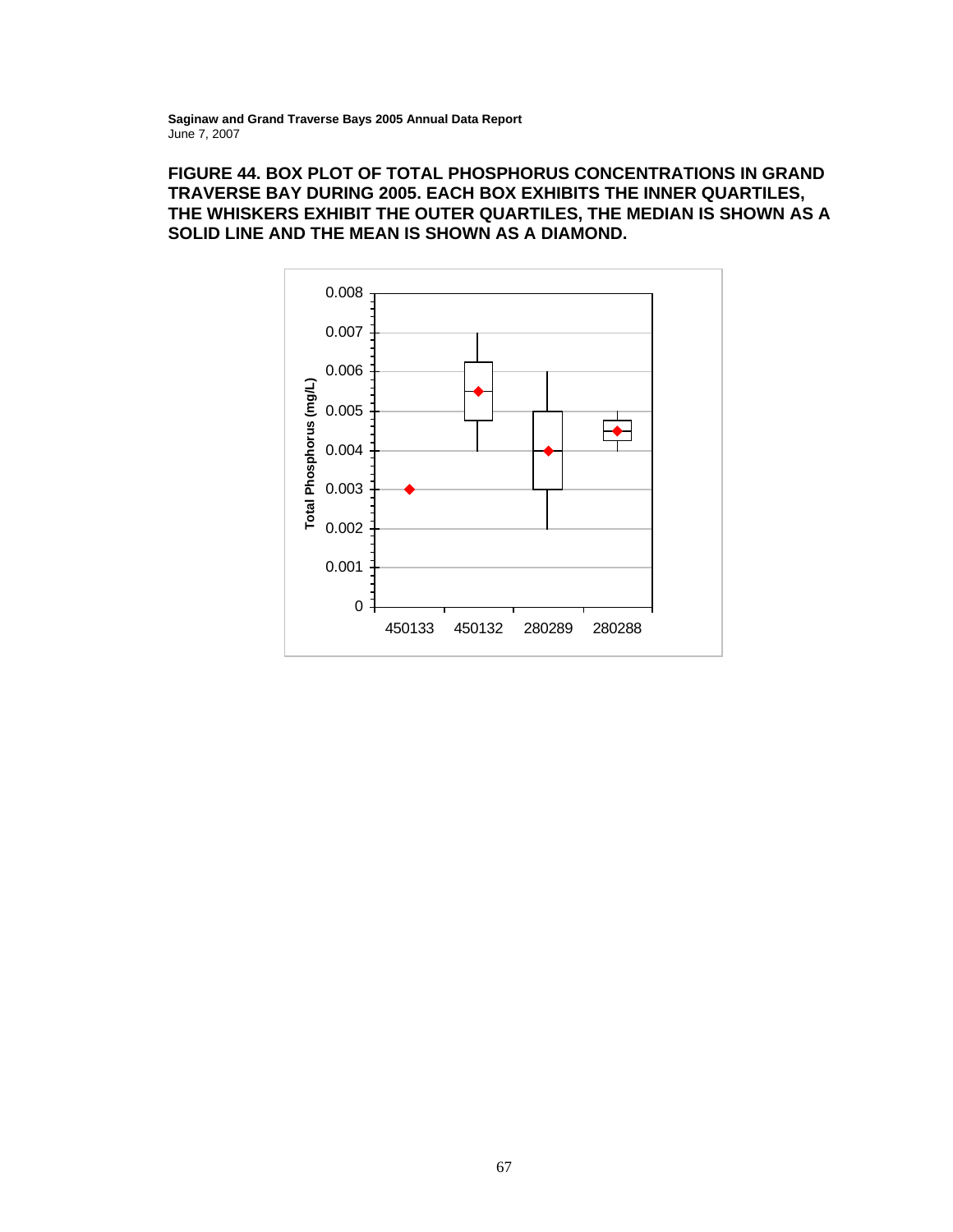# **FIGURE 45. BOX PLOT OF HARDNESS IN GRAND TRAVERSE BAY DURING 2005. EACH BOX EXHIBITS THE INNER QUARTILES, THE WHISKERS EXHIBIT THE OUTER QUARTILES, THE MEDIAN IS SHOWN AS A SOLID LINE AND THE MEAN IS SHOWN AS A DIAMOND.**

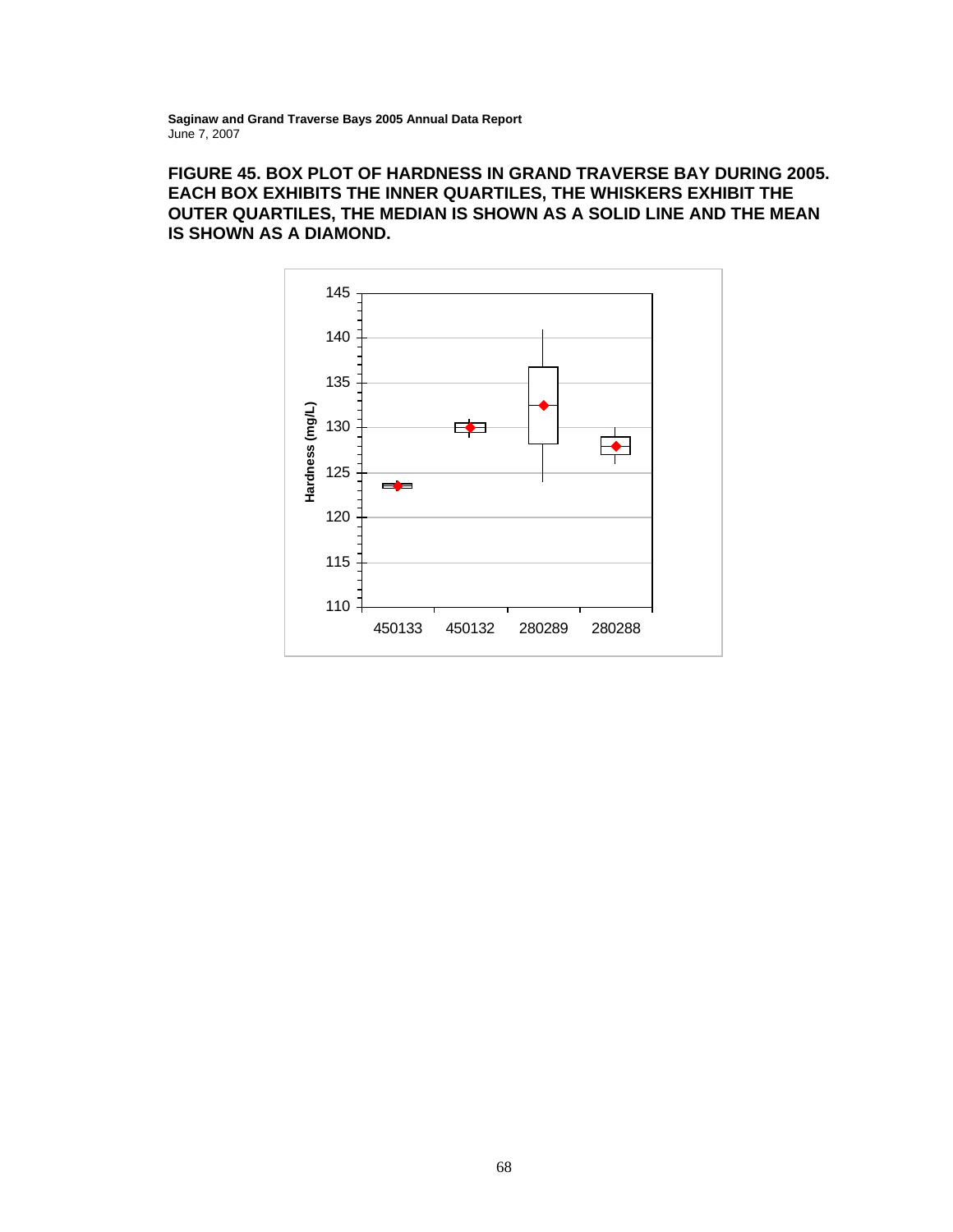# **FIGURE 46. BOX PLOT OF ALKALINITY IN GRAND TRAVERSE BAY DURING 2005. EACH BOX EXHIBITS THE INNER QUARTILES, THE WHISKERS EXHIBIT THE OUTER QUARTILES, THE MEDIAN IS SHOWN AS A SOLID LINE AND THE MEAN IS SHOWN AS A DIAMOND.**

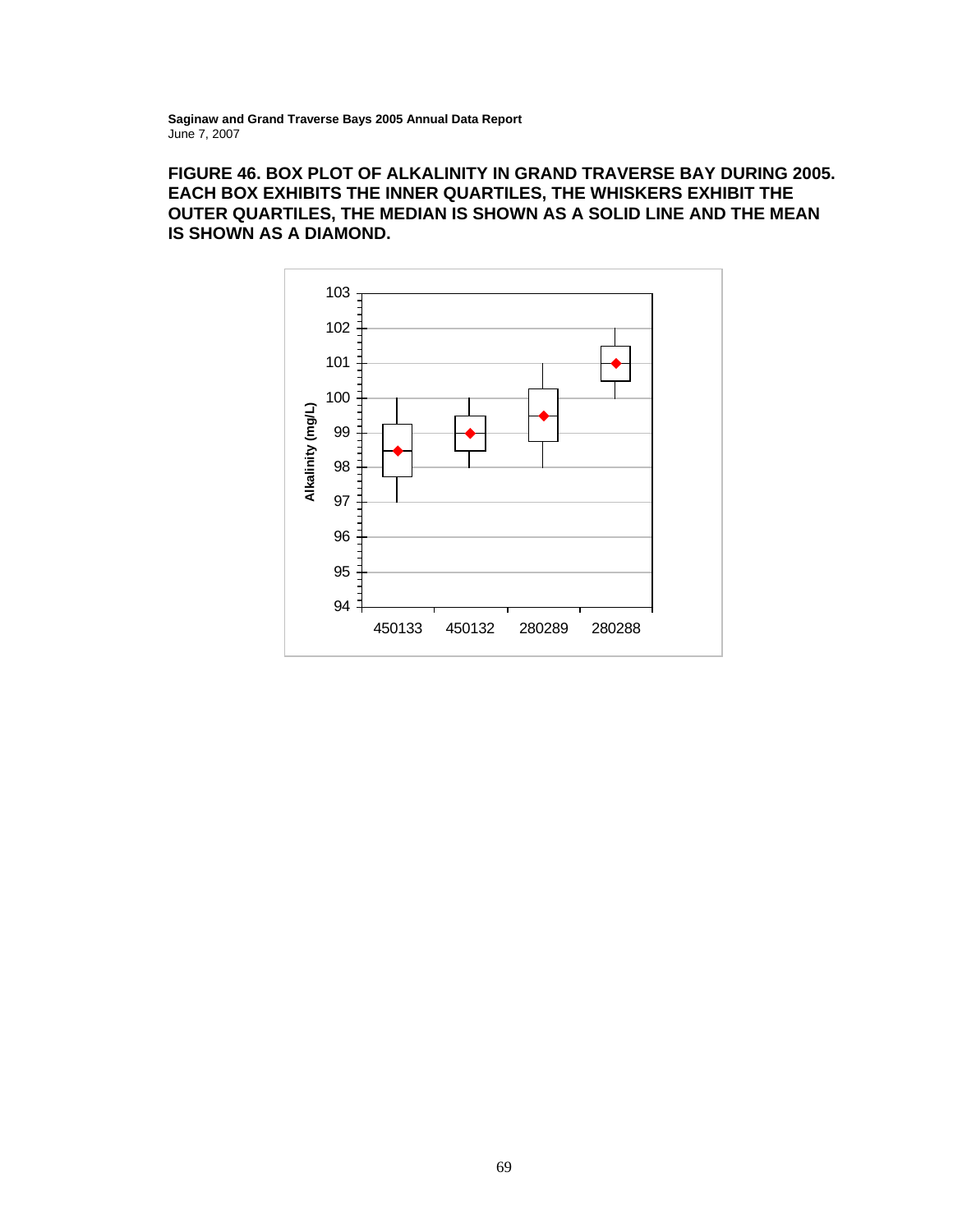# **FIGURE 47. BOX PLOT OF CALCIUM CONCENTRATIONS IN GRAND TRAVERSE BAY DURING 2005. EACH BOX EXHIBITS THE INNER QUARTILES, THE WHISKERS EXHIBIT THE OUTER QUARTILES, THE MEDIAN IS SHOWN AS A SOLID LINE AND THE MEAN IS SHOWN AS A DIAMOND.**

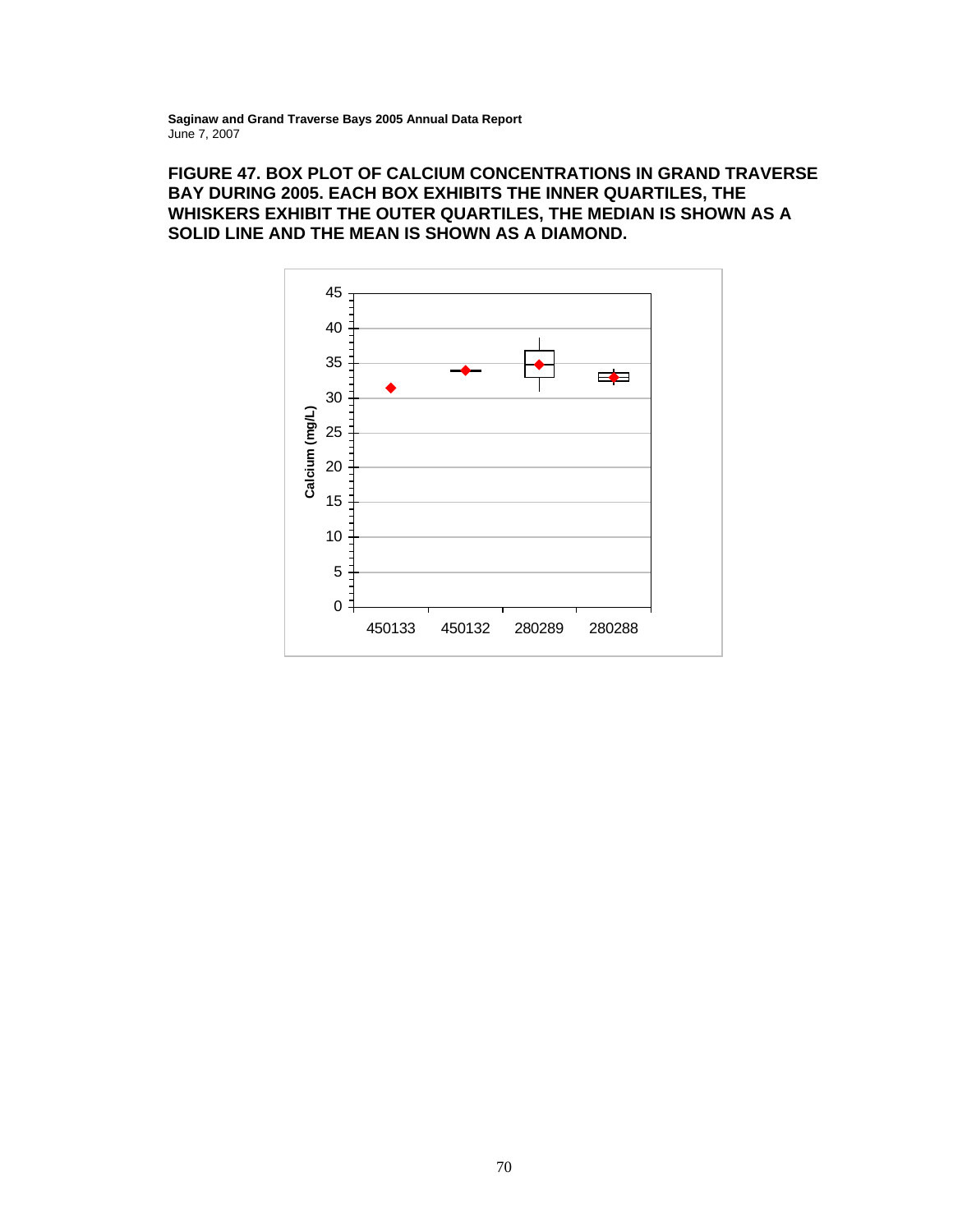# **FIGURE 48. BOX PLOT OF MAGNESIUM CONCENTRATIONS IN GRAND TRAVERSE BAY DURING 2005. EACH BOX EXHIBITS THE INNER QUARTILES, THE WHISKERS EXHIBIT THE OUTER QUARTILES, THE MEDIAN IS SHOWN AS A SOLID LINE AND THE MEAN IS SHOWN AS A DIAMOND.**

![](_page_81_Figure_2.jpeg)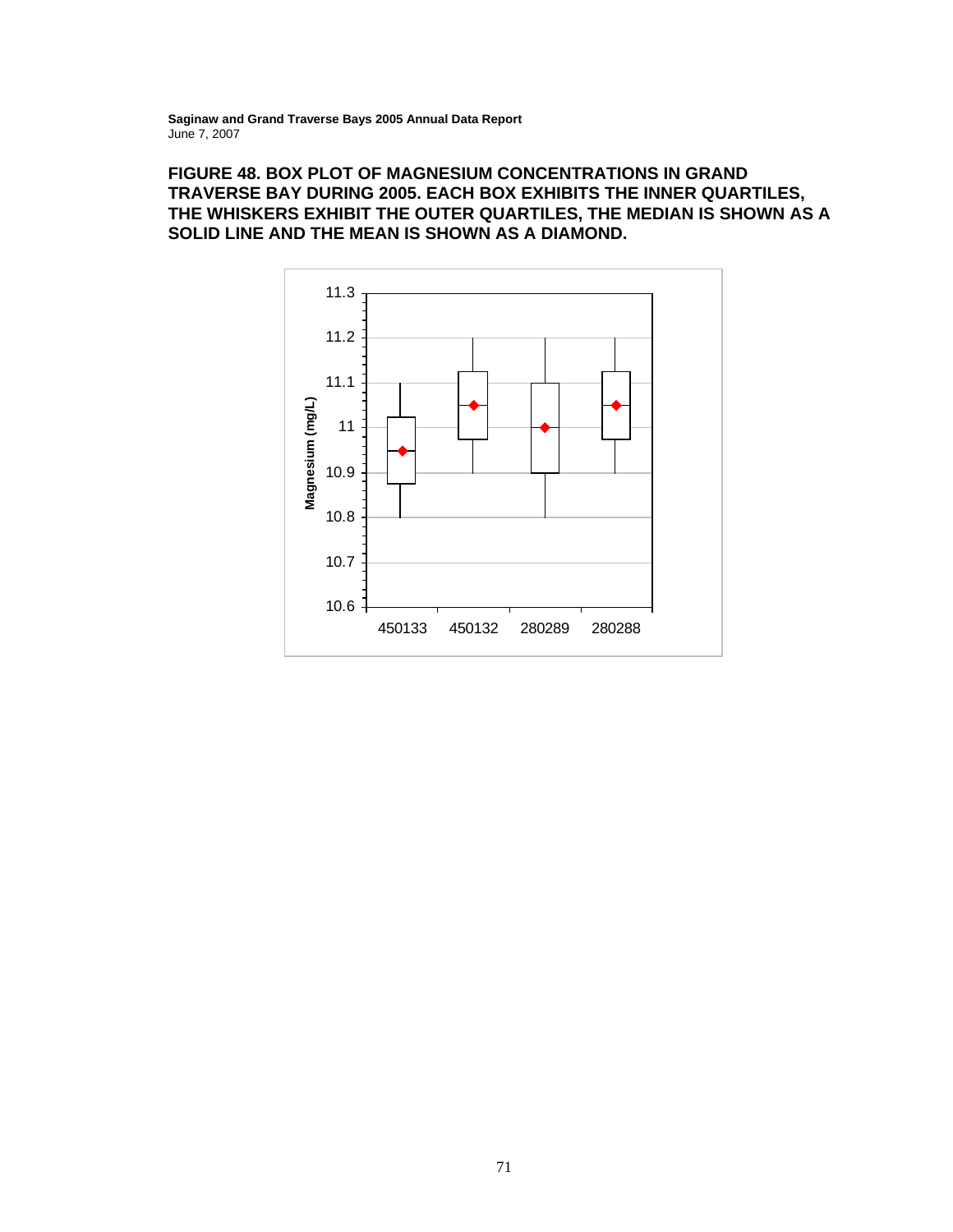# **FIGURE 49. BOX PLOT OF SULFATE CONCENTRATIONS IN GRAND TRAVERSE BAY DURING 2005. EACH BOX EXHIBITS THE INNER QUARTILES, THE WHISKERS EXHIBIT THE OUTER QUARTILES, THE MEDIAN IS SHOWN AS A SOLID LINE AND THE MEAN IS SHOWN AS A DIAMOND.**

![](_page_82_Figure_2.jpeg)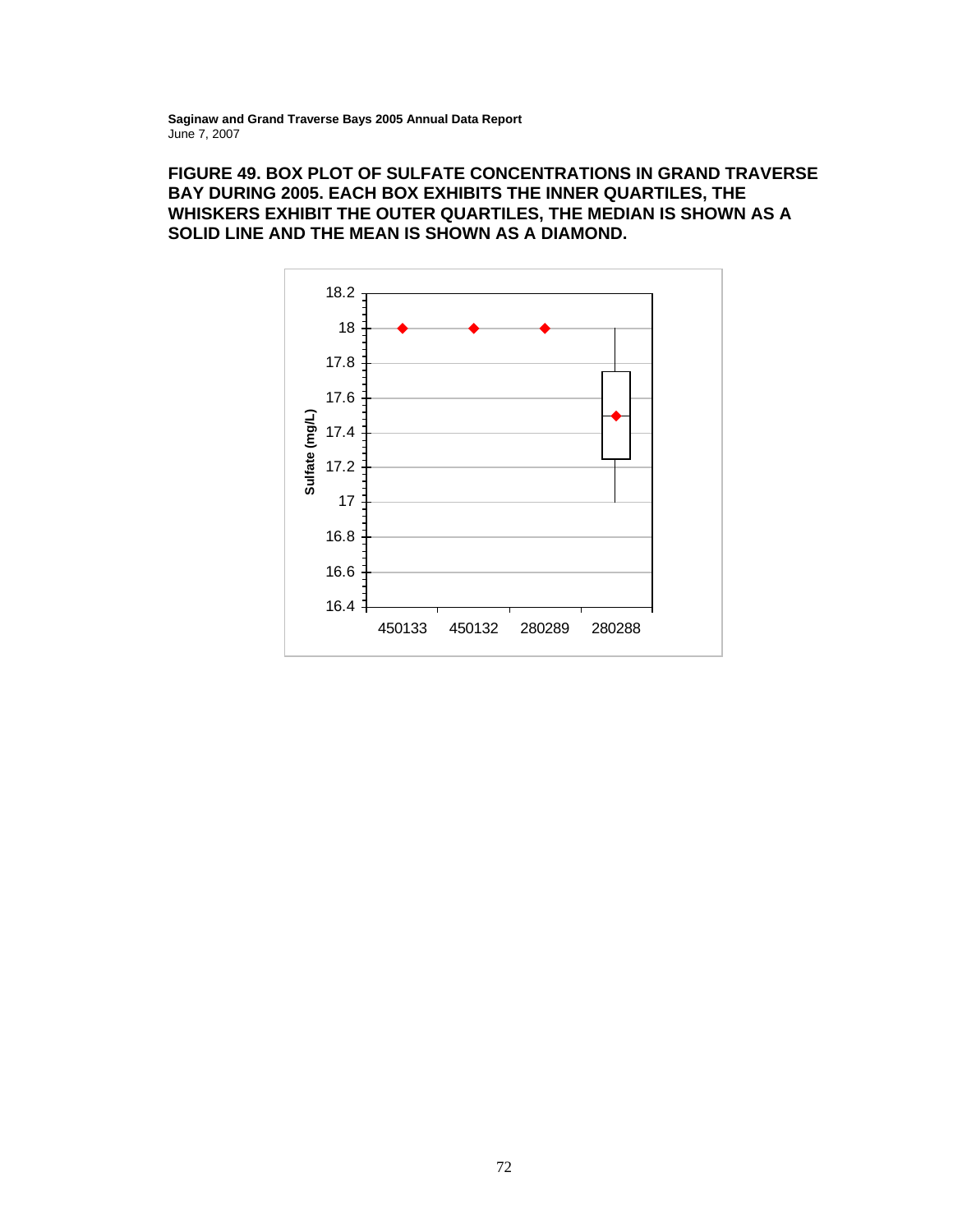# **FIGURE 50. BOX PLOT OF CHLORIDE IN GRAND TRAVERSE BAY DURING 2005. EACH BOX EXHIBITS THE INNER QUARTILES, THE WHISKERS EXHIBIT THE OUTER QUARTILES, THE MEDIAN IS SHOWN AS A SOLID LINE AND THE MEAN IS SHOWN AS A DIAMOND.**

![](_page_83_Figure_2.jpeg)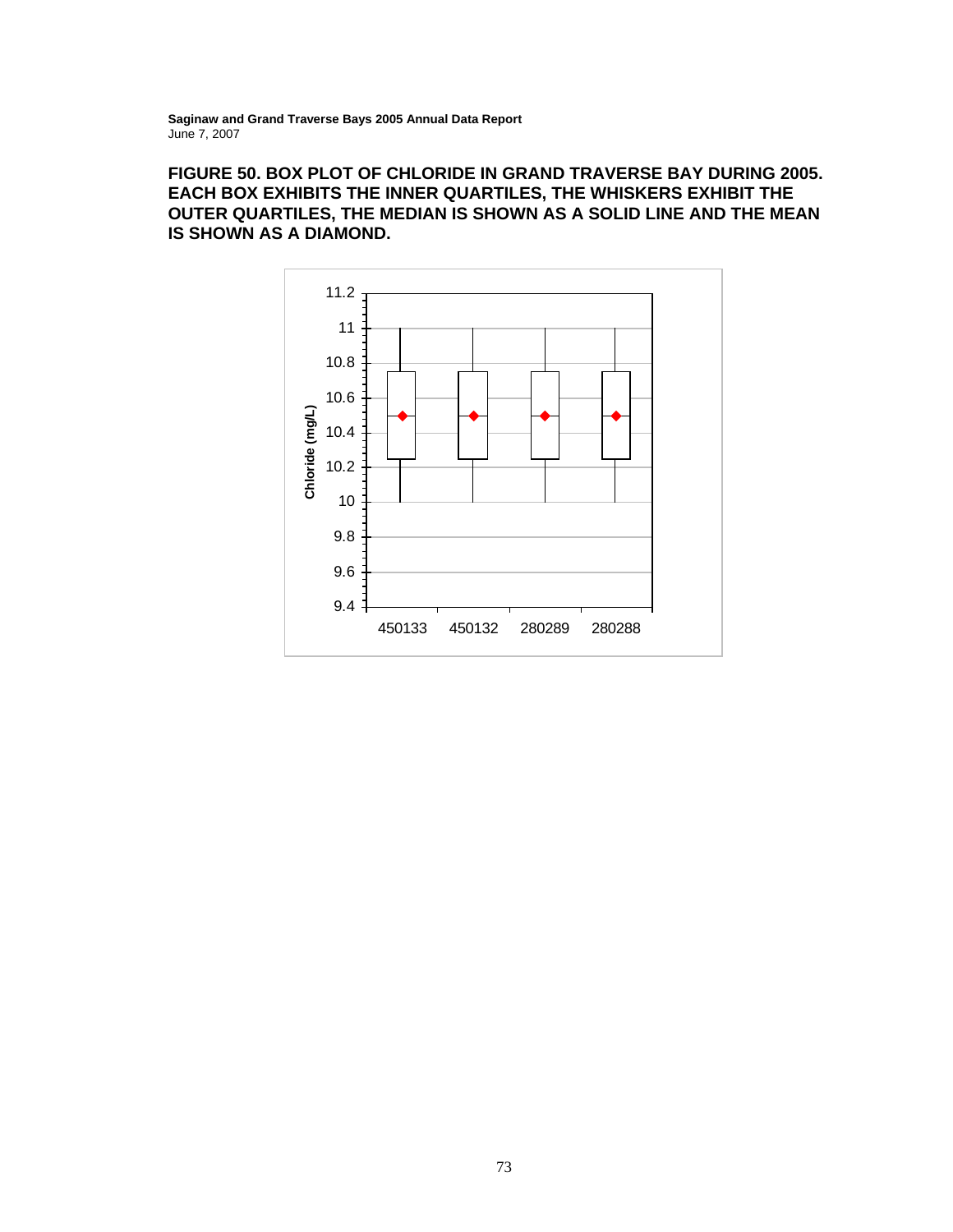# **FIGURE 51. BOX PLOT OF CONDUCTANCE IN GRAND TRAVERSE BAY DURING 2005. EACH BOX EXHIBITS THE INNER QUARTILES, THE WHISKERS EXHIBIT THE OUTER QUARTILES, THE MEDIAN IS SHOWN AS A SOLID LINE AND THE MEAN IS SHOWN AS A DIAMOND.**

![](_page_84_Figure_2.jpeg)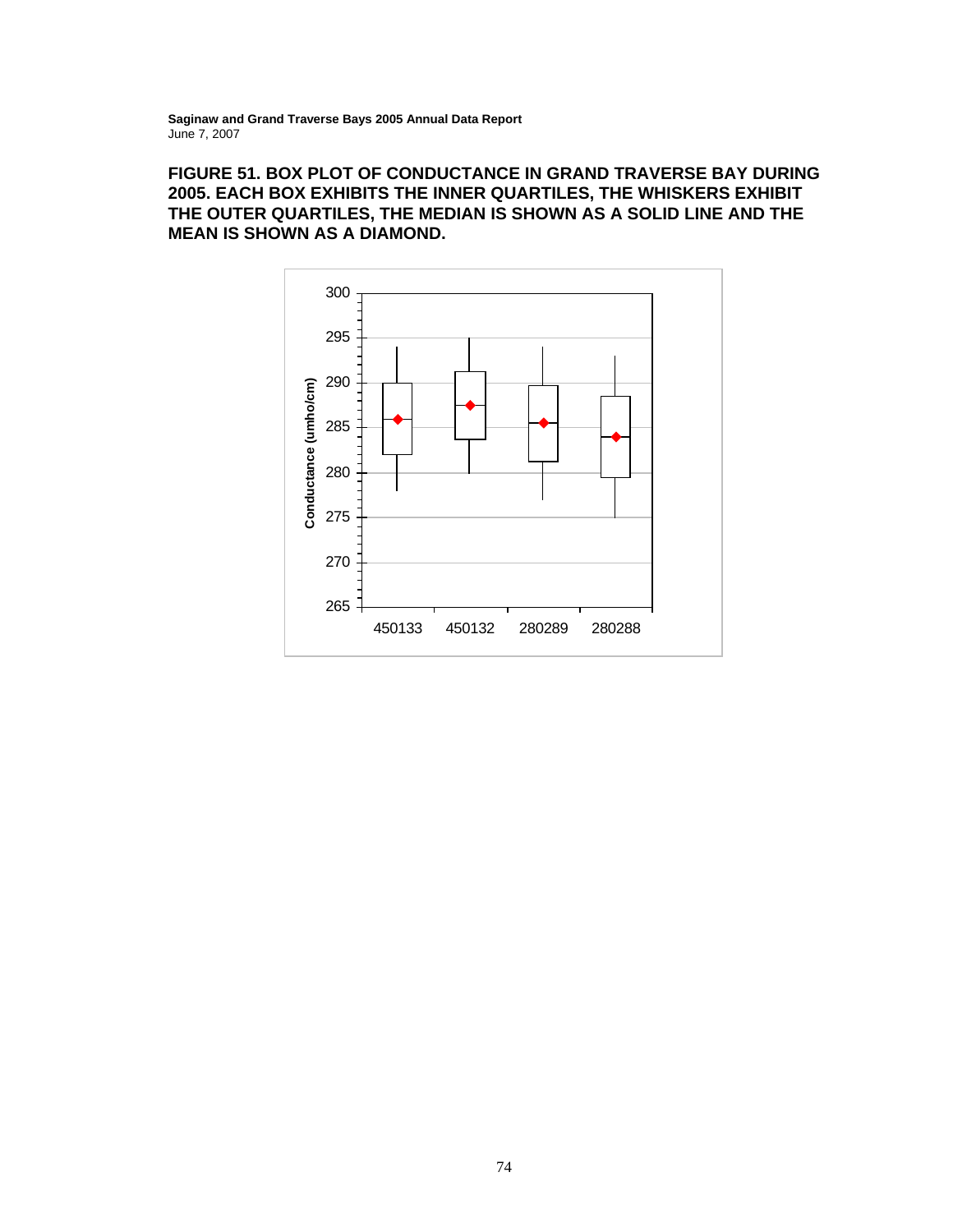# **FIGURE 52. BOX PLOT OF POTASSIUM CONCENTRATIONS IN GRAND TRAVERSE BAY DURING 2005. EACH BOX EXHIBITS THE INNER QUARTILES, THE WHISKERS EXHIBIT THE OUTER QUARTILES, THE MEDIAN IS SHOWN AS A SOLID LINE AND THE MEAN IS SHOWN AS A DIAMOND.**

![](_page_85_Figure_2.jpeg)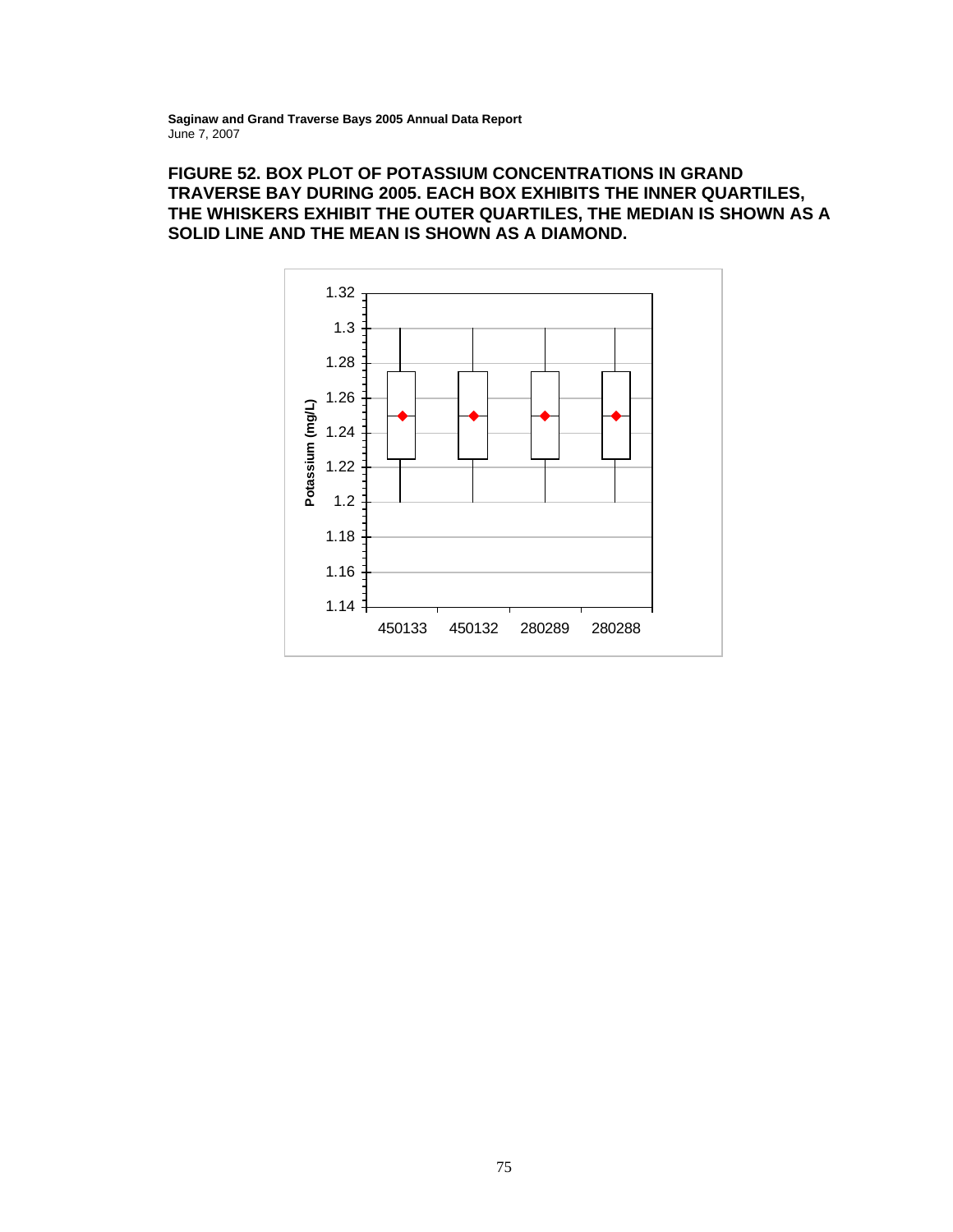# **FIGURE 53. BOX PLOT OF SODIUM CONCENTRATIONS IN GRAND TRAVERSE BAY DURING 2005. EACH BOX EXHIBITS THE INNER QUARTILES, THE WHISKERS EXHIBIT THE OUTER QUARTILES, THE MEDIAN IS SHOWN AS A SOLID LINE AND THE MEAN IS SHOWN AS A DIAMOND.**

![](_page_86_Figure_2.jpeg)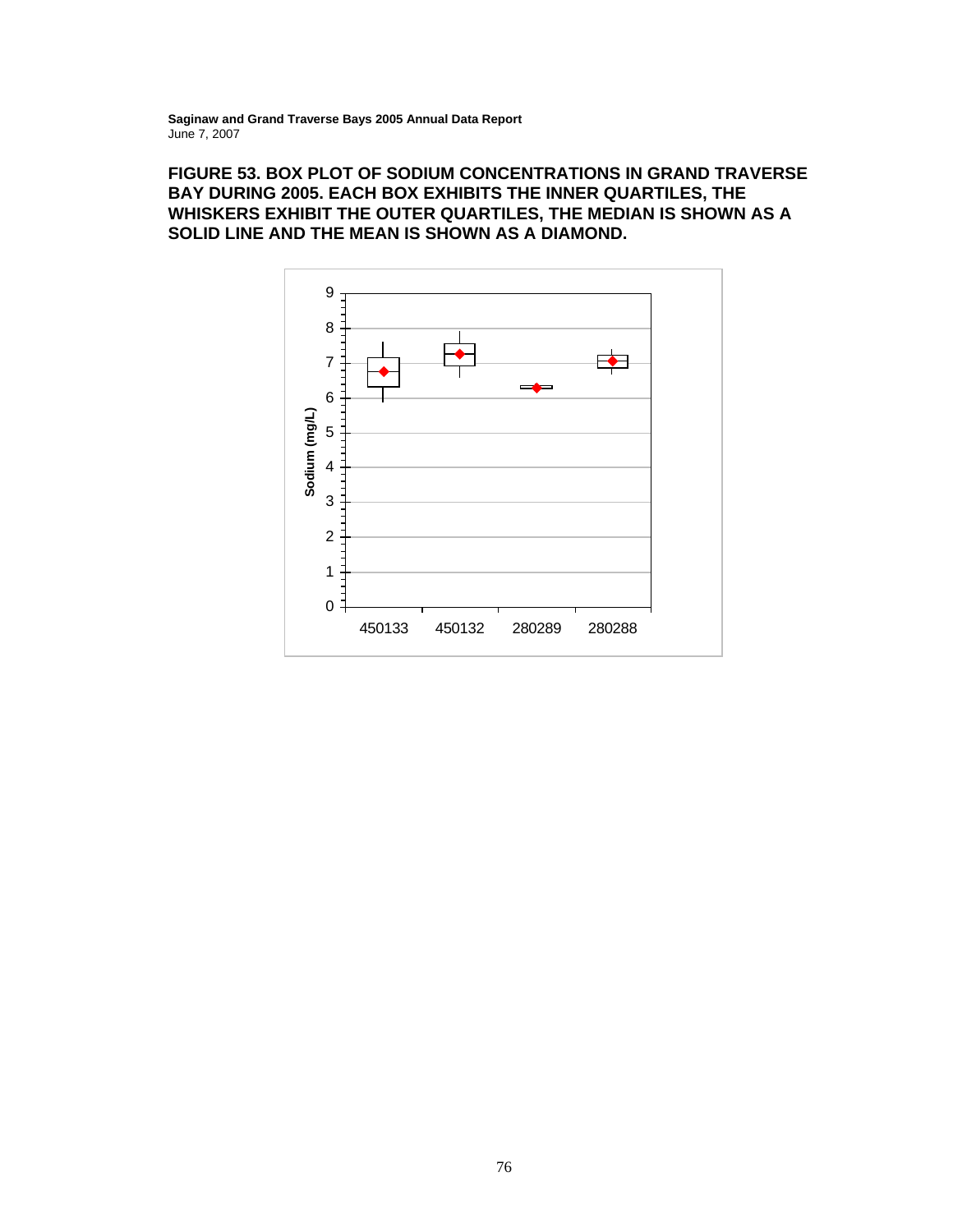# **FIGURE 54. BOX PLOT OF TOTAL DISSOLVED SOLIDS CONCENTRATIONS IN GRAND TRAVERSE BAY DURING 2005. MEAN CONCENTRATIONS ARE SHOWN AS A DIAMONDS (THERE WAS NO VARIABILITY IN THE DATA).**

![](_page_87_Figure_2.jpeg)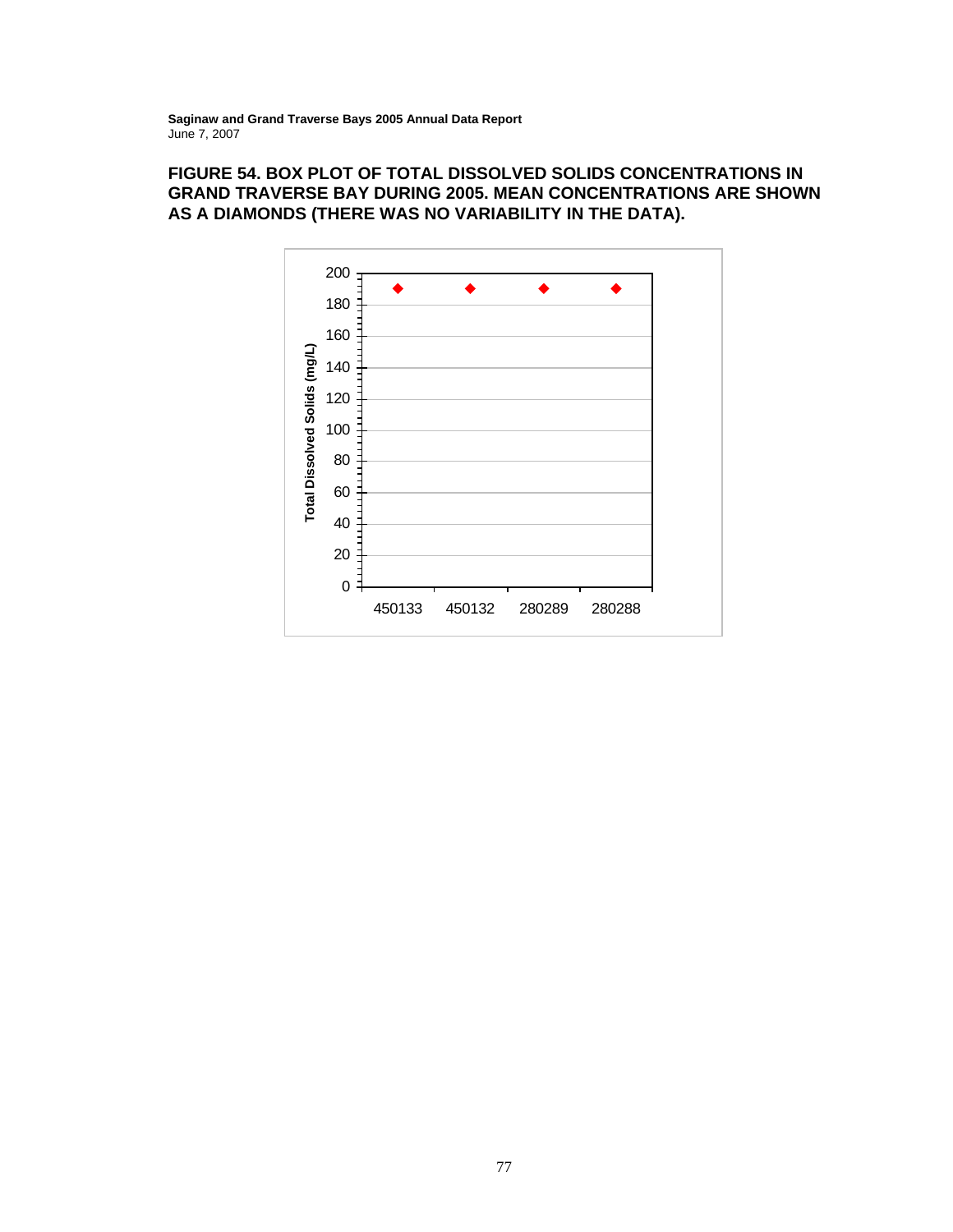# **FIGURE 55. BOX PLOT OF TOTAL ORGANIC CARBON CONCENTRATIONS IN GRAND TRAVERSE BAY DURING 2005. EACH BOX EXHIBITS THE INNER QUARTILES, THE WHISKERS EXHIBIT THE OUTER QUARTILES, THE MEDIAN IS SHOWN AS A SOLID LINE AND THE MEAN IS SHOWN AS A DIAMOND.**

![](_page_88_Figure_2.jpeg)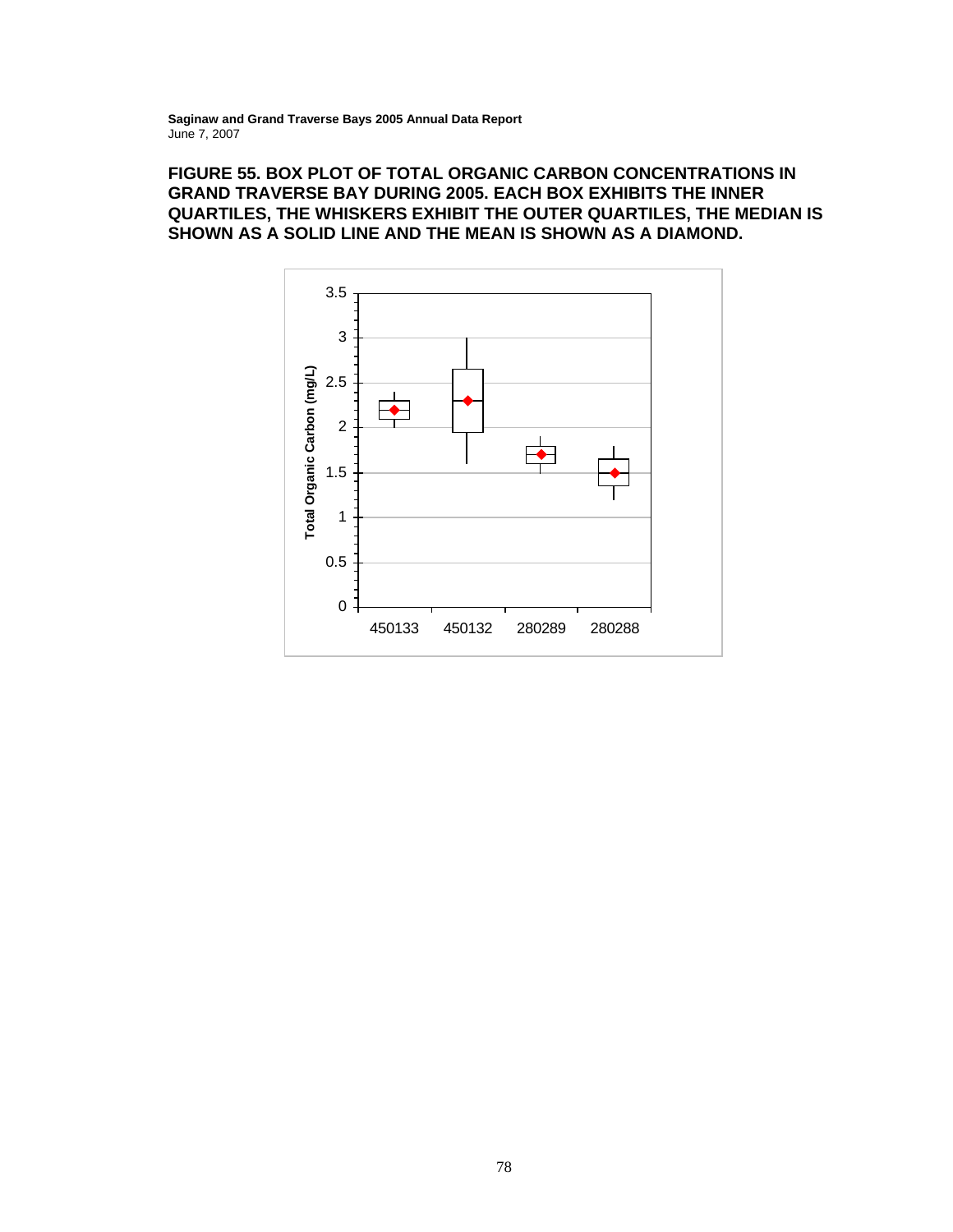**TABLES**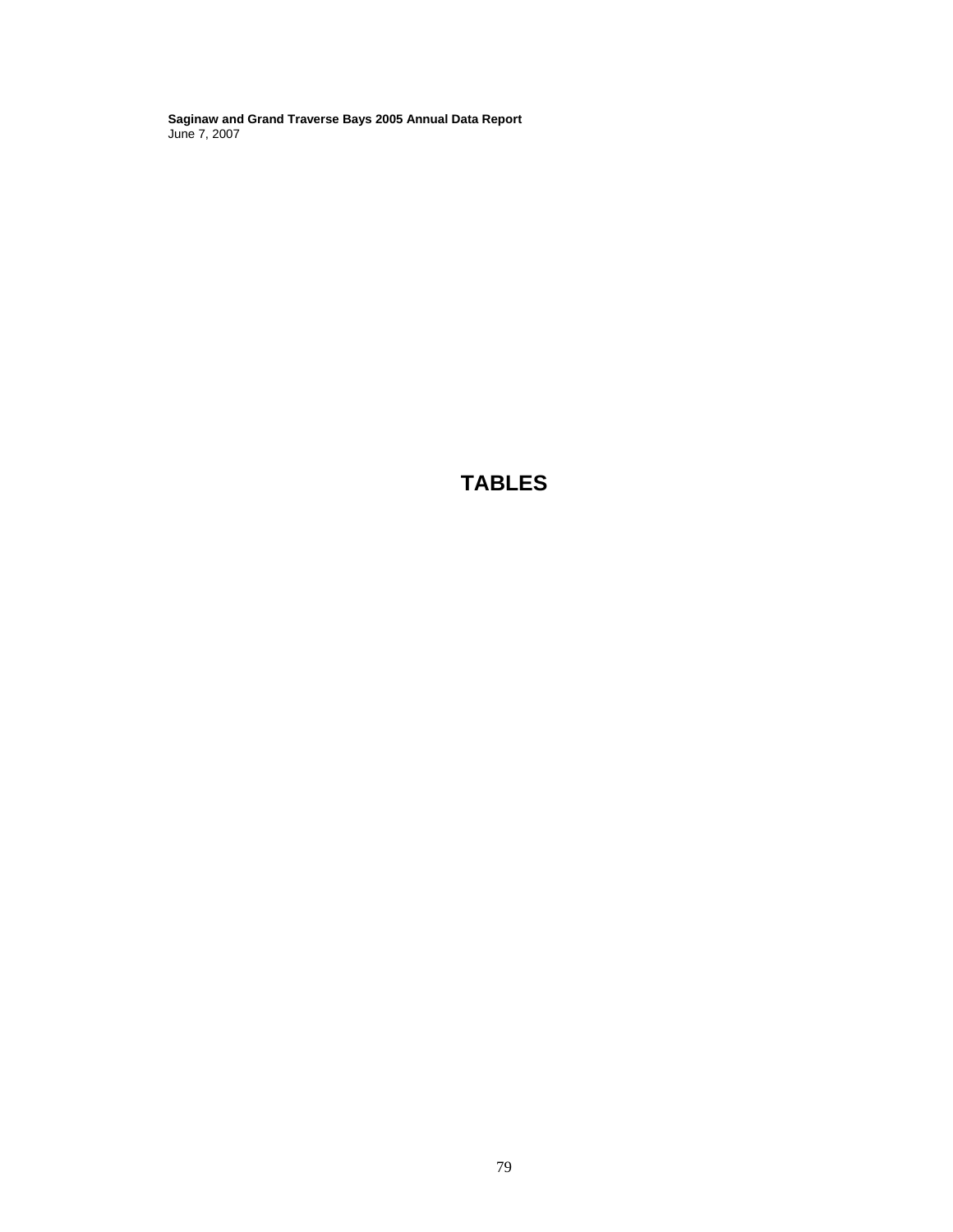# **TABLE 1. SAMPLING DATES FOR SELECTED PARAMETERS IN SAGINAW BAY AND GRAND TRAVERSE BAY.**

| Saginaw Bay               |                    | 060062                                            | 060078                                                                                                                             | 320189                                                                                                | 320188                                                           | 790134                  | 090252                                                         | 090250                                            | 060063                                            |
|---------------------------|--------------------|---------------------------------------------------|------------------------------------------------------------------------------------------------------------------------------------|-------------------------------------------------------------------------------------------------------|------------------------------------------------------------------|-------------------------|----------------------------------------------------------------|---------------------------------------------------|---------------------------------------------------|
| <b>Sampling Date</b>      | May 9, 2005        | Conventional<br>Limnological<br>In situ<br>Metals | Conventional<br>Limnological<br>In situ                                                                                            | Conventional<br>Limnological<br>In situ<br>Metals                                                     | Conventional<br>Limnological<br>In situ                          | Limnological<br>In situ | Conventional Conventional<br>Limnological<br>In situ<br>Metals | Conventional<br>Limnological<br>In situ           | Conventional<br>Limnological<br>In situ<br>Metals |
|                           | June 7, 2005       | Limnological<br>In situ<br>Metals                 | Conventional Conventional Conventional Conventional Conventional Conventional Conventional Conventional<br>Limnological<br>In situ | Limnological<br>In situ<br>Metals                                                                     | Limnological<br>In situ                                          | Limnological<br>In situ | Limnological<br>In situ<br>Metals                              | Limnological<br>In situ                           | Limnological<br>In situ<br>Metals                 |
|                           | July 11, 2005      | Limnological<br>In situ<br>Metals                 | Conventional Conventional Conventional Conventional Conventional Conventional Conventional Conventional<br>In situ                 | Limnological Limnological Limnological<br>In situ<br>Metals                                           | In situ                                                          | In situ                 | In situ<br>Metals                                              | Limnological Limnological Limnological<br>In situ | Limnological<br>In situ<br>Metals                 |
|                           | September 19, 2005 | Limnological<br>In situ<br>Metals                 | Conventional Conventional Conventional Conventional Conventional Conventional Conventional Conventional<br>In situ                 | Limnological Limnological Limnological<br>In situ<br>Metals                                           | In situ                                                          | In situ                 | In situ<br><b>Metals</b>                                       | Limnological Limnological Limnological<br>In situ | Limnological<br>In situ<br>Metals                 |
|                           | October 12, 2005   |                                                   | Limnological<br>In situ                                                                                                            | Conventional Conventional Conventional Conventional<br>Limnological Limnological<br>In situ<br>Metals | In situ                                                          | Limnological<br>In situ |                                                                |                                                   |                                                   |
|                           | November 2, 2005   | Limnological<br>In situ<br>Metals                 | Conventional Conventional Conventional Conventional Conventional Conventional Conventional Conventional<br>Limnological<br>In situ | In situ<br>Metals                                                                                     | Limnological Limnological Limnological Limnological Limnological |                         | Metals                                                         |                                                   | Limnological<br>Metals                            |
| <b>Grand Traverse Bay</b> |                    | 450132                                            | 450133                                                                                                                             | 280288                                                                                                | 280289                                                           |                         |                                                                |                                                   |                                                   |
| <b>Sampling Date</b>      | April 5, 2005      | Conventional<br>Limnological<br>In situ           | Limnological<br>In situ                                                                                                            | Conventional Conventional Conventional<br>Limnological<br>In situ                                     | Limnological<br>In situ                                          |                         |                                                                |                                                   |                                                   |
|                           | August 3, 2005     | Limnological<br>In situ                           | Conventional Conventional Conventional Conventional<br>Limnological<br>In situ                                                     | Limnological Limnological<br>In situ                                                                  | In situ                                                          |                         |                                                                |                                                   |                                                   |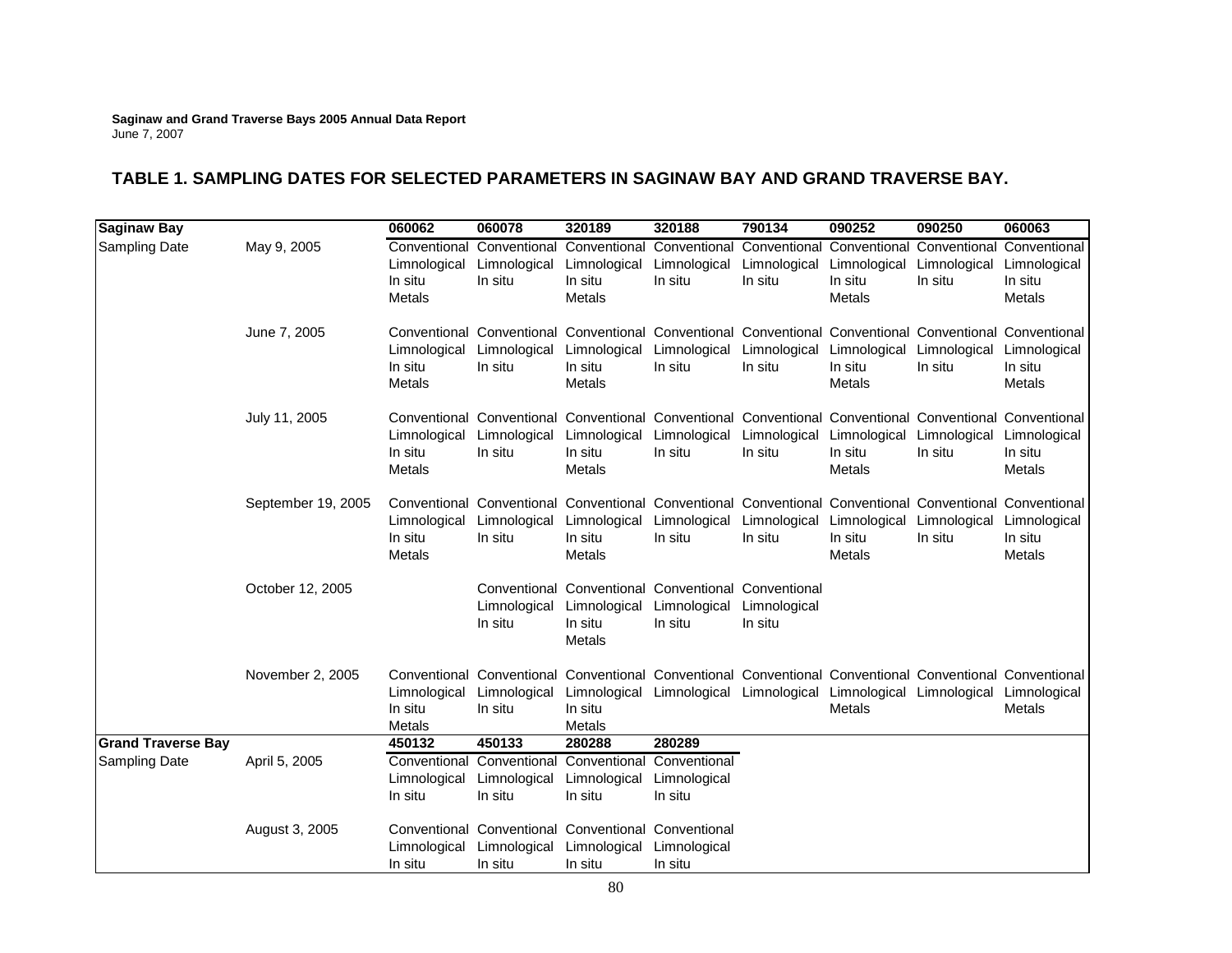**Saginaw** June 7, 2007  **and Grand Traverse Bays 2005 Annual Data Report** 

# **TABLE 2. PARAMETERS ANALYZED IN SAMPLES COLLECTED IN SAGINAW BAY AND GRAND TRAVERSE BAY AT SELECTED STATIONS.**

| <b>CONVENTIONAL PARAMETERS</b>                    | TRACE METALS AND MERCURY |
|---------------------------------------------------|--------------------------|
|                                                   |                          |
| <b>Total Alkalinity</b>                           | Cadmium                  |
| Calcium - Total                                   | Copper                   |
| Chloride - Total                                  | Chromium                 |
| Conductivity                                      | Lead                     |
| Hardness - Calculated                             | Nickel                   |
| Magnesium - Total                                 | Zinc                     |
| Potassium - Total                                 |                          |
| Sodium - Total                                    |                          |
| Sulfate (SO <sub>4</sub> ) - Total                | Mercury                  |
| <b>Totals Dissolved Solids (TDS) - Calculated</b> |                          |
| <b>Total Organic Carbon</b>                       |                          |
| <b>Total Suspended Solids (TSS)</b>               |                          |
| Turbidity                                         |                          |
| <b>LIMNOLOGICAL PARAMETERS</b>                    |                          |
|                                                   |                          |
| Ammonia (NH <sub>3</sub> -N) - Total              |                          |
| Chlorophyll a                                     |                          |
| Dissolved Oxygen                                  |                          |
| Nitrate-N $(NO3+NO2) - (NO2)$ Calculated          |                          |
| Nitrite-N $(NO2-N)$                               |                          |
| рH                                                |                          |
| Secchi Disk Reading (Light transparency           |                          |
| measurement)                                      |                          |
| Temperature                                       |                          |
| Total Kjeldahl Nitrogen                           |                          |
| <b>Total Orthophosphate</b>                       |                          |
| <b>Total Phosphorus</b>                           |                          |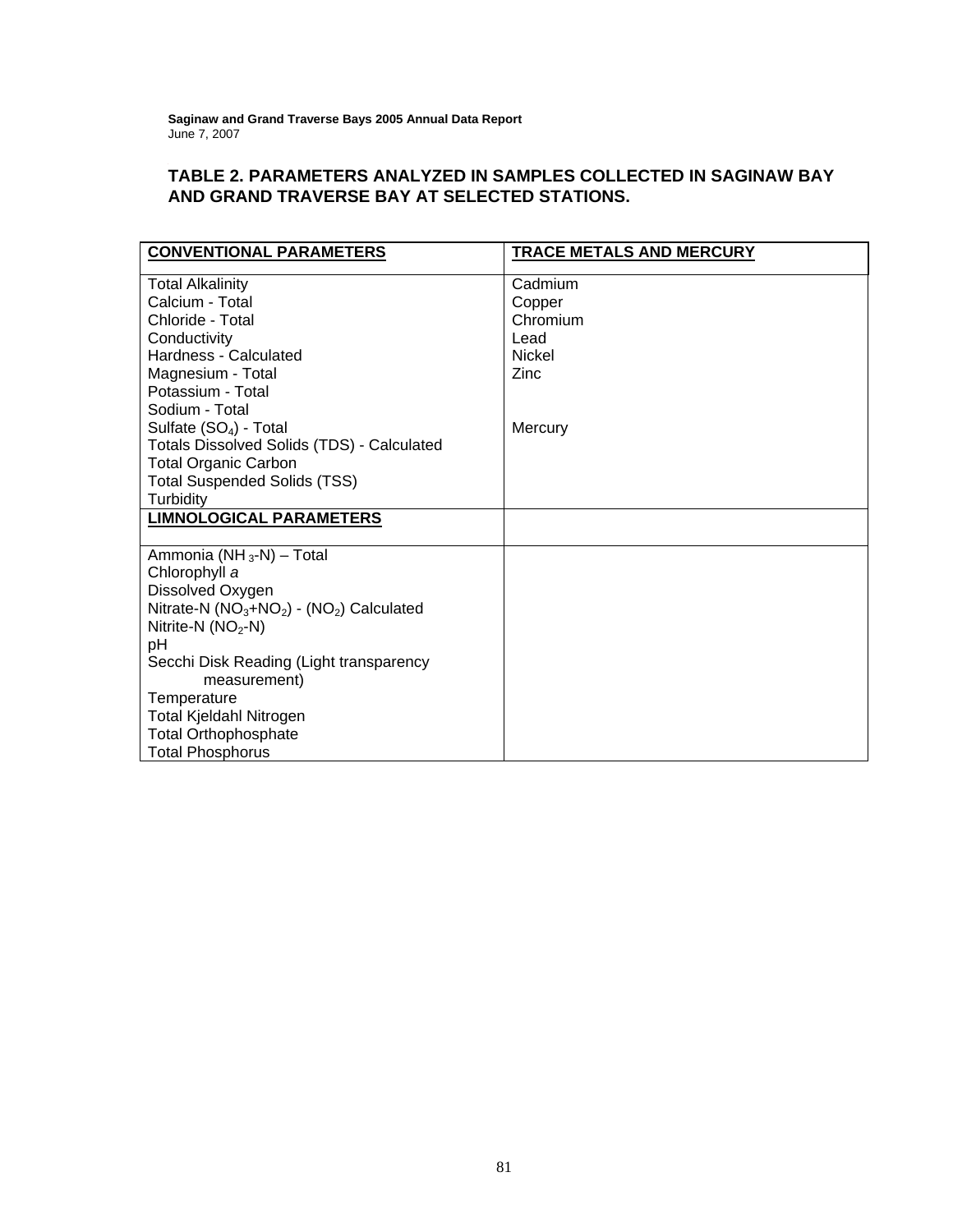# **TABLE 3. LABORATORY QUANTIFICATION AND DETECTION LEVELS FOR TRACE METALS AND MERCURY ANALYSES.**

| Analyte | <b>Detection Level</b> | <b>Quantification Level</b> | Units |
|---------|------------------------|-----------------------------|-------|
| Hg      | 0.14                   | 0.45                        | ng/L  |
| Cd      | 0.011                  | 0.037                       | ug/L  |
| Cr      | 0.057                  | 0.19                        | ug/L  |
| Cu      | 0.03                   | 0.1                         | ug/L  |
| Pb      | 0.0041                 | 0.014                       | ug/L  |
| Ni      | 0.093                  | 0.31                        | ug/L  |
| Zn      | 0.13                   | 0.43                        | ug/L  |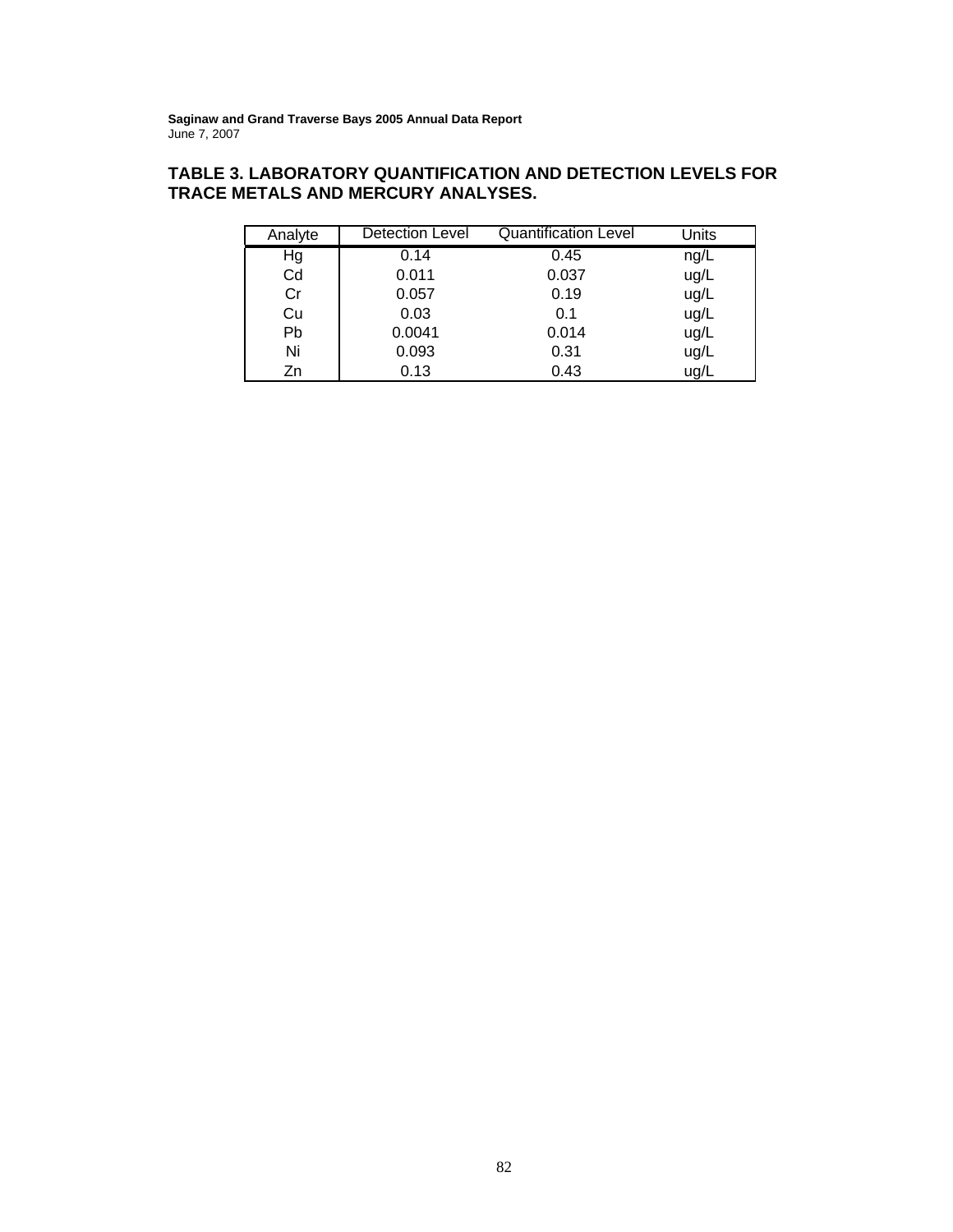| <b>PARAMETER</b>              | <b>Units</b> | 5/9/2005       |           | 6/7/2005 |           |       | 7/11/2005       | 9/19/2005 |    | 11/2/2005      | Mean  | Median | <b>Standard Deviation</b> |
|-------------------------------|--------------|----------------|-----------|----------|-----------|-------|-----------------|-----------|----|----------------|-------|--------|---------------------------|
| Chlorophyll a                 | ug/L         | 3.2            |           | 1.3      |           | 3.8   |                 | 15.0      |    | 7.6            | 6.2   | 3.8    | 5.4                       |
| Conductivity                  | umho/cm      | 311            |           | 286      |           | 257   |                 | 257       |    | 253            | 273   | 257    | 25                        |
| Dissolved Oxygen              | mg/L         | 12.57          |           | 8.94     |           | 9.28  |                 | 8.35      |    | 10.61          | 9.95  | 9.28   | 1.68                      |
| Hardness (CaCO <sub>3</sub> ) | mg/L         | 130            |           | 127      |           | 113   |                 | 114       |    | 108            | 118   | 114    | 10                        |
| pH                            | рH           | 7.67           |           | 7.95     |           | 7.88  |                 | 7.75      |    | 7.21           | 7.69  | 7.75   | 0.29                      |
| Secchi Disk reading           | feet         | 9.5            |           | 14.0     |           | 16.0  |                 | 5.0       |    | 4.0            | 9.7   | 9.5    | 5.3                       |
| Temperature                   | $^{\circ}C$  | 9.21           |           | 18.33    |           | 21.51 |                 | 21.02     |    | 10.02          | 16.02 | 18.33  | 5.98                      |
| <b>Total Alkalinity</b>       | mq/L         | 88             |           | 94       |           | 84    |                 | 80        |    | 79             | 85    | 84     | 6                         |
| Total Ammonia                 | mg N/L       | 0.004          | T.        | 0.011    | т         | 0.006 | т               | 0.004     | т  | 0.023          | 0.010 | 0.006  | 0.008                     |
| Total Calcium                 | mq/L         | 35.9           |           | 34.9     |           | 30.8  |                 | 30.2      |    | 28.9           | 32.1  | 30.8   | 3.1                       |
| <b>Total Chloride</b>         | mg/L         | 17             |           | 17       |           | 13    |                 | 15        |    | 12             | 15    | 15     | 2                         |
| <b>Total Dissolved Solids</b> | mg/L         | 200            |           | 190      |           | 175   |                 | 170       |    | 170            | 181   | 175    | 13                        |
| Total Kjeldahl Nitrogen       | mg N/L       | 0.28           |           | 0.26     |           | 0.25  |                 | 0.40      |    | 0.32           | 0.30  | 0.28   | 0.06                      |
| <b>Total Magnesium</b>        | mg/L         | 9.7            |           | 9.7      |           | 8.8   |                 | 9.5       |    | 8.8            | 9.3   | 9.5    | 0.5                       |
| <b>Total Nitrate</b>          | mg N/L       | 0.500          |           | 0.380    |           | 0.230 |                 | 0.002     | W  | 0.103          | 0.243 | 0.230  | 0.202                     |
| <b>Total Nitrite</b>          | mg N/L       | 0.003          |           | 0.004    |           | 0.004 |                 | 0.001     | т  | 0.002          | 0.003 | 0.003  | 0.001                     |
| Total Organic Carbon          | mg/L         | 3.9            |           | 3.4      |           | 2.2   |                 | 3.2       |    | 2.6            | 3.1   | 3.2    | 0.7                       |
| <b>Total Ortho Phosphate</b>  | mg P/L       | 0.003          |           |          | ND W      |       | ND <sub>W</sub> | 0.002     | T. | 0.002          | 0.002 | 0.002  | 0.001                     |
| <b>Total Phosphorus</b>       | mg P/L       | 0.009          |           | 0.008    |           | 0.011 |                 | 0.023     |    | 0.017          | 0.014 | 0.011  | 0.006                     |
| <b>Total Potassium</b>        | mg/L         | 1.4            |           | 1.6      |           | 1.3   |                 | 1.4       |    | 1.2            | 1.4   | 1.4    | 0.1                       |
| <b>Total Sodium</b>           | mg/L         | 9.6            |           | 9.3      |           | 7.1   |                 | 8.6       |    | 7.3            | 8.4   | 8.6    | 1.1                       |
| <b>Total Sulfate</b>          | mg/L         | 15             |           | 17       |           | 14    |                 | 15        |    | 15             | 15    | 15     |                           |
| <b>Total Suspended Solids</b> | mg/L         | $\overline{2}$ | <b>ND</b> | 3        | <b>ND</b> |       | <b>ND</b>       | 5         | A  | $\overline{7}$ | 4     | 3      | $\overline{2}$            |
| Turbidity                     | <b>NTU</b>   | 1.3            | <b>ND</b> |          | <b>ND</b> |       | <b>ND</b>       | 3.9       |    | 3.6            | 2.9   | 3.6    | 1.4                       |

## **TABLE 4. WATER QUALITY DATA COLLECTED IN 2005 AT SAGINAW BAY STATION 060062.**

+ = Calculated value; not rounded to appropriate number of significant digits. **K** = RL(s) raised due to matrix interferences.

\*\* = Not included in statistical calculations.

- **A** = Value reported is the mean of two or more determinations. **ND** = Observed result was below the quantification level.
- 
- 
- 
- **G** = Result and RL are estimated due to initial calibration standard criteria failure.

**H and HT** = Recommended laboratory holding time was exceeded. **R** = Result confiirmed by re-extraction and analysis.

- **I and DM = Dilution required due to matrix interference; reporting limit raised. <b>S** = Supernatant analyzed.
- **ID** = Insufficient data for calculation.
- **J** = Analyte was positively identified. Value is an estimate. **V W** = Value not available due to dilution.

**JC** = Result is estimated since confirmation analysis did not meet acceptance criteria. **W** = Reported value is less then the method detection limit.

@ = Mean includes samples with concentration below level of quantification. **M** = The level of the method preparation blank is reported in the qualifier column.

- **NA** = Not analyzed.
- 
- C = Value caclulated from other independent parameters. **P** and **ST**= Recommended sample collection/preservation technique not used; reported result(s) is an estimate.
- **D and DL** = Analyte value quantified from a dilution(s); reporting limit raised. **PI PI** = Possible interference may have affetced the accuracy of the laboratory result.
- **E** = Result is estimated due to high recovery of batch QC. **COM CONS Q** is a constant of sample insufficient to perform analyses requested.
	- **QC** = Quality control problems exist.
	-
	-
	- **T** = Reported value is less than the reporting limit. Result is estimated.
	-
	-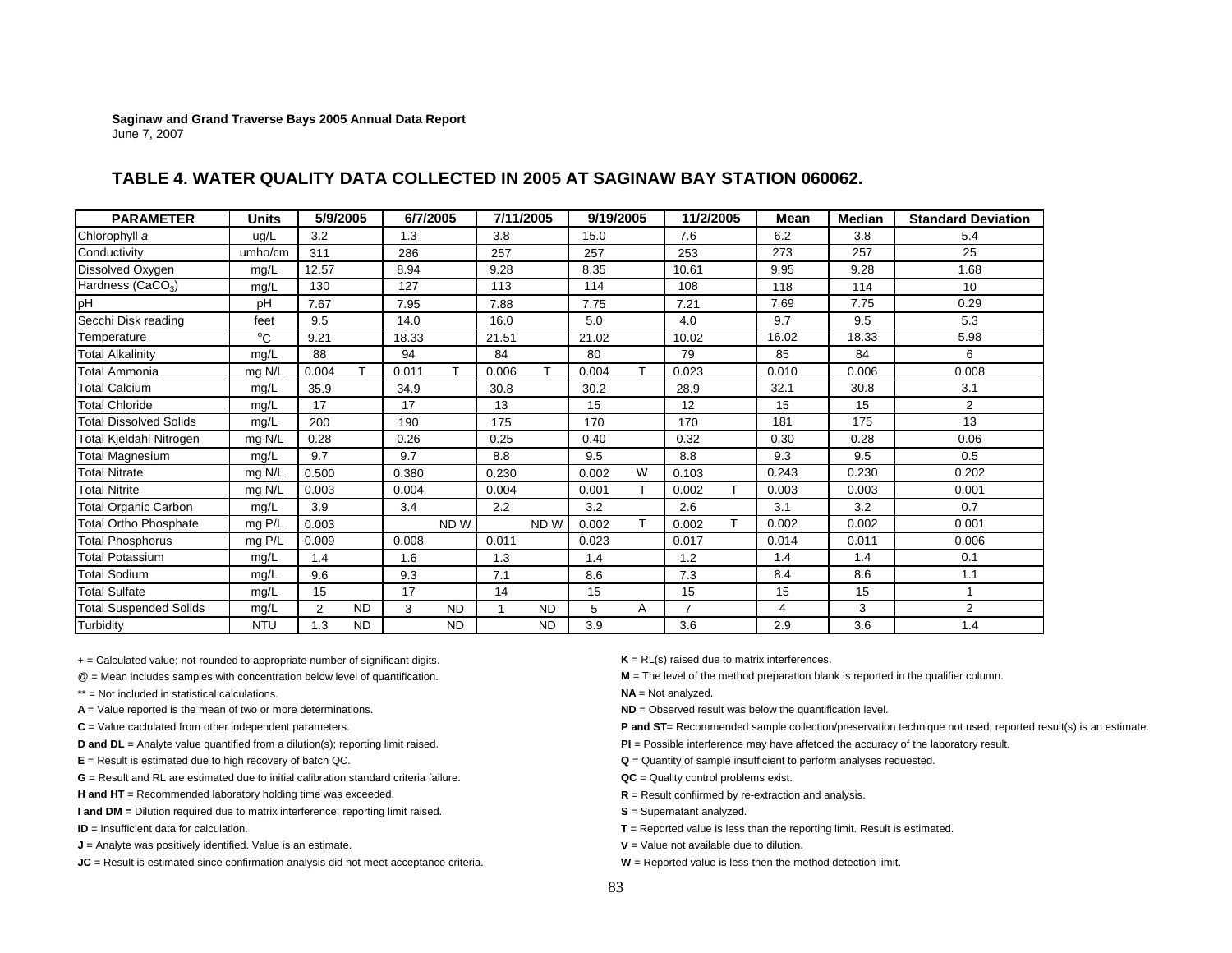## **TABLE 5. WATER QUALITY DATA COLLECTED IN 2005 AT SAGINAW BAY STATION 320189.**

| <b>PARAMETER</b>              | <b>Units</b> | 5/9/2005 | 6/7/2005 |                 | 7/11/2005 |           | 9/19/2005 |           |       | 10/12/2005      | 11/2/2005 | Mean  | <b>Median</b>  | <b>Standard Deviation</b> |
|-------------------------------|--------------|----------|----------|-----------------|-----------|-----------|-----------|-----------|-------|-----------------|-----------|-------|----------------|---------------------------|
| Chlorophyll a                 | ug/L         | 7.7      | 3.4      |                 | 5.1       |           | 7.8       |           | 5.8   |                 | 12.0      | 7.0   | 6.8            | 3.0                       |
| Conductivity                  | umho/cm      | 274      | 257      |                 | 257       |           | 309       |           | 268   |                 | 290       | 276   | 271            | 20                        |
| Dissolved Oxygen              | mg/L         | 11.37    | 7.45     |                 | 9.51      |           | 8.79      |           | 10.51 |                 | 11.05     | 9.78  | 10.01          | 1.49                      |
| Hardness (CaCO <sub>3</sub> ) | mg/L         | 123      | 118      |                 | 101       |           | 120       |           | 112   |                 | 124       | 116   | 119            | 9                         |
| pH                            | pH           | 7.91     | 8.24     |                 | 8.49      |           | 7.95      |           | 7.77  |                 | 7.44      | 7.97  | 7.93           | 0.37                      |
| Secchi Disk reading           | feet         | 5.3      | 6.0      |                 | 6.9       |           | 4.8       |           | 3.9   |                 | 4.0       | 5.2   | 5.1            | 1.2                       |
| Temperature                   | $^{\circ}C$  | 12.37    | 21.72    |                 | 24.60     |           | 20.37     |           | 12.51 |                 | 8.50      | 16.68 | 16.44          | 6.40                      |
| <b>Total Alkalinity</b>       | mg/L         | 86       | 85       |                 | 71        |           | 82        |           | 79    |                 | 84        | 81    | 83             | 6                         |
| <b>Total Ammonia</b>          | mg N/L       | 0.011    | 0.014    |                 | 0.008     |           | 0.011     |           | 0.008 | т               | 0.019     | 0.012 | 0.011          | 0.004                     |
| <b>Total Calcium</b>          | mg/L         | 34.9     | 32.3     |                 | 23.3      |           | 27.3      |           | 27.7  |                 | 31.6      | 29.5  | 29.7           | 4.2                       |
| <b>Total Chloride</b>         | mg/L         | 11       | 12       |                 | 19        |           | 28        |           | 18    |                 | 20        | 18    | 19             | 6                         |
| <b>Total Dissolved Solids</b> | mg/L         | 180      | 170      |                 | 170       |           | 210       |           | 180   |                 | 190       | 183   | 180            | 15                        |
| Total Kjeldahl Nitrogen       | mg N/L       | 0.31     | 0.25     |                 | 0.43      |           | 0.60      |           | 0.39  |                 | 0.51      | 0.42  | 0.41           | 0.13                      |
| <b>Total Magnesium</b>        | mg/L         | 8.7      | 9.0      |                 | 10.4      |           | 12.5      |           | 10.3  |                 | 10.9      | 10.3  | 10.4           | 1.4                       |
| <b>Total Nitrate</b>          | mg N/L       | 0.400    | 0.210    |                 | 0.132     |           |           | ND W      | 0.010 |                 | 0.030     | 0.156 | 0.132          | 0.158                     |
| <b>Total Nitrite</b>          | mg N/L       | 0.007    | 0.004    |                 | 0.008     |           | 0.002     |           | 0.002 |                 | 0.001     | 0.004 | 0.003          | 0.003                     |
| <b>Total Organic Carbon</b>   | mg/L         | 3.3      | 1.5      |                 | 3.7       |           | 5.4       |           | 4.1   |                 | 3.8       | 3.6   | 3.8            | 1.3                       |
| <b>Total Ortho Phosphate</b>  | mg P/L       | 0.004    |          | ND <sub>W</sub> | 0.001     |           | 0.002     |           |       | ND <sub>W</sub> | 0.001     | 0.002 | 0.002          | 0.001                     |
| Total Phosphorus              | mg P/L       | 0.010    | 0.009    |                 | 0.013     |           | 0.017     |           | 0.014 |                 | 0.016     | 0.013 | 0.014          | 0.003                     |
| <b>Total Potassium</b>        | mg/L         | 1.3      | 1.2      |                 | 1.5       |           | 1.9       |           | 1.5   |                 | 1.8       | 1.5   | 1.5            | 0.3                       |
| <b>Total Sodium</b>           | mg/L         | 5.5      | 7.1      |                 | 8.6       |           | 14.0      |           | 9.6   |                 | 10.6      | 9.2   | 9.1            | 3.0                       |
| <b>Total Sulfate</b>          | mg/L         | 14       | 14       |                 | 17        |           | 19        |           | 20    |                 | 18        | 17    | 18             | 3                         |
| <b>Total Suspended Solids</b> | mg/L         | 5        | 2        | <b>ND</b>       | 0         | <b>ND</b> | 2         | <b>ND</b> |       | <b>ND</b>       | 5         | 3     | $\overline{2}$ | $\overline{2}$            |
| Turbidity                     | <b>NTU</b>   | 2.0      |          | <b>ND</b>       | 2.2       |           | 2.9       |           | 3.1   |                 | 3.9       | 2.8   | 2.9            | 0.8                       |

+ = Calculated value; not rounded to appropriate number of significant digits. **K** = RL(s) raised due to matrix interferences.

- 
- \*\* = Not included in statistical calculations.
- **A** = Value reported is the mean of two or more determinations. **ND** = Observed result was below the quantification level.
- 
- 
- 
- **G** = Result and RL are estimated due to initial calibration standard criteria failure.

H and HT = Recommended laboratory holding time was exceeded. **R** = Result confiirmed by re-extraction and analysis.

**I and DM = Dilution required due to matrix interference; reporting limit raised. <br>
<b>S** = Supernatant analyzed.

- **ID** = Insufficient data for calculation.
- **J** = Analyte was positively identified. Value is an estimate. **V** = Value not available due to dilution.

**JC** = Result is estimated since confirmation analysis did not meet acceptance criteria. **W** = Reported value is less then the method detection limit.

- 
- @ = Mean includes samples with concentration below level of quantification. **M** = The level of the method preparation blank is reported in the qualifier column.
	- **NA** = Not analyzed.
	-
- **C** = Value caclulated from other independent parameters. **P** and **ST**= Recommended sample collection/preservation technique not used; reported result(s) is an estimate.
- **D and DL** = Analyte value quantified from a dilution(s); reporting limit raised. **PI** = Possible interference may have affetced the accuracy of the laboratory result.
- **E** = Result is estimated due to high recovery of batch QC. **CONSIDENT AND CONSIDENT AND CONSIDENT AND CONSIDENT** AND **Q** = Quantity of sample insufficient to perform analyses requested.
	- **QC** = Quality control problems exist.
	-
	-
	- **T** = Reported value is less than the reporting limit. Result is estimated.
	-
	-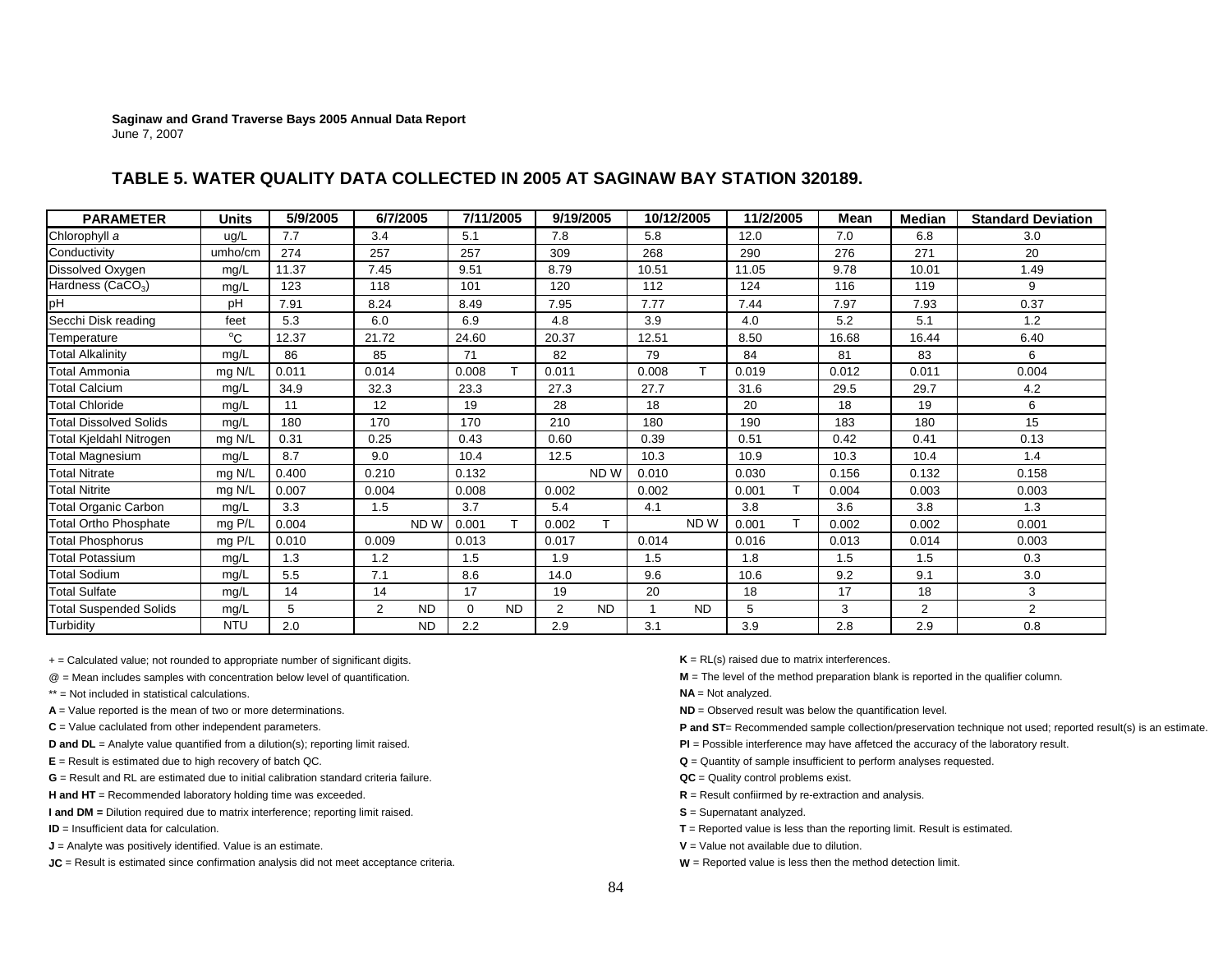## **TABLE 6. WATER QUALITY DATA COLLECTED IN 2005 AT SAGINAW BAY STATION 320188.**

| <b>PARAMETER</b>              | <b>Units</b> | 5/9/2005       |           | 6/7/2005 |                 |       | 7/11/2005       | 9/19/2005      |                 | 10/12/2005 |   | 11/2/2005 | Mean           | Median | <b>Standard Deviation</b> |
|-------------------------------|--------------|----------------|-----------|----------|-----------------|-------|-----------------|----------------|-----------------|------------|---|-----------|----------------|--------|---------------------------|
| Chlorophyll a                 | ug/L         | 2.2            |           | 1.1      |                 | 3.9   |                 | 6.0            |                 | 9.9        |   | 8.2       | 5.2            | 5.0    | 3.4                       |
| Conductivity                  | umho/cm      | 308            |           | 333      |                 | 251   |                 | 245            |                 | 275        |   |           | 282            | 275    | 38                        |
| Dissolved Oxygen              | mg/L         | 12.04          |           | 7.82     |                 | 9.74  |                 | 8.90           |                 | 9.75       |   |           | 9.65           | 9.74   | 1.55                      |
| Hardness (CaCO <sub>3</sub> ) | mg/L         | 129            |           | 133      |                 | 113   |                 | 108            |                 | 111        |   | 118       | 119            | 116    | 10                        |
| pH                            | pH           | 7.99           |           | 8.05     |                 | 8.24  |                 | 8.31           |                 | 8.03       |   |           | 8.12           | 8.05   | 0.14                      |
| Secchi Disk reading           | feet         | 10.2           |           | 10.5     |                 | 11.0  |                 | 4.9            |                 | 3.0        |   | 2.0       | 6.9            | 7.6    | 4.1                       |
| Temperature                   | $^{\circ}$ C | 11.76          |           | 20.15    |                 | 23.84 |                 | 20.73          |                 | 14.18      |   |           | 18.13          | 20.15  | 4.99                      |
| <b>Total Alkalinity</b>       | mg/L         | 96             |           | 97       |                 | 83    |                 | 75             |                 | 77         |   | 85        | 86             | 84     | 9                         |
| Total Ammonia                 | mg N/L       | 0.008          |           | 0.022    |                 | 0.004 |                 | 0.002          | $\mathbf \tau$  | 0.005      | т | 0.009     | 0.008          | 0.007  | 0.007                     |
| <b>Total Calcium</b>          | mg/L         | 35.2           |           | 35.8     |                 | 30.9  |                 | 28.5           |                 | 27.0       |   | 30.1      | 31.3           | 30.5   | 3.6                       |
| <b>Total Chloride</b>         | mg/L         | 18             |           | 22       |                 | 13    |                 | 13             |                 | 20         |   | 20        | 18             | 19     | 4                         |
| <b>Total Dissolved Solids</b> | mg/L         | 130            |           | 210      |                 | 170   |                 | 160            |                 | 180        |   | 190       | 173            | 175    | 27                        |
| Total Kjeldahl Nitrogen       | mg N/L       | 0.26           |           | 0.29     |                 | 0.32  |                 | 0.34           |                 | 0.55       |   | 0.57      | 0.39           | 0.33   | 0.14                      |
| Total Magnesium               | mg/L         | 9.9            |           | 10.6     |                 | 8.8   |                 | 8.9            |                 | 10.6       |   | 10.3      | 9.9            | 10.1   | 0.8                       |
| <b>Total Nitrate</b>          | mg N/L       | 0.570          |           | 0.530    |                 | 0.169 |                 |                | ND <sub>W</sub> | 0.002      | W | 0.003     | 0.255          | 0.169  | 0.278                     |
| <b>Total Nitrite</b>          | mg N/L       | 0.005          |           | 0.005    |                 | 0.004 |                 | 0.001          |                 | 0.002      |   | 0.001     | 0.003          | 0.003  | 0.002                     |
| <b>Total Organic Carbon</b>   | mg/L         | 3.8            |           | 3.9      |                 | 3.2   |                 | 3.7            |                 | 3.9        |   | 3.7       | 3.7            | 3.8    | 0.3                       |
| <b>Total Ortho Phosphate</b>  | mg P/L       | 0.003          |           |          | ND <sub>W</sub> |       | ND <sub>W</sub> | 0.002          |                 | 0.001      |   | 0.004     | 0.003          | 0.003  | 0.001                     |
| <b>Total Phosphorus</b>       | mg P/L       | 0.008          |           | 0.007    |                 | 0.010 |                 | 0.023          |                 | 0.021      |   | 0.024     | 0.016          | 0.016  | 0.008                     |
| <b>Total Potassium</b>        | mg/L         | 1.6            |           | 1.6      |                 | 1.2   |                 | 1.2            |                 | 1.6        |   | 1.6       | 1.5            | 1.6    | 0.2                       |
| <b>Total Sodium</b>           | mg/L         | 10.6           |           | 11.9     |                 | 6.9   |                 | 7.4            |                 | 10.0       |   | 11.1      | 9.7            | 10.3   | 2.0                       |
| <b>Total Sulfate</b>          | mg/L         | 15             |           | 17       |                 | 16    |                 | 14             |                 | 19         |   | 18        | 17             | 17     | 2                         |
| <b>Total Suspended Solids</b> | mg/L         | $\overline{2}$ | <b>ND</b> | 4        |                 | $-1$  | <b>ND</b>       | $\overline{7}$ |                 | 13         |   | 16        | $\overline{7}$ | 6      | $\overline{7}$            |
| Turbidity                     | <b>NTU</b>   | 1.1            |           |          | <b>ND</b>       |       | <b>ND</b>       | 4.1            |                 | 6.5        |   | 11.0      | 5.7            | 5.3    | 4.2                       |

+ = Calculated value; not rounded to appropriate number of significant digits. **K** = RL(s) raised due to matrix interferences.

\*\* = Not included in statistical calculations.

- **A** = Value reported is the mean of two or more determinations. **ND** = Observed result was below the quantification level.
- 
- 

**G** = Result and RL are estimated due to initial calibration standard criteria failure.

H and HT = Recommended laboratory holding time was exceeded. **R** = Result confiirmed by re-extraction and analysis.

**I and DM = Dilution required due to matrix interference; reporting limit raised. <b>S** = Supernatant analyzed.

**ID** = Insufficient data for calculation.

**J** = Analyte was positively identified. Value is an estimate. **V V** = Value not available due to dilution.

**JC** = Result is estimated since confirmation analysis did not meet acceptance criteria. **W** = Reported value is less then the method detection limit.

@ = Mean includes samples with concentration below level of quantification. **M** = The level of the method preparation blank is reported in the qualifier column.

**NA** = Not analyzed.

- **D and DL** = Analyte value quantified from a dilution(s); reporting limit raised. **PI PI POSSIBLE INCOVER 2008 PI** = Possible interference may have affetced the accuracy of the laboratory result.
- **E** = Result is estimated due to high recovery of batch QC. **CONSIDENT AND THE CONSIDENT AND RESULTER Q** = Quantity of sample insufficient to perform analyses requested.
	- **QC** = Quality control problems exist.
	-
	-
	- **T** = Reported value is less than the reporting limit. Result is estimated.
	-
	-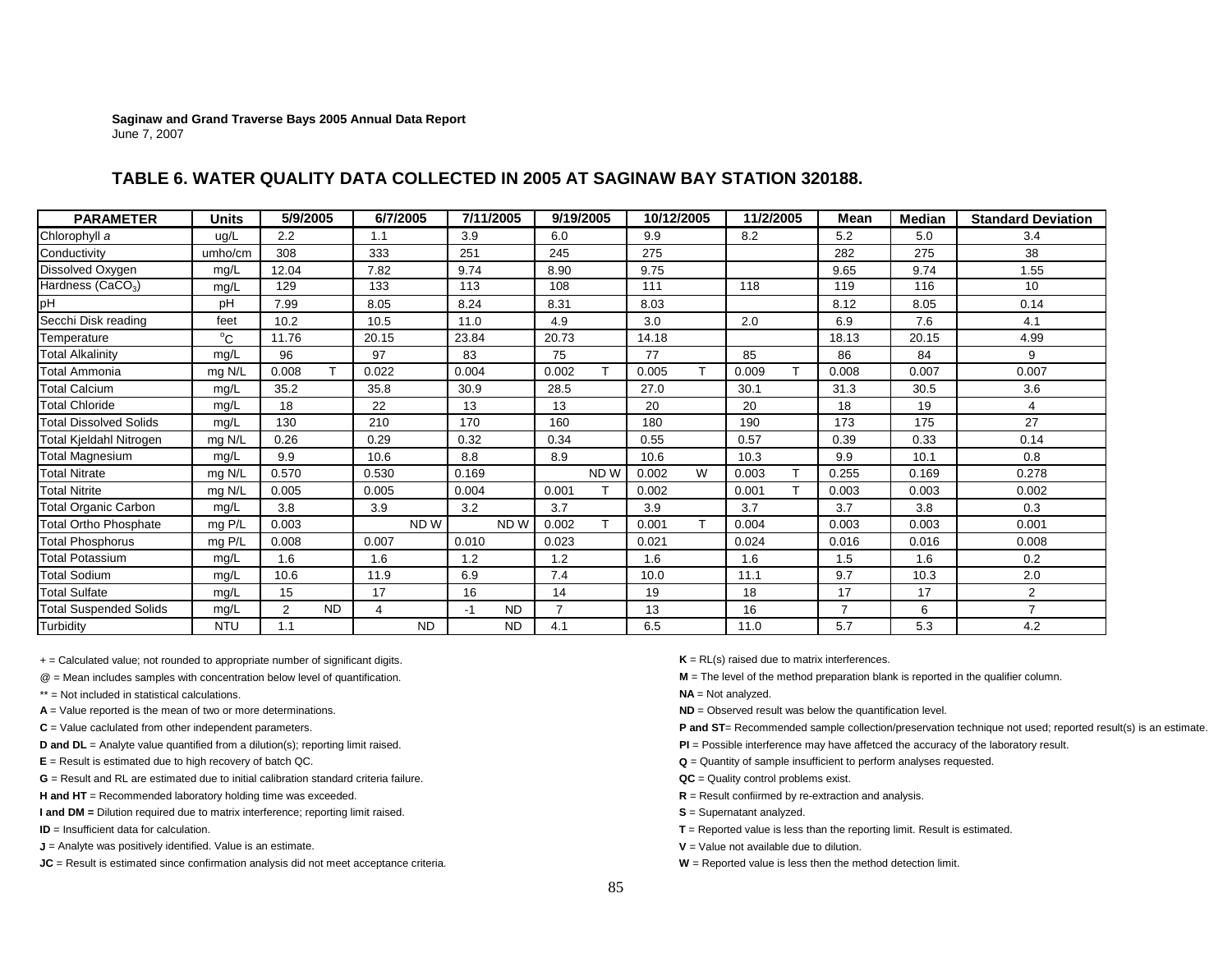## **TABLE 7. WATER QUALITY DATA COLLECTED IN 2005 AT SAGINAW BAY STATION 790134.**

| <b>PARAMETER</b>              | <b>Units</b> | 5/9/2005   | 6/7/2005 | 7/11/2005 | 9/19/2005       | 10/12/2005  | 11/2/2005 | Mean  | <b>Median</b> | <b>Standard Deviation</b> |
|-------------------------------|--------------|------------|----------|-----------|-----------------|-------------|-----------|-------|---------------|---------------------------|
| Chlorophyll a                 | ug/L         | <b>ND</b>  | 1.1      | 5.5       | 12.0            | 4.0         | 2.7       | 5.1   | 4.0           | 4.2                       |
| Conductivity                  | umho/cm      | 321        | 394      | 271       | 312             | 231         |           | 306   | 312           | 61                        |
| Dissolved Oxygen              | mq/L         | 11.76      | 7.73     | 10.00     | 8.80            | 9.80        |           | 9.62  | 9.80          | 1.50                      |
| Hardness (CaCO <sub>3</sub> ) | mq/L         | 134        | 159      | 112       | 115             | 101         | 100       | 120   | 114           | 23                        |
| <b>pH</b>                     | pH           | 7.85       | 8.17     | 8.50      | 8.39            | 8.05        |           | 8.19  | 8.17          | 0.26                      |
| Secchi Disk reading           | feet         | 12.0       | 11.5     | 7.5       | 2.5             | 8.1         | 6.0       | 7.9   | 7.8           | 3.5                       |
| Temperature                   | $^{\circ}C$  | 11.80      | 19.91    | 23.90     | 20.75           | 13.96       |           | 18.06 | 19.91         | 5.02                      |
| <b>Total Alkalinity</b>       | mg/L         | 93         | 110      | 78        | 81              | 71          | 79        | 85    | 80            | 14                        |
| <b>Total Ammonia</b>          | mg N/L       | 0.013      | 0.027    | 0.003     | 0.003<br>т      | T.<br>0.002 | 0.014     | 0.010 | 0.008         | 0.010                     |
| <b>Total Calcium</b>          | mg/L         | 37.2       | 43.2     | 28.4      | 26.9            | 26.2        | 26.9      | 31.5  | 27.7          | 7.1                       |
| <b>Total Chloride</b>         | mg/L         | 19         | 31       | 20        | 29              | 10          | 8         | 20    | 20            | 9                         |
| <b>Total Dissolved Solids</b> | mg/L         | 200        | 250      | 180       | 210             | 160         | 150       | 192   | 190           | 37                        |
| Total Kjeldahl Nitrogen       | mg N/L       | 0.25       | 0.46     | 0.36      | 0.61            | 0.22        | 0.25      | 0.36  | 0.31          | 0.15                      |
| <b>Total Magnesium</b>        | mg/L         | 10.0       | 12.3     | 9.9       | 11.7            | 8.7         | 7.9       | 10.1  | 10.0          | 1.7                       |
| <b>Total Nitrate</b>          | mg N/L       | 0.730      | 0.670    | 0.046     | ND <sub>W</sub> | 0.131       | 0.178     | 0.351 | 0.178         | 0.323                     |
| <b>Total Nitrite</b>          | mg N/L       | 0.005      | 0.007    | 0.003     | 0.003           | 0.003       | 0.002     | 0.004 | 0.003         | 0.002                     |
| <b>Total Organic Carbon</b>   | mg/L         | 3.8        | 4.7      | 3.1       | 6.1             | 2.8         | 1.4       | 3.7   | 3.5           | 1.6                       |
| <b>Total Ortho Phosphate</b>  | mg P/L       | т<br>0.002 | ND W     | 0.003     | 0.003           | T.<br>0.001 | ND W      | 0.002 | 0.003         | 0.001                     |
| <b>Total Phosphorus</b>       | mg P/L       | 0.007      | 0.009    | 0.010     | 0.022           | 0.010       | 0.008     | 0.011 | 0.010         | 0.006                     |
| <b>Total Potassium</b>        | mg/L         | 1.6        | 2.0      | 1.4       | 1.9             | 1.1         | 1.1       | 1.5   | 1.5           | 0.4                       |
| <b>Total Sodium</b>           | mg/L         | 10.8       | 16.2     | 10.6      | 17.4            | 5.1         | 5.1       | 10.9  | 10.7          | 5.2                       |
| <b>Total Sulfate</b>          | mg/L         | 16         | 22       | 20        | 20              | 15          | 14        | 18    | 18            | 3                         |
| <b>Total Suspended Solids</b> | mg/L         | ND.        | 5        | 5         | 11              | 5           | 5         | 5     | 5             | 3                         |
| Turbidity                     | <b>NTU</b>   | 1.2        | ND.      | 1.6       | 7.9             | 2.4         | 2.7       | 3.2   | 2.4           | 2.7                       |

+ = Calculated value; not rounded to appropriate number of significant digits. **K** = RL(s) raised due to matrix interferences.

- 
- \*\* = Not included in statistical calculations.
- **A** = Value reported is the mean of two or more determinations. **ND** = Observed result was below the quantification level.
- 
- 
- 
- **G** = Result and RL are estimated due to initial calibration standard criteria failure.
- H and HT = Recommended laboratory holding time was exceeded. **R** = Result confiirmed by re-extraction and analysis.
- **I and DM** = Dilution required due to matrix interference; reporting limit raised. **S** = Supernatant analyzed.
- **ID** = Insufficient data for calculation.
- **J** = Analyte was positively identified. Value is an estimate. **V** = Value not available due to dilution.
- **JC** = Result is estimated since confirmation analysis did not meet acceptance criteria. **W** = Reported value is less then the method detection limit.
- 
- @ = Mean includes samples with concentration below level of quantification. **M** = The level of the method preparation blank is reported in the qualifier column.
	- **NA** = Not analyzed.
	-
- **C** = Value caclulated from other independent parameters. **P** and **ST**= Recommended sample collection/preservation technique not used; reported result(s) is an estimate.
- **D and DL** = Analyte value quantified from a dilution(s); reporting limit raised. **PI PI POSSIBLE POSSIBLE** interference may have affetced the accuracy of the laboratory result.
- **E** = Result is estimated due to high recovery of batch QC. **Complementary of the controlled analyses** requested.
	- **QC** = Quality control problems exist.
	-
	-
	- **T** = Reported value is less than the reporting limit. Result is estimated.
	-
	-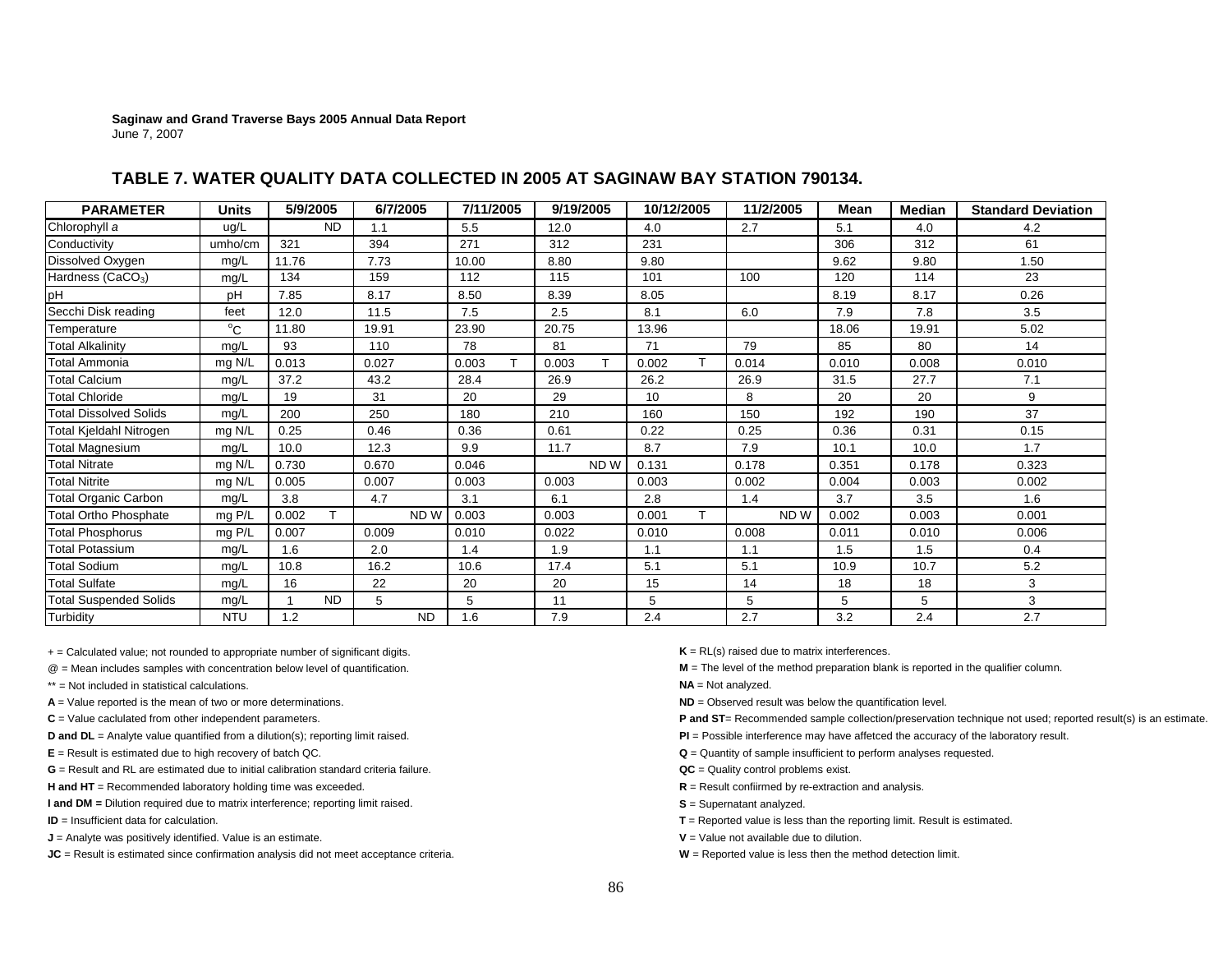| <b>PARAMETER</b>              | <b>Units</b> | 5/9/2005 | 6/7/2005 |           | 7/11/2005 |           |       | 9/19/2005 | 11/2/2005      |   | Mean  | Median         | <b>Standard Deviation</b> |
|-------------------------------|--------------|----------|----------|-----------|-----------|-----------|-------|-----------|----------------|---|-------|----------------|---------------------------|
| Chlorophyll a                 | ug/L         | 4.7      | 1.1      |           | 14.0      |           | 22.0  |           | 3.9            |   | 9.1   | 4.7            | 8.7                       |
| Conductivity                  | umho/cm      | 410      | 482      |           | 435       |           | 357   |           |                |   | 421   | 423            | 52                        |
| Dissolved Oxygen              | mg/L         | 11.82    | 6.92     |           | 11.20     |           | 9.09  |           |                |   | 9.76  | 10.15          | 2.22                      |
| Hardness (CaCO <sub>3</sub> ) | mg/L         | 164      | 185      |           | 170       |           | 122   |           | 123            |   | 153   | 164            | 29                        |
| pH                            | pH           | 7.92     | 8.13     |           | 8.49      |           | 8.38  |           |                |   | 8.23  | 8.26           | 0.26                      |
| Secchi Disk reading           | feet         | 6.3      | 11.1     |           | 5.8       |           | 2.6   |           | 7.0            |   | 6.6   | 6.3            | 3.0                       |
| Temperature                   | $^{\circ}$ C | 11.96    | 21.11    |           | 24.60     |           | 20.47 |           |                |   | 19.54 | 20.79          | 5.37                      |
| Total Alkalinity              | mg/L         | 112      | 129      |           | 116       |           | 88    |           | 91             |   | 107   | 112            | 17                        |
| Total Ammonia                 | mg N/L       | 0.019    | 0.075    |           | 0.006     | T         | 0.006 | T.        | 0.019          |   | 0.025 | 0.019          | 0.029                     |
| <b>Total Calcium</b>          | mg/L         | 44.6     | 48.9     |           | 43.0      |           | 29.1  |           | 32.8           |   | 39.7  | 43.0           | 8.4                       |
| <b>Total Chloride</b>         | mg/L         | 31       | 45       |           | 45        |           | 38    |           | 19             |   | 36    | 38             | 11                        |
| <b>Total Dissolved Solids</b> | mg/L         | 260      | 310      |           | 290       |           | 240   |           | 200            |   | 260   | 260            | 43                        |
| Total Kjeldahl Nitrogen       | mg N/L       | 0.41     | 0.53     |           | 0.57      |           | 0.68  |           | 0.34           |   | 0.51  | 0.53           | 0.13                      |
| Total Magnesium               | mg/L         | 12.7     | 15.3     |           | 15.2      |           | 12.0  |           | 9.9            |   | 13.0  | 12.7           | 2.3                       |
| <b>Total Nitrate</b>          | mg N/L       | 0.850    | 0.730    |           | 1.000     |           |       | ND W      | 0.035          |   | 0.654 | 0.790          | 0.427                     |
| <b>Total Nitrite</b>          | mg N/L       | 0.008    | 0.012    |           | 0.027     |           | 0.001 | T         | 0.001          |   | 0.010 | 0.008          | 0.011                     |
| <b>Total Organic Carbon</b>   | mg/L         | 6.0      | 6.4      |           | 6.6       |           | 5.4   |           | 3.9            |   | 5.7   | 6.0            | 1.1                       |
| <b>Total Ortho Phosphate</b>  | mg P/L       | 0.003    | 0.005    |           | 0.001     | т         | 0.007 |           | 0.002          | т | 0.004 | 0.003          | 0.002                     |
| <b>Total Phosphorus</b>       | $mg$ P/L     | 0.016    | 0.023    |           | 0.016     |           | 0.043 |           | 0.015          |   | 0.023 | 0.016          | 0.012                     |
| Total Potassium               | mg/L         | 2.0      | 2.3      |           | 2.6       |           | 2.1   |           | 1.5            |   | 2.1   | 2.1            | 0.4                       |
| <b>Total Sodium</b>           | mg/L         | 17.6     | 22.4     |           | 22.3      |           | 21.9  |           | 10.6           |   | 19.0  | 21.9           | 5.1                       |
| <b>Total Sulfate</b>          | mg/L         | 20       | 25       |           | 26        |           | 22    |           | 17             |   | 22    | 22             | 4                         |
| <b>Total Suspended Solids</b> | mg/L         | 4        | 3        | <b>ND</b> | 3         | <b>ND</b> | 10    |           | $\overline{7}$ |   | 5     | $\overline{4}$ | 3                         |
| Turbidity                     | <b>NTU</b>   | 1.4      |          | <b>ND</b> | 3.5       |           | 11.0  |           | 2.5            |   | 4.6   | 3.0            | 4.4                       |

## **TABLE 8. WATER QUALITY DATA COLLECTED IN 2005 AT SAGINAW BAY STATION 090252.**

+ = Calculated value; not rounded to appropriate number of significant digits. **K** = RL(s) raised due to matrix interferences.

- 
- \*\* = Not included in statistical calculations.
- **A** = Value reported is the mean of two or more determinations. **ND** = Observed result was below the quantification level.
- 
- 
- 
- **G** = Result and RL are estimated due to initial calibration standard criteria failure.
- H and HT = Recommended laboratory holding time was exceeded. **R** = Result confiirmed by re-extraction and analysis.

**I and DM** = Dilution required due to matrix interference; reporting limit raised. **S** = Supernatant analyzed.

**ID** = Insufficient data for calculation.

**J** = Analyte was positively identified. Value is an estimate. **V** = Value not available due to dilution.

**JC** = Result is estimated since confirmation analysis did not meet acceptance criteria. **W** = Reported value is less then the method detection limit.

@ = Mean includes samples with concentration below level of quantification. **M** = The level of the method preparation blank is reported in the qualifier column.

**NA** = Not analyzed.

- **D and DL** = Analyte value quantified from a dilution(s); reporting limit raised. **PI** = Possible interference may have affetced the accuracy of the laboratory result.
- **E** = Result is estimated due to high recovery of batch QC. **COM CONS Q** = Quantity of sample insufficient to perform analyses requested.
	- **QC** = Quality control problems exist.
	-
	-
	- **T** = Reported value is less than the reporting limit. Result is estimated.
	-
	-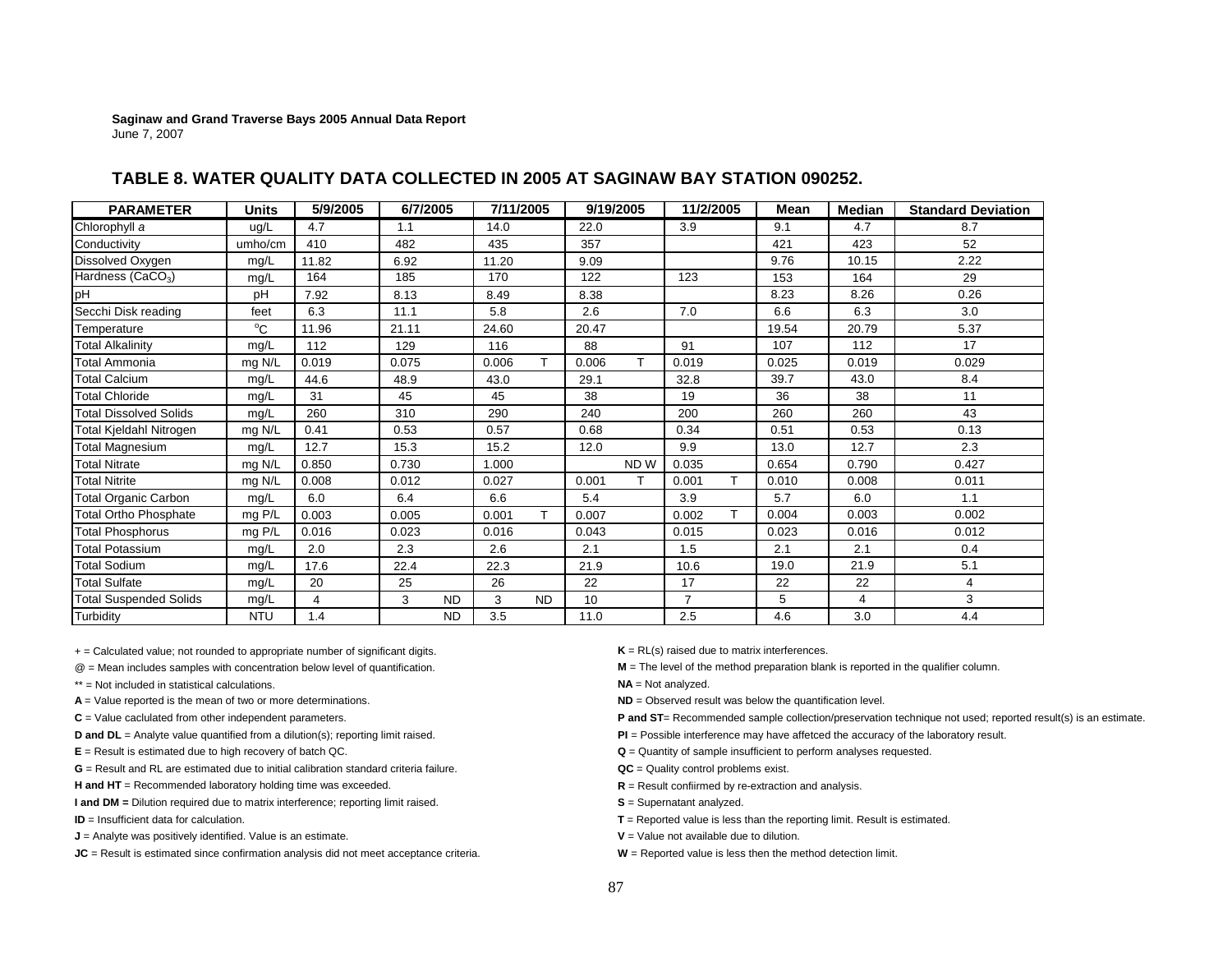| TABLE 9. WATER QUALITY DATA COLLECTED IN 2005 AT SAGINAW BAY STATION 090250. |
|------------------------------------------------------------------------------|
|------------------------------------------------------------------------------|

| <b>PARAMETER</b>              | <b>Units</b> | 5/9/2005 |           |                | 6/7/2005  |                | 7/11/2005 | 9/19/2005 |      | 11/2/2005 | Mean  | Median         | <b>Standard Deviation</b> |
|-------------------------------|--------------|----------|-----------|----------------|-----------|----------------|-----------|-----------|------|-----------|-------|----------------|---------------------------|
| Chlorophyll a                 | ug/L         | 6.5      |           | 4.9            |           | 13.0           |           | 17.0      |      | 17.0      | 11.7  | 13.0           | 5.7                       |
| Conductivity                  | umho/cm      | 342      |           | 349            |           | 310            |           | 287       |      |           | 322   | 326            | 29                        |
| Dissolved Oxygen              | mg/L         | 12.49    |           | 8.31           |           | 9.17           |           | 8.72      |      |           | 9.67  | 8.95           | 1.91                      |
| Hardness (CaCO <sub>3</sub> ) | mg/L         | 140      |           | 151            |           | 130            |           | 109       |      | 117       | 129   | 130            | 17                        |
| pH                            | pH           | 8.02     |           | 8.08           |           | 8.25           |           | 8.36      |      |           | 8.18  | 8.17           | 0.16                      |
| Secchi Disk reading           | feet         | 7.0      |           | 9.6            |           | 13.0           |           | 3.3       |      | 3.5       | 7.3   | 7.0            | 4.1                       |
| Temperature                   | $^{\circ}$ C | 10.77    |           | 18.67          |           | 24.00          |           | 20.68     |      |           | 18.53 | 19.68          | 5.62                      |
| <b>Total Alkalinity</b>       | mg/L         | 99       |           | 103            |           | 98             |           | 84        |      | 86        | 94    | 98             | 8                         |
| Total Ammonia                 | mg N/L       | 0.004    | T         | 0.009          | т         | 0.008          | T         | 0.003     | T.   | 0.011     | 0.007 | 0.008          | 0.003                     |
| <b>Total Calcium</b>          | mg/L         | 38.4     |           | 42.3           |           | 35.2           |           | 27.0      |      | 31.3      | 34.8  | 35.2           | 6.0                       |
| <b>Total Chloride</b>         | mg/L         | 22       |           | 24             |           | 20             |           | 21        |      | 14        | 20    | 21             | 4                         |
| <b>Total Dissolved Solids</b> | mg/L         | 220      |           | 220            |           | 210            |           | 190       |      | 180       | 204   | 210            | 18                        |
| Total Kjeldahl Nitrogen       | mg N/L       | 0.29     |           | 0.30           |           | 0.31           |           | 0.46      |      | 0.35      | 0.34  | 0.31           | 0.07                      |
| <b>Total Magnesium</b>        | mg/L         | 10.7     |           | 11.1           |           | 10.2           |           | 10.2      |      | 9.5       | 10.3  | 10.2           | 0.6                       |
| <b>Total Nitrate</b>          | mg N/L       | 0.720    |           | 0.500          |           | 0.300          |           |           | ND W | 0.046     | 0.392 | 0.400          | 0.287                     |
| <b>Total Nitrite</b>          | mg N/L       | 0.004    |           | 0.004          |           | 0.006          |           | 0.002     |      | 0.002     | 0.004 | 0.004          | 0.002                     |
| <b>Total Organic Carbon</b>   | mg/L         | 4.3      |           | 3.1            |           | 2.9            |           | 3.4       |      | 3.6       | 3.5   | 3.4            | 0.5                       |
| <b>Total Ortho Phosphate</b>  | mg P/L       | 0.003    |           |                | ND W      |                | ND W      |           | ND W | 0.005     | 0.004 | 0.004          | 0.001                     |
| <b>Total Phosphorus</b>       | mg P/L       | 0.010    |           | 0.008          |           | 0.013          |           | 0.032     |      | 0.022     | 0.017 | 0.013          | 0.010                     |
| <b>Total Potassium</b>        | mg/L         | 1.7      |           | 1.7            |           | 1.5            |           | 1.6       |      | 1.4       | 1.6   | 1.6            | 0.1                       |
| <b>Total Sodium</b>           | mg/L         | 12.6     |           | 12.0           |           | 10.2           |           | 11.8      |      | 8.7       | 11.1  | 11.8           | 1.6                       |
| <b>Total Sulfate</b>          | mg/L         | 16       |           | 18             |           | 17             |           | 18        |      | 16        | 17    | 17             |                           |
| <b>Total Suspended Solids</b> | mg/L         | 2        | <b>ND</b> | $\overline{2}$ | <b>ND</b> | $\overline{2}$ | <b>ND</b> | 6         |      | 9         | 4     | $\overline{2}$ | 3                         |
| Turbidity                     | <b>NTU</b>   | 2.7      |           |                | <b>ND</b> | 1.4            |           | 5.9       |      | 5.6       | 3.9   | 4.2            | 2.2                       |

+ = Calculated value; not rounded to appropriate number of significant digits. **K** = RL(s) raised due to matrix interferences.

\*\* = Not included in statistical calculations.

- 
- 

**G** = Result and RL are estimated due to initial calibration standard criteria failure.

H and HT = Recommended laboratory holding time was exceeded. **R** = Result confiirmed by re-extraction and analysis.

**I and DM** = Dilution required due to matrix interference; reporting limit raised. **S** = Supernatant analyzed.

**ID** = Insufficient data for calculation.

**J** = Analyte was positively identified. Value is an estimate. **V V** = Value not available due to dilution.

**JC** = Result is estimated since confirmation analysis did not meet acceptance criteria. **W** = Reported value is less then the method detection limit.

@ = Mean includes samples with concentration below level of quantification. **M** = The level of the method preparation blank is reported in the qualifier column.

**NA** = Not analyzed.

**A** = Value reported is the mean of two or more determinations. **ND** = Observed result was below the quantification level.

- **D and DL** = Analyte value quantified from a dilution(s); reporting limit raised. **PI** = Possible interference may have affetced the accuracy of the laboratory result.
- **E** = Result is estimated due to high recovery of batch QC. **COVER 1999 Q** = Quantity of sample insufficient to perform analyses requested.
	- **QC** = Quality control problems exist.
	-
	-
	- **T** = Reported value is less than the reporting limit. Result is estimated.
	-
	-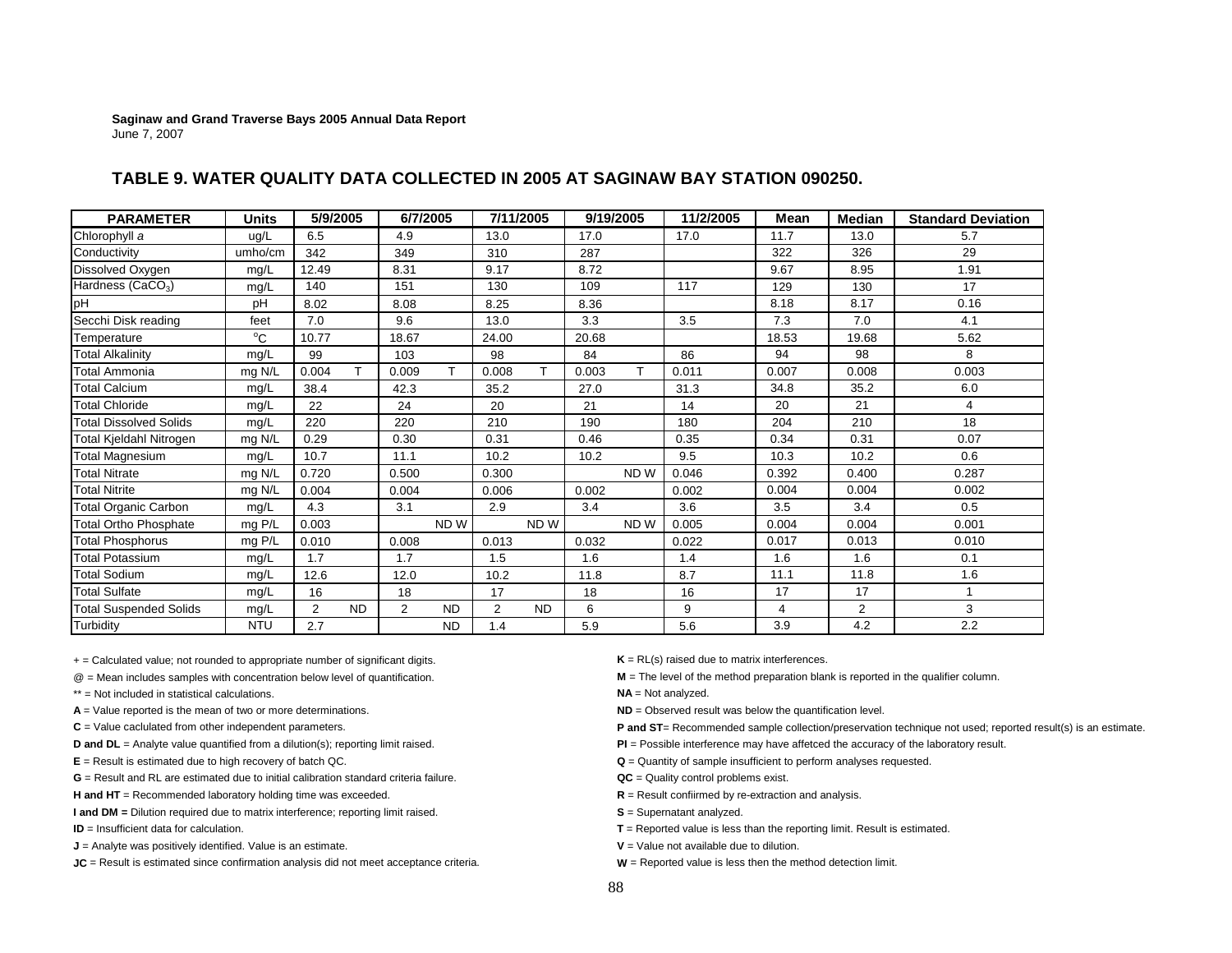| TABLE 10. WATER QUALITY DATA COLLECTED IN 2005 AT SAGINAW BAY STATION 060063. |
|-------------------------------------------------------------------------------|
|-------------------------------------------------------------------------------|

| <b>PARAMETER</b>              | <b>Units</b> |          | 5/9/2005  | 6/7/2005 |           |       | 7/11/2005 |       | 9/19/2005       | 11/2/2005 |    | Mean  | <b>Median</b> | <b>Standard Deviation</b> |
|-------------------------------|--------------|----------|-----------|----------|-----------|-------|-----------|-------|-----------------|-----------|----|-------|---------------|---------------------------|
| Chlorophyll a                 | ug/L         | 1.2      |           | 1.6      |           | 6.4   |           | 8.1   |                 | 3.5       |    | 4.2   | 3.5           | 3.0                       |
| Conductivity                  | umho/cm      | 333      |           | 319      |           | 287   |           | 271   |                 |           |    | 303   | 303           | 28                        |
| Dissolved Oxygen              | mg/L         | 11.71    |           | 7.76     |           | 9.67  |           | 9.13  |                 |           |    | 9.57  | 9.40          | 1.64                      |
| Hardness (CaCO <sub>3</sub> ) | mg/L         | 139      |           | 128      |           | 115   |           | 114   |                 | 120       |    | 123   | 120           | 10 <sup>°</sup>           |
| pH                            | pH           | 8.08     |           | 8.54     |           | 8.40  |           | 8.37  |                 |           |    | 8.35  | 8.39          | 0.19                      |
| Secchi Disk reading           | feet         | 12.0     |           | 11.0     |           | 5.1   |           | 3.0   |                 | 6.0       |    | 7.4   | 6.0           | 3.9                       |
| Temperature                   | $^{\circ}$ C | 13.25    |           | 21.65    |           | 24.30 |           | 20.03 |                 |           |    | 19.81 | 20.84         | 4.71                      |
| <b>Total Alkalinity</b>       | mg/L         | 94       |           | 90       |           | 79    |           | 82    |                 | 88        |    | 87    | 88            | 6                         |
| Total Ammonia                 | mg N/L       | 0.007    | T.        | 0.012    |           | 0.004 | T         | 0.002 | T.              | 0.007     | T. | 0.006 | 0.007         | 0.004                     |
| <b>Total Calcium</b>          | mg/L         | 38.3     |           | 33.6     |           | 29.0  |           | 29.1  |                 | 31.8      |    | 32.4  | 31.8          | 3.8                       |
| <b>Total Chloride</b>         | mg/L         | 22       |           | 23       |           | 23    |           | 19    |                 | 17        |    | 21    | 22            | 3                         |
| <b>Total Dissolved Solids</b> | mg/L         | 210      |           | 200      |           | 190   |           | 180   |                 | 190       |    | 194   | 190           | 11                        |
| Total Kjeldahl Nitrogen       | mg N/L       | 0.34     |           | 0.32     |           | 0.43  |           | 0.53  |                 | 0.33      |    | 0.39  | 0.34          | 0.09                      |
| <b>Total Magnesium</b>        | mg/L         | 10.6     |           | 10.8     |           | 10.4  |           | 10.0  |                 | 9.8       |    | 10.3  | 10.4          | 0.4                       |
| <b>Total Nitrate</b>          | mg N/L       | 0.560    |           | 0.320    |           | 0.013 |           |       | ND <sub>W</sub> | 0.007     | T. | 0.225 | 0.167         | 0.267                     |
| <b>Total Nitrite</b>          | mg N/L       | 0.004    |           | 0.004    |           | 0.001 | т         | 0.002 |                 | 0.001     | T  | 0.002 | 0.002         | 0.002                     |
| Total Organic Carbon          | mg/L         | 4.6      |           | 3.6      |           | 4.8   |           | 4.1   |                 | 3.9       |    | 4.2   | 4.1           | 0.5                       |
| <b>Total Ortho Phosphate</b>  | mg P/L       | 0.002    | T.        | 0.001    |           |       | ND W      | 0.003 |                 | 0.002     | T  | 0.002 | 0.002         | 0.001                     |
| <b>Total Phosphorus</b>       | mg P/L       | 0.008    |           | 0.008    |           | 0.012 |           | 0.025 |                 | 0.013     |    | 0.013 | 0.012         | 0.007                     |
| <b>Total Potassium</b>        | mg/L         | 1.7      |           | 1.6      |           | 1.6   |           | 1.5   |                 | 1.4       |    | 1.6   | 1.6           | 0.1                       |
| <b>Total Sodium</b>           | mg/L         | 10.9     |           | 12.4     |           | 11.6  |           | 11.3  |                 | 9.5       |    | 11.1  | 11.3          | 1.1                       |
| <b>Total Sulfate</b>          | mg/L         | 16       |           | 18       |           | 19    |           | 18    |                 | 17        |    | 18    | 18            |                           |
| <b>Total Suspended Solids</b> | mg/L         | $\Omega$ | <b>ND</b> | 2        | <b>ND</b> | 6     |           | 10    |                 | 6         |    | 5     | 6             | 4                         |
| Turbidity                     | <b>NTU</b>   |          | <b>ND</b> |          | <b>ND</b> | 3.3   |           | 6.0   |                 | 2.4       |    | 3.9   | 3.3           | 1.9                       |

+ = Calculated value; not rounded to appropriate number of significant digits. **K** = RL(s) raised due to matrix interferences.

\*\* = Not included in statistical calculations.

- **A** = Value reported is the mean of two or more determinations. **ND** = Observed result was below the quantification level.
- 

**G** = Result and RL are estimated due to initial calibration standard criteria failure.

H and HT = Recommended laboratory holding time was exceeded. **R** = Result confiirmed by re-extraction and analysis.

**I and DM** = Dilution required due to matrix interference; reporting limit raised. **S** = Supernatant analyzed.

**ID** = Insufficient data for calculation.

**J** = Analyte was positively identified. Value is an estimate. **V V** = Value not available due to dilution.

**JC** = Result is estimated since confirmation analysis did not meet acceptance criteria. **W** = Reported value is less then the method detection limit.

@ = Mean includes samples with concentration below level of quantification. **M** = The level of the method preparation blank is reported in the qualifier column.

**NA** = Not analyzed.

- **D and DL** = Analyte value quantified from a dilution(s); reporting limit raised. **PI** = Possible interference may have affetced the accuracy of the laboratory result.
- **E** = Result is estimated due to high recovery of batch QC. **COVER 2008 Q** = Quantity of sample insufficient to perform analyses requested.
	- **QC** = Quality control problems exist.
	-
	-
	- **T** = Reported value is less than the reporting limit. Result is estimated.
	-
	-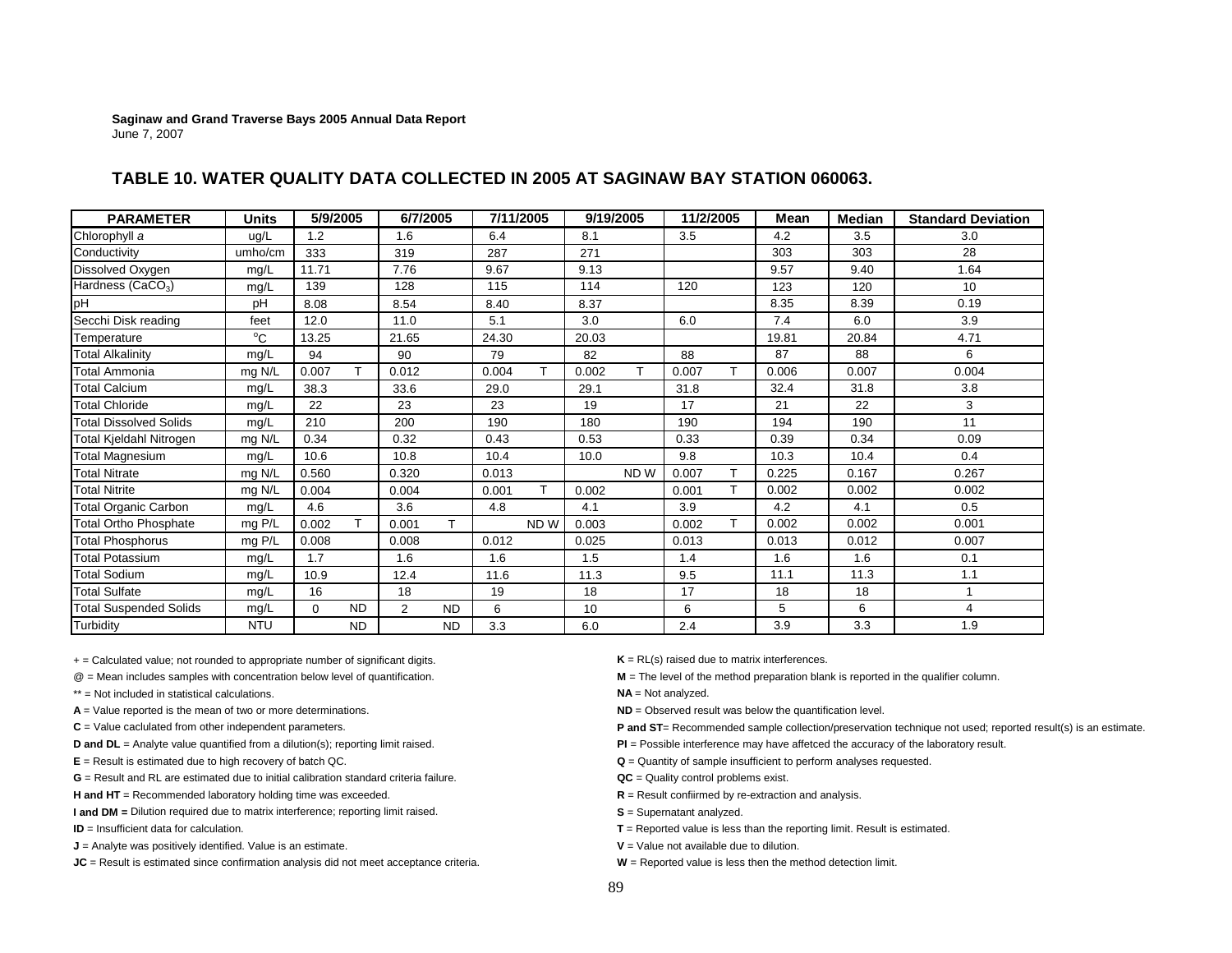# **TABLE 11. TRACE METALS AND MERCURY DATA AND RULE 57 WATER QUALITY VALUES FOR SAMPLES COLLECTED IN SAGINAW BAY DURING 2005.**

| <b>Station #060062</b> | 9-May-05   | 7-Jun-05   |            | 11-Jul-05  | 19-Sep-05 |            | 12-Oct-05 | 2-Nov-05   | <b>MEAN</b> | Rule 57 WQV |
|------------------------|------------|------------|------------|------------|-----------|------------|-----------|------------|-------------|-------------|
| Cadmium (ug/L)         | 0.00824    | 0.00810    |            | 0.00387    | 0.00472   |            | <b>NS</b> | 0.00565    | 0.0061      | 2.53        |
| Chromium (ug/L)        | $-0.06852$ | 0.00860    |            | $-0.06001$ | 0.08700   | <b>CCB</b> | <b>NS</b> | 0.17800    | 0.0290      | 85.0        |
| Copper (ug/L)          | 0.87900    | 1.28000    |            | 0.75400    | 0.60900   |            | <b>NS</b> | 0.61500    | 0.8274      | 10.3        |
| Lead (ug/L)            | 0.08490    | 0.07980    |            | 0.05640    | 0.21100   |            | <b>NS</b> | 0.28700    | 0.1438      | 12.3        |
| Nickel (ug/L)          | 0.95700    | 1.05000    |            | 0.88700    | 0.84900   |            | <b>NS</b> | 1.13000    | 0.9746      | 59.8        |
| Zinc (ug/L)            | 1.79000    | 1.65000    |            | 0.96000    | 3.37000   |            | <b>NS</b> | 1.13000    | 1.7800      | 135.9       |
| Mercury (ng/L)         | 0.68000    | 0.21000    | MSD        | 0.26000    | 0.27000   |            | <b>NS</b> | 0.54000    | 0.3920      | 1.3         |
| Hardness (mg/L)        | 130        | 127        |            | 113        | 114       |            | <b>NS</b> | 108        | 118         |             |
| <b>Station #060063</b> | 9-May-05   | 7-Jun-05   |            | 11-Jul-05  | 19-Sep-05 |            | 12-Oct-05 | 2-Nov-05   | <b>MEAN</b> | Rule 57 WQV |
| Cadmium (ug/L)         | 0.00631    | 0.00347    |            | 0.00313    | 0.00490   |            | <b>NS</b> | 0.00374    | 0.0043      | 2.50        |
| Chromium (ug/L)        | $-0.06027$ | 0.07800    |            | $-0.09811$ | 0.08700   | CCB        | <b>NS</b> | 0.17900    | 0.0371      | 87.8        |
| Copper (ug/L)          | 1.02000    | 1.51000    |            | 0.87100    | 0.63200   |            | <b>NS</b> | 0.64600    | 0.9358      | 10.7        |
| Lead (ug/L)            | 0.03860    | 0.03680    |            | 0.03910    | 0.13800   |            | <b>NS</b> | 0.18200    | 0.0869      | 12.9        |
| Nickel (ug/L)          | 1.02000    | 0.98700    |            | 0.92300    | 0.85100   |            | <b>NS</b> | 1.20000    | 0.9962      | 62.0        |
| $Zinc$ (ug/L)          | 0.91000    | 1.13000    |            | 2.94000    | 1.63000   |            | <b>NS</b> | 1.48000    | 1.6180      | 140.8       |
| Mercury (ng/L)         | 0.35000    | 0.52000    | <b>MSD</b> | 0.36000    | 0.40000   |            | <b>NS</b> | 0.38000    | 0.4020      | 1.3         |
| Hardness (mg/L)        | 139        | 128        |            | 115        | 114       |            | <b>NS</b> | 120        | 123         |             |
|                        |            |            |            |            |           |            |           |            |             |             |
| <b>Station #090252</b> | 9-May-05   | 7-Jun-05   |            | 11-Jul-05  | 19-Sep-05 |            | 12-Oct-05 | 2-Nov-05   | <b>MEAN</b> | Rule 57 WQV |
| Cadmium (uq/L)         | 0.00856    | 0.00562    |            | 0.00483    | 0.00774   |            | <b>NS</b> | 0.00424    | 0.0062      | 2.50        |
| Chromium (uq/L)        | $-0.00802$ | 0.19300    |            | $-0.00957$ | 0.26000   | CCB        | <b>NS</b> | 0.08100    | 0.1033      | 105.0       |
| Copper (ug/L)          | 1.24000    | 2.57000    |            | 1.63000    | 1.18000   |            | <b>NS</b> | 0.73000    | 1.4700      | 12.9        |
| Lead (ug/L)            | 0.15600    | 0.07830    |            | 0.07000    | 0.36600   |            | <b>NS</b> | 0.18300    | 0.1707      | 14.0        |
| Nickel (ug/L)          | 1.26000    | 1.52000    |            | 1.42000    | 1.20000   |            | <b>NS</b> | 1.25000    | 1.3300      | 74.5        |
| $Zinc$ (ug/L)          | 1.44000    | 3.30000    |            | 4.03000    | 1.88000   |            | <b>NS</b> | 2.30000    | 2.5900      | 169.4       |
| Mercury (ng/L)         | 0.68000    | 0.31000    | <b>MSD</b> | 0.41000    | 0.60000   |            | <b>NS</b> | 0.37000    | 0.4740      | 1.3         |
| Hardness (mg/L)        | 164        | 185        |            | 170        | 122       |            | <b>NS</b> | 123        | 153         |             |
| <b>Station #320189</b> | 9-May-05   | 7-Jun-05   |            | 11-Jul-05  | 19-Sep-05 |            | 12-Oct-05 | 2-Nov-05   | <b>MEAN</b> | Rule 57 WQV |
| Cadmium (ug/L)         | 0.00405    | 0.00341    |            | 0.00199    | 0.00329   |            | 0.00475   | 0.00374    | 0.0035      | 2.50        |
| Chromium (ug/L)        | $-0.05719$ | $-0.00617$ |            | $-0.01488$ | 0.01587   | <b>CCB</b> | 0.19700   | $-0.00626$ | 0.0214      | 83.7        |
| Copper (ug/L)          | 0.50200    | 0.83200    |            | 0.53000    | 0.52100   |            | 0.59900   | 0.56000    | 0.5907      | 10.2        |
| Lead (ug/L)            | 0.14200    | 0.11400    |            | 0.07520    | 0.13500   |            | 0.20800   | 0.27100    | 0.1575      | 12.1        |
| Nickel (ug/L)          | 0.82700    | 0.84900    |            | 0.79200    | 0.89800   |            | 0.85200   | 1.14000    | 0.8930      | 59.0        |
| Zinc (ug/L)            | 1.42000    | 1.00000    |            | 1.89000    | 5.69000   |            | 1.77000   | 1.03000    | 2.1333      | 134.0       |
| Mercury (ng/L)         | 0.39000    | 0.36000    | <b>MSD</b> | 0.40000    | 0.34000   |            | 0.38000   | 0.49000    | 0.3933      | 1.3         |

CCB = Continuing calibration blank exceded quality control criteria.

LCQC = Laboratory control exceeded quality control criteria.

MSD = Matrix spike duplicate exceeded quality control criteria.

NS = Not sampled.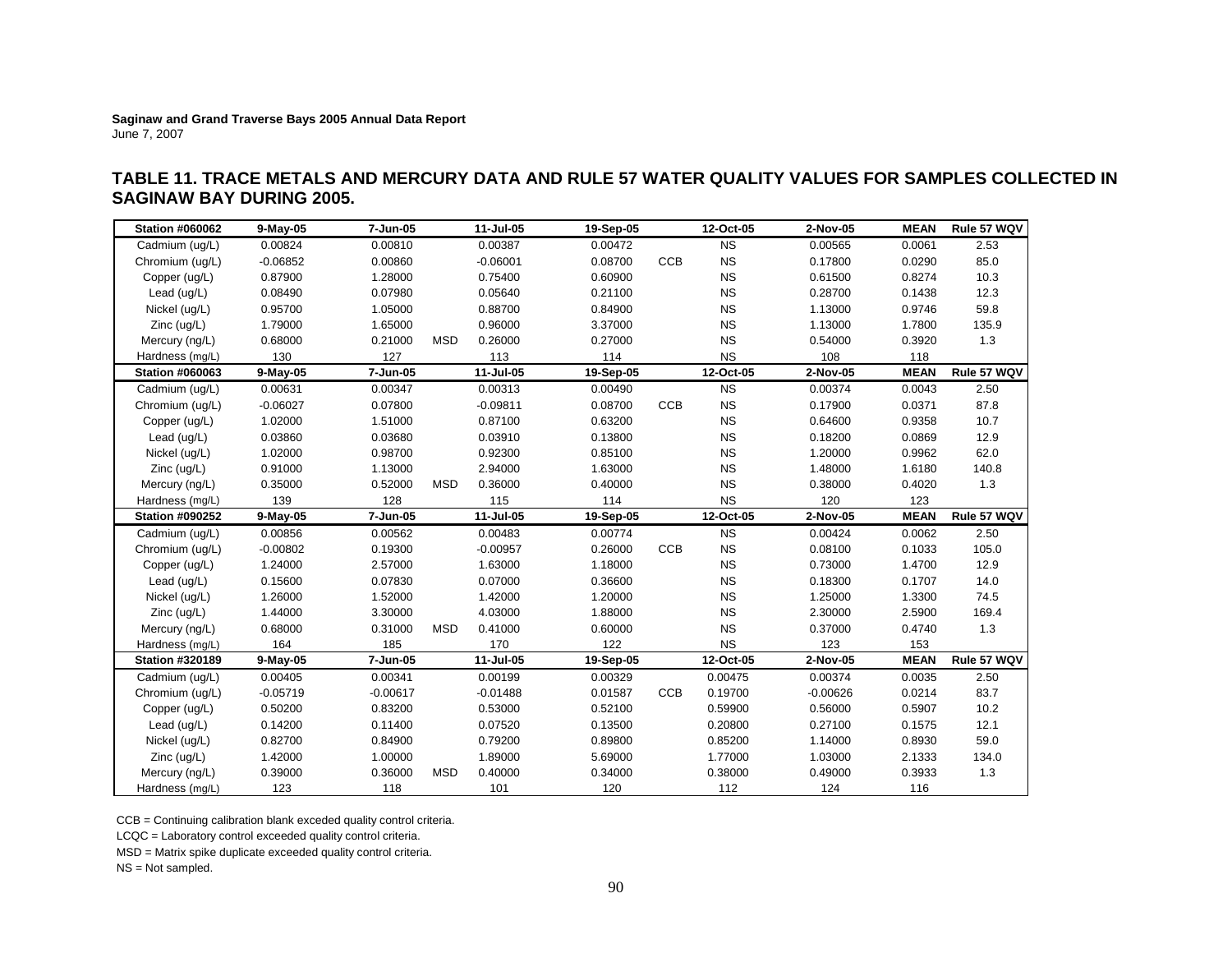| <b>PARAMETER</b>              | <b>Units</b> | 4/5/2005 |           | 8/3/2005 |           | Mean  | Median | <b>Standard Deviation</b> |
|-------------------------------|--------------|----------|-----------|----------|-----------|-------|--------|---------------------------|
| Chlorophyll a                 | ug/L         | 2.0      |           | 1.3      |           | 1.7   | 1.7    | 0.5                       |
| Conductivity                  | umho/cm      | 295      |           | 280      |           | 288   | 288    | 11                        |
| Dissolved Oxygen              | mq/L         | 15.09    |           | 8.74     |           | 11.92 | 11.92  | 4.49                      |
| Hardness (CaCO <sub>3</sub> ) | mq/L         | 129      |           | 131      |           | 130   | 130    | 1                         |
| рH                            | pH           | 7.67     |           | 7.75     |           | 7.71  | 7.71   | 0.06                      |
| Secchi Disk reading           | feet         | 37.0     |           | 34.0     |           | 35.5  | 35.5   | 2.1                       |
| Temperature                   | $^{\circ}$ C | 1.43     |           | 22.76    |           | 12.10 | 12.10  | 15.08                     |
| Total Alkalinity              | mg/L         | 98       |           | 100      |           | 99    | 99     | 1                         |
| Total Ammonia                 | mg N/L       | 0.008    | т         | 0.018    |           | 0.013 | 0.013  | 0.007                     |
| <b>Total Calcium</b>          | mg/L         | 33.8     |           | 34.0     |           | 33.9  | 33.9   | 0.1                       |
| <b>Total Chloride</b>         | mg/L         | 10       |           | 11       |           | 11    | 11     | 1                         |
| <b>Total Dissolved Solids</b> | mg/L         | 190      |           | 190      |           | 190   | 190    | $\Omega$                  |
| Total Kjeldahl Nitrogen       | mg N/L       | 0.15     |           | 0.29     |           | 0.22  | 0.22   | 0.10                      |
| Total Magnesium               | mg/L         | 10.9     |           | 11.2     |           | 11.1  | 11.1   | 0.2                       |
| <b>Total Nitrate</b>          | mg N/L       | 0.270    |           | 0.240    |           | 0.255 | 0.255  | 0.021                     |
| <b>Total Nitrite</b>          | mg N/L       | 0.001    | T.        | 0.005    |           | 0.003 | 0.003  | 0.003                     |
| <b>Total Organic Carbon</b>   | mg/L         | 1.6      |           | 3.0      |           | 2.3   | 2.3    | 1.0                       |
| <b>Total Ortho Phosphate</b>  | mg P/L       | 0.001    | T.        | 0.001    | T.        | 0.001 | 0.001  | 0.000                     |
| <b>Total Phosphorus</b>       | mg P/L       | 0.004    | T.        | 0.007    |           | 0.006 | 0.006  | 0.002                     |
| <b>Total Potassium</b>        | mg/L         | 1.2      |           | 1.3      |           | 1.3   | 1.3    | 0.1                       |
| <b>Total Sodium</b>           | mq/L         | 6.6      |           | 7.9      |           | 7.3   | 7.3    | 0.9                       |
| <b>Total Sulfate</b>          | mq/L         | 18       |           | 18       |           | 18    | 18     | 0                         |
| <b>Total Suspended Solids</b> | mg/L         | $-2$     | <b>ND</b> | $-1$     | <b>ND</b> | $-2$  | $-2$   | 1                         |
| Turbidity                     | <b>NTU</b>   |          | <b>ND</b> |          | <b>ND</b> |       |        |                           |

### **TABLE 12. WATER QUALITY DATA COLLECTED IN 2005 AT GRAND TRAVERSE BAY STATION 450132.**

+ = Calculated value; not rounded to appropriate number of significant digits. **K** = RL(s) raised due to matrix interferences.

\*\* = Not included in statistical calculations.

- 
- 

**G** = Result and RL are estimated due to initial calibration standard criteria failure.

**H and HT** = Recommended laboratory holding time was exceeded. **R** = Result confiirmed by re-extraction and analysis.

**I and DM** = Dilution required due to matrix interference; reporting limit raised. **S** = Supernatant analyzed.

**ID** = Insufficient data for calculation.

**J** = Analyte was positively identified. Value is an estimate. **V W** = Value not available due to dilution.

**JC** = Result is estimated since confirmation analysis did not meet acceptance criteria. **W** = Reported value is less then the method detection limit.

@ = Mean includes samples with concentration below level of quantification. **M** = The level of the method preparation blank is reported in the qualifier column.

**NA** = Not analyzed.

- **A** = Value reported is the mean of two or more determinations. **ND ND** = Observed result was below the quantification level.
- C = Value caclulated from other independent parameters. **P and ST**= Recommended sample collection/preservation technique not used; reported result(s) is an estimate.
- **D and DL** = Analyte value quantified from a dilution(s); reporting limit raised. **PI** = Possible interference may have affetced the accuracy of the laboratory result.
- **E** = Result is estimated due to high recovery of batch QC. **Cancel 2008 Q** = Quantity of sample insufficient to perform analyses requested.
	- **QC** = Quality control problems exist.
	-
	-
	- **T** = Reported value is less than the reporting limit. Result is estimated.
	-
	-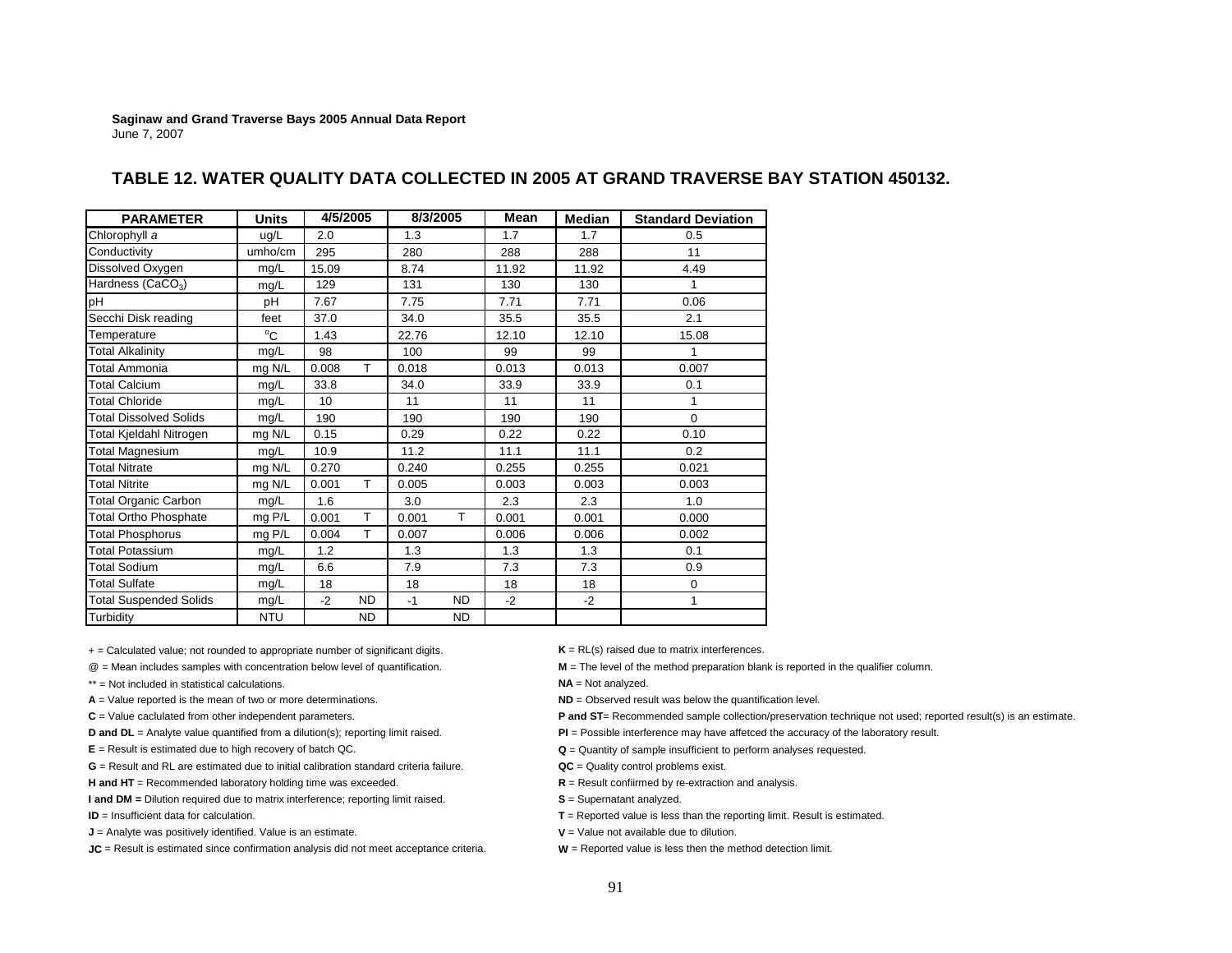| <b>PARAMETER</b>              | <b>Units</b> | 4/5/2005 |           | 8/3/2005       |           | Mean  | Median | <b>Standard Deviation</b> |
|-------------------------------|--------------|----------|-----------|----------------|-----------|-------|--------|---------------------------|
| Chlorophyll a                 | ug/L         | 2.1      |           | 1.0            |           | 1.6   | 1.6    | 0.8                       |
| Conductivity                  | umho/cm      | 294      |           | 278            |           | 286   | 286    | 11                        |
| Dissolved Oxygen              | mg/L         | 14.81    |           | 8.99           |           | 11.90 | 11.90  | 4.12                      |
| Hardness (CaCO <sub>3</sub> ) | mg/L         | 123      |           | 124            |           | 124   | 124    | 1                         |
| pН                            | рH           | 7.76     |           | 7.77           |           | 7.77  | 7.77   | 0.01                      |
| Secchi Disk reading           | feet         | 37.0     |           | 37.0           |           | 37.0  | 37.0   | 0.0                       |
| Temperature                   | $^{\circ}$ C | 1.25     |           | 22.67          |           | 11.96 | 11.96  | 15.15                     |
| <b>Total Alkalinity</b>       | mg/L         | 97       |           | 100            |           | 99    | 99     | 2                         |
| Total Ammonia                 | mg N/L       | 0.012    |           | 0.010          |           | 0.011 | 0.011  | 0.001                     |
| <b>Total Calcium</b>          | mg/L         | 31.6     |           | 31.3           |           | 31.5  | 31.5   | 0.2                       |
| <b>Total Chloride</b>         | mg/L         | 10       |           | 11             |           | 11    | 11     | 1                         |
| <b>Total Dissolved Solids</b> | mg/L         | 190      |           | 190            |           | 190   | 190    | $\mathbf 0$               |
| Total Kjeldahl Nitrogen       | mg N/L       | 0.19     |           | 0.19           |           | 0.19  | 0.19   | 0.00                      |
| <b>Total Magnesium</b>        | mg/L         | 10.8     |           | 11.1           |           | 11.0  | 11.0   | 0.2                       |
| <b>Total Nitrate</b>          | mg N/L       | 0.260    |           | 0.220          |           | 0.240 | 0.240  | 0.028                     |
| <b>Total Nitrite</b>          | mg N/L       | 0.001    | T.        | 0.005          |           | 0.003 | 0.003  | 0.003                     |
| <b>Total Organic Carbon</b>   | mg/L         | 2.0      |           | 2.4            |           | 2.2   | 2.2    | 0.3                       |
| <b>Total Ortho Phosphate</b>  | mg P/L       | 0.001    | T.        | 0.001          | T.        | 0.001 | 0.001  | 0.000                     |
| <b>Total Phosphorus</b>       | mg P/L       | 0.003    | W         | 0.003          | W         | 0.003 | 0.003  | 0.000                     |
| <b>Total Potassium</b>        | mg/L         | 1.2      |           | 1.3            |           | 1.3   | 1.3    | 0.1                       |
| <b>Total Sodium</b>           | mg/L         | 7.6      |           | 5.9            |           | 6.8   | 6.8    | 1.2                       |
| <b>Total Sulfate</b>          | mg/L         | 18       |           | 18             |           | 18    | 18     | $\mathbf 0$               |
| <b>Total Suspended Solids</b> | mg/L         | $\Omega$ | <b>ND</b> | $\overline{2}$ | <b>ND</b> | 1     | 1      | 1                         |
| Turbidity                     | <b>NTU</b>   |          | <b>ND</b> |                | <b>ND</b> |       |        |                           |

### **TABLE 13. WATER QUALITY DATA COLLECTED IN 2005 AT GRAND TRAVERSE BAY STATION 450133.**

+ = Calculated value; not rounded to appropriate number of significant digits. **K** = RL(s) raised due to matrix interferences.

\*\* = Not included in statistical calculations.

- 
- 

**G** = Result and RL are estimated due to initial calibration standard criteria failure.

**H and HT** = Recommended laboratory holding time was exceeded. **R** = Result confiirmed by re-extraction and analysis.

**I and DM** = Dilution required due to matrix interference; reporting limit raised. **S** = Supernatant analyzed.

**ID** = Insufficient data for calculation.

**J** = Analyte was positively identified. Value is an estimate. **V** = Value not available due to dilution.

**JC** = Result is estimated since confirmation analysis did not meet acceptance criteria. **W** = Reported value is less then the method detection limit.

@ = Mean includes samples with concentration below level of quantification. **M** = The level of the method preparation blank is reported in the qualifier column.

**NA** = Not analyzed.

**A** = Value reported is the mean of two or more determinations. **ND ND** = Observed result was below the quantification level.

C = Value caclulated from other independent parameters. **P and ST**= Recommended sample collection/preservation technique not used; reported result(s) is an estimate.

**D and DL** = Analyte value quantified from a dilution(s); reporting limit raised. **PI** = Possible interference may have affetced the accuracy of the laboratory result.

**E** = Result is estimated due to high recovery of batch QC. **Cancel 2008 Q** = Quantity of sample insufficient to perform analyses requested.

**QC** = Quality control problems exist.

**T** = Reported value is less than the reporting limit. Result is estimated.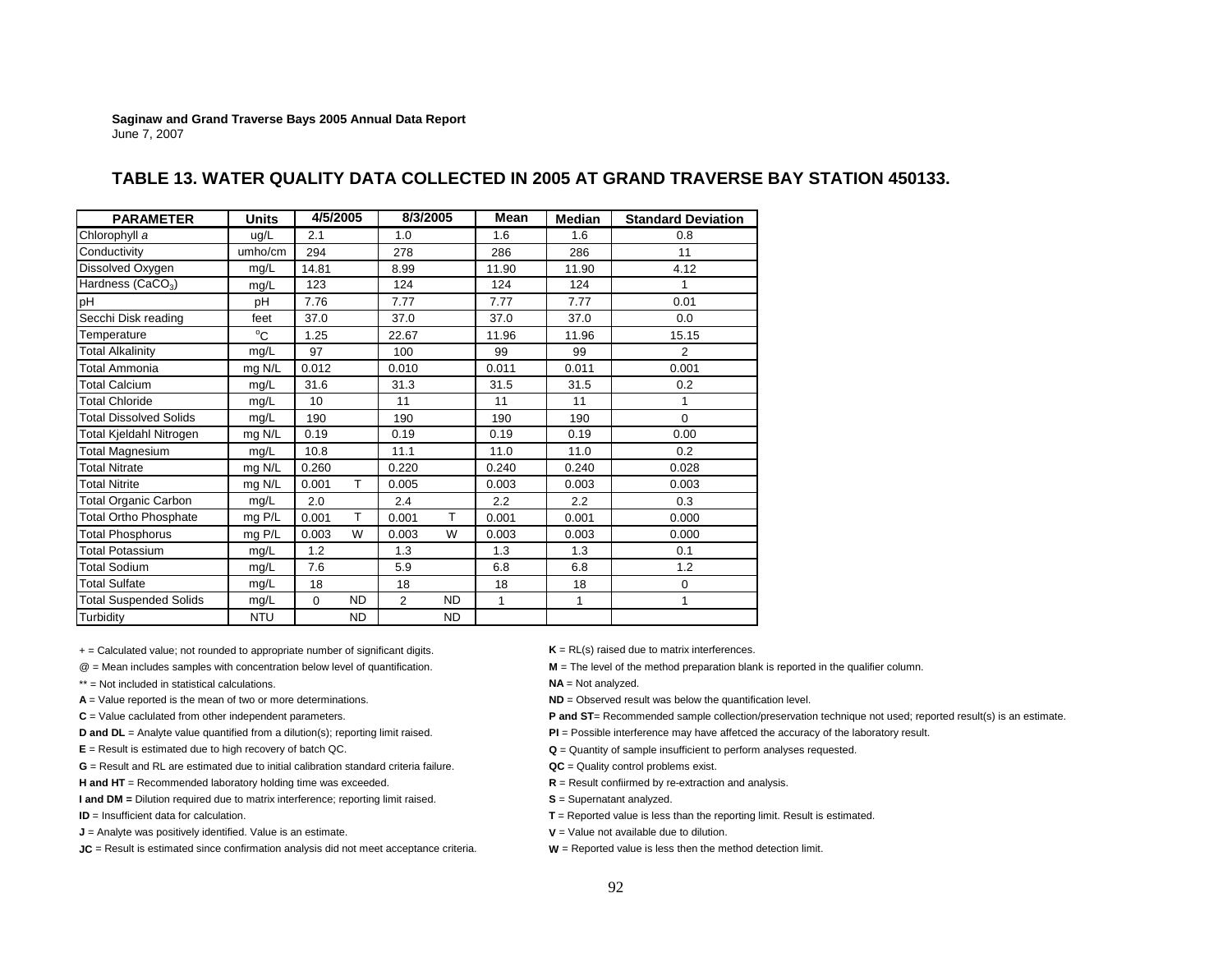| <b>PARAMETER</b>              | <b>Units</b> | 4/5/2005        |           | 8/3/2005 |           | Mean     | <b>Median</b> | <b>Standard Deviation</b> |
|-------------------------------|--------------|-----------------|-----------|----------|-----------|----------|---------------|---------------------------|
| Chlorophyll a                 | ug/L         | 0.9             |           | 1.1      |           | 1.0      | 1.0           | 0.1                       |
| Conductivity                  | umho/cm      | 293             |           | 275      |           | 284      | 284           | 13                        |
| Dissolved Oxygen              | mg/L         | 14.26           |           | 8.88     |           | 11.57    | 11.57         | 3.80                      |
| Hardness (CaCO <sub>3</sub> ) | mg/L         | 130             |           | 126      |           | 128      | 128           | 3                         |
| pH                            | pН           | 7.75            |           | 7.91     |           | 7.83     | 7.83          | 0.11                      |
| Secchi Disk reading           | feet         | 41.0            |           | 35.0     |           | 38.0     | 38.0          | 4.2                       |
| Temperature                   | $^{\circ}$ C | 1.80            |           | 23.10    |           | 12.45    | 12.45         | 15.06                     |
| <b>Total Alkalinity</b>       | mg/L         | 100             |           | 102      |           | 101      | 101           | 1                         |
| <b>Total Ammonia</b>          | mg N/L       | 0.009           | T.        | 0.017    |           | 0.013    | 0.013         | 0.006                     |
| <b>Total Calcium</b>          | mg/L         | 34.1            |           | 31.9     |           | 33.0     | 33.0          | 1.6                       |
| <b>Total Chloride</b>         | mg/L         | 10 <sup>1</sup> |           | 11       |           | 11       | 11            | 1                         |
| <b>Total Dissolved Solids</b> | mg/L         | 190             |           | 190      |           | 190      | 190           | $\Omega$                  |
| Total Kjeldahl Nitrogen       | mg N/L       | 0.14            |           | 0.18     |           | 0.16     | 0.16          | 0.03                      |
| <b>Total Magnesium</b>        | mg/L         | 10.9            |           | 11.2     |           | 11.1     | 11.1          | 0.2                       |
| <b>Total Nitrate</b>          | mg N/L       | 0.260           |           | 0.186    |           | 0.223    | 0.223         | 0.052                     |
| <b>Total Nitrite</b>          | mg N/L       | 0.001           | T.        | 0.007    |           | 0.004    | 0.004         | 0.004                     |
| <b>Total Organic Carbon</b>   | mg/L         | 1.8             |           | 1.2      |           | 1.5      | 1.5           | 0.4                       |
| <b>Total Ortho Phosphate</b>  | mg P/L       | 0.001           | T.        | 0.001    | T.        | 0.001    | 0.001         | 0.000                     |
| <b>Total Phosphorus</b>       | mg P/L       | 0.005           |           | 0.004    | T.        | 0.005    | 0.005         | 0.001                     |
| <b>Total Potassium</b>        | mg/L         | 1.2             |           | 1.3      |           | 1.3      | 1.3           | 0.1                       |
| <b>Total Sodium</b>           | mg/L         | 6.7             |           | 7.4      |           | 7.1      | 7.1           | 0.5                       |
| <b>Total Sulfate</b>          | mg/L         | 17              |           | 18       |           | 18       | 18            | 1                         |
| <b>Total Suspended Solids</b> | mg/L         | $\Omega$        | <b>ND</b> | $\Omega$ | <b>ND</b> | $\Omega$ | $\mathbf 0$   | $\mathbf 0$               |
| Turbidity                     | <b>NTU</b>   |                 | ND.       |          | <b>ND</b> |          |               |                           |

### **TABLE 14. WATER QUALITY DATA COLLECTED IN 2005 AT GRAND TRAVERSE BAY STATION 280288.**

+ = Calculated value; not rounded to appropriate number of significant digits. **K** = RL(s) raised due to matrix interferences.

\*\* = Not included in statistical calculations.

**G** = Result and RL are estimated due to initial calibration standard criteria failure.

**H and HT** = Recommended laboratory holding time was exceeded. **R** = Result confiirmed by re-extraction and analysis.

**I and DM** = Dilution required due to matrix interference; reporting limit raised. **S** = Supernatant analyzed.

**ID** = Insufficient data for calculation.

**J** = Analyte was positively identified. Value is an estimate. **V V** = Value not available due to dilution.

**JC** = Result is estimated since confirmation analysis did not meet acceptance criteria. **W** = Reported value is less then the method detection limit.

@ = Mean includes samples with concentration below level of quantification. **M** = The level of the method preparation blank is reported in the qualifier column.

**NA** = Not analyzed.

**A** = Value reported is the mean of two or more determinations. **ND ND** = Observed result was below the quantification level.

C = Value caclulated from other independent parameters. **P and ST**= Recommended sample collection/preservation technique not used; reported result(s) is an estimate.

**D and DL** = Analyte value quantified from a dilution(s); reporting limit raised. **PI** = Possible interference may have affetced the accuracy of the laboratory result.

**E** = Result is estimated due to high recovery of batch QC. **Cancel 2008 Q** = Quantity of sample insufficient to perform analyses requested.

**QC** = Quality control problems exist.

**T** = Reported value is less than the reporting limit. Result is estimated.